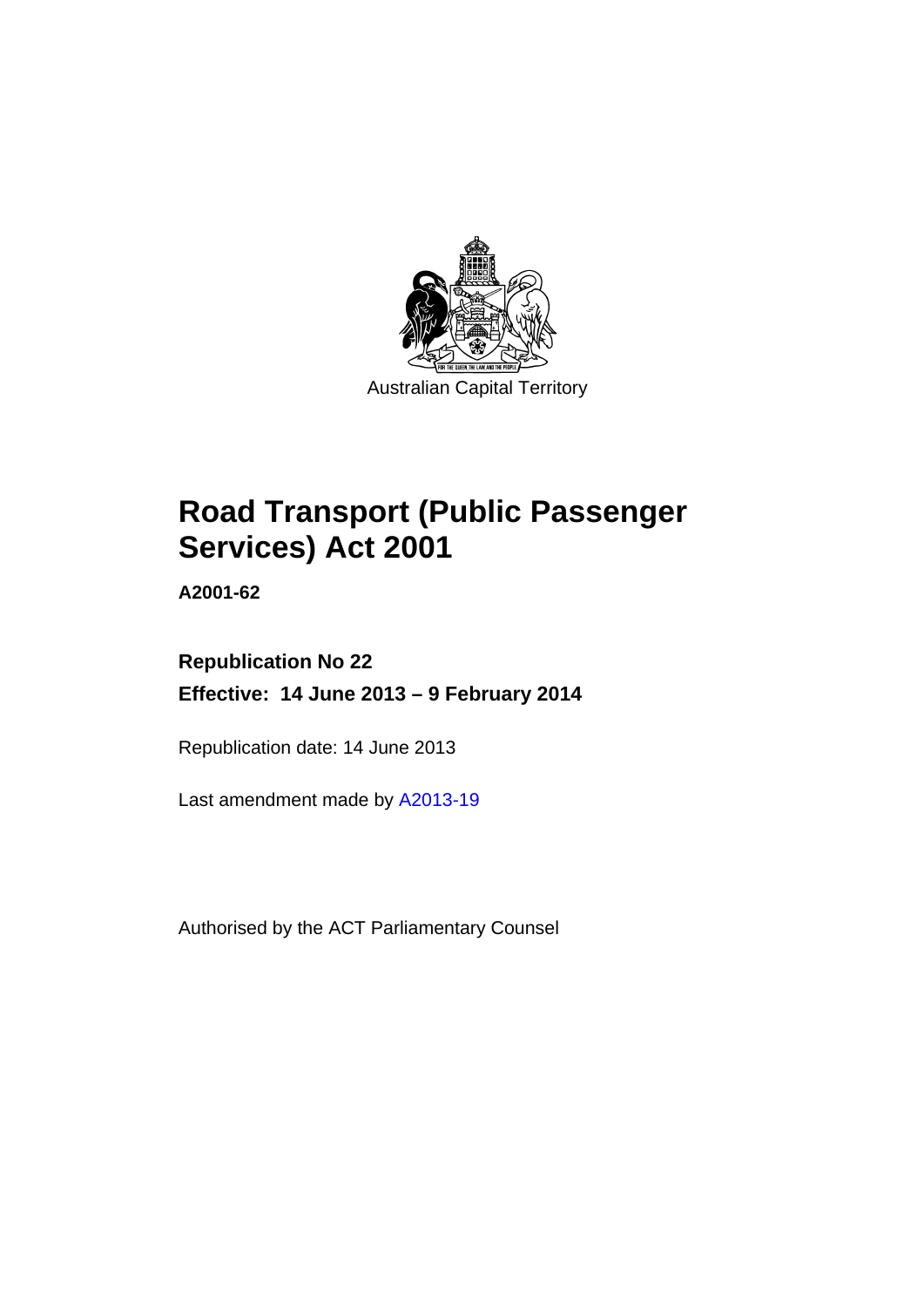#### **About this republication**

#### **The republished law**

This is a republication of the *Road Transport (Public Passenger Services) Act 2001* (including any amendment made under the *[Legislation Act 2001](http://www.legislation.act.gov.au/a/2001-14)*, part 11.3 (Editorial changes)) as in force on 14 June 2013*.* It also includes any commencement, amendment, repeal or expiry affecting the republished law to 14 June 2013.

The legislation history and amendment history of the republished law are set out in endnotes 3 and 4.

#### **Kinds of republications**

The Parliamentary Counsel's Office prepares 2 kinds of republications of ACT laws (see the ACT legislation register at [www.legislation.act.gov.au](http://www.legislation.act.gov.au/)):

- authorised republications to which the *[Legislation Act 2001](http://www.legislation.act.gov.au/a/2001-14)* applies
- unauthorised republications.

The status of this republication appears on the bottom of each page.

#### **Editorial changes**

The *[Legislation Act 2001,](http://www.legislation.act.gov.au/a/2001-14) part 11.3* authorises the Parliamentary Counsel to make editorial amendments and other changes of a formal nature when preparing a law for republication. Editorial changes do not change the effect of the law, but have effect as if they had been made by an Act commencing on the republication date (see *[Legislation Act 2001](http://www.legislation.act.gov.au/a/2001-14)*, s 115 and s 117). The changes are made if the Parliamentary Counsel considers they are desirable to bring the law into line, or more closely into line, with current legislative drafting practice.

This republication includes amendments made under part 11.3 (see endnote 1).

#### **Uncommenced provisions and amendments**

If a provision of the republished law has not commenced or is affected by an uncommenced amendment, the symbol  $\mathbf{U}$  appears immediately before the provision heading. The text of the uncommenced provision or amendment appears only in the last endnote.

#### **Modifications**

If a provision of the republished law is affected by a current modification, the symbol  $\mathbf{M}$ appears immediately before the provision heading. The text of the modifying provision appears in the endnotes. For the legal status of modifications, see *[Legislation Act 2001](http://www.legislation.act.gov.au/a/2001-14)*, section 95.

#### **Penalties**

At the republication date, the value of a penalty unit for an offence against this law is \$110 for an individual and \$550 for a corporation (see *[Legislation Act 2001](http://www.legislation.act.gov.au/a/2001-14)*, s 133).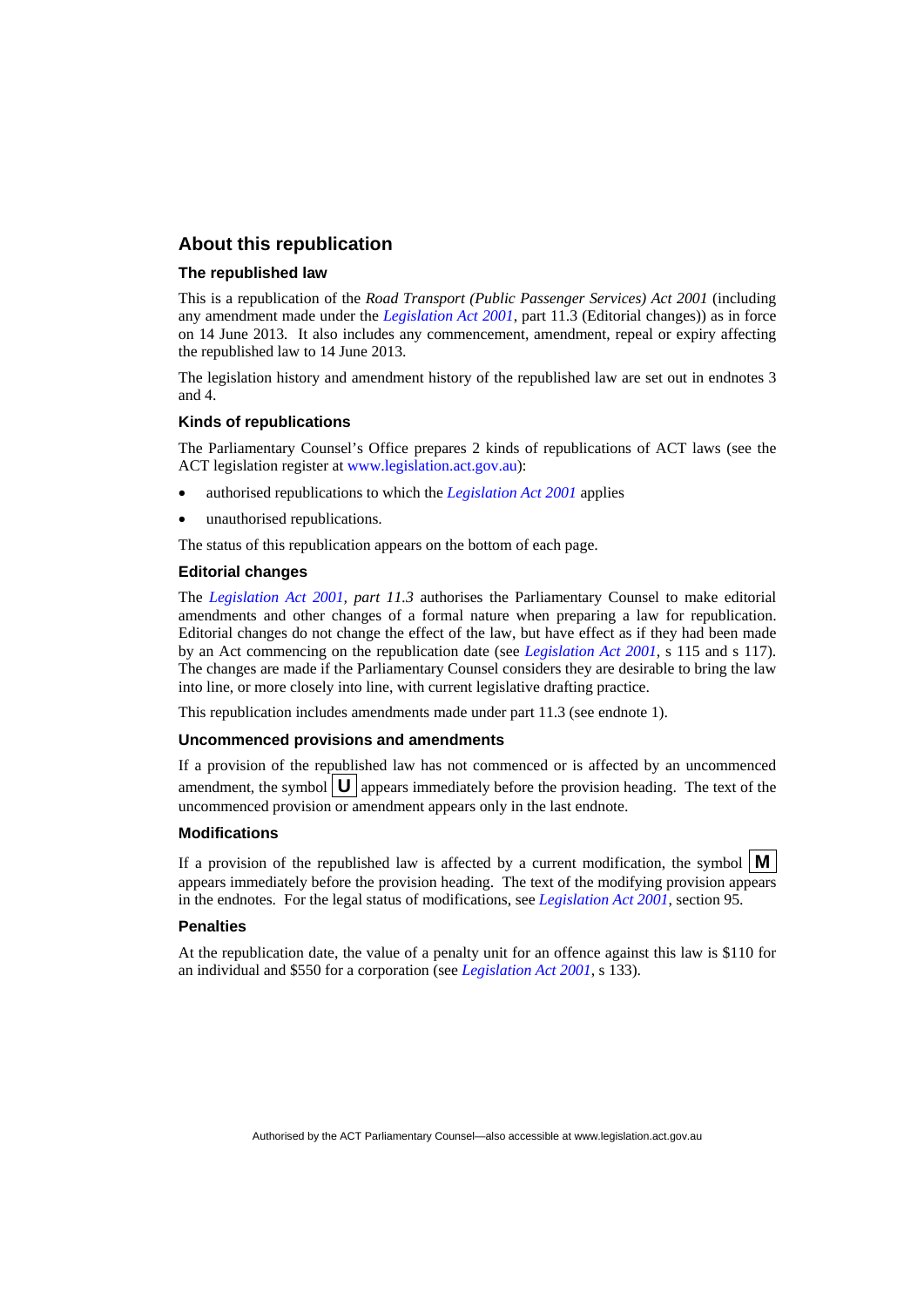

# **Road Transport (Public Passenger Services) Act 2001**

# **Contents**

| Part 1                      | <b>Preliminary</b>                                                                       |            |
|-----------------------------|------------------------------------------------------------------------------------------|------------|
| 1                           | Name of Act                                                                              | 2          |
| 2                           | Objects                                                                                  | 2          |
| 3                           | Dictionary                                                                               | 3          |
| 4                           | <b>Notes</b>                                                                             | 3          |
| 4A                          | Offences against Act-application of Criminal Code etc                                    | 3          |
| 5                           | Functions of road transport authority                                                    | 4          |
| 6                           | Registers of accredited people, demand responsive service<br>authorisations and licences | 5          |
| 7                           | Security and disclosure of information in registers                                      | 5          |
| 8                           | Competition and Consumer Act authorisation                                               | 6          |
| 9                           | Combinations of accreditations, authorisations and licences                              | 6          |
| 10                          | What is a public passenger service?                                                      | 6          |
| R <sub>22</sub><br>14/06/13 | Road Transport (Public Passenger Services) Act 2001<br>Effective: 14/06/13-09/02/14      | contents 1 |

Page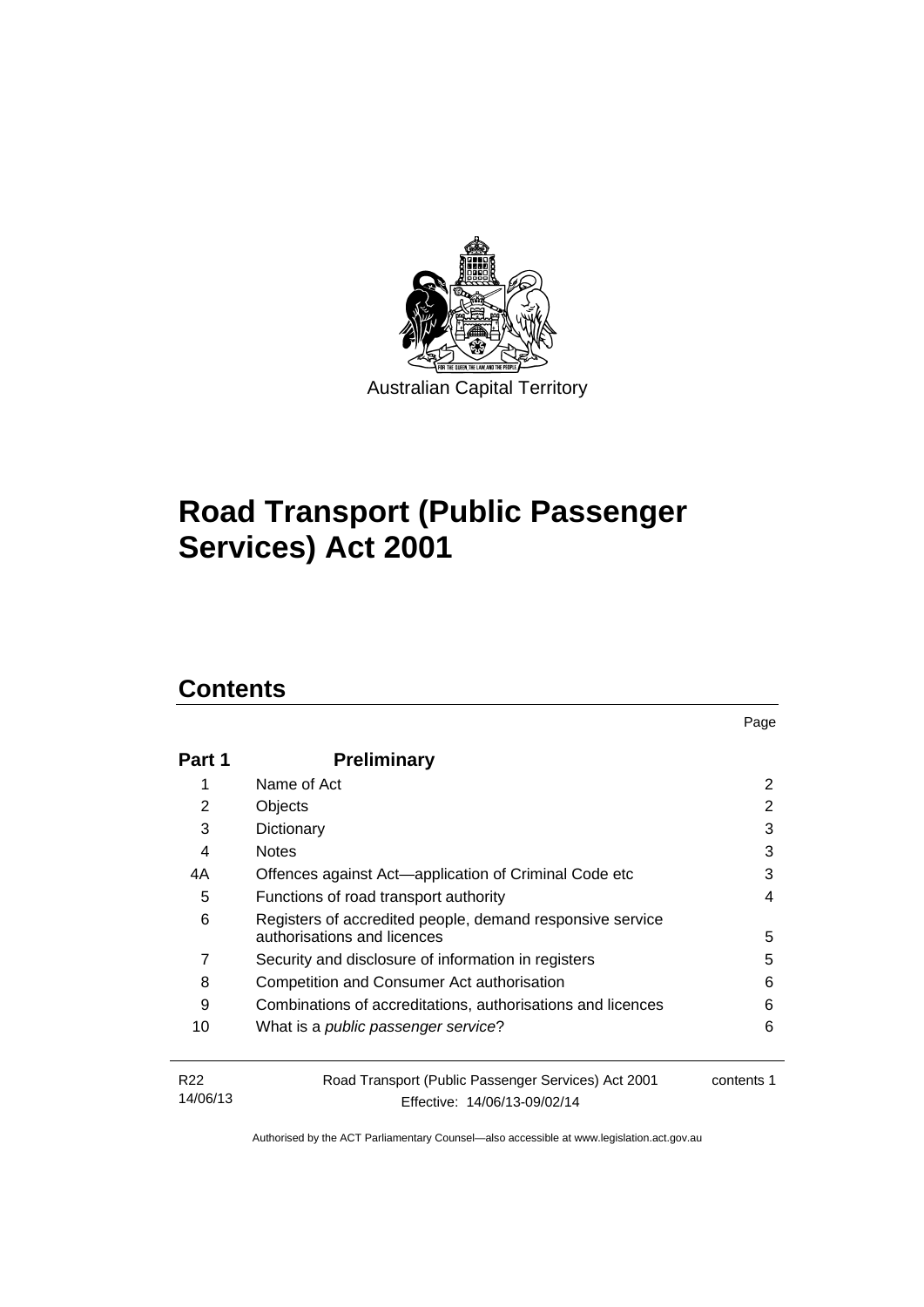#### **Contents**

|                     |                                                                  | Page            |
|---------------------|------------------------------------------------------------------|-----------------|
| Part 2              | <b>Bus services</b>                                              |                 |
| <b>Division 2.1</b> | <b>Basic concepts</b>                                            |                 |
| 10A                 | Meaning of bus and public bus                                    | $\overline{7}$  |
| 11                  | Meaning of bus service                                           | $\overline{7}$  |
| 12                  | What is a regular route service?                                 | 7               |
| 13                  | What is a tour and charter service?                              | 7               |
| 14                  | What is a long-distance service?                                 | $\overline{7}$  |
| <b>Division 2.2</b> | <b>Accreditation of bus service operators</b>                    |                 |
| 15                  | Bus operators-purposes of accreditation                          | 8               |
| 16                  | Regulations about accreditation system                           | 8               |
| <b>Division 2.3</b> | Service contracts for regular route services                     |                 |
| 17                  | Service contracts-regular route services                         | 10              |
| <b>Division 2.4</b> | Entitlement to operate certain bus services                      |                 |
| 18                  | Entitlement to operate regular route services                    | 11              |
| 19                  | Entitlement to operate tour and charter services                 | 12              |
| 19A                 | Territory's entitlement to operate bus service                   | 12              |
| 20                  | Unaccredited operators not to operate certain bus services       | 12              |
| 21                  | Pretending to be an accredited bus service operator              | 13              |
| 22                  | Operators of regular route services to hold service contracts    | 13              |
| <b>Division 2.5</b> | <b>Regulation of bus services</b>                                |                 |
| 23                  | Regular route services-power to determine maximum fares          | 14              |
| 24                  | Regulations about operation of bus services by accredited people | 14              |
| 25                  | Regulations about operation of public buses                      | 15              |
| 26                  | Regulations about bus drivers                                    | 16              |
| 27                  | Regulations about conduct of passengers                          | 16              |
| Part 3              | <b>Taxi networks</b>                                             |                 |
| <b>Division 3.1</b> | <b>Basic concepts</b>                                            |                 |
| 28                  | Meaning of taxi network                                          | 18              |
| 29                  | Meaning of taxi booking service                                  | 18              |
| <b>Division 3.2</b> | Accreditation of taxi network providers                          |                 |
| 30                  | Taxi network providers-purposes of accreditation                 | 18              |
| 31                  | Taxi network providers-regulations about accreditation system    | 19              |
| contents 2          | Road Transport (Public Passenger Services) Act 2001              | R <sub>22</sub> |
|                     | Effective: 14/06/13-09/02/14                                     | 14/06/13        |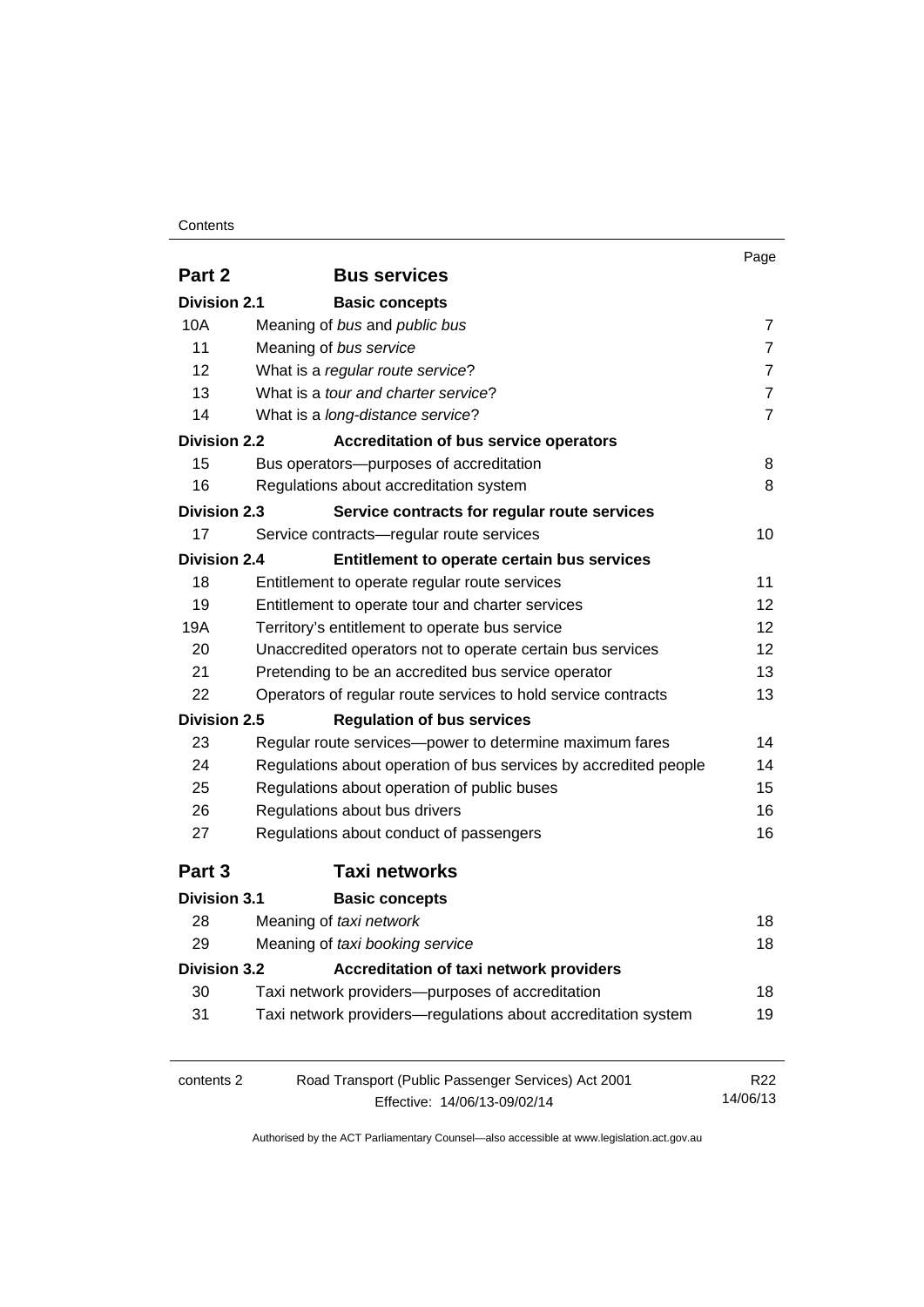|                     |                                                                   | Contents   |
|---------------------|-------------------------------------------------------------------|------------|
|                     |                                                                   | Page       |
| <b>Division 3.3</b> | Entitlement to operate taxi networks                              |            |
| 32                  | Entitlement to operate taxi networks                              | 20         |
| 33                  | Operating taxi network without entitlement                        | 20         |
| 34                  | Pretending to be an accredited taxi network provider              | 20         |
| <b>Division 3.4</b> | <b>Regulation of taxi networks</b>                                |            |
| 35                  | Regulations about operation of taxi networks by accredited people | 21         |
| 36                  | Regulations about operation of taxi networks                      | 22         |
| Part 4              | <b>Licensing of taxi vehicles</b>                                 |            |
| <b>Division 4.1</b> | <b>Basic concepts</b>                                             |            |
| 37                  | Meaning of taxi licence                                           | 24         |
| 38                  | Meaning of restricted taxi licence                                | 24         |
| <b>Division 4.2</b> | <b>Taxi licences</b>                                              |            |
| 39                  | Maximum numbers of taxi licences                                  | 24         |
| 40                  | Issue of taxi licences                                            | 24         |
| 41                  | Transferability of taxi licences                                  | 24         |
| 42                  | Use of vehicles as taxis                                          | 25         |
| 43                  | Pretending vehicles are licensed taxis                            | 26         |
| 44                  | Regulations about taxi licences                                   | 26         |
| Part 5              | <b>Taxi services</b>                                              |            |
| <b>Division 5.1</b> | <b>Basic concepts</b>                                             |            |
| 45                  | Meaning of taxi                                                   | 28         |
| 46                  | Meaning of restricted taxi                                        | 28         |
| 47                  | Meaning of taxi service                                           | 28         |
| 48                  | Meaning of restricted taxi service                                | 28         |
| <b>Division 5.2</b> | <b>Accreditation of taxi service operators</b>                    |            |
| 49                  | Taxi service operators-purposes of accreditation                  | 29         |
| 50                  | Taxi service operators—regulations about accreditation system     | 29         |
| Division 5.3        | Entitlement to operate taxi services                              |            |
| 51                  | Entitlement to operate taxi services                              | 31         |
| 52                  | Unaccredited operators not to operate taxi services               | 31         |
| 53                  | Pretending to be an accredited taxi service operator              | 31         |
| 54                  | Taxi service operators to be affiliated with taxi network         | 32         |
| R <sub>22</sub>     | Road Transport (Public Passenger Services) Act 2001               | contents 3 |
| 14/06/13            | Effective: 14/06/13-09/02/14                                      |            |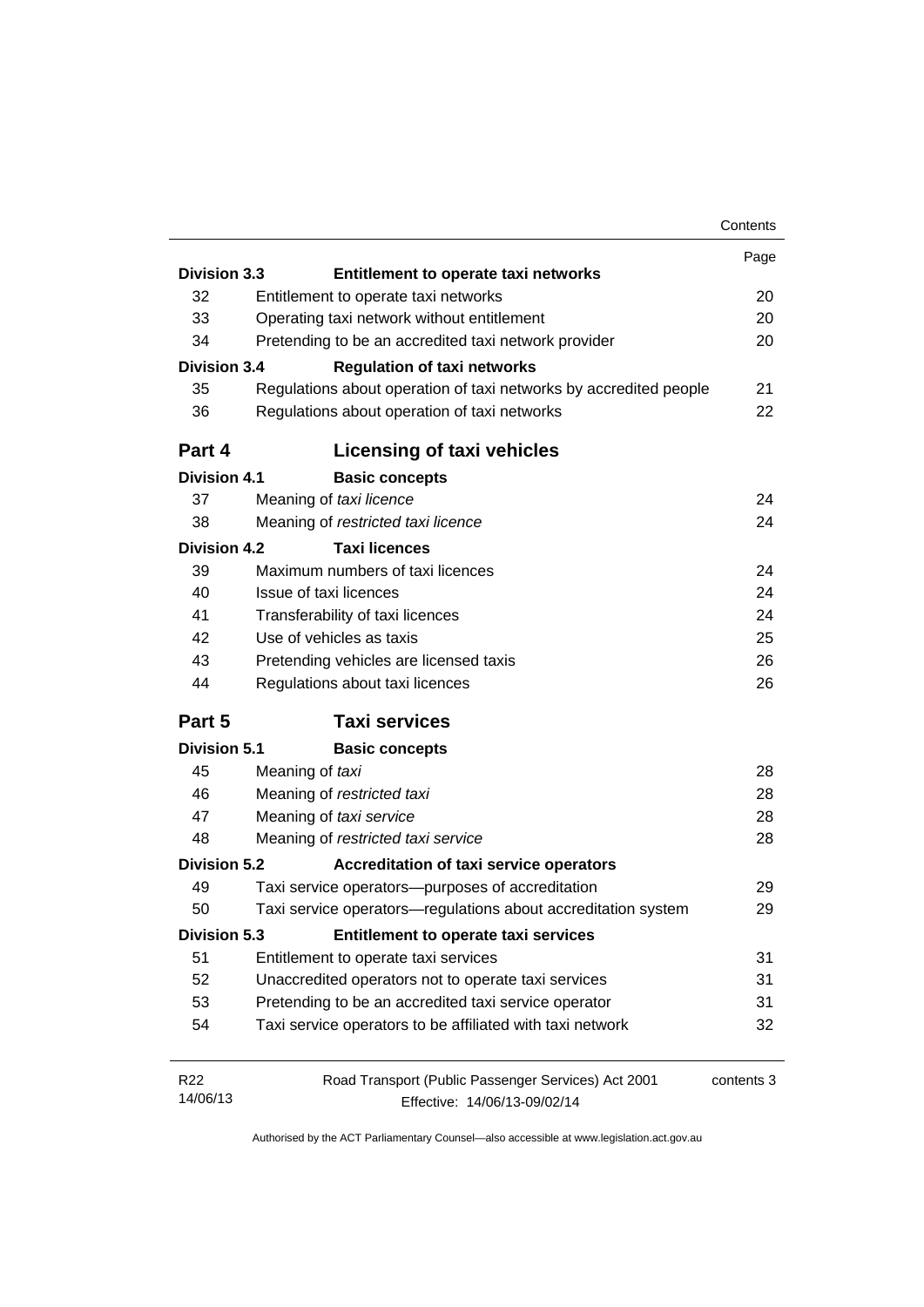#### **Contents**

| 55                  | Pretending to be affiliated with taxi network                         | Page<br>32      |
|---------------------|-----------------------------------------------------------------------|-----------------|
| <b>Division 5.4</b> | <b>Regulation of taxi services</b>                                    |                 |
| 56                  | Regulations about operation of taxi services by accredited people     | 32              |
| 57                  | Regulations about operation of taxis                                  | 34              |
| 58                  | Regulations about taxi drivers                                        | 35              |
| 59                  | Regulations about conduct of taxi passengers                          | 35              |
| 60                  | Power to determine maximum taxi fares                                 | 35              |
| Part 6              | Licensing of hire cars                                                |                 |
| <b>Division 6.1</b> | <b>Basic concepts</b>                                                 |                 |
| 61                  | Meaning of hire car licence                                           | 37              |
| 62                  | Meaning of restricted hire car licence                                | 37              |
| <b>Division 6.2</b> | <b>Hire car licences</b>                                              |                 |
| 63                  | Transferability of hire car licences                                  | 37              |
| 64                  | Use of vehicles as hire cars                                          | 38              |
| 65                  | Pretending vehicles are licensed hire cars                            | 38              |
| 66                  | Regulations about hire car licences                                   | 39              |
| Part 7              | Hire car services                                                     |                 |
| <b>Division 7.1</b> | <b>Basic concepts</b>                                                 |                 |
| 67                  | Meaning of hire car                                                   | 41              |
| 68                  | Meaning of restricted hire car                                        | 41              |
| 69                  | Meaning of hire car service                                           | 41              |
| 70                  | Meaning of restricted hire car service                                | 42              |
| <b>Division 7.2</b> | Accreditation of hire car service operators                           |                 |
| 71                  | Hire car service operators-purposes of accreditation                  | 42              |
| 72                  | Hire car service operators—regulations about accreditation system     | 42              |
| <b>Division 7.3</b> | Entitlement to operate hire car services                              |                 |
| 73                  | Entitlement to operate hire car services                              | 44              |
| 74                  | Unaccredited operators not to operate hire car services               | 44              |
| 75                  | Pretending to be an accredited hire car service operator              | 45              |
| <b>Division 7.4</b> | <b>Regulation of hire car services</b>                                |                 |
| 76                  | Regulations about operation of hire car services by accredited people | 45              |
| 77                  | Regulations about operation of hire cars                              | 46              |
| contents 4          | Road Transport (Public Passenger Services) Act 2001                   | R <sub>22</sub> |
|                     | Effective: 14/06/13-09/02/14                                          | 14/06/13        |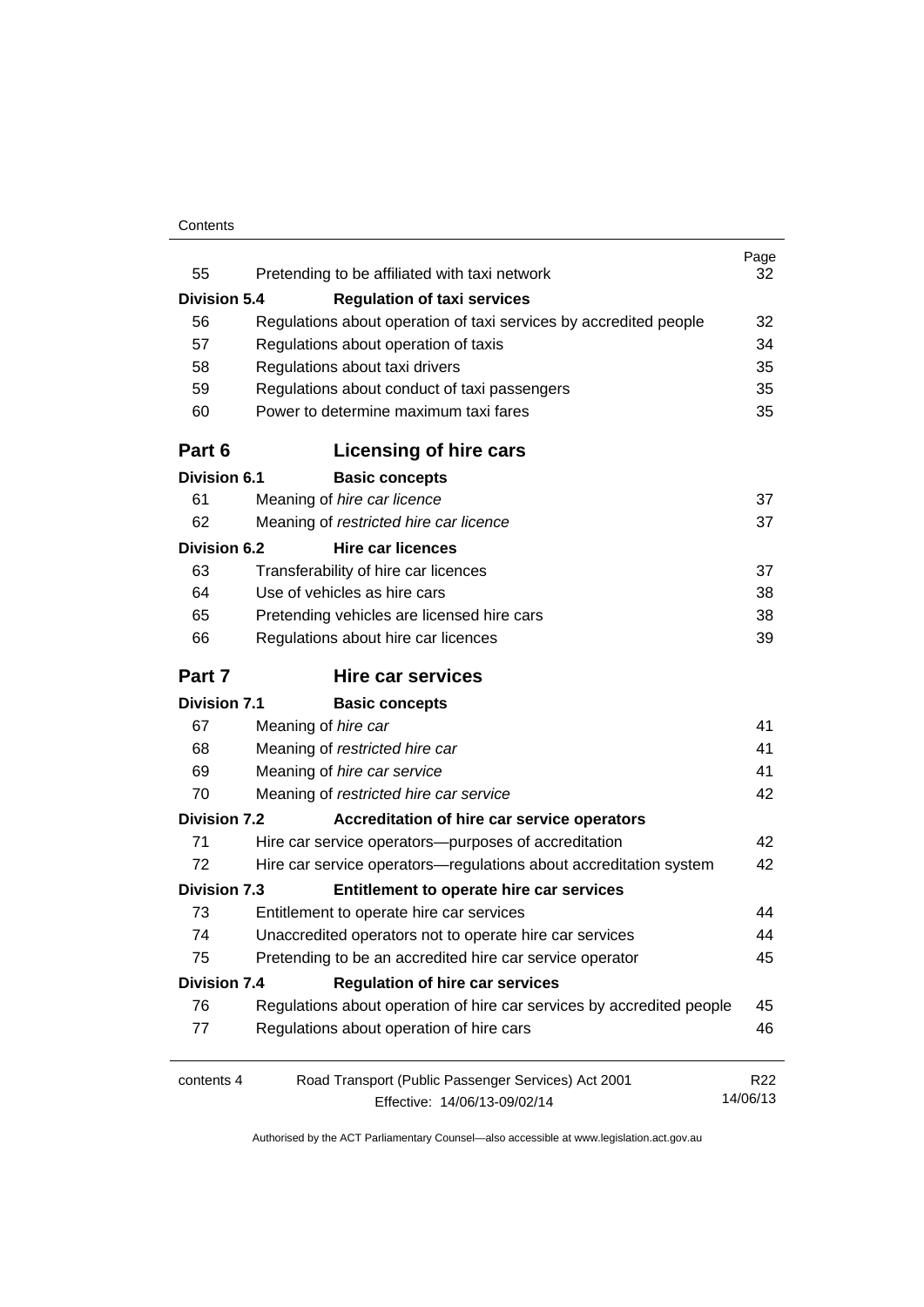| 78                  | Regulations about hire car drivers                                                  | Page<br>47 |
|---------------------|-------------------------------------------------------------------------------------|------------|
| 79                  | Regulations about conduct of hire car passengers                                    | 47         |
| Part 8              | <b>Demand responsive services</b>                                                   |            |
| <b>Division 8.1</b> | <b>Basic concepts</b>                                                               |            |
| 80                  | Meaning of demand responsive service                                                | 49         |
| 81                  | Meaning of demand responsive service vehicle                                        | 49         |
| <b>Division 8.2</b> | Authorisations to operate demand responsive services                                |            |
| 82                  | Demand responsive service authorisations                                            | 49         |
| 82A                 | Territory's entitlement to operate demand responsive service                        | 50         |
| 83                  | Demand responsive services-guidelines for giving authorisations                     | 50         |
| 84                  | Demand responsive services-regulations about authorisations                         | 51         |
| 85                  | Use of vehicles for demand responsive services                                      | 52         |
| 86                  | Representing vehicle as demand responsive service vehicle                           | 52         |
| <b>Division 8.3</b> | Accreditation of demand responsive service operators                                |            |
| 87                  | Demand responsive service operators-purposes of accreditation                       | 53         |
| 88                  | Demand responsive service operators-regulations about<br>accreditation system       | 53         |
| <b>Division 8.4</b> | Service contracts for demand responsive services                                    |            |
| 89                  | Service contracts-demand responsive services                                        | 54         |
| <b>Division 8.5</b> | Entitlement to operate demand responsive services                                   |            |
| 90                  | Entitlement to operate demand responsive services                                   | 56         |
| 91                  | Operating demand responsive service without entitlement                             | 57         |
| 92                  | Representing entitlement to operate demand responsive service                       | 57         |
| <b>Division 8.6</b> | <b>Regulation of demand responsive services</b>                                     |            |
| 93                  | Demand responsive services-minimum fares                                            | 58         |
| 94                  | Regulations about operation of demand responsive services                           | 58         |
| 95                  | Regulations about operation of demand responsive service vehicles                   | 60         |
| 96                  | Regulations about demand responsive service vehicle drivers                         | 61         |
| 97                  | Regulations about conduct of demand responsive vehicle passengers                   | 61         |
| Part 8A             | Additional public passenger vehicle<br>insurance                                    |            |
| 110                 | Definitions-pt 8A                                                                   | 63         |
| R22<br>14/06/13     | Road Transport (Public Passenger Services) Act 2001<br>Effective: 14/06/13-09/02/14 | contents 5 |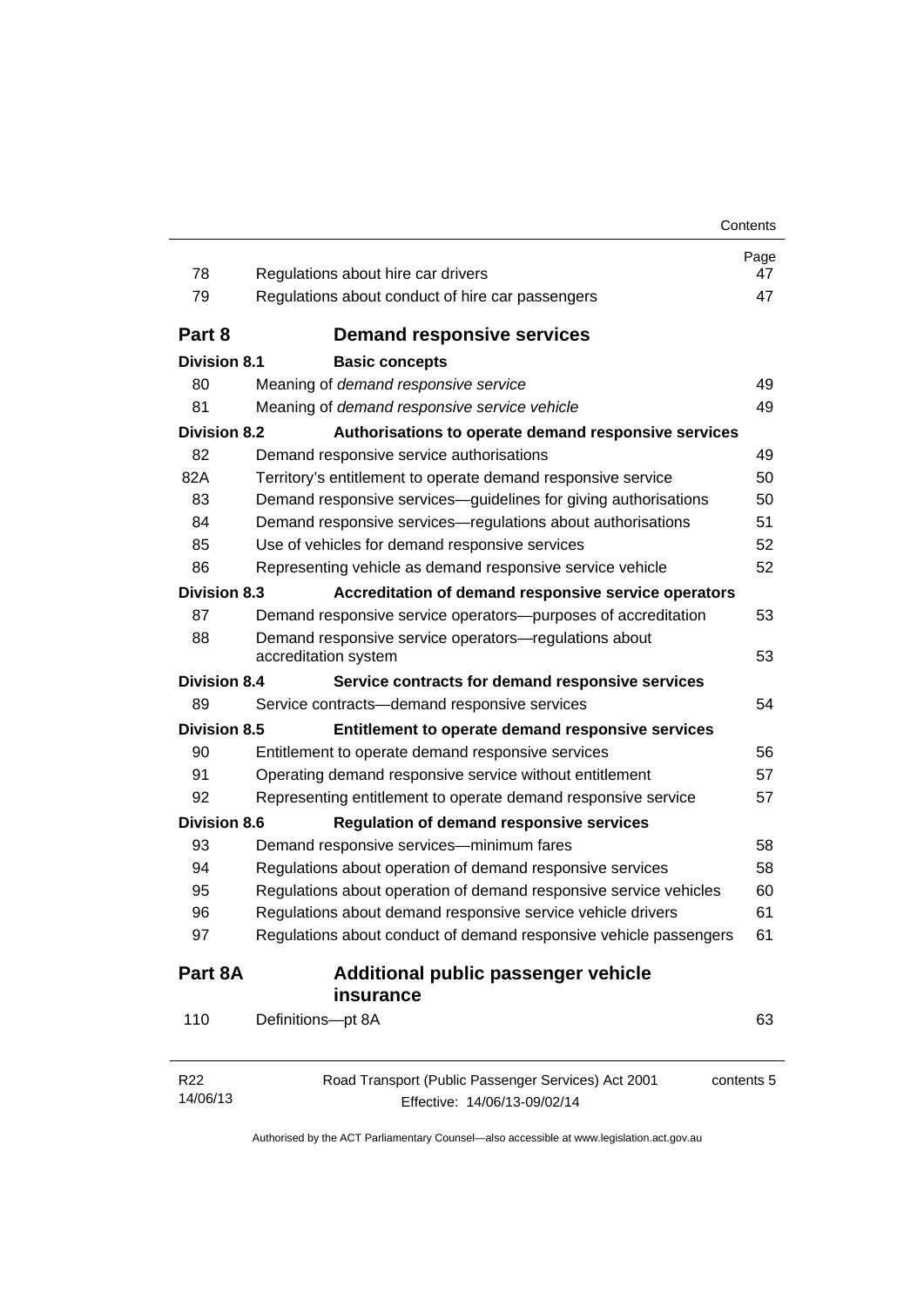| 111     | Public passenger vehicle insurance compulsory                                                     | Page<br>63 |
|---------|---------------------------------------------------------------------------------------------------|------------|
| 112     | Police officer or authorised person may require evidence of public<br>passenger vehicle insurance | 64         |
| Part 9  | <b>Enforcement</b>                                                                                |            |
| 115     | Purpose of powers under pt 9                                                                      | 65         |
| 116     | Power to require records or information                                                           | 65         |
| 117     | Power to inspect maintenance facilities                                                           | 66         |
| 118     | Power to inspect and test vehicles                                                                | 67         |
| 119     | Power to require vehicles or equipment to be inspected and tested                                 | 69         |
| 120     | Attachment and removal of noncompliance notices                                                   | 70         |
| 121     | Police officer or authorised person-power to require name and<br>address etc                      | 71         |
| Part 10 | <b>Miscellaneous</b>                                                                              |            |
| 125     | Unauthorised public passenger services                                                            | 72         |
| 126     | Regulation-making power                                                                           | 73         |
| 127     | Minister may exempt vehicles and people from Act                                                  | 74         |
| 128     | Regulations may exempt vehicles and people from Act                                               | 74         |
| 129     | References to Motor Traffic Act, Traffic Act etc.                                                 | 74         |
|         |                                                                                                   |            |

# **[Dictionary](#page-83-0)** [76](#page-83-0)

#### **[Endnotes](#page-87-0)**

|   | About the endnotes     | 80  |
|---|------------------------|-----|
| 2 | Abbreviation key       | 80  |
| 3 | Legislation history    | 81  |
| 4 | Amendment history      | 84  |
| 5 | Earlier republications | 106 |
| 6 | Renumbered provisions  | 107 |

| contents 6 | Road Transport (Public Passenger Services) Act 2001 | R22      |
|------------|-----------------------------------------------------|----------|
|            | Effective: 14/06/13-09/02/14                        | 14/06/13 |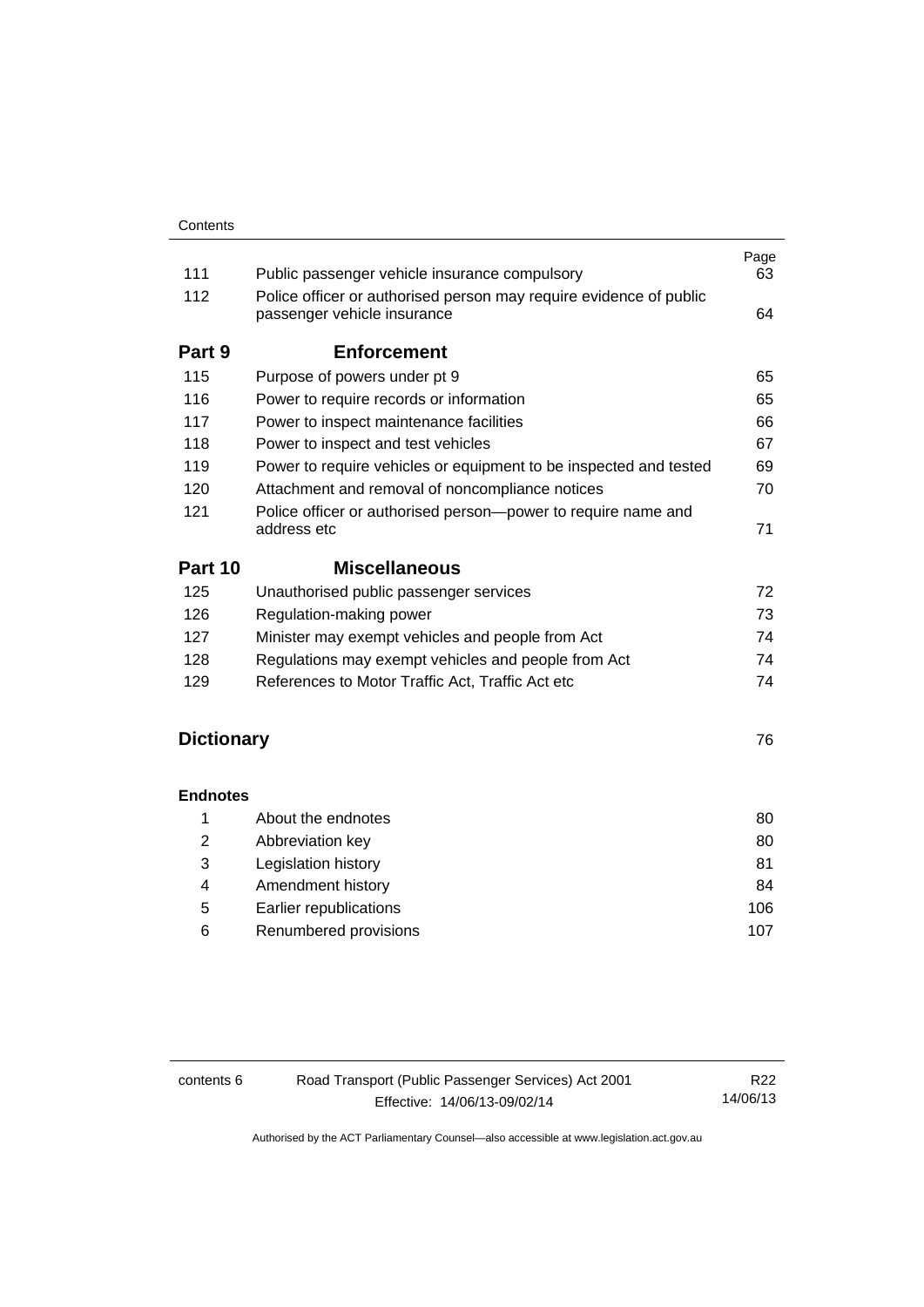

# **Road Transport (Public Passenger Services) Act 2001**

An Act to regulate public transport services, and for other purposes

R22 14/06/13

Ī

Road Transport (Public Passenger Services) Act 2001 Effective: 14/06/13-09/02/14

page 1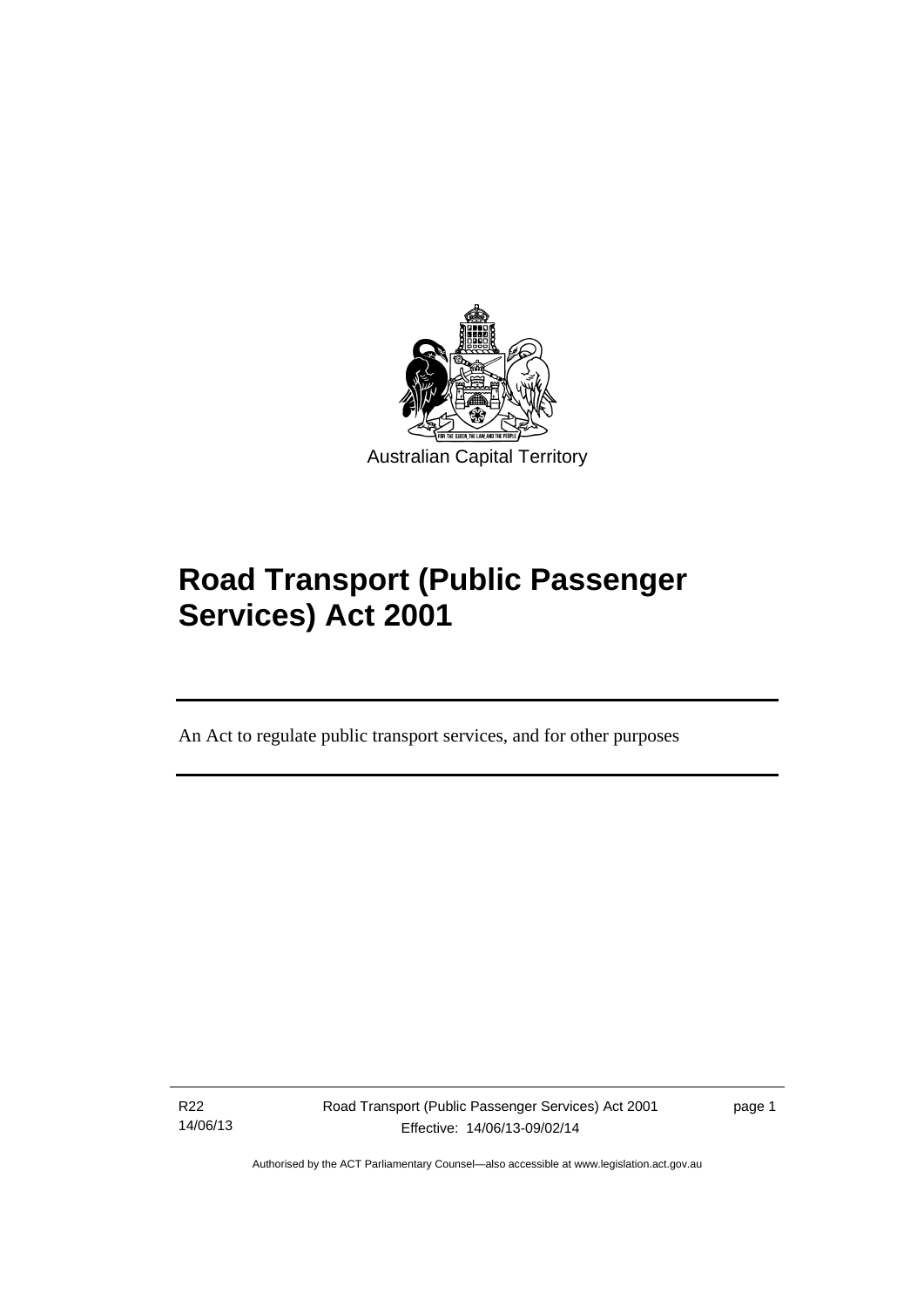#### Part 1 **Preliminary**

Section 1

# <span id="page-9-0"></span>**Part 1** Preliminary

#### <span id="page-9-1"></span>**1 Name of Act**

This Act is the *Road Transport (Public Passenger Services) Act 2001.* 

- *Note 1* This Act is part of the road transport legislation. See the *[Road](http://www.legislation.act.gov.au/a/1999-77)  [Transport \(General\) Act 1999](http://www.legislation.act.gov.au/a/1999-77)* for various provisions about the administration and enforcement of the road transport legislation generally.
- *Note 2* Other road transport legislation includes the following:
	- *[Road Transport \(Alcohol and Drugs\) Act 1977](http://www.legislation.act.gov.au/a/1977-17)*
	- *[Road Transport \(Driver Licensing\) Act 1999](http://www.legislation.act.gov.au/a/1999-78)*
	- *[Road Transport \(General\) Act 1999](http://www.legislation.act.gov.au/a/1999-77)*
	- *[Road Transport \(Mass, Dimensions and Loading\) Act 2009](http://www.legislation.act.gov.au/a/2009-22)*
	- *[Road Transport \(Safety and Traffic Management\) Act 1999](http://www.legislation.act.gov.au/a/1999-80)*
	- *[Road Transport \(Third-Party Insurance\) Act 2008](http://www.legislation.act.gov.au/a/2008-1)*
	- *[Road Transport \(Vehicle Registration\) Act 1999](http://www.legislation.act.gov.au/a/1999-81)*.
- *Note 3* A reference to an Act includes a reference to the statutory instruments made or in force under the Act, including any regulation (see [Legislation Act,](http://www.legislation.act.gov.au/a/2001-14) s 104).

#### <span id="page-9-2"></span>**2 Objects**

The objects of this Act include—

- (a) to provide for the accreditation of the operators of public passenger services and taxi networks that operate in or partly in the ACT; and
- (b) to provide for the licensing of vehicles used as taxis and hire cars in or partly in the ACT; and
- (c) to encourage public passenger services that meet the reasonable expectations of the community for safe, reliable and efficient public passenger services.

R22 14/06/13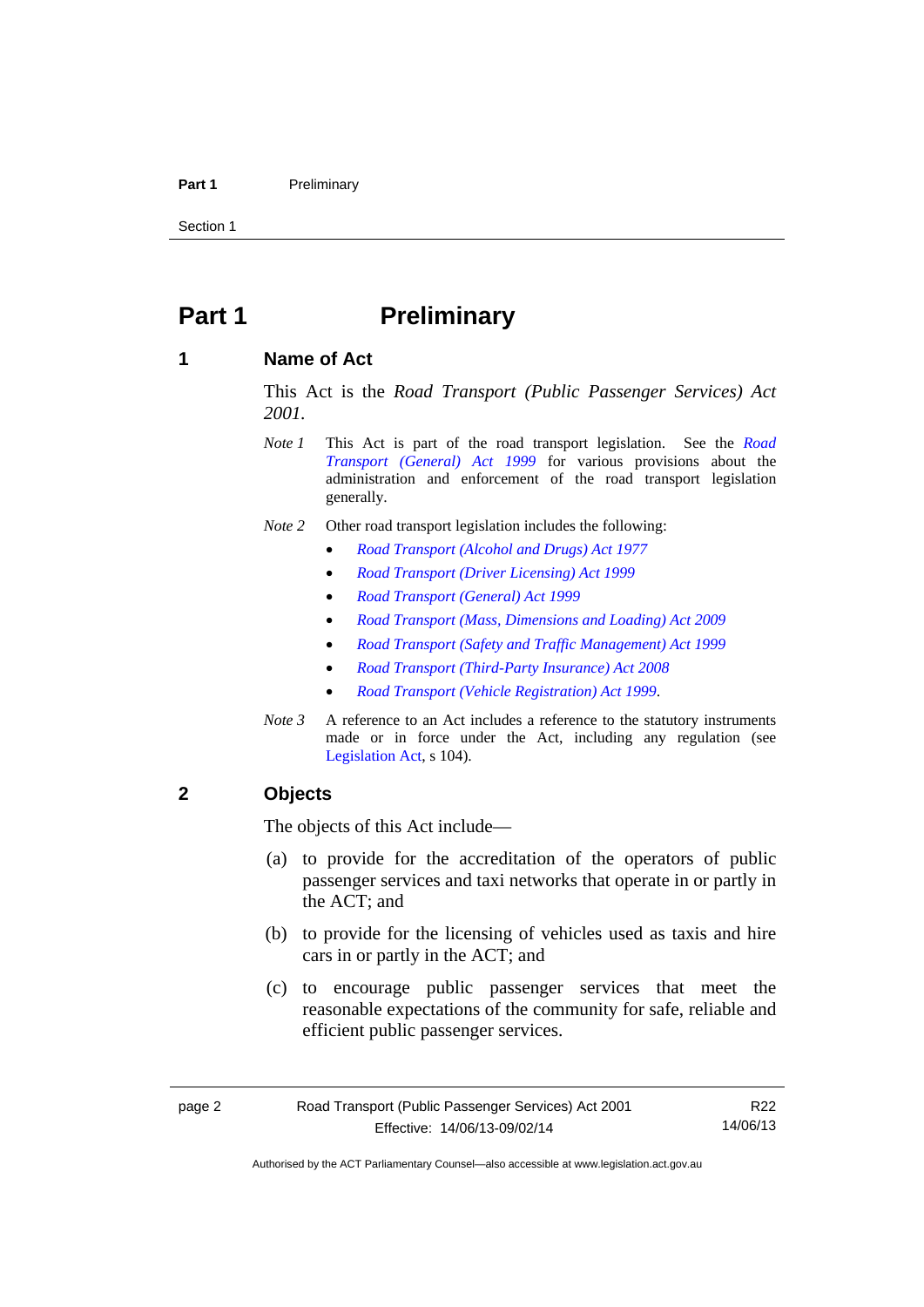#### <span id="page-10-0"></span>**3 Dictionary**

The dictionary at the end of this Act is part of this Act.

*Note 1* The dictionary at the end of this Act defines certain terms used in this Act, and includes references (*signpost definitions*) to other terms defined elsewhere in this Act or in the road transport legislation.

> For example, the signpost definition '*bus service*—see section 11' means that the term 'bus service' is defined in section 11 of this Act.

*Note* 2 A definition in the dictionary (including a signpost definition) applies to the entire Act unless the definition, or another provision of the Act, provides otherwise or the contrary intention otherwise appears (see [Legislation Act,](http://www.legislation.act.gov.au/a/2001-14) s  $155$  and s  $156$  (1)).

#### <span id="page-10-1"></span>**4 Notes**

A note included in this Act is explanatory and is not part of this Act.

*Note* See the [Legislation Act](http://www.legislation.act.gov.au/a/2001-14), s 127 (1), (4) and (5) for the legal status of notes.

#### <span id="page-10-2"></span>**4A Offences against Act—application of Criminal Code etc**

Other legislation applies in relation to offences against this Act.

#### *Note 1 Criminal Code*

The [Criminal Code](http://www.legislation.act.gov.au/a/2002-51), ch 2 applies to the following offences against this Act (see Code, pt 2.1):

- s 33 (Operating taxi network without entitlement)
- s 54 (Taxi service operators to be affiliated with taxi network)
- s 64 (Use of vehicles as hire cars)
- s 65 (Pretending vehicles are licensed hire cars)
- s 74 (Unaccredited operators not to operate hire car services)
- s 75 (Pretending to be an accredited hire car service operator)
- s 85 (Use of vehicles for demand responsive services)
- s 86 (Pretending vehicle is demand responsive service vehicle)
- s 91 (Operating demand responsive service without entitlement)
- s 92 (Pretending to be entitled to operate demand responsive service)

R22 14/06/13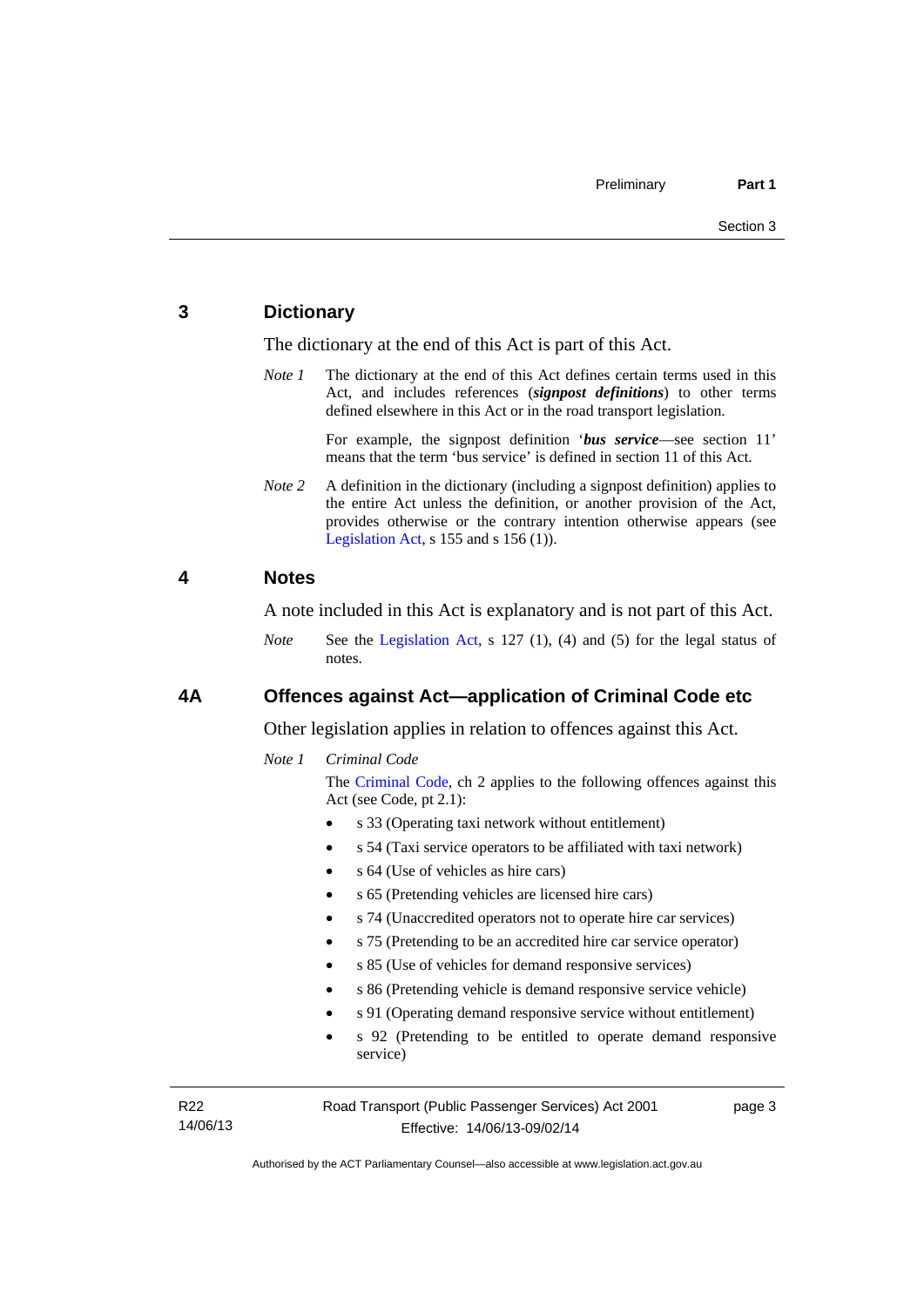- a provision of pt 9 (Enforcement)
- s 125 (Unauthorised public passenger services).

The chapter sets out the general principles of criminal responsibility (including burdens of proof and general defences), and defines terms used for offences to which the Code applies (eg *conduct*, *intention*, *recklessness* and *strict liability*).

#### *Note 2 Penalty units*

The [Legislation Act](http://www.legislation.act.gov.au/a/2001-14), s 133 deals with the meaning of offence penalties that are expressed in penalty units.

#### <span id="page-11-0"></span>**5 Functions of road transport authority**

The functions of the road transport authority under this Act are—

- (a) to administer the accreditation schemes established under this Act for the accreditation of the operators of public passenger services and taxi networks; and
- (b) to administer the licensing schemes established under this Act for the licensing of taxis and hire cars; and
- (c) to administer demand responsive service authorisations given under this Act; and
- (d) to keep registers of accreditations given, and licences issued, under this Act; and
- (e) to keep a register of demand responsive service authorisations given under this Act; and
- (f) to provide information about accredited and licensed people, and authorised demand responsive service operators, in accordance with this Act and other laws in force in the ACT; and
- (g) to exercise any other functions given to the authority under this Act.

R22 14/06/13

Authorised by the ACT Parliamentary Counsel—also accessible at www.legislation.act.gov.au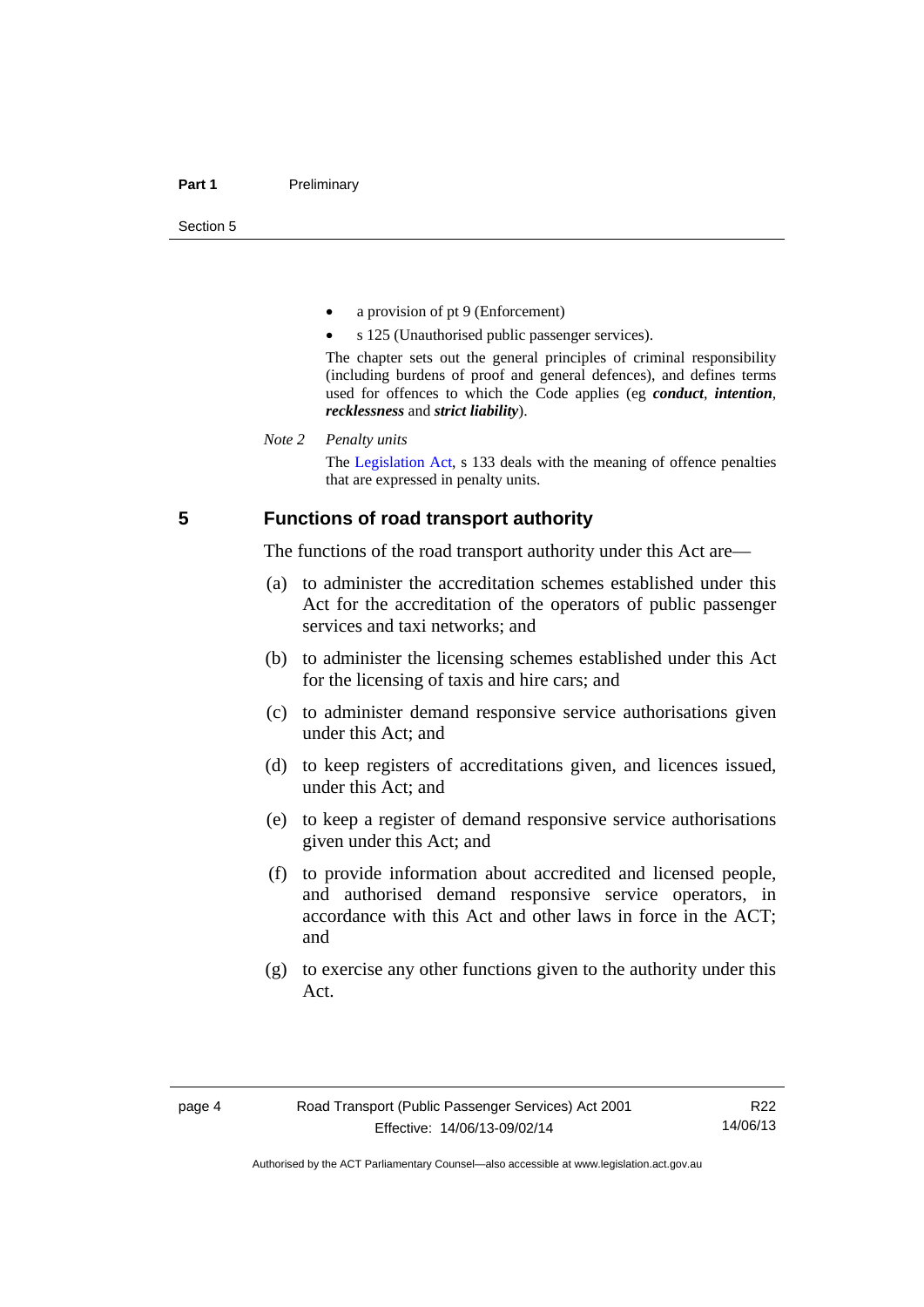### <span id="page-12-0"></span>**6 Registers of accredited people, demand responsive service authorisations and licences**

 (1) A register under this Act may include information given to the road transport authority or the Minister under this Act and any other information the authority considers appropriate.

*Note* Section 5 (d) and (e) requires registers for the following to be kept:

- accredited bus service operators
- accredited demand responsive service operators
- accredited hire car operators
- accredited taxi network providers
- accredited taxi service operators
- demand responsive service authorisations
- hire car licences
- restricted hire car licences
- restricted taxi licences
- taxi licences.
- (2) A register may be kept in the form of, or as part of, 1 or more computer databases or in any other form the road transport authority considers appropriate.
- (3) The road transport authority may correct any mistake, error or omission in a register subject to the requirements (if any) prescribed by regulation.
- (4) This section does not limit the functions of the road transport authority in relation to a register.

#### <span id="page-12-1"></span>**7 Security and disclosure of information in registers**

The road transport authority must ensure that information in a register under this Act is kept securely and disclosed only in accordance with this Act or another law in force in the ACT.

*Note 1* The Information Privacy Principles apply to the road transport authority. Principle 4 states requirements about the storage and security

page 5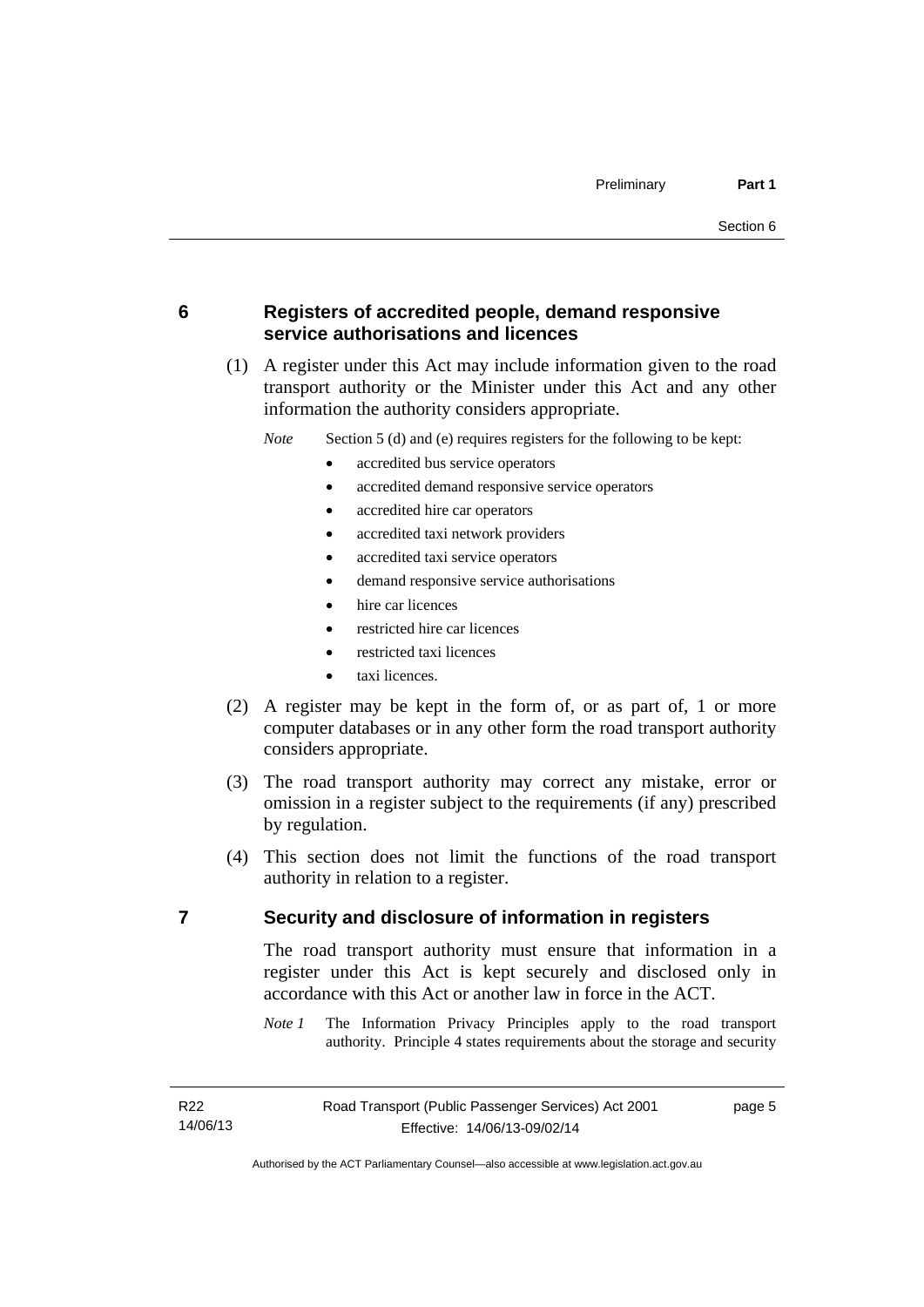of personal information and principle 11 states when personal information may be disclosed by an agency (see *[Privacy Act 1988](http://www.comlaw.gov.au/Current/C2004A03712)* (Cwlth), s 14).

*Note 2* Access to the register may be sought under the *[Freedom of Information](http://www.legislation.act.gov.au/a/alt_a1989-46co)  [Act 1989](http://www.legislation.act.gov.au/a/alt_a1989-46co)* (which also provides that certain information is exempt from disclosure).

#### **8 Competition and Consumer Act authorisation**

For the *[Competition and Consumer Act 2010](http://www.comlaw.gov.au/Details/C2013C00004)* (Cwlth) and the Competition Code of the Australian Capital Territory, the following are authorised by this Act:

- (a) everything done under this Act;
- (b) all service contracts made under this Act;
- (c) everything done under a service contract, or a provision of a service contract, authorised by this Act.
- *Note 1* For the Competition Code of the Australian Capital Territory, see the *[Competition Policy Reform Act 1996](http://www.legislation.act.gov.au/a/1996-21)*, s 5 and s 10.
- *Note 2* A reference to an Act includes a reference to statutory instruments made or in force under the Act, including regulations (see [Legislation Act,](http://www.legislation.act.gov.au/a/2001-14) s 104).

#### <span id="page-13-1"></span>**9 Combinations of accreditations, authorisations and licences**

This Act does not prevent a person from holding any combination of accreditations, authorisations and licences under this Act.

#### <span id="page-13-2"></span>**10 What is a** *public passenger service***?**

A *public passenger service* is a service for the transport of passengers for a fare or other consideration by public passenger vehicles along a road or road related area.

<span id="page-13-0"></span>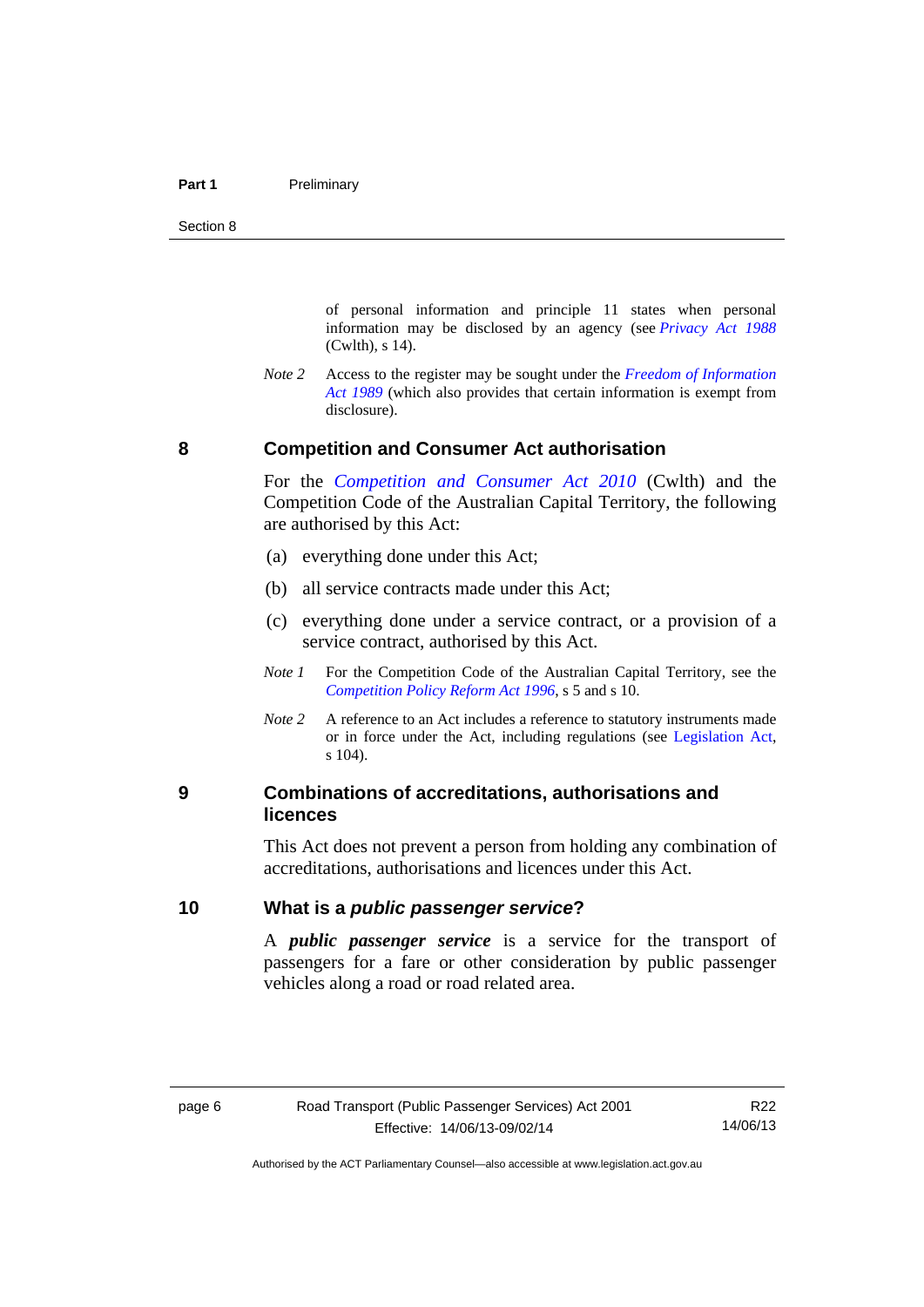# <span id="page-14-0"></span>**Part 2 Bus services**

## <span id="page-14-1"></span>**Division 2.1 Basic concepts**

## <span id="page-14-2"></span>**10A Meaning of** *bus* **and** *public bus*

In this Act:

*bus* means a motor vehicle built mainly to carry people that seats over 9 adults (including the driver).

*public bus* means a bus used to provide a bus service.

## <span id="page-14-3"></span>**11 Meaning of** *bus service*

A *bus service* is a public passenger service (other than a demand responsive service) operated using buses.

## <span id="page-14-4"></span>**12 What is a** *regular route service***?**

A bus service is a *regular route service* if it is conducted according to regular routes and timetables, but does not include—

- (a) a bus service designed mainly to transport tourists; or
- (b) a long-distance service.

## <span id="page-14-5"></span>**13 What is a** *tour and charter service***?**

A bus service is a *tour and charter service* if the bus service is not a regular route service or a long-distance service.

<span id="page-14-6"></span>**14 What is a** *long-distance service***?**

A bus service is a *long-distance service* if—

- (a) it is conducted according to regular routes and timetables; and
- (b) each passenger travels at least 40km.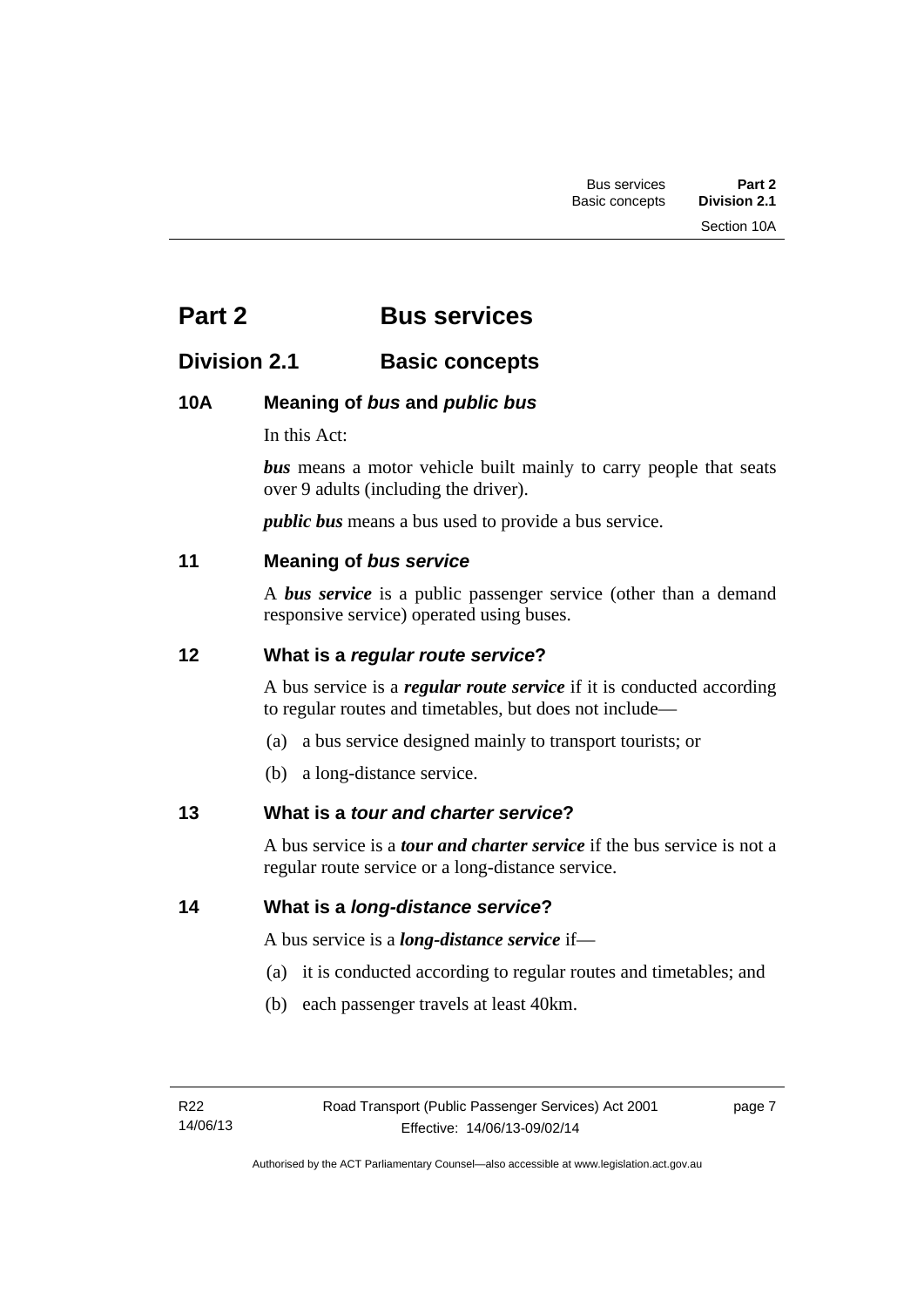# <span id="page-15-0"></span>**Division 2.2 Accreditation of bus service operators**

#### <span id="page-15-1"></span>**15 Bus operators—purposes of accreditation**

The purpose of accreditation under the regulations to operate a bus service is to ensure that—

- (a) the accredited person has the financial capacity to meet the service standards for the service; and
- (b) the accredited person, and each person who is concerned with, or takes part in, the management of the service, are suitable people to operate the service; and
- (c) the accredited person, and each person who is concerned with, or takes part in, the management of the service, have demonstrated the capacity to comply with the relevant regulations and, in particular, the regulations about—
	- (i) the safety of passengers and the public; and
	- (ii) the maintenance of public buses.

#### <span id="page-15-2"></span>**16 Regulations about accreditation system**

- (1) A regulation may provide a system for the accreditation of operators of bus services, including, for example—
	- (a) the kinds of accreditations; and
	- (b) the bus services that a person who holds a kind of accreditation is entitled to operate; and
	- (c) the conditions of accreditations; and
	- (d) matters relating to the giving, refusal or surrender of accreditations; and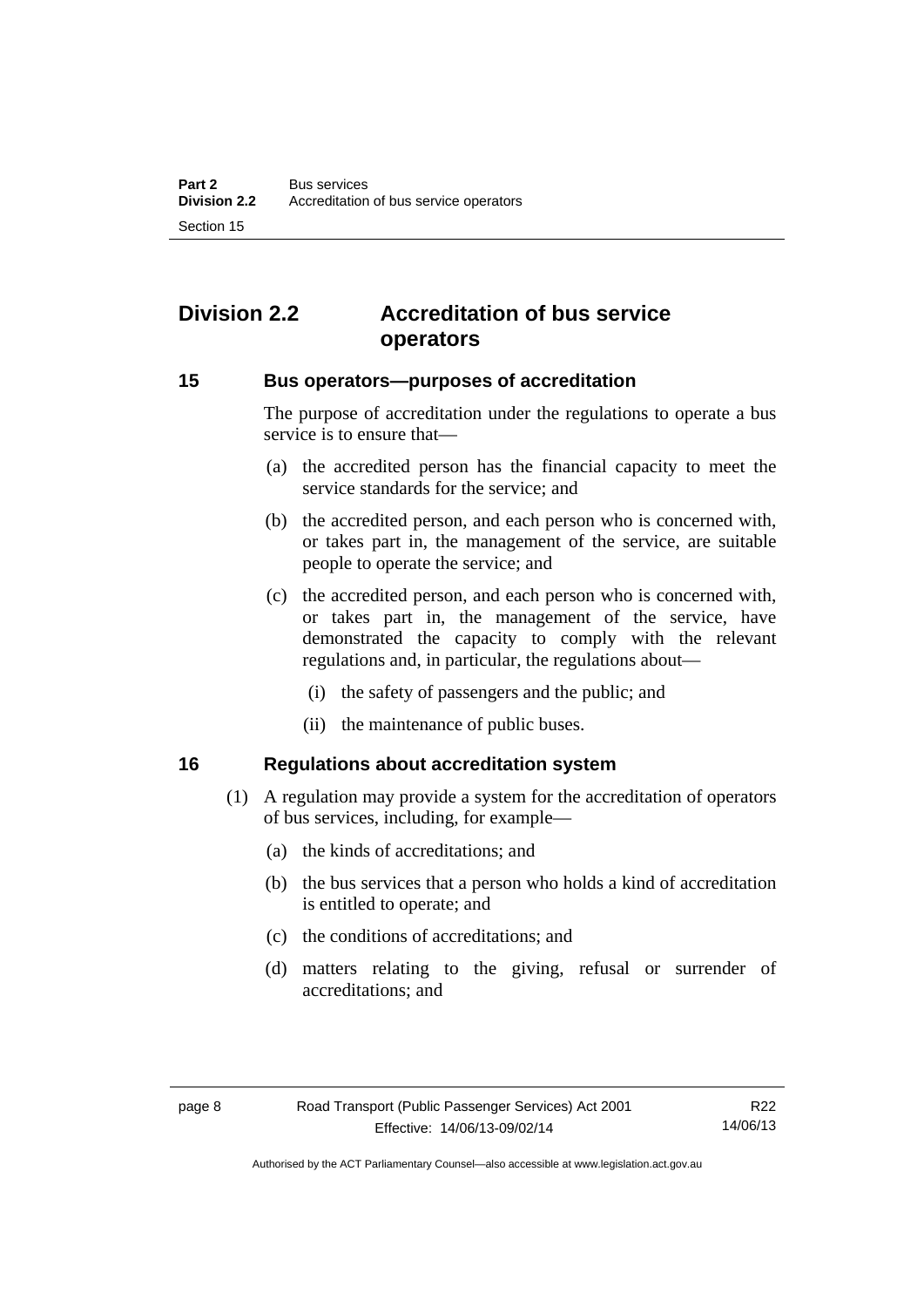- (e) the action that may be taken in relation to accreditations in circumstances prescribed by regulation, including—
	- (i) the suspension or cancellation of an accreditation; and
	- (ii) the imposition of a condition on, or the amendment of a condition of, an accreditation; and
	- (iii) an order that an accredited person pay to the Territory an amount of not more than—
		- (A) for an individual—\$5 000; or
		- (B) for a corporation—\$25 000; and
	- (iv) the reprimanding of an accredited person.
- *Note* An example is part of the Act, is not exhaustive and may extend, but does not limit, the meaning of the provision in which it appears (see [Legislation Act,](http://www.legislation.act.gov.au/a/2001-14) s 126 and s 132).
- (2) A regulation may make provision in relation to the accreditation of people to operate bus services, including, for example—
	- (a) requirements about the suitability of the applicant and each person who will be concerned with, or take part in, the management of the services; and
	- (b) capacity to meet service standards; and
	- (c) financial viability.
- (3) For subsection (1) (a), the regulations must provide for the accreditation of people to operate the following kinds of bus services:
	- (a) regular route services;
	- (b) tour and charter services.
- (4) However, this section does not require the regulations to provide an accreditation system for all kinds of bus services.

page 9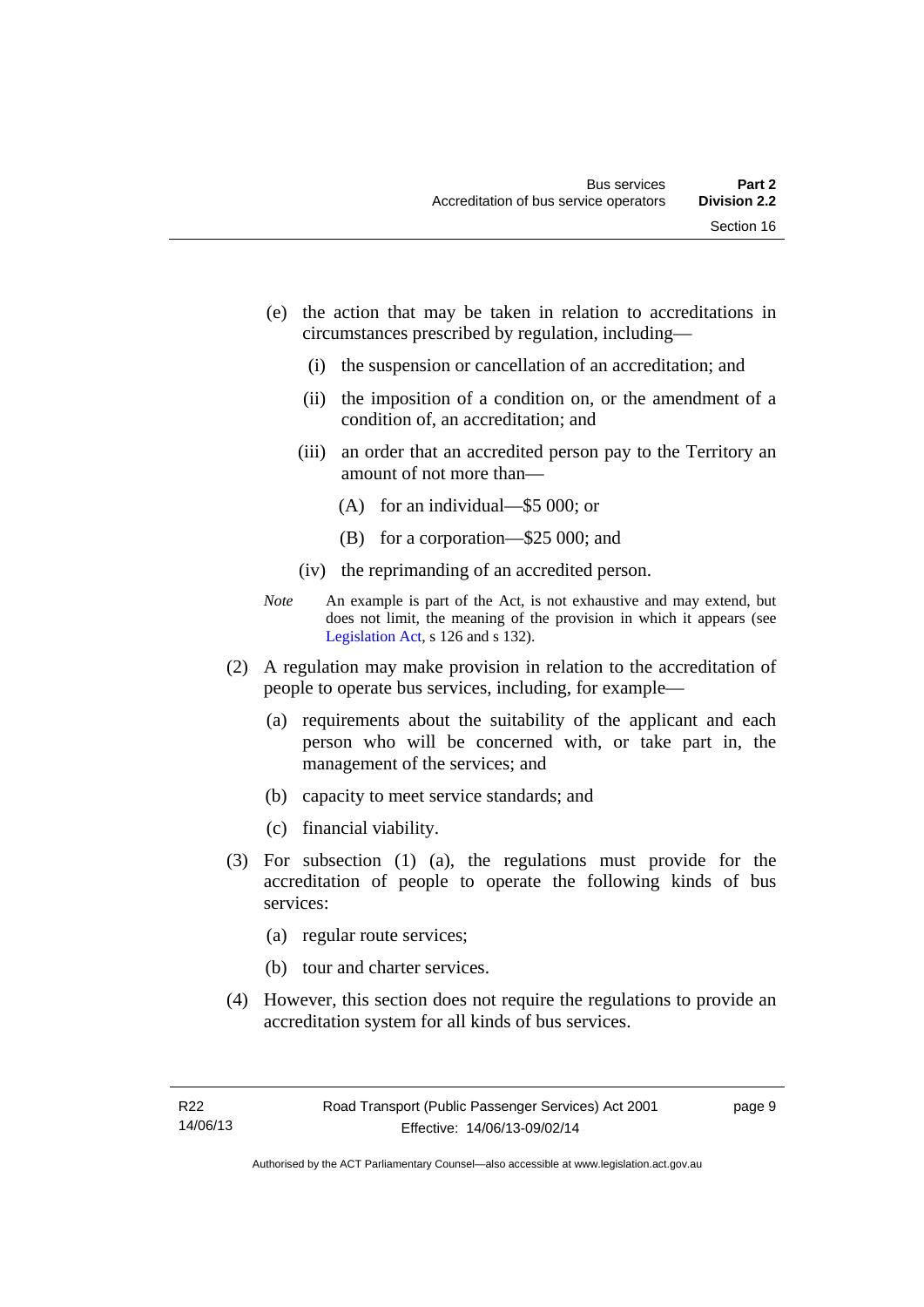# <span id="page-17-0"></span>**Division 2.3 Service contracts for regular route services**

#### <span id="page-17-1"></span>**17 Service contracts—regular route services**

- (1) The road transport authority may, on behalf of the Territory, enter into a contract (a *service contract*) for the operation of a regular route service with a person accredited to operate regular route services.
- (2) A service contract must state whether the right given under the contract to operate a route is an exclusive right to operate the route or a stated part of the route.
- (3) A service contract may make provision in relation to the operation of a regular route service and the administration of the contract, including, for example—
	- (a) service requirements under the contract; and
	- (b) the transfer, suspension, cancellation and surrender of the contract; and
	- (c) the fees (if any) payable under the contract; and
	- (d) the adjustment of payments and refunds in relation to any contract fees; and
	- (e) financial or other penalties for breaches of the contract; and
	- (f) the records (including accounts) to be made and kept, how they are to be made and kept, and their inspection; and
	- (g) the provision of information and reports to the road transport authority about the regular route service and the verification of the information and reports; and
	- (h) the publication and the collection of fares payable by passengers; and

Authorised by the ACT Parliamentary Counsel—also accessible at www.legislation.act.gov.au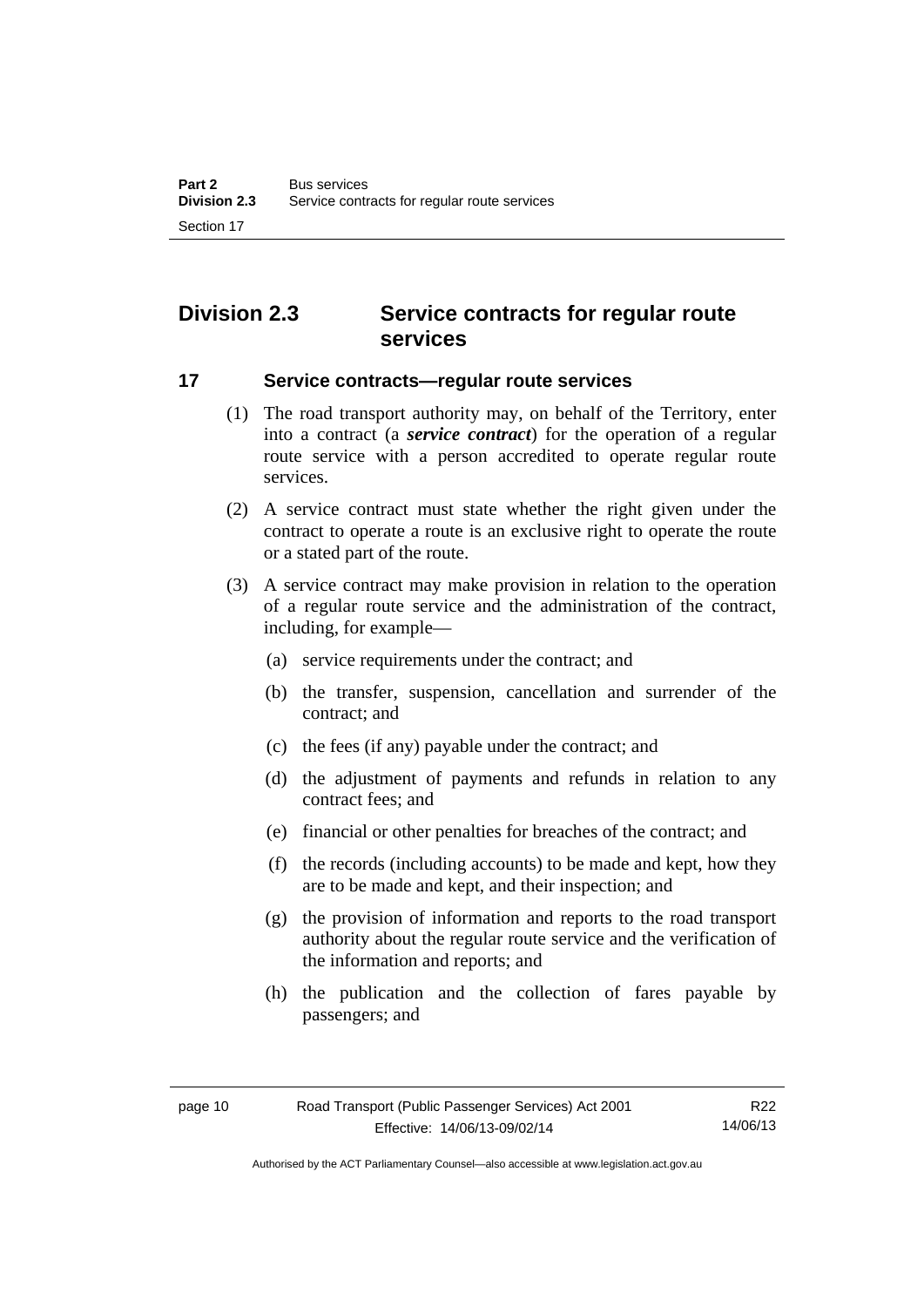(i) the sale of tickets and the conditions under which tickets must be sold; and

- (j) free or reduced fares for travel; and
- (k) the issue and acceptance of free or concession passes.
- *Note* An example is part of the Act, is not exhaustive and may extend, but does not limit, the meaning of the provision in which it appears (see [Legislation Act,](http://www.legislation.act.gov.au/a/2001-14) s 126 and s 132).
- (4) Subsection (3) does not limit the matters about which a service contract may make provision.

## <span id="page-18-0"></span>**Division 2.4 Entitlement to operate certain bus services**

#### <span id="page-18-1"></span>**18 Entitlement to operate regular route services**

- (1) A person is entitled to operate a regular route service, in or partly in the ACT, if—
	- (a) the person is accredited under the regulations to operate regular route services; and
	- (b) the person holds a service contract for the service.
- (2) However, the Territory is entitled to operate a regular route service whether or not the Territory—
	- (a) is accredited under the regulations to operate regular route services; or
	- (b) holds a service contract for the service.
- (3) If the Territory operates a regular route service, part 2 (Bus services) applies in relation to the Territory's operation of the service as if—
	- (a) the Territory were accredited to operate the service; and
	- (b) the Territory held a service contract for the service; and

page 11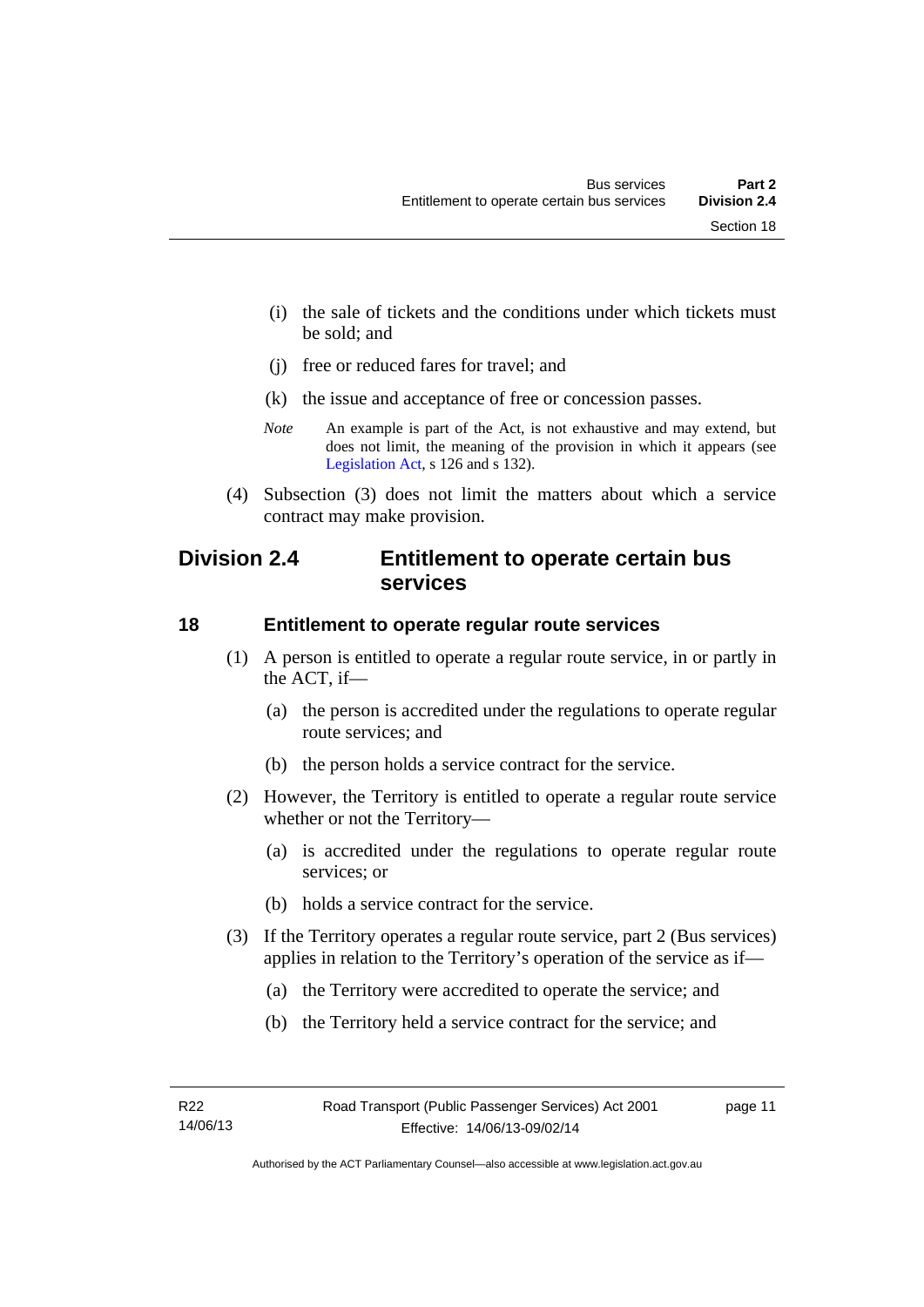(c) all necessary changes, and any changes prescribed by regulation, were made.

#### <span id="page-19-0"></span>**19 Entitlement to operate tour and charter services**

- (1) A person is entitled to operate a tour and charter service, in or partly in the ACT, if the person is accredited under the regulations to operate tour and charter services.
- (2) However, the Territory is entitled to operate a tour and charter service, whether or not the Territory is accredited under the regulations to operate tour and charter services.
- (3) If the Territory operates a tour and charter service, part 2 (Bus services) applies in relation to the Territory's operation of the service as if—
	- (a) the Territory were accredited to operate the service; and
	- (b) the Territory held a service contract for the service; and
	- (c) all necessary changes, and any changes prescribed by regulation, were made.

#### <span id="page-19-1"></span>**19A Territory's entitlement to operate bus service**

If the Territory operates a bus service, the territory may operate the service under a name prescribed by regulation.

#### <span id="page-19-2"></span>**20 Unaccredited operators not to operate certain bus services**

(1) A person must not operate, in or partly in the ACT, a regular route service unless the person is accredited under the regulations to operate regular route services.

Maximum penalty: 50 penalty units.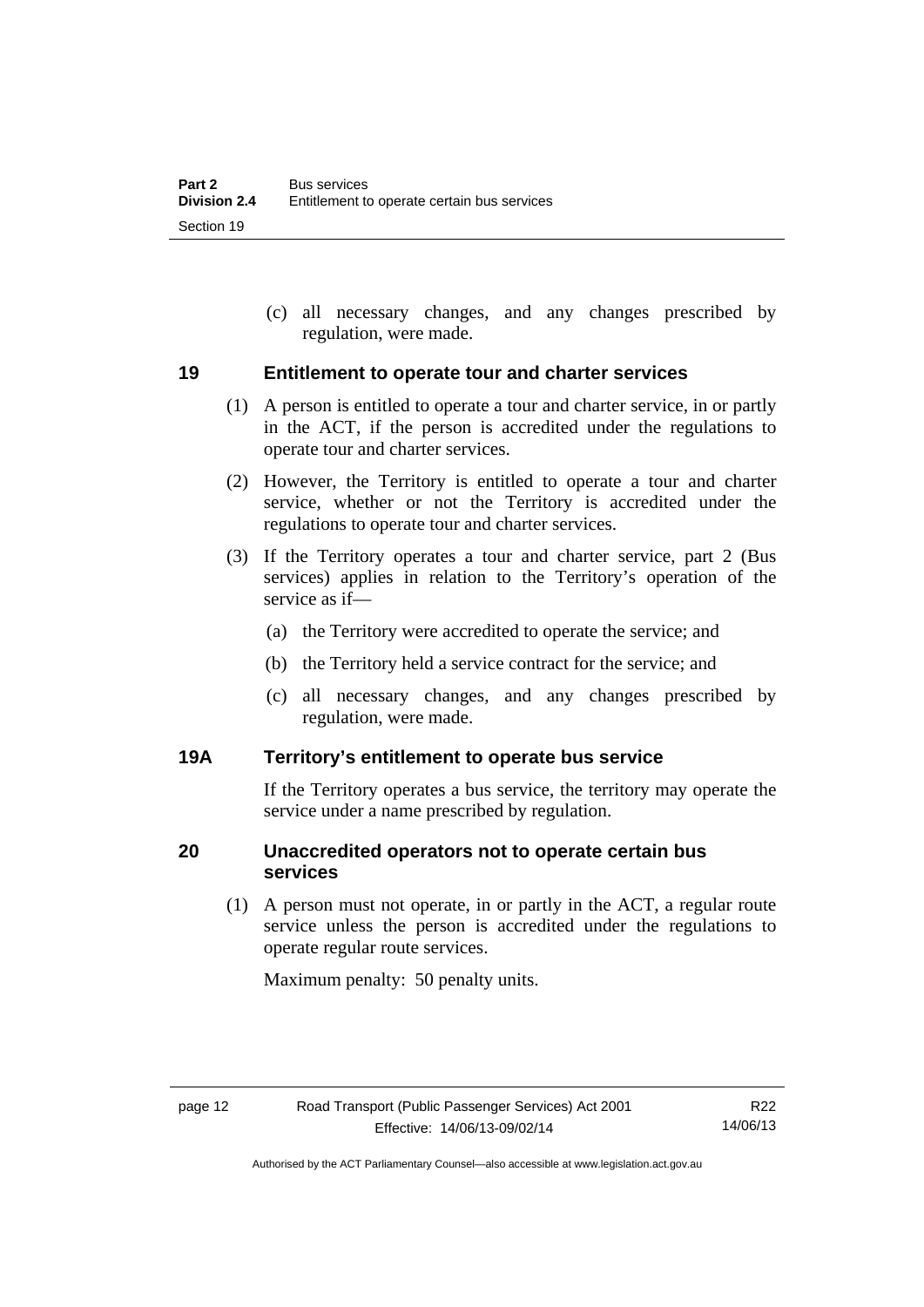(2) A person must not operate, in or partly in the ACT, a tour and charter service unless the person is accredited under the regulations to operate tour and charter services.

Maximum penalty: 50 penalty units.

 (3) This section does not apply to the operation of a bus service by the Territory.

## <span id="page-20-0"></span>**21 Pretending to be an accredited bus service operator**

A person must not pretend to be accredited under the regulations to operate a bus service.

Maximum penalty: 30 penalty units.

#### <span id="page-20-1"></span>**22 Operators of regular route services to hold service contracts**

(1) A person must not operate, in or partly in the ACT, a regular route service unless the person holds a service contract for the service.

Maximum penalty: 50 penalty units.

- (2) However, if a regular route service is discontinued because of a variation or termination of a service contract, the road transport authority may make arrangements with an appropriately accredited person to operate a temporary regular route service to replace the discontinued service even though the person does not hold a service contract for the replacement service.
- (3) This section does not apply to the operation of a regular route service by the Territory.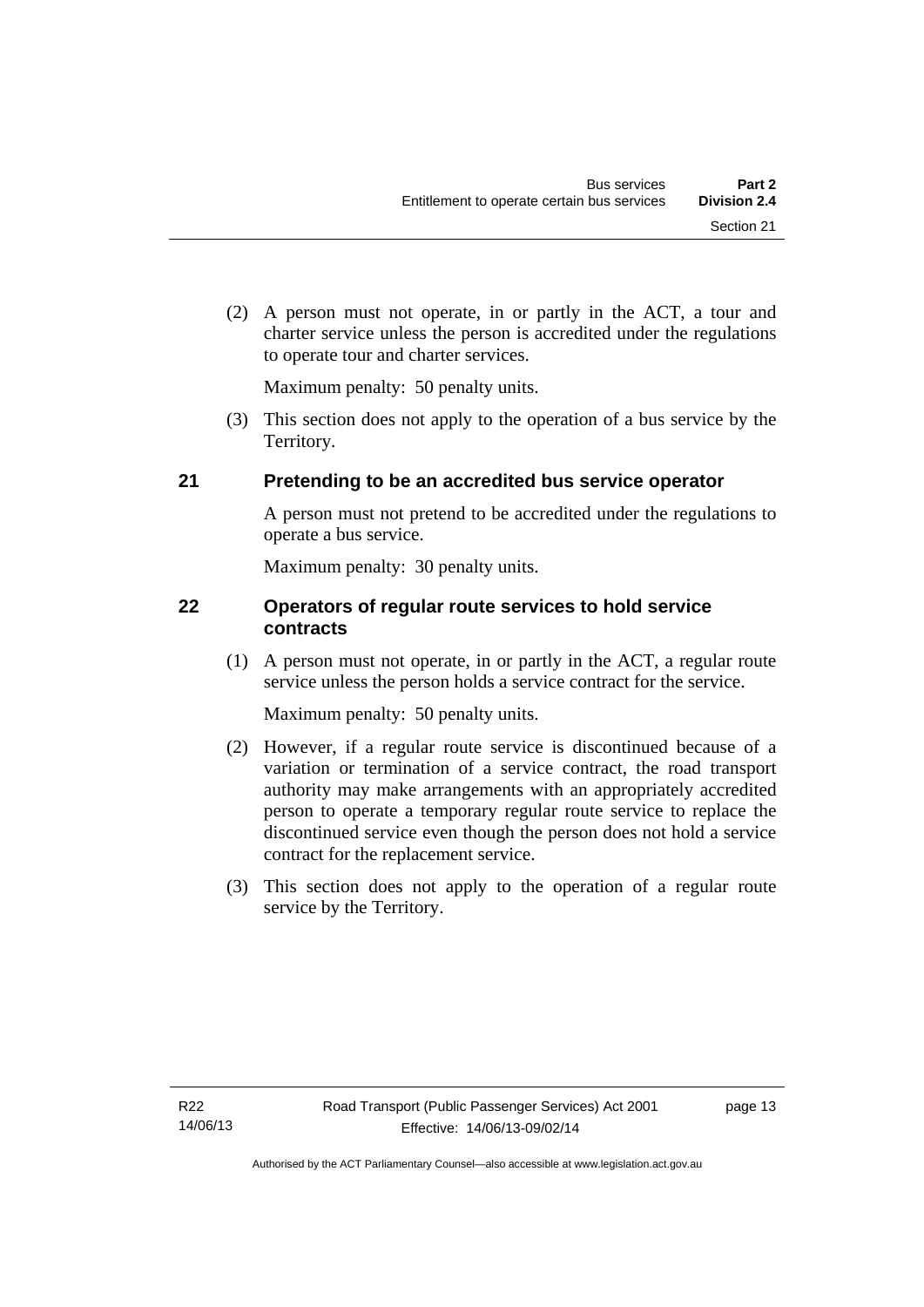# <span id="page-21-0"></span>**Division 2.5 Regulation of bus services**

#### <span id="page-21-1"></span>**23 Regular route services—power to determine maximum fares**

- (1) The Minister may determine maximum fares, and ways of calculating maximum fares, payable by passengers on regular route services.
- (2) A determination is a disallowable instrument.
	- *Note* A disallowable instrument must be notified and presented to the Legislative Assembly, under the [Legislation Act.](http://www.legislation.act.gov.au/a/2001-14)

#### <span id="page-21-2"></span>**24 Regulations about operation of bus services by accredited people**

A regulation may make provision in relation to the operation of bus services by accredited bus service operators, including, for example—

- (a) the conduct of bus services, including, for example—
	- (i) the safety of passengers (including, for example, by the use of particular kinds of security devices) and the public; and
	- (ii) the qualifications, training and experience of bus drivers and other people providing services on behalf of accredited bus service operators; and
	- (iii) maximum driving times and minimum rest times of bus drivers; and
	- (iv) insurance; and
	- (v) the issue of tickets; and
	- (vi) customer complaints and inquiries; and
- (b) the preparation and publication of, and compliance with, timetables for regular route services; and

| page 14 | Road Transport (Public Passenger Services) Act 2001 | R22      |
|---------|-----------------------------------------------------|----------|
|         | Effective: 14/06/13-09/02/14                        | 14/06/13 |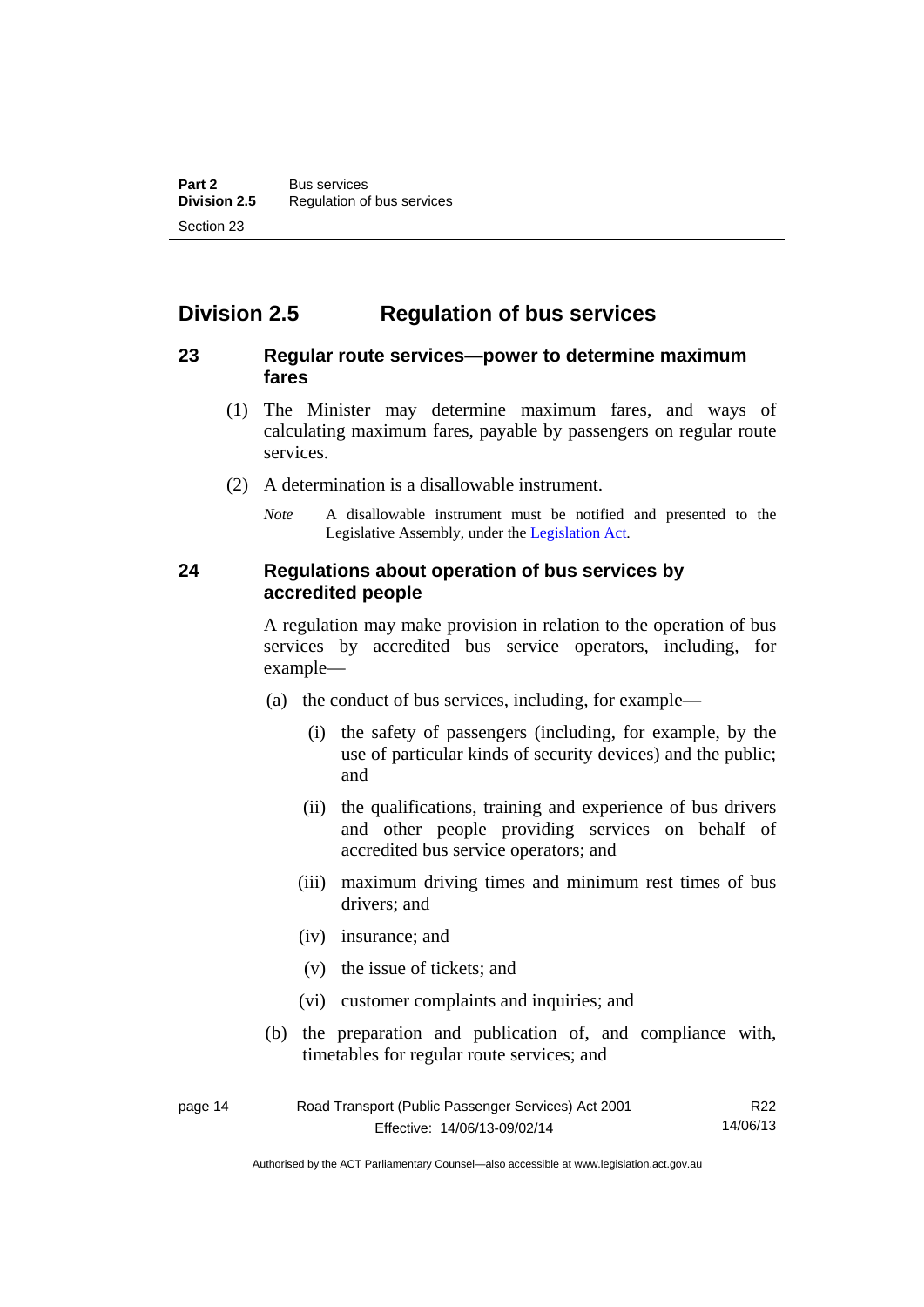- (c) the obligations of drivers of public buses and other people providing services on behalf of accredited bus service operators; and
- (d) the requirements that public buses, and their equipment and fittings (internal and external), must comply with; and
- (e) the maintenance and cleaning of public buses; and
- (f) maintenance, parking and other facilities for public buses; and
- (g) the making and keeping of records and their inspection; and
- (h) the auditing of records and systems; and
- (i) requirements for display of accreditation numbers on advertisements for the service; and
- (j) the provision of information and reports to the road transport authority.
- *Note* An example is part of the Act, is not exhaustive and may extend, but does not limit, the meaning of the provision in which it appears (see [Legislation Act,](http://www.legislation.act.gov.au/a/2001-14) s 126 and s 132).

#### <span id="page-22-0"></span>**25 Regulations about operation of public buses**

A regulation may make provision in relation to the operation of public buses, including, for example—

- (a) the regulation or prohibition of the use of public buses on certain roads or road related areas; and
- (b) the picking-up and dropping-off of passengers and other matters relating to the transport of passengers; and
- (c) the records to be made and kept by, how they are to be made and kept, and their inspection; and
- (d) the transport of passengers' luggage or other goods, and animals; and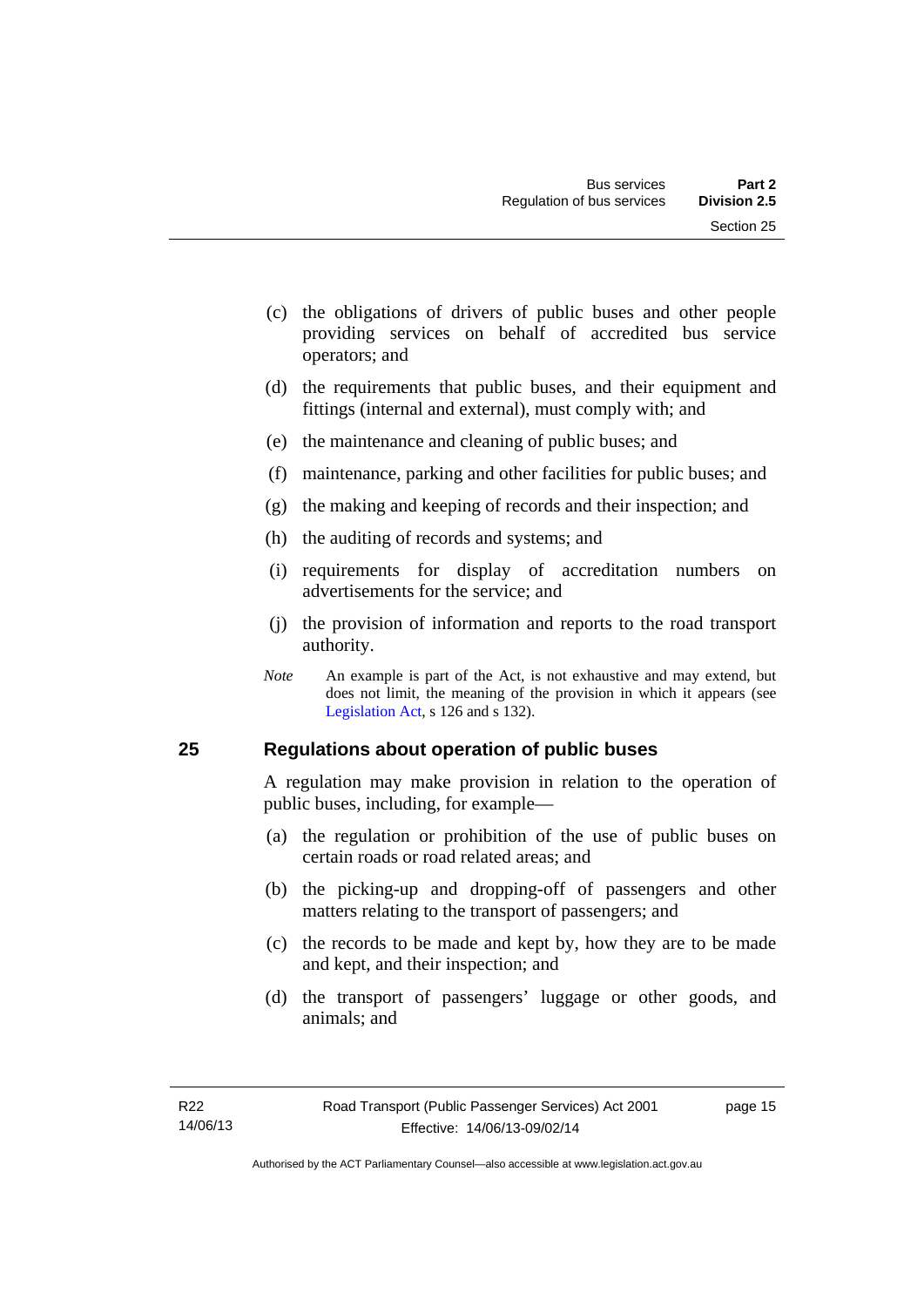- (e) the regulation or prohibition of the transport of passengers standing in or on any part of a public bus; and
- (f) the maximum speed of public buses; and
- (g) the prohibition of anyone from soliciting for passengers or for a hiring; and
- (h) the design, equipment and fittings (internal or external) of public buses; and
- (i) the sections, terminal points and bus stops on bus routes; and
- (j) the regulation or prohibition of notices, signs and advertisements inside or on the outside of public buses.
- *Note* An example is part of the Act, is not exhaustive and may extend, but does not limit, the meaning of the provision in which it appears (see [Legislation Act,](http://www.legislation.act.gov.au/a/2001-14) s 126 and s 132).

#### <span id="page-23-0"></span>**26 Regulations about bus drivers**

A regulation may make provision in relation to drivers of public buses, including, for example—

- (a) the powers, duties and conduct of drivers; and
- (b) how drivers must dress.
- *Note* An example is part of the Act, is not exhaustive and may extend, but does not limit, the meaning of the provision in which it appears (see [Legislation Act,](http://www.legislation.act.gov.au/a/2001-14) s 126 and s 132).

#### <span id="page-23-1"></span>**27 Regulations about conduct of passengers**

A regulation may make provision in relation to the conduct of passengers on public buses, including, for example—

(a) the regulation or prohibition of eating and drinking; and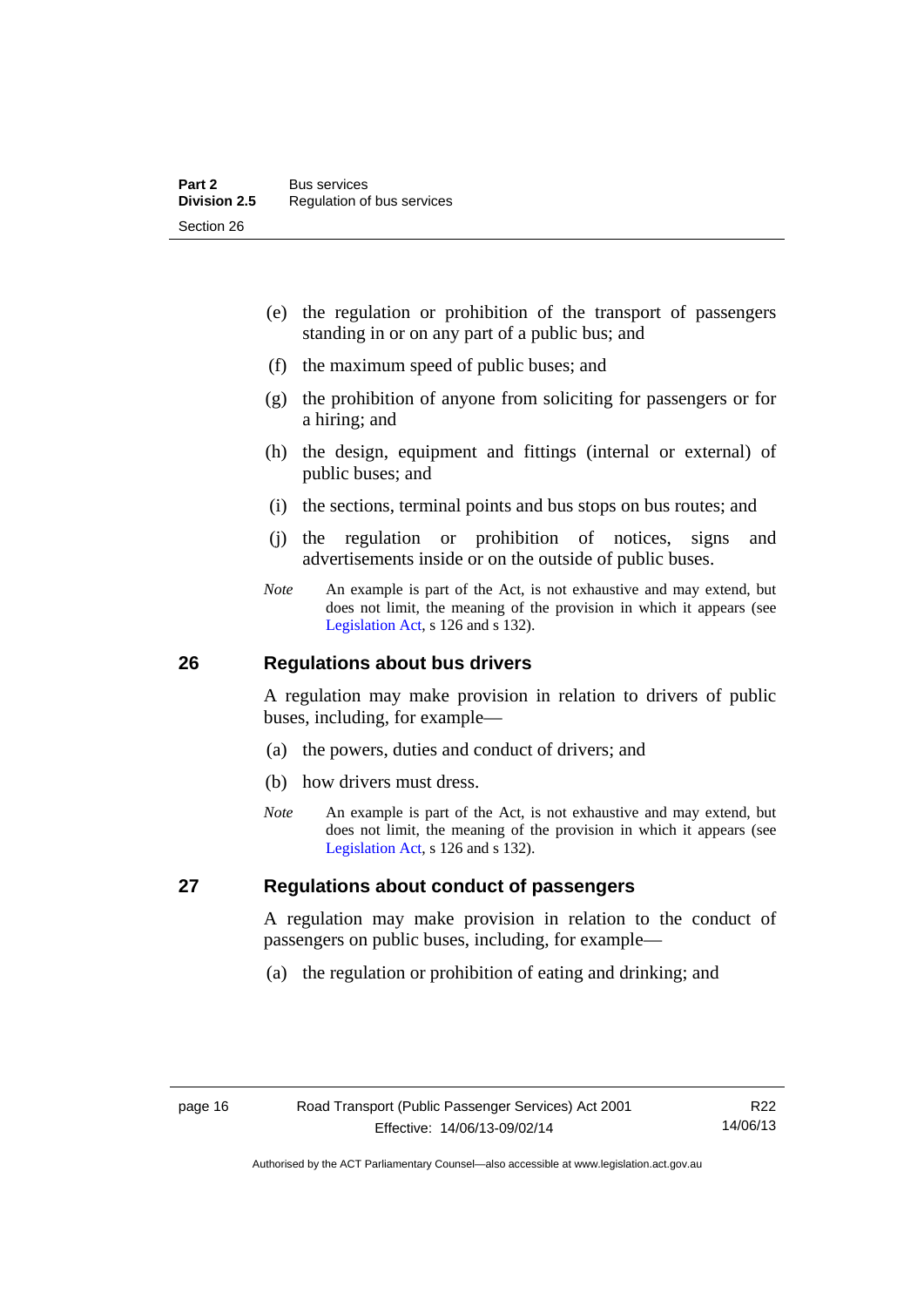- (b) the authority of public bus drivers, police officers and authorised people to direct people contravening a regulation to leave a bus and to remove them if they fail to leave.
- *Note* An example is part of the Act, is not exhaustive and may extend, but does not limit, the meaning of the provision in which it appears (see [Legislation Act,](http://www.legislation.act.gov.au/a/2001-14) s 126 and s 132).

R22 14/06/13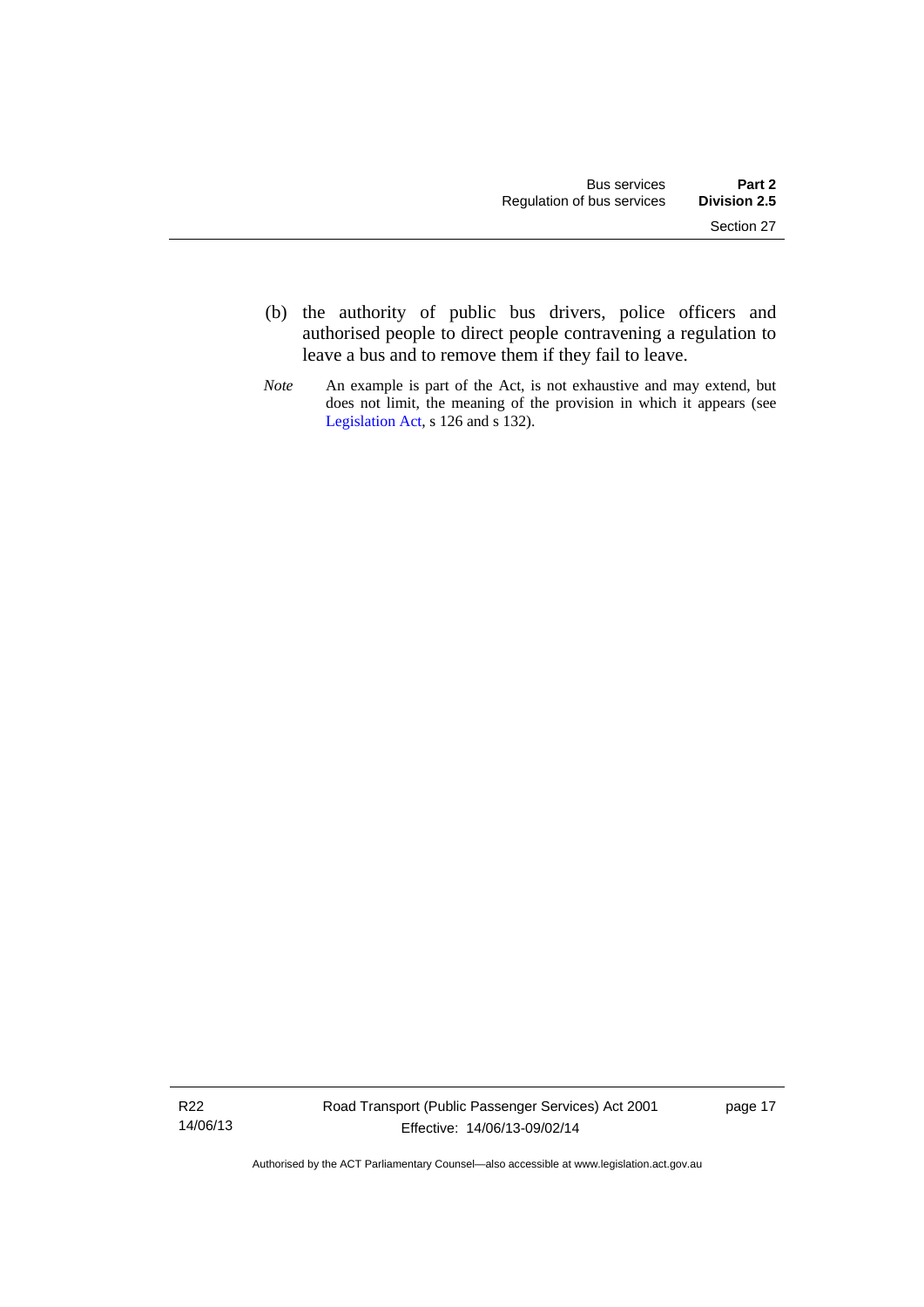**Part 3 Taxi networks**<br>**Division 3.1 Basic concept Division 3.1** Basic concepts Section 28

# <span id="page-25-0"></span>**Part 3 Taxi networks**

## <span id="page-25-1"></span>**Division 3.1 Basic concepts**

#### <span id="page-25-2"></span>**28 Meaning of** *taxi network*

A *taxi network* is an entity that provides taxi related services to affiliated accredited taxi service operators, including providing (directly or through another entity) a taxi booking service for the network.

#### <span id="page-25-3"></span>**29 Meaning of** *taxi booking service*

A *taxi booking service* is a service provided by or for an accredited taxi network provider that—

- (a) accepts bookings for taxis from people; and
- (b) sends messages about bookings to taxi drivers by electromagnetic energy to equipment in taxis that can receive such messages.

# <span id="page-25-4"></span>**Division 3.2 Accreditation of taxi network providers**

#### <span id="page-25-5"></span>**30 Taxi network providers—purposes of accreditation**

The purpose of accreditation under the regulations to operate a taxi network is to ensure that—

- (a) the accredited person has the financial capacity to meet the service standards for the network; and
- (b) the accredited person, and each person who is concerned with, or takes part in, the management of the network, are suitable people to operate the network; and
- (c) the accredited person, and each person who is concerned with, or takes part in, the management of the network, have

| page 18 | Road Transport (Public Passenger Services) Act 2001 | R22      |
|---------|-----------------------------------------------------|----------|
|         | Effective: 14/06/13-09/02/14                        | 14/06/13 |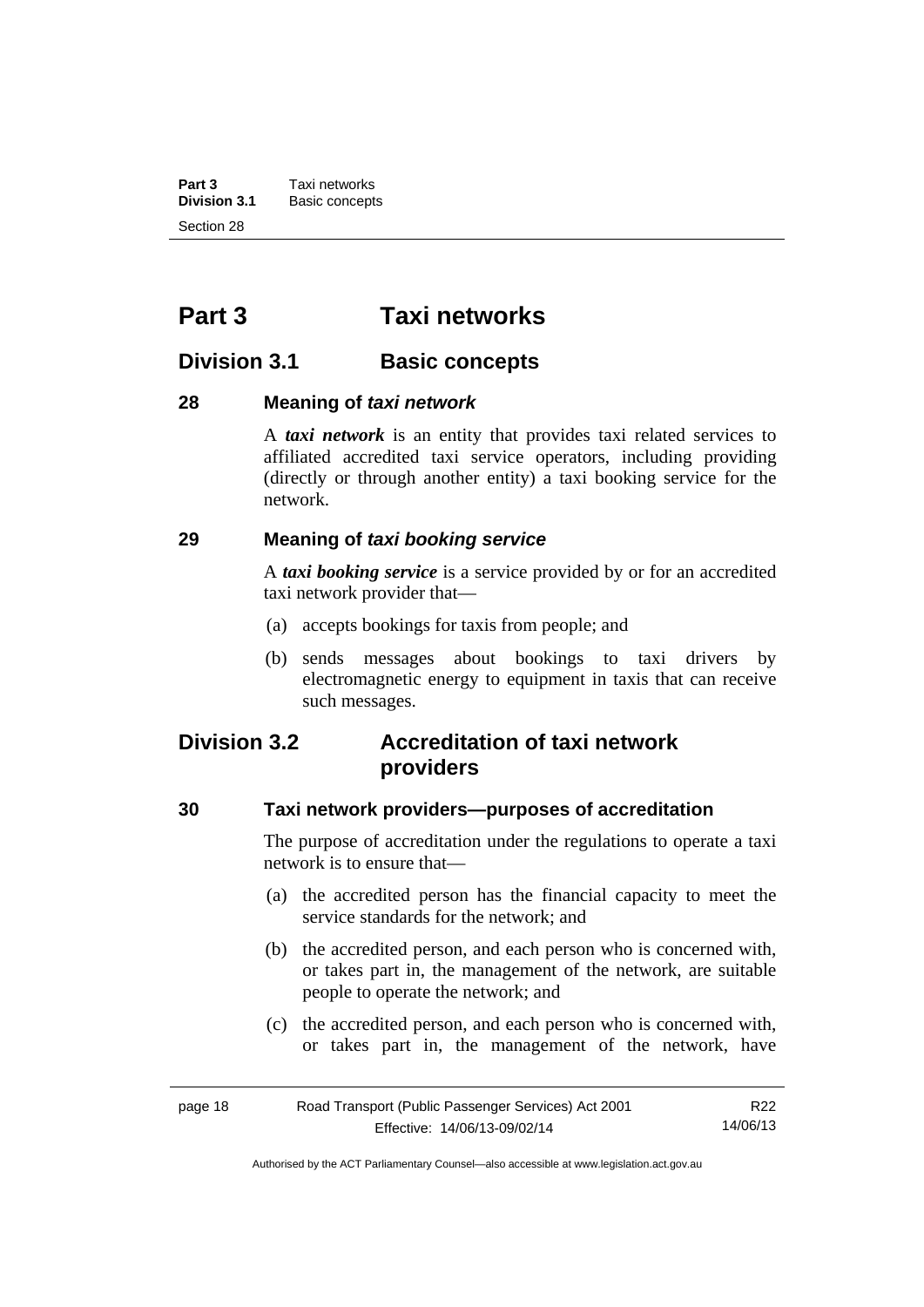demonstrated the capacity to comply with the relevant regulations and, in particular, the regulations about—

- (i) the operation of the network; and
- (ii) the supervision and monitoring of affiliated accredited taxi service operators and drivers of taxis operated by affiliated accredited taxi service operators.

### <span id="page-26-0"></span>**31 Taxi network providers—regulations about accreditation system**

- (1) A regulation may provide a system for the accreditation of people to operate taxi networks, including, for example—
	- (a) the conditions of an accreditation; and
	- (b) matters relating to the giving, refusal or surrender of an accreditation; and
	- (c) the action that may be taken in relation to an accredited person in circumstances prescribed by regulation, including—
		- (i) the suspension or cancellation of an accreditation; and
		- (ii) the imposition of a condition on, or the amendment of a condition of, an accreditation; and
		- (iii) an order that an accredited person pay to the Territory an amount of not more than—
			- (A) for an individual—\$5 000; or
			- (B) for a corporation—\$25 000; and
		- (iv) the reprimanding of an accredited person.
- (2) A regulation may make provision in relation to the accreditation of people to operate taxi networks, including, for example—

page 19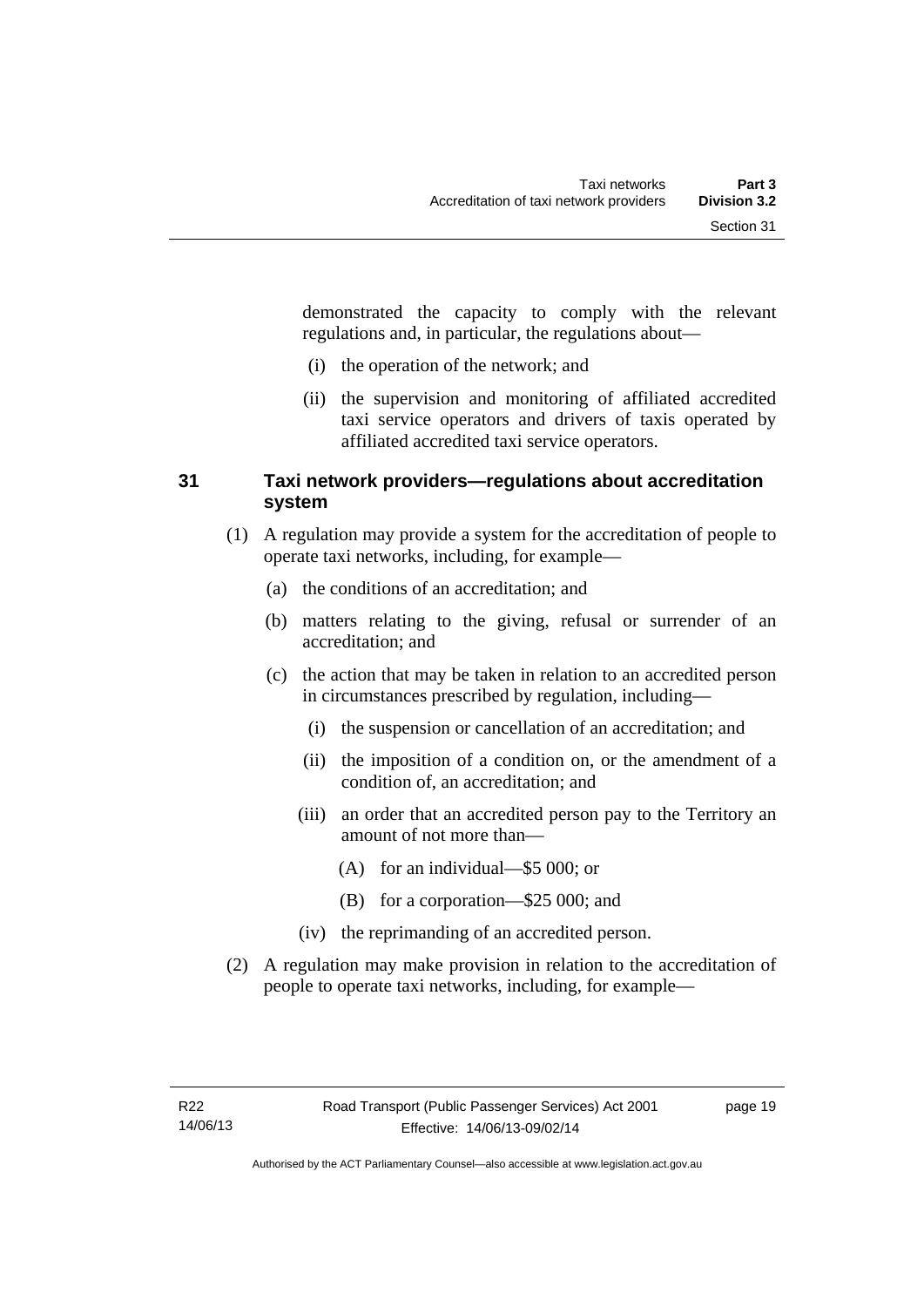- (a) requirements about the suitability of the applicant and each person who will be concerned with, or take part in, the management of the network; and
- (b) capacity to meet service standards; and
- (c) financial viability.
- *Note* An example is part of the Act, is not exhaustive and may extend, but does not limit, the meaning of the provision in which it appears (see [Legislation Act,](http://www.legislation.act.gov.au/a/2001-14) s 126 and s 132).

## <span id="page-27-0"></span>**Division 3.3 Entitlement to operate taxi networks**

#### <span id="page-27-1"></span>**32 Entitlement to operate taxi networks**

A person is entitled to operate a taxi network, in or partly in the ACT, if the person is accredited under the regulations to operate a taxi network.

## <span id="page-27-2"></span>**33 Operating taxi network without entitlement**

- (1) A person commits an offence if—
	- (a) the person operates, in or partly in the ACT, a taxi network; and
	- (b) the person is not accredited under the regulation to operate a taxi network.

Maximum penalty: 50 penalty units.

(2) An offence against this section is a strict liability offence.

## <span id="page-27-3"></span>**34 Pretending to be an accredited taxi network provider**

A person must not pretend to be accredited under the regulations to operate a taxi network.

Maximum penalty: 30 penalty units.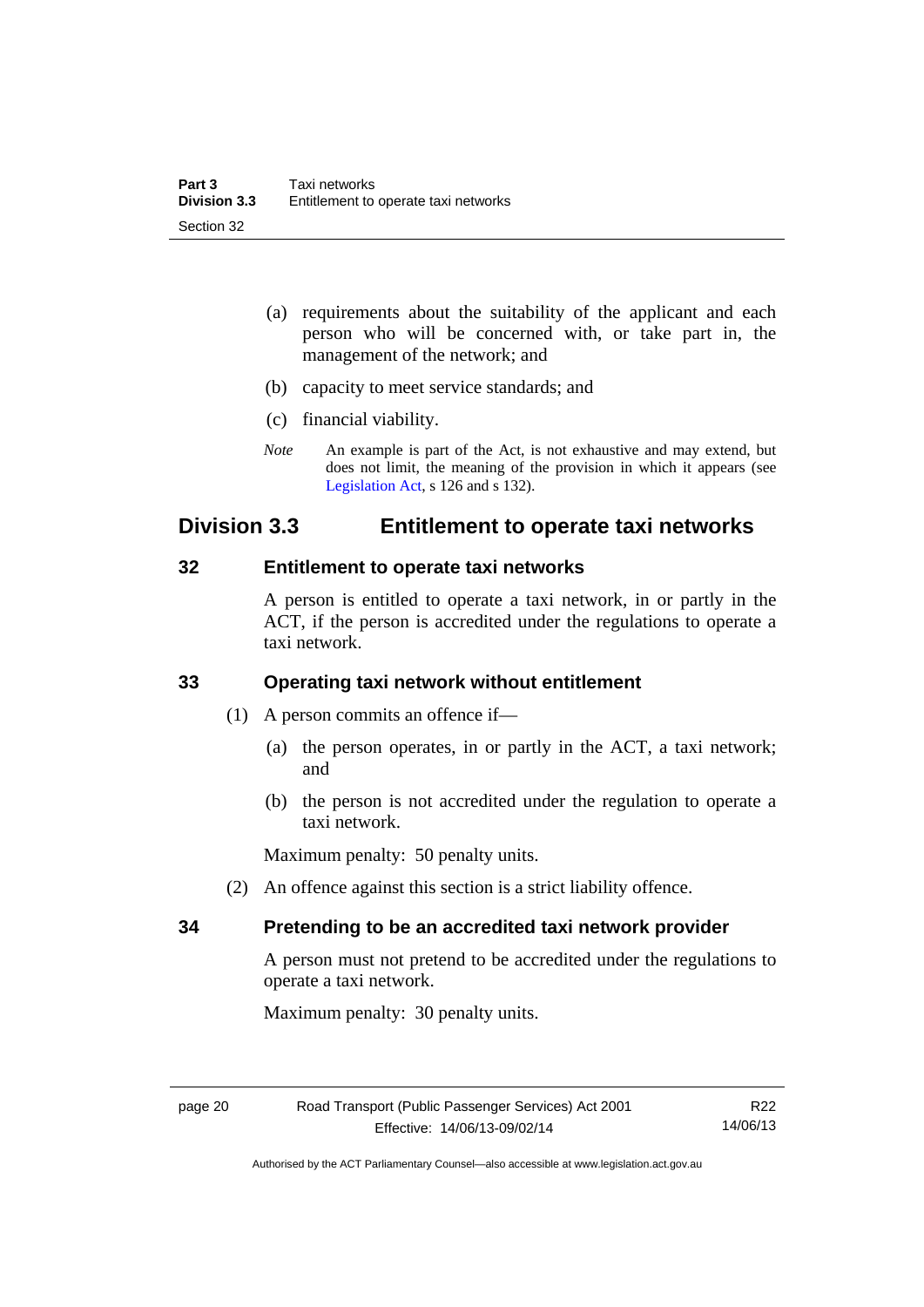# <span id="page-28-0"></span>**Division 3.4 Regulation of taxi networks**

## <span id="page-28-1"></span>**35 Regulations about operation of taxi networks by accredited people**

A regulation may make provision in relation to the operation of taxi networks by accredited people, including, for example—

- (a) the affiliation of accredited taxi service operators with networks; and
- (b) network rules for affiliated accredited taxi service operators and drivers of taxis operated by affiliated accredited taxi service operators; and
- (c) the specifications for equipment operated by or for networks for sending messages (including messages sent through a taxi booking service) to taxi drivers; and
- (d) the specifications for taximeters; and
- (e) the circumstances in which networks must accept applications for affiliation from, and maintain affiliation with, accredited taxi service operators; and
- (f) the operation of, and service standards for, taxi booking services operated by or for networks (including, for example, service standards about when a booking must be transferred to another taxi or a taxi booking service for another taxi network); and
- (g) the numbers and kinds of taxis, and the numbers of taxis with particular equipment (including, for example, baby capsules), operated by affiliated accredited taxi service operators that are to be available at particular times and places; and
- (h) directions that networks may give to affiliated accredited taxi service operators and drivers of taxis operated by affiliated accredited taxi service operators; and

page 21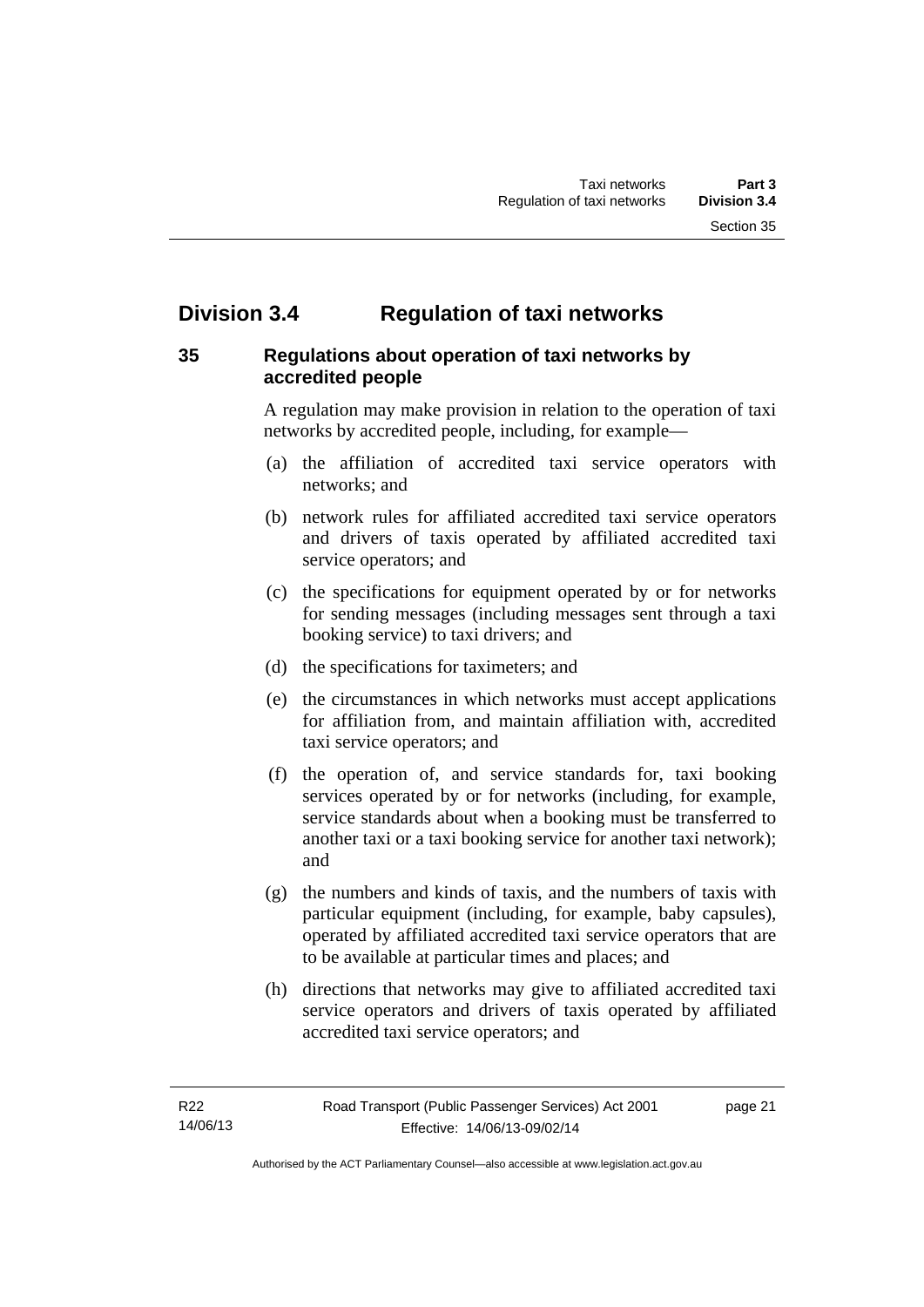- (i) the supervision and monitoring of affiliated accredited taxi service operators, and drivers of taxis operated by affiliated accredited taxi service operators, for compliance with network service standards and other requirements and the responsibilities of networks in relation to a failure to comply with the standards; and
- (j) the management of particular kinds of taxis (including, for example, taxis with wheelchair access) and taxi services; and
- (k) customer complaints and inquiries; and
- (l) the making and keeping of records and their inspection; and
- (m) the auditing of records and systems; and
- (n) the provision of information and reports to the road transport authority.
- *Note* An example is part of the Act, is not exhaustive and may extend, but does not limit, the meaning of the provision in which it appears (see [Legislation Act,](http://www.legislation.act.gov.au/a/2001-14) s 126 and s 132).

#### <span id="page-29-0"></span>**36 Regulations about operation of taxi networks**

A regulation may make provision in relation to the obligations that an accredited taxi network provider must ensure that affiliated accredited taxi service operators, and drivers of taxis operated by affiliated accredited taxi service operators, must comply with, including, for example—

- (a) service standards for booked taxis; and
- (b) the safety of drivers and passengers (including, for example, particular kinds of security devices); and
- (c) the qualifications, training and experience of affiliated accredited taxi service operators, taxi drivers and other people providing services on behalf of networks; and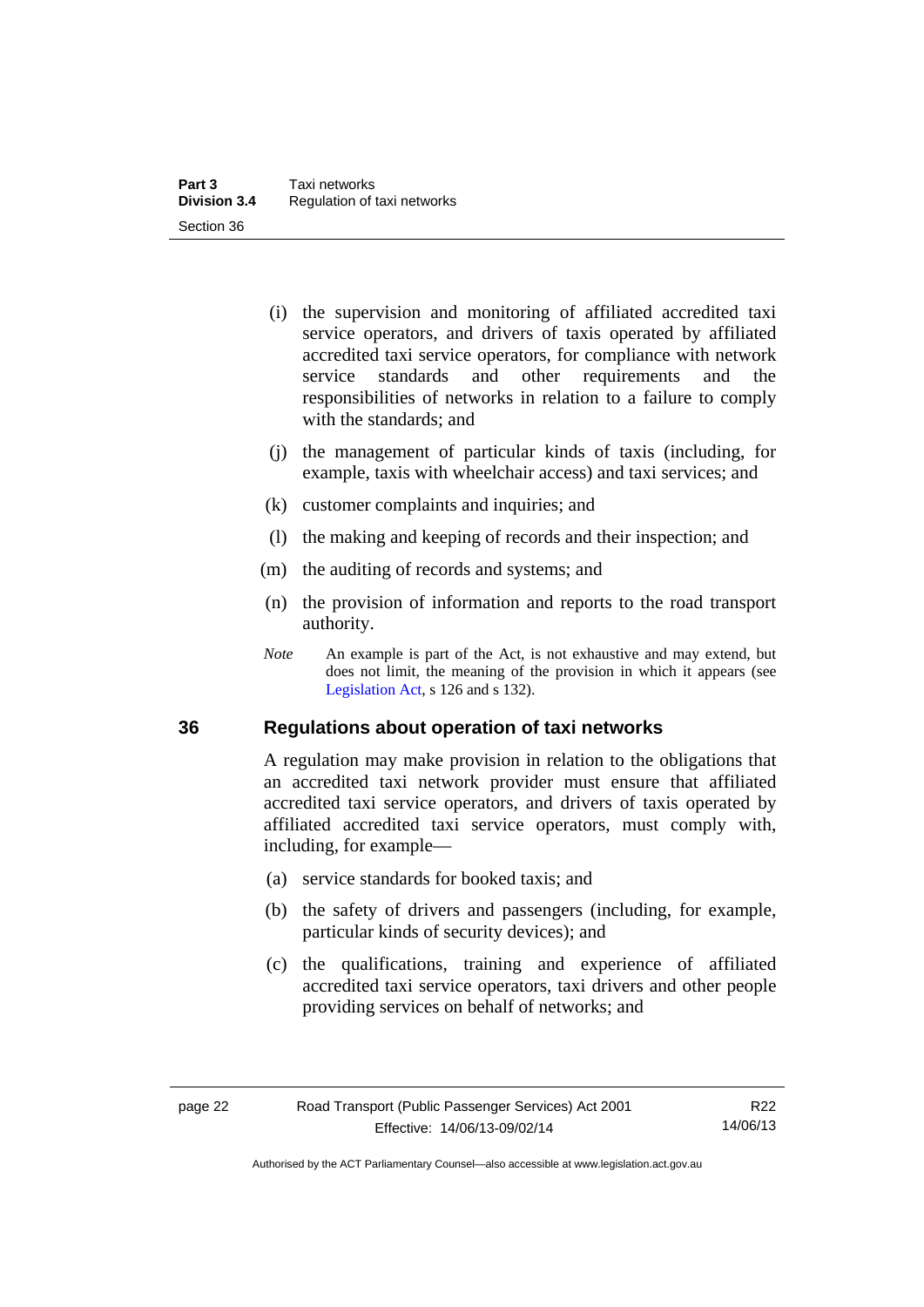- (d) the operation of equipment for sending messages between a network (including messages sent through a taxi booking service) and taxi drivers; and
- (e) the maintenance and cleaning of taxis.
- *Note* An example is part of the Act, is not exhaustive and may extend, but does not limit, the meaning of the provision in which it appears (see [Legislation Act,](http://www.legislation.act.gov.au/a/2001-14) s 126 and s 132).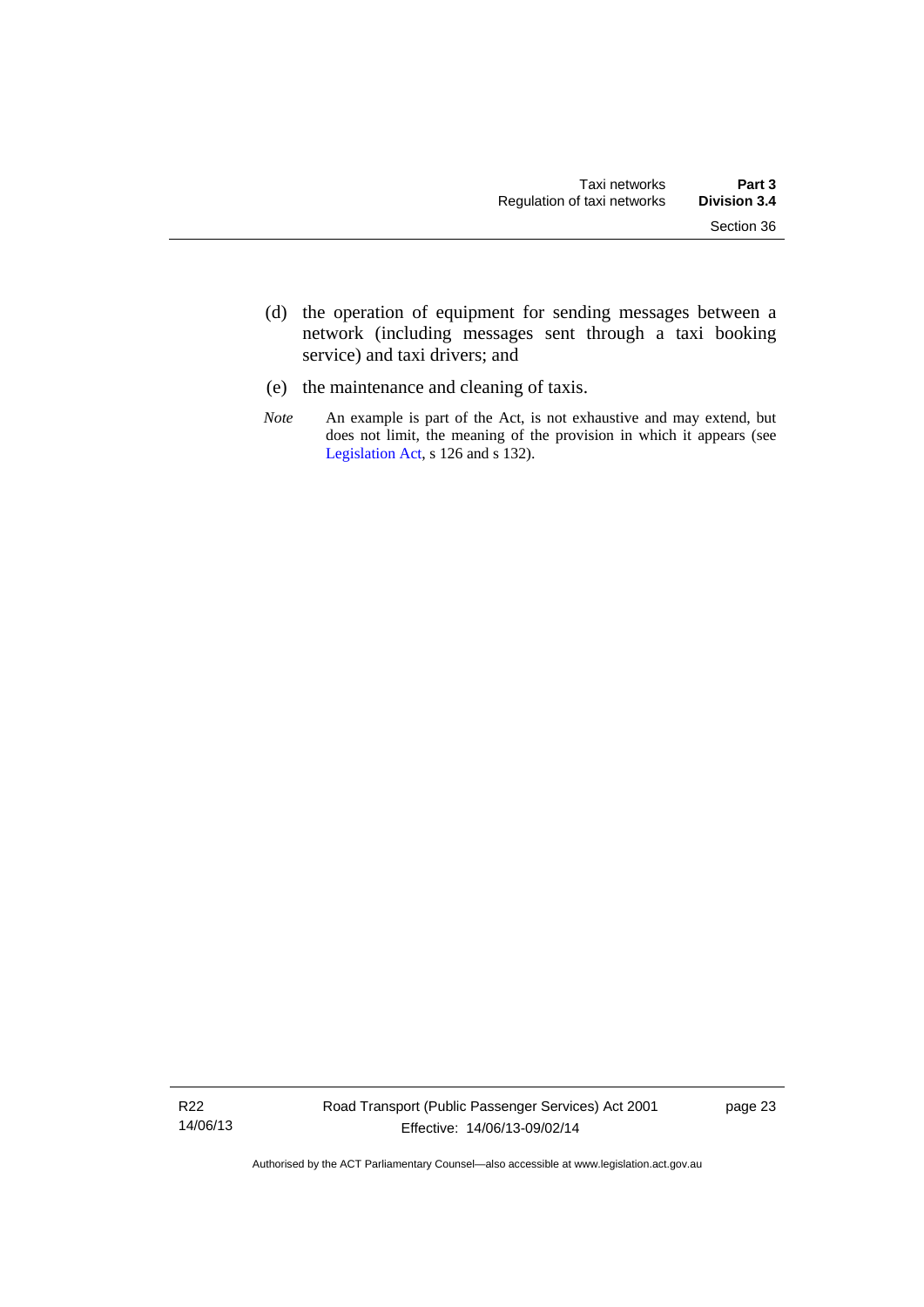**Part 4 Licensing of taxi vehicles**<br>**Division 4.1 Basic concepts Division 4.1** Basic concepts Section 37

# <span id="page-31-0"></span>**Part 4 Licensing of taxi vehicles**

## <span id="page-31-1"></span>**Division 4.1 Basic concepts**

#### <span id="page-31-2"></span>**37 Meaning of** *taxi licence*

A *taxi licence* is a licence issued under the regulations to use a vehicle as a taxi, and includes a restricted taxi licence.

*Note* References to *taxi licence* include a *restricted taxi licence* unless the contrary intention otherwise appears (see [Legislation Act,](http://www.legislation.act.gov.au/a/2001-14) s 155).

#### <span id="page-31-3"></span>**38 Meaning of** *restricted taxi licence*

A *restricted taxi licence* is a licence issued under the regulations to use a vehicle as a restricted taxi.

## <span id="page-31-4"></span>**Division 4.2 Taxi licences**

### <span id="page-31-5"></span>**39 Maximum numbers of taxi licences**

- (1) The Minister may, in writing, determine the number of taxi licences or restricted taxi licences.
- (2) A determination is a notifiable instrument.

*Note* A notifiable instrument must be notified under the [Legislation Act](http://www.legislation.act.gov.au/a/2001-14).

#### <span id="page-31-6"></span>**40 Issue of taxi licences**

The road transport authority must not issue a taxi licence or a restricted taxi licence if the number of taxi licences or restricted taxi licences (as appropriate) would exceed the relevant number determined by the Minister.

#### <span id="page-31-7"></span>**41 Transferability of taxi licences**

(1) A taxi licence (other than a restricted taxi licence) issued before the commencement of the *[Road Transport Legislation Amendment](http://www.legislation.act.gov.au/a/2006-26)  [Act 2006](http://www.legislation.act.gov.au/a/2006-26)* (the *amendment Act*) is transferable.

| page 24 | Road Transport (Public Passenger Services) Act 2001 | R22      |
|---------|-----------------------------------------------------|----------|
|         | Effective: 14/06/13-09/02/14                        | 14/06/13 |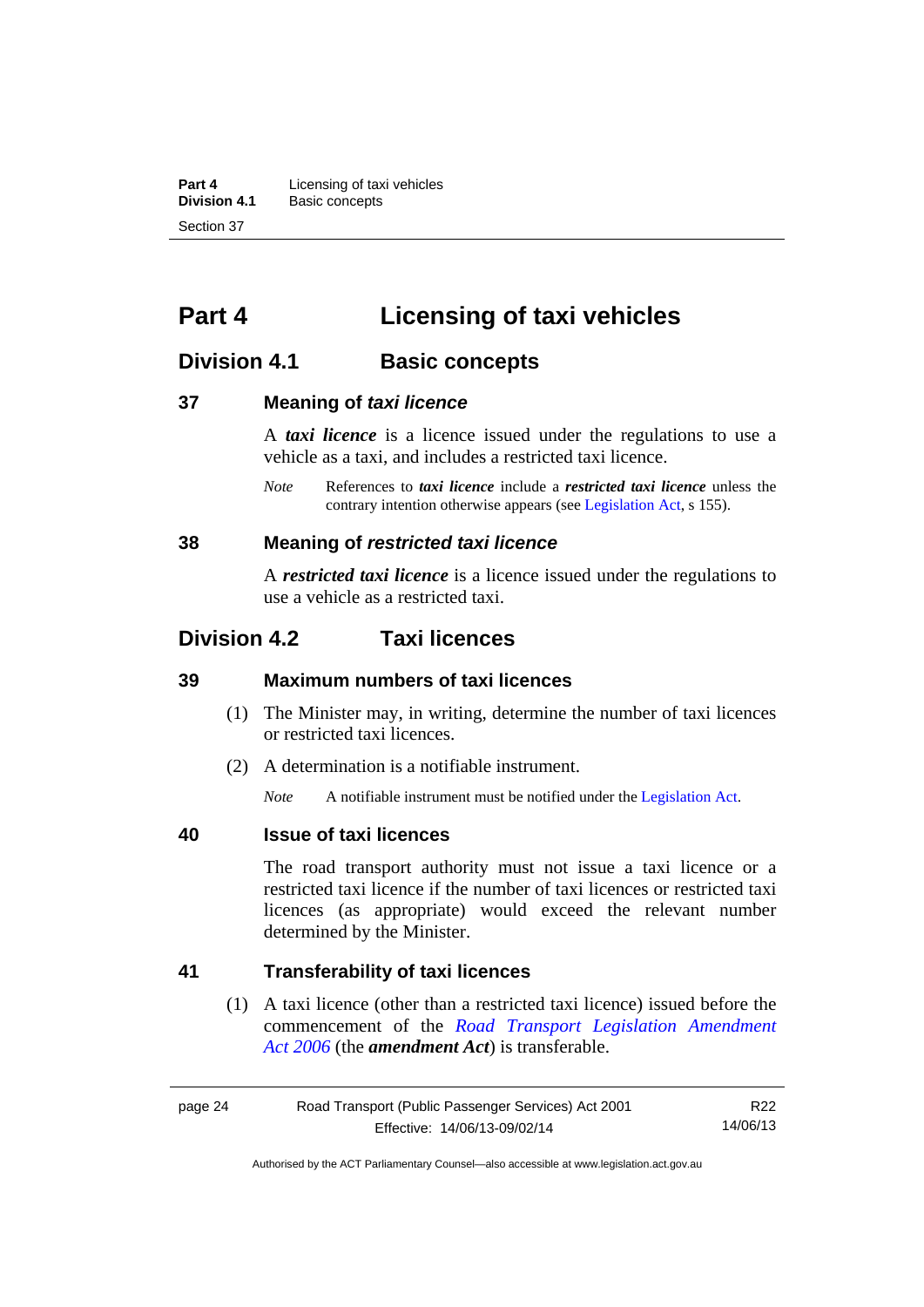- (2) A taxi licence (other than a restricted taxi licence) issued after the commencement of the amendment Act may be issued as a transferable or non-transferable taxi licence.
- (3) If the holder of a taxi licence mentioned in subsection (1), or of a taxi licence issued as a transferable taxi licence, asks the road transport authority to transfer the licence to someone else, the authority must transfer the licence to the person.
- (4) The following taxi licences are not transferable:
	- (a) a taxi licence issued as a non-transferable taxi licence;
	- (b) a restricted taxi licence.
- (5) A taxi licence mentioned in subsection (4) that is issued after the commencement of the amendment Act is issued subject to the condition that the licence-holder must not transfer the licence to anyone else.

#### **Example of transfer of licence**

The licence-holder hiring the licence to someone else.

*Note* An example is part of the Act, is not exhaustive and may extend, but does not limit, the meaning of the provision in which it appears (see [Legislation Act,](http://www.legislation.act.gov.au/a/2001-14) s 126 and s 132).

## <span id="page-32-0"></span>**42 Use of vehicles as taxis**

 (1) A person must not use a vehicle as a taxi (other than a restricted taxi) unless the vehicle is licensed under the regulations as a taxi.

Maximum penalty: 50 penalty units.

 (2) A person must not use a vehicle as a restricted taxi unless the vehicle is licensed under the regulations as a restricted taxi.

Maximum penalty: 50 penalty units.

 (3) This section does not apply to a person in relation to the hiring of a vehicle used by the person if—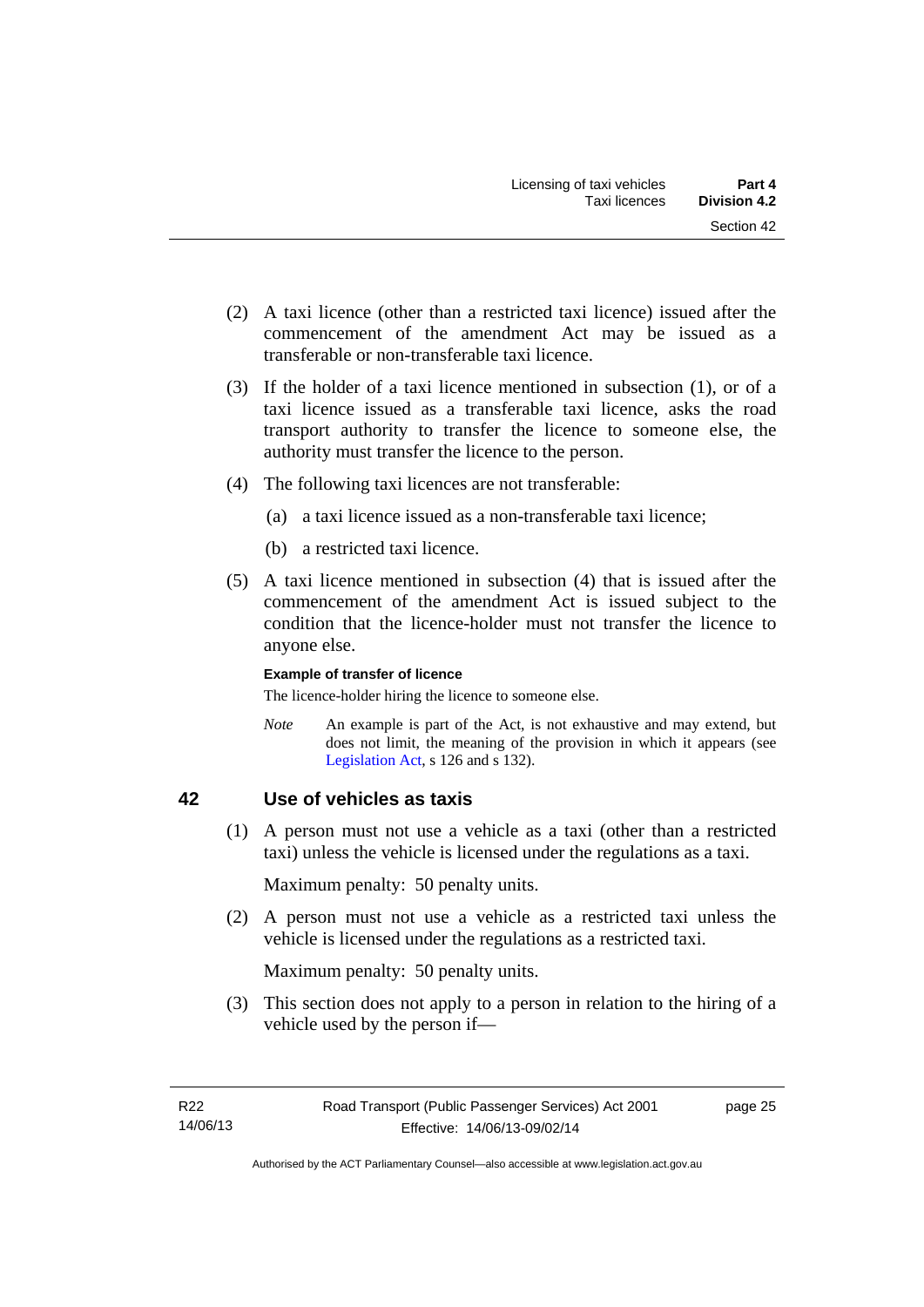- (a) the vehicle is licensed as a taxi under the law of another jurisdiction; and
- (b) the hiring begins in that jurisdiction and is completed in the ACT.
- (4) This section also does not apply to a person who is using a substitute vehicle as a licensed taxi in accordance with the regulations.

#### <span id="page-33-0"></span>**43 Pretending vehicles are licensed taxis**

(1) A person must not pretend that a vehicle is licensed under the regulations as a taxi (other than a restricted taxi).

Maximum penalty: 30 penalty units.

 (2) A person must not pretend that a vehicle is licensed under the regulations as a restricted taxi.

Maximum penalty: 30 penalty units.

#### <span id="page-33-1"></span>**44 Regulations about taxi licences**

- (1) A regulation may provide a system for the licensing of taxis and restricted taxis, including, for example—
	- (a) matters relating to the giving, refusal or surrender of licences; and
	- (b) the term (if any) of taxi licences; and
	- (c) the conditions of licences; and
	- (d) the circumstances in which a substitute vehicle may be used as a licensed taxi; and
	- (e) the action that may be taken in relation to licences in circumstances prescribed by regulation, including—
		- (i) the suspension or cancellation of a licence; and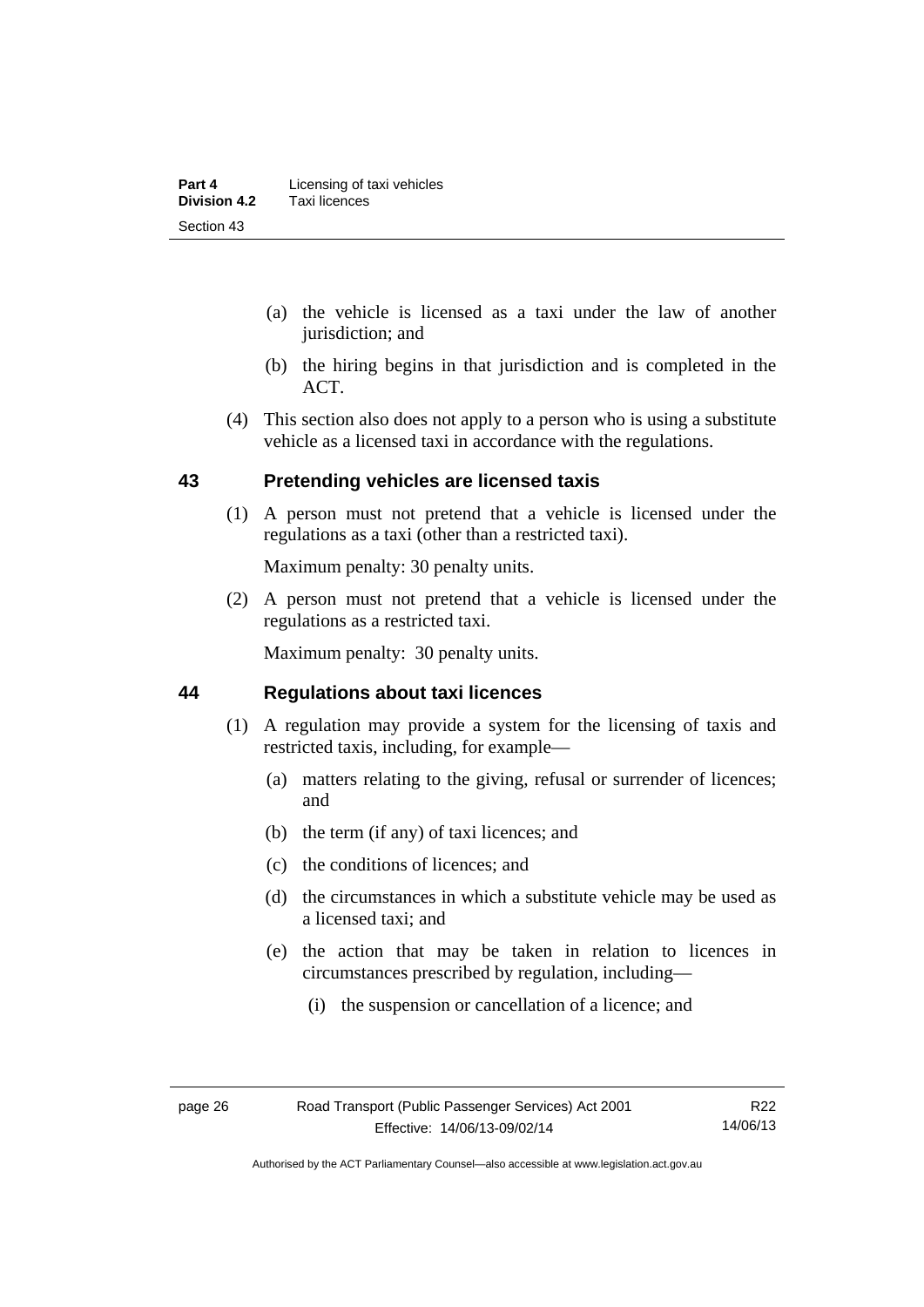- (ii) the imposition of a condition on, or the amendment of a condition of, a licence; and
- (iii) an order that the holder of a licence pay to the Territory an amount of not more than—
	- (A) for an individual—\$5 000; or
	- (B) for a corporation—\$25 000; and
- (iv) the reprimanding of the holder of a licence.

#### **Examples of conditions for restricted taxi licences—s (1) (c)**

- 1 how the vehicle to which the restricted taxi licence relates must be equipped
- 2 the kinds of restricted taxi services that may be operated using the vehicle
- *Note* An example is part of the Act, is not exhaustive and may extend, but does not limit, the meaning of the provision in which it appears (see [Legislation Act,](http://www.legislation.act.gov.au/a/2001-14) s 126 and s 132).
- (2) The regulations may place different requirements on the person to whom a taxi licence (other than a restricted taxi licence) is issued and a person to whom the licence is hired.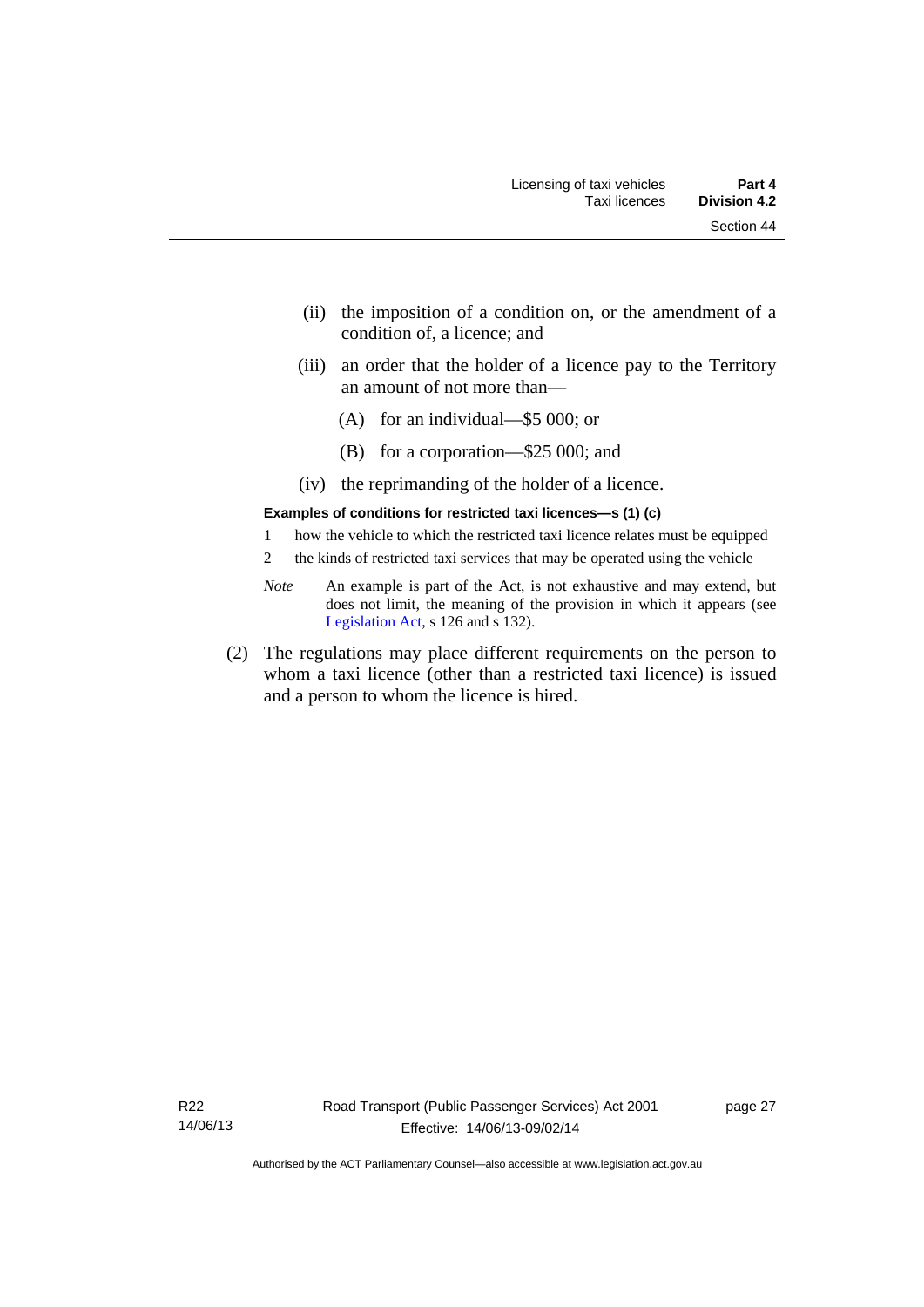**Part 5 Taxi services**<br>**Division 5.1 Basic concept Division 5.1** Basic concepts Section 45

# <span id="page-35-0"></span>**Part 5 Taxi services**

## <span id="page-35-1"></span>**Division 5.1 Basic concepts**

#### <span id="page-35-2"></span>**45 Meaning of** *taxi*

A *taxi* is a vehicle (other than a bus or demand responsive service vehicle) that stands or plies for hire for the transport of passengers along a road or road related area, and includes a restricted taxi.

*Note* References to *taxi* include a *restricted taxi* unless the contrary intention otherwise appears (see [Legislation Act,](http://www.legislation.act.gov.au/a/2001-14) s 155).

#### <span id="page-35-3"></span>**46 Meaning of** *restricted taxi*

A *restricted taxi* is a vehicle (other than a bus or demand responsive service vehicle) that stands or plies for hire for the transport of passengers along a road or road related area and that is licensed under the regulations as a restricted taxi.

#### <span id="page-35-4"></span>**47 Meaning of** *taxi service*

A *taxi service* is a public passenger service operated using 1 or more taxis (including restricted taxis).

#### <span id="page-35-5"></span>**48 Meaning of** *restricted taxi service*

A *restricted taxi service* is a public passenger service operated using only 1 or more restricted taxis.

#### **Examples of kinds of restricted taxi services**

- 1 a service that must give priority to the transport of people with disabilities
- 2 a service with no requirement to give priority to the transport of people with disabilities
- *Note* An example is part of the Act, is not exhaustive and may extend, but does not limit, the meaning of the provision in which it appears (see [Legislation Act,](http://www.legislation.act.gov.au/a/2001-14) s 126 and s 132).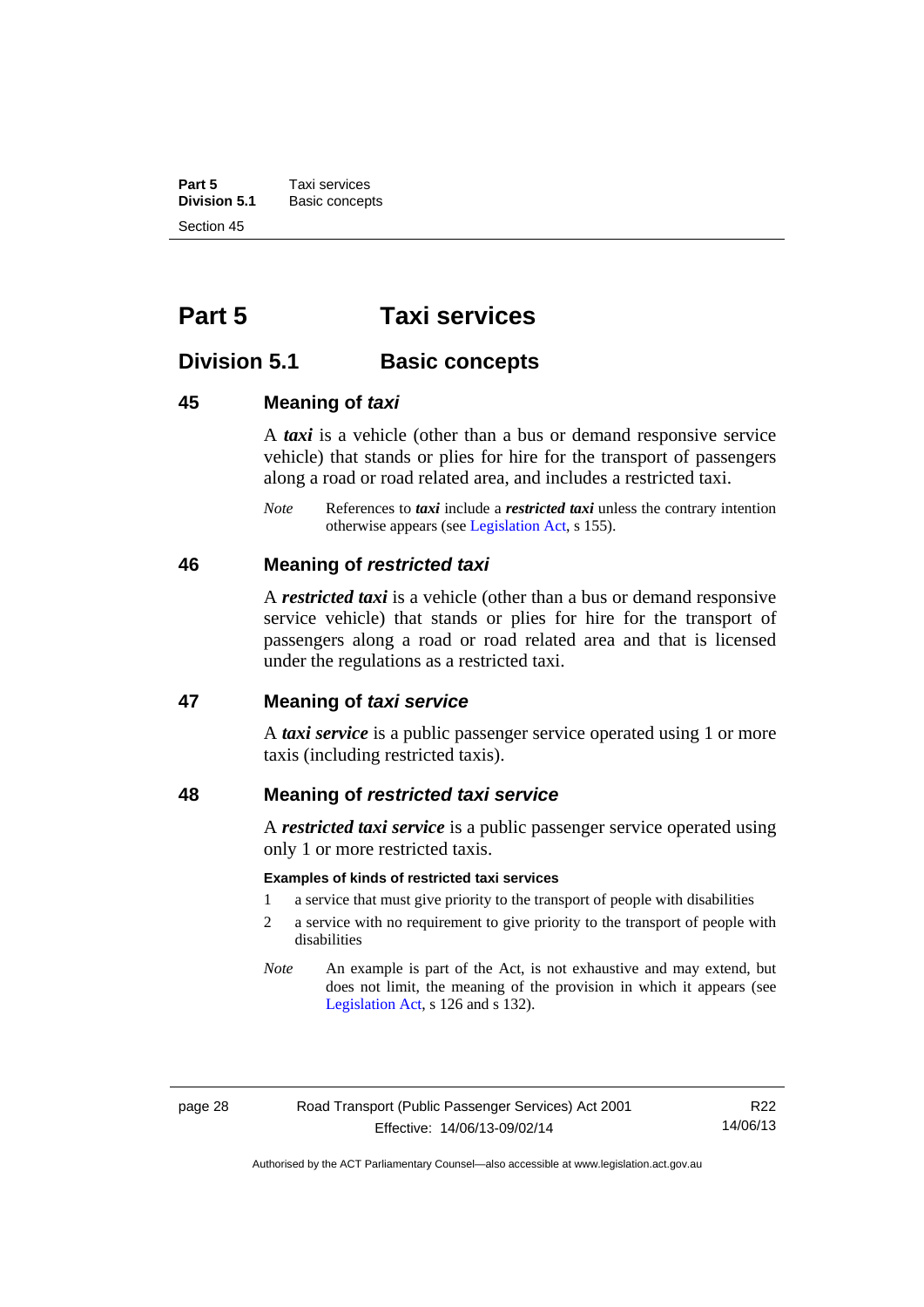# **Division 5.2 Accreditation of taxi service operators**

### **49 Taxi service operators—purposes of accreditation**

The purpose of accreditation under the regulations to operate a taxi service is to ensure that—

- (a) the accredited person has the financial capacity to meet the service standards for the service; and
- (b) the accredited person, and each person who is concerned with, or takes part in, the management of the service, are suitable people to operate the service; and
- (c) the accredited person, and each person who is concerned with, or takes part in, the management of the service, have demonstrated the capacity to comply with the relevant regulations and, in particular, the regulations about—
	- (i) the safety of passengers and the public; and
	- (ii) the maintenance of taxis.

# **50 Taxi service operators—regulations about accreditation system**

- (1) A regulation may provide a system for the accreditation of people to operate taxi services, including, for example—
	- (a) the kinds of accreditations; and
	- (b) the kinds of taxis and taxi services that a person who holds a particular kind of accreditation is entitled to operate; and
	- (c) the conditions of accreditations; and
	- (d) matters relating to the giving, refusal or surrender of accreditations; and
	- (e) the action that may be taken in relation to an accredited person in circumstances prescribed by regulation, including—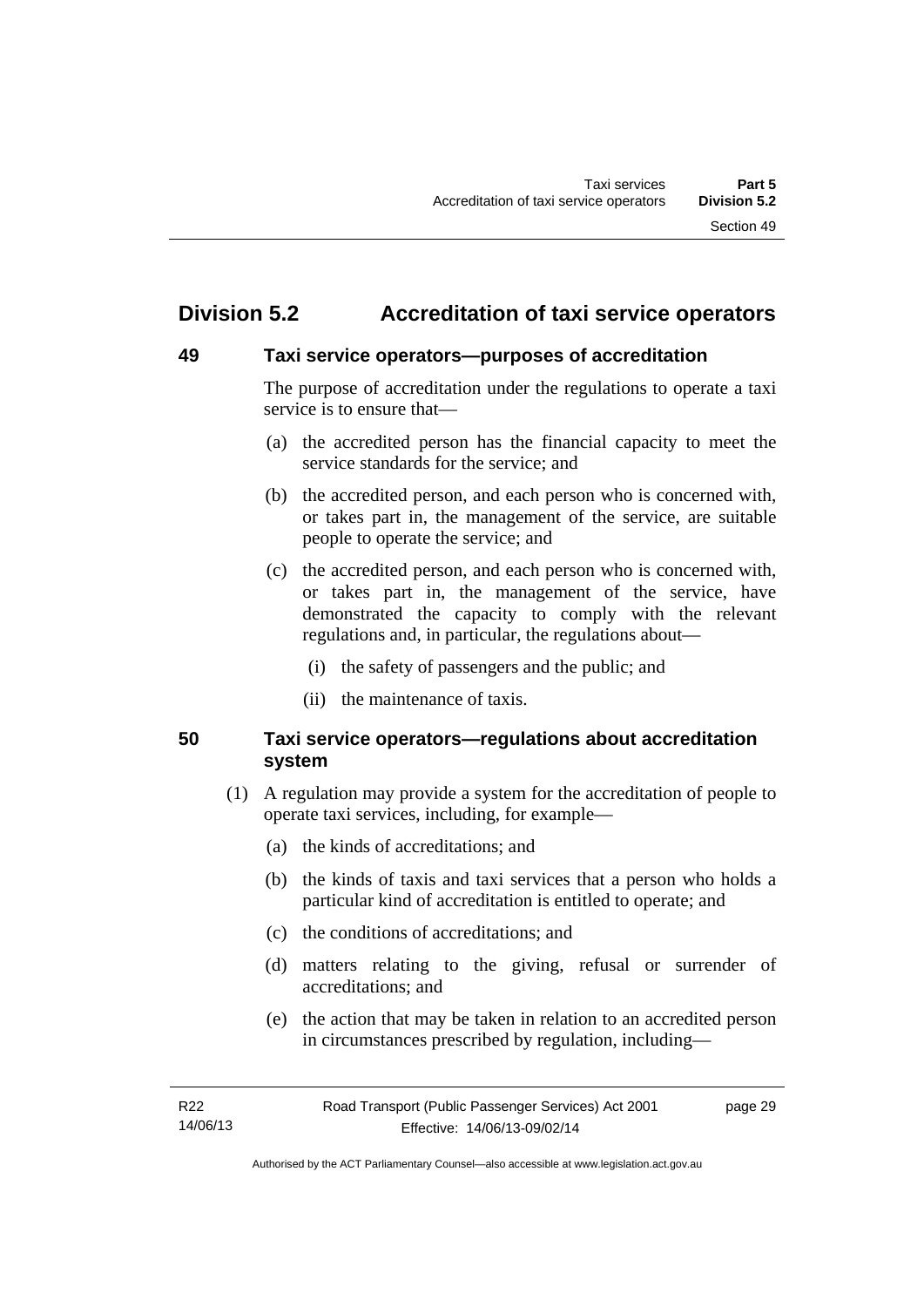- (i) the suspension or cancellation of an accreditation; and
- (ii) the imposition of a condition on, or the amendment of a condition of, an accreditation; and
- (iii) an order that an accredited person pay to the Territory an amount of not more than—
	- (A) for an individual—\$5 000; or
	- (B) for a corporation—\$25 000; and
- (iv) the reprimanding of an accredited person.
- *Note* An example is part of the Act, is not exhaustive and may extend, but does not limit, the meaning of the provision in which it appears (see [Legislation Act,](http://www.legislation.act.gov.au/a/2001-14) s 126 and s 132).
- (2) The regulations may make provision in relation to the accreditation of people to operate taxi services, including, for example—
	- (a) requirements about the suitability of the applicant and each person who will be concerned with, or take part in, the management of the service; and
	- (b) capacity to meet service standards; and
	- (c) financial viability.
- (3) For subsection (1) (a), the regulations must provide for the accreditation of people to operate—
	- (a) a taxi service (other than a restricted taxi service); and
	- (b) a restricted taxi service.
	- *Note* For examples of kinds of restricted taxi services, see s 48.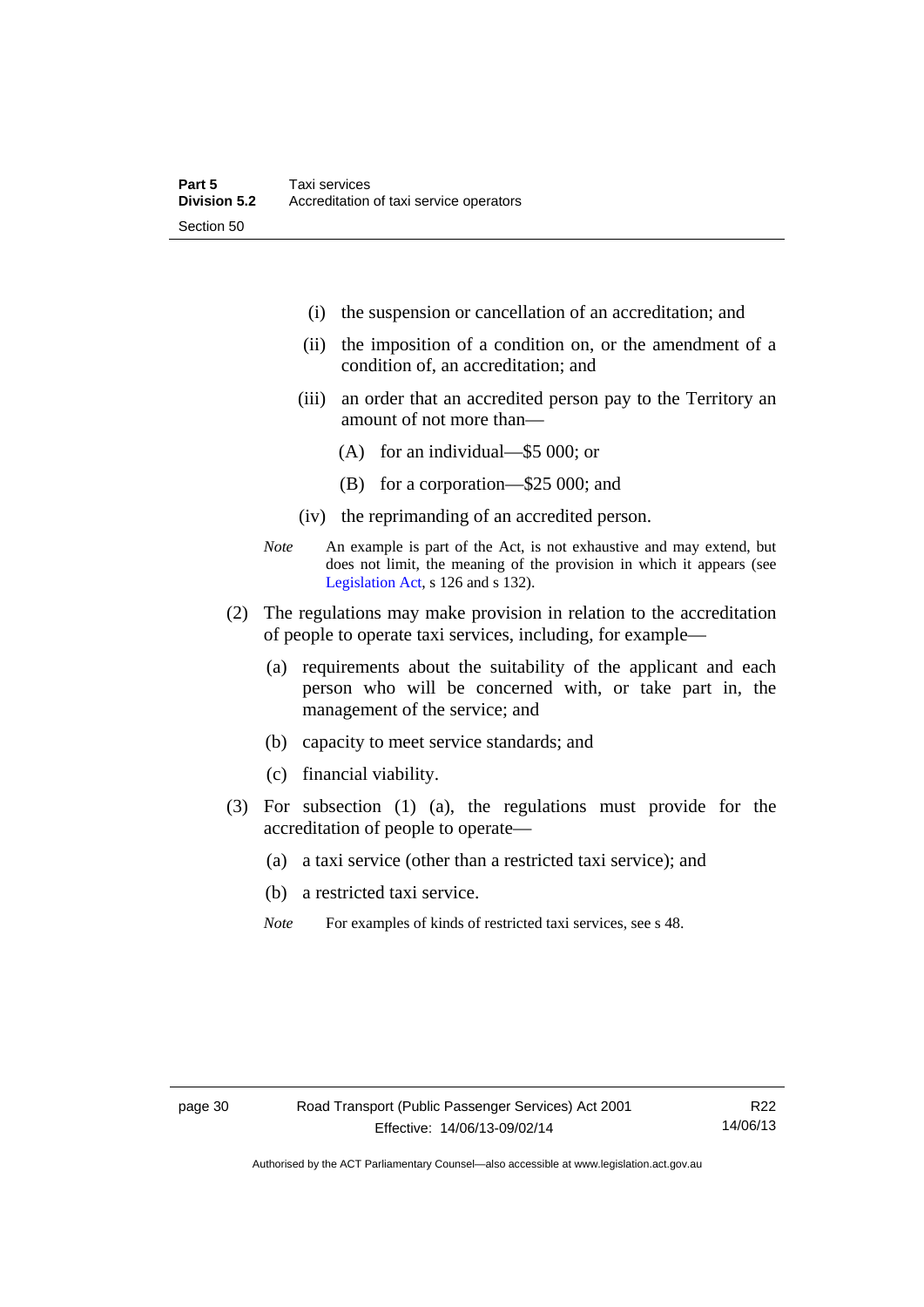# **Division 5.3 Entitlement to operate taxi services**

# **51 Entitlement to operate taxi services**

A person is entitled to operate a particular kind of taxi service, in or partly in the ACT, if—

- (a) the person is accredited under the regulations to operate a taxi service of that kind; and
- (b) the vehicles used to operate the service are licensed under the regulations as taxis for that kind of taxi service; and
- (c) the person is affiliated with an accredited taxi network provider.

# **52 Unaccredited operators not to operate taxi services**

(1) A person must not operate, in or partly in the ACT, a taxi service of a particular kind unless the person is accredited under the regulations to operate the taxi service of that kind.

Maximum penalty: 50 penalty units.

- (2) This section does not apply to a person in relation to the hiring of a taxi operated by the person if—
	- (a) the person is authorised to operate a taxi service under the law of another jurisdiction; and
	- (b) the hiring begins in that jurisdiction and is completed in the ACT.

# **53 Pretending to be an accredited taxi service operator**

(1) A person must not pretend to be accredited under the regulations to operate a taxi service.

Maximum penalty: 30 penalty units.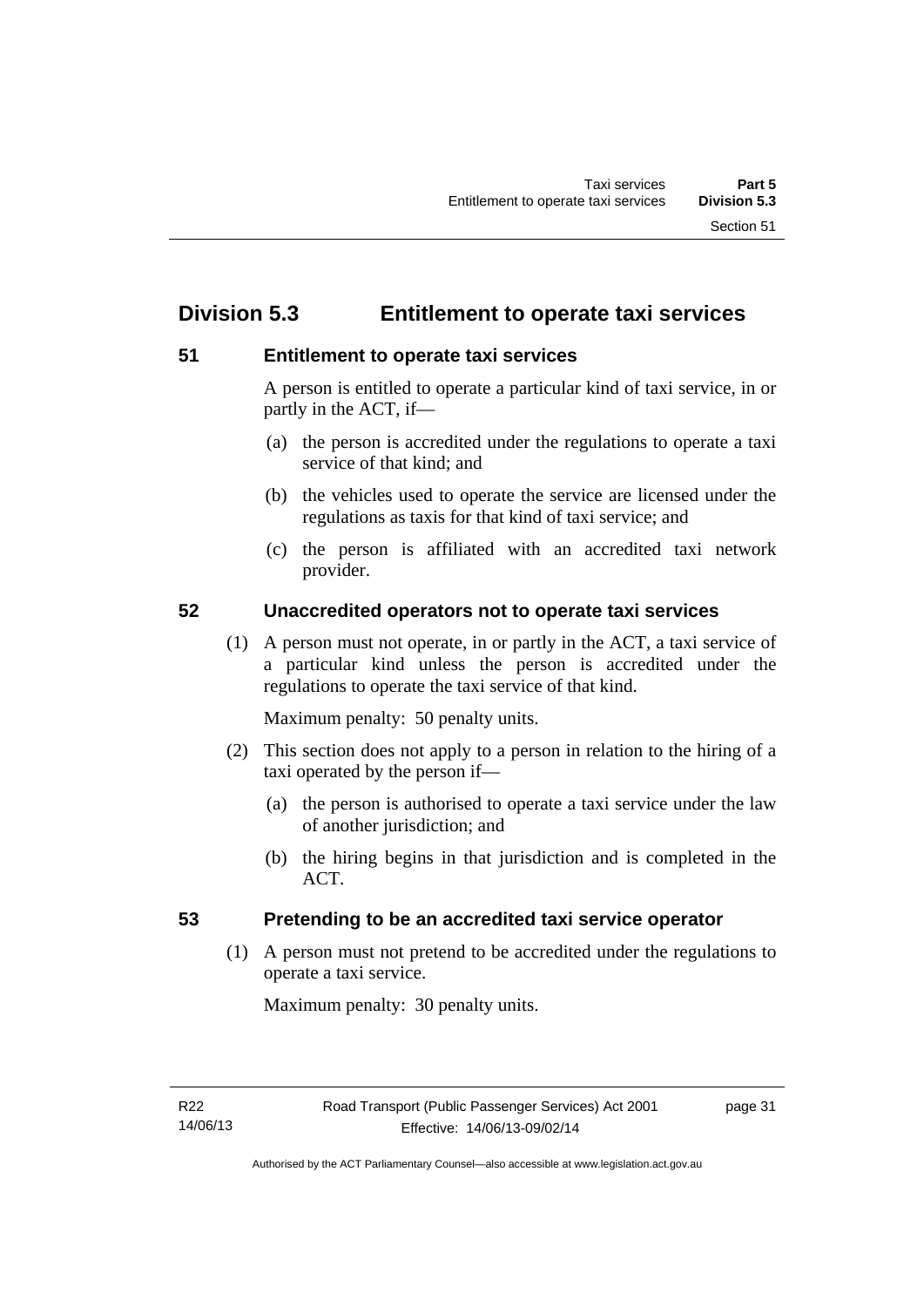(2) A person must not pretend to be accredited under the regulations to operate a particular kind of taxi service.

Maximum penalty: 30 penalty units.

# **54 Taxi service operators to be affiliated with taxi network**

- (1) The accredited operator of a taxi service commits an offence if—
	- (a) the operator operates a taxi service; and
	- (b) the operator is not affiliated with an accredited taxi network provider.

Maximum penalty: 50 penalty units.

(2) An offence against this section is a strict liability offence.

### **55 Pretending to be affiliated with taxi network**

A person must not pretend to be affiliated with an accredited taxi network provider.

Maximum penalty: 30 penalty units.

# **Division 5.4 Regulation of taxi services**

# **56 Regulations about operation of taxi services by accredited people**

A regulation may make provision in relation to the operation of taxi services by accredited taxi service operators, including, for example—

 (a) the specifications for, and operation of, equipment in taxis operated by accredited taxi service operators to receive messages from the accredited taxi network provider with which the operator is affiliated and for taximeters; and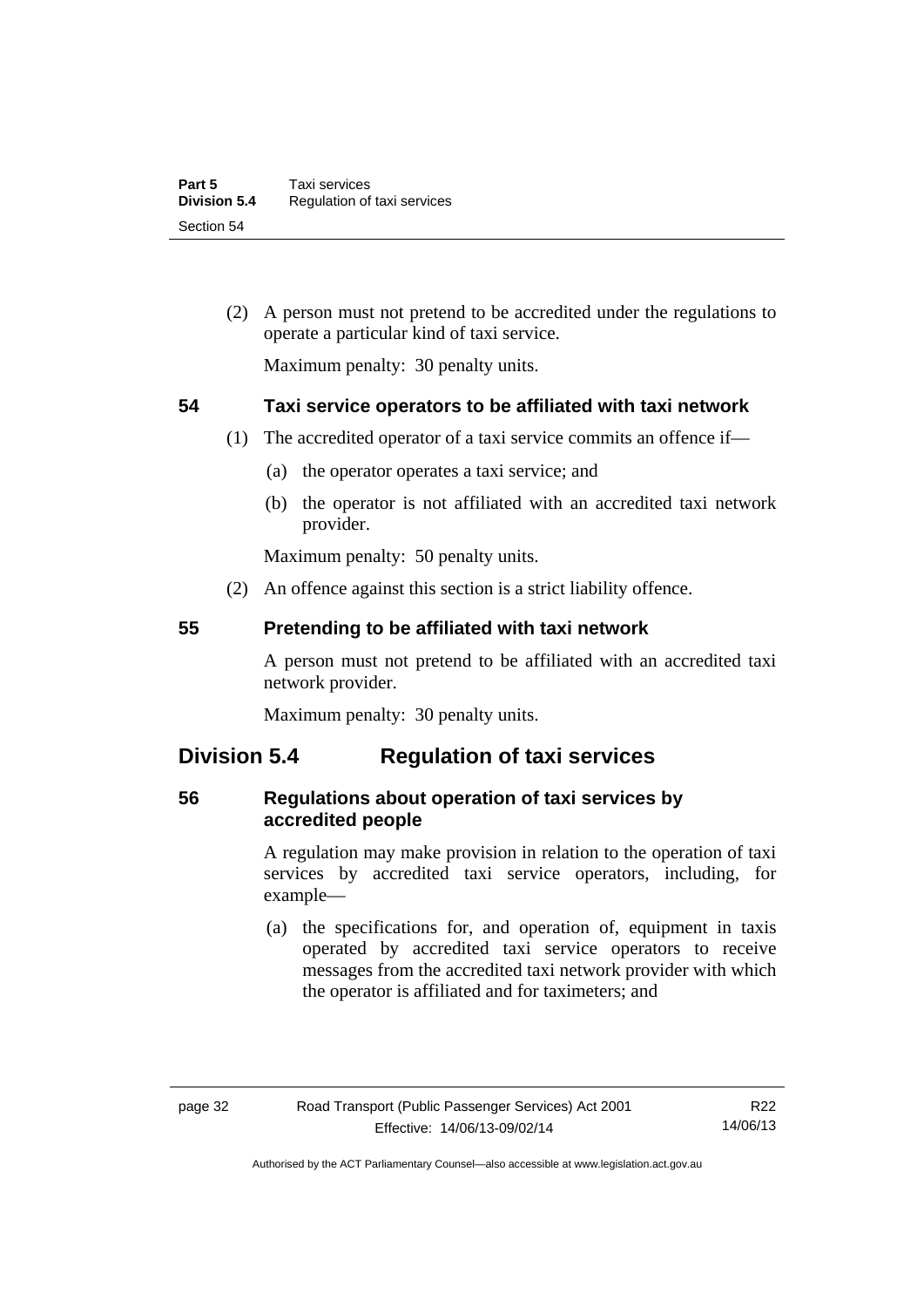- (b) compliance with the requirements of the accredited taxi network provider with which an accredited taxi service operator is affiliated; and
- (c) the supervision and monitoring of drivers of taxis for compliance with the service standards and other requirements of the operator's affiliated taxi network provider and the responsibilities of the operator in relation to a failure to comply with the standards; and
- (d) the safety of passengers (including, for example, by the use of particular kinds of security devices) and the public; and
- (e) the qualifications, training and experience of accredited taxi service operators and taxi drivers (including, for example, in relation to particular kinds of taxi services); and
- (f) maximum driving times and minimum rest times of taxi drivers; and
- (g) insurance; and
- (h) customer complaints and inquiries; and
	- *Note* For the vehicle age limitations on the registration of a motor vehicle as a taxi, see the *[Road Transport \(Vehicle Registration\)](http://www.legislation.act.gov.au/sl/2000-12)  [Regulation 2000](http://www.legislation.act.gov.au/sl/2000-12)*, s 32B.
- (i) lost property; and
- (j) the obligations of accredited taxi network providers and taxi drivers and other people providing services to or on behalf of accredited taxi service operators; and
- (k) the operation of particular kinds of taxis (including, for example, taxis with wheelchair access) and taxi services; and
- (l) the requirements that taxis, and their equipment and fittings (internal and external) (including, for example, baby capsules), must comply with; and
- (m) the maintenance and cleaning of taxis; and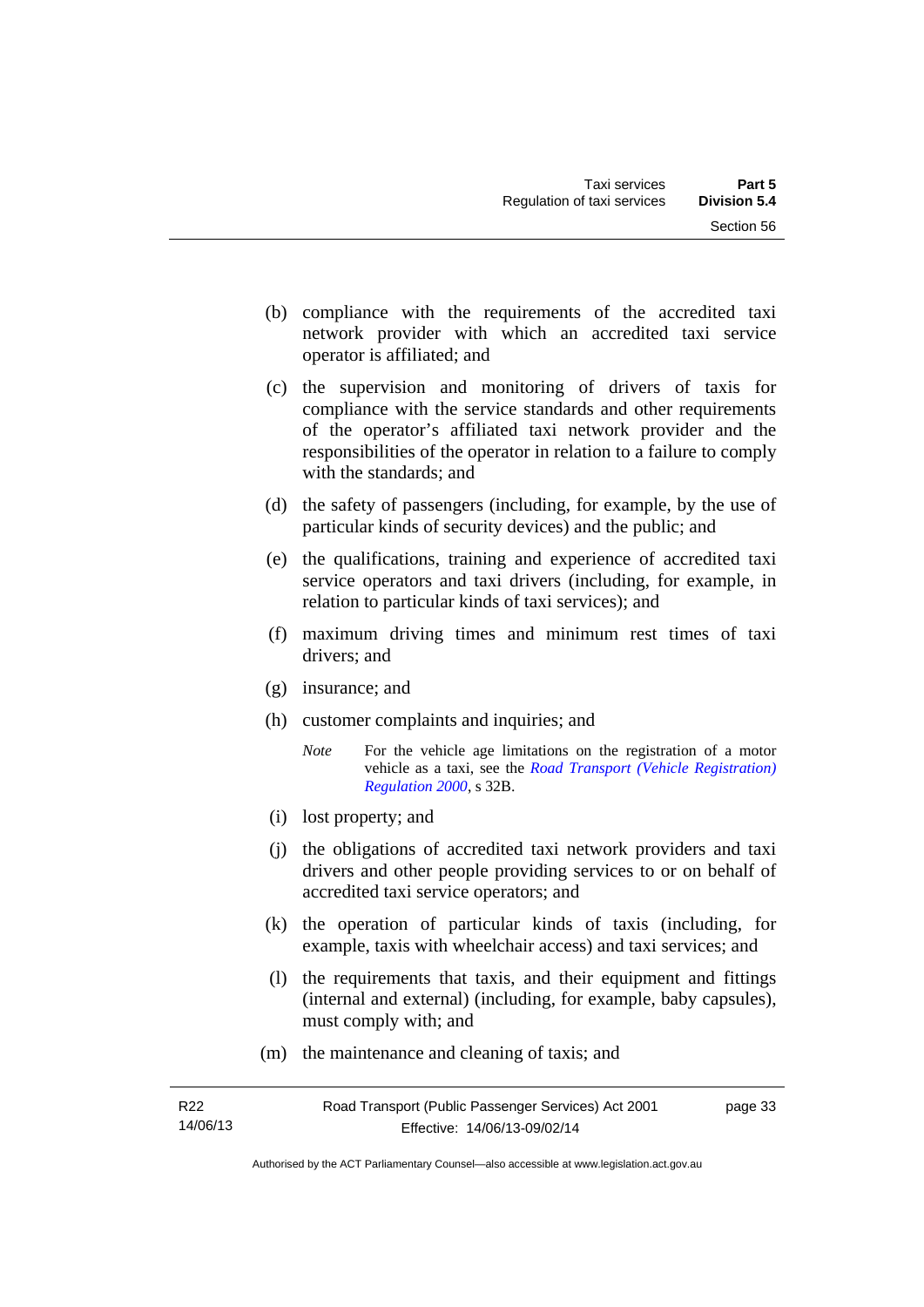- (n) the making and keeping of records and their inspection; and
- (o) the auditing of records and systems; and
- (p) the provision of information and reports to the road transport authority.
- *Note* An example is part of the Act, is not exhaustive and may extend, but does not limit, the meaning of the provision in which it appears (see [Legislation Act,](http://www.legislation.act.gov.au/a/2001-14) s 126 and s 132).

### **57 Regulations about operation of taxis**

A regulation may make provision in relation to the operation of taxis, including, for example—

- (a) the solicitation of passengers or hirings; and
- (b) the hiring of vehicles and the payment of fares; and
- (c) the picking-up and dropping-off of passengers and other matters relating to the transport of passengers; and
- (d) the transport of passengers' luggage or other goods, and animals; and
- (e) the regulation or prohibition of the use of vehicles on certain roads or road related areas; and
- (f) the maximum speed of a vehicle; and
- (g) the design, equipment and fittings (internal or external) of vehicles; and
- (h) the regulation or prohibition of notices, signs and advertisements inside or on the outside of vehicles; and
- (i) the records to be made and kept by drivers, how they are to be made and kept, and their inspection; and

Authorised by the ACT Parliamentary Counsel—also accessible at www.legislation.act.gov.au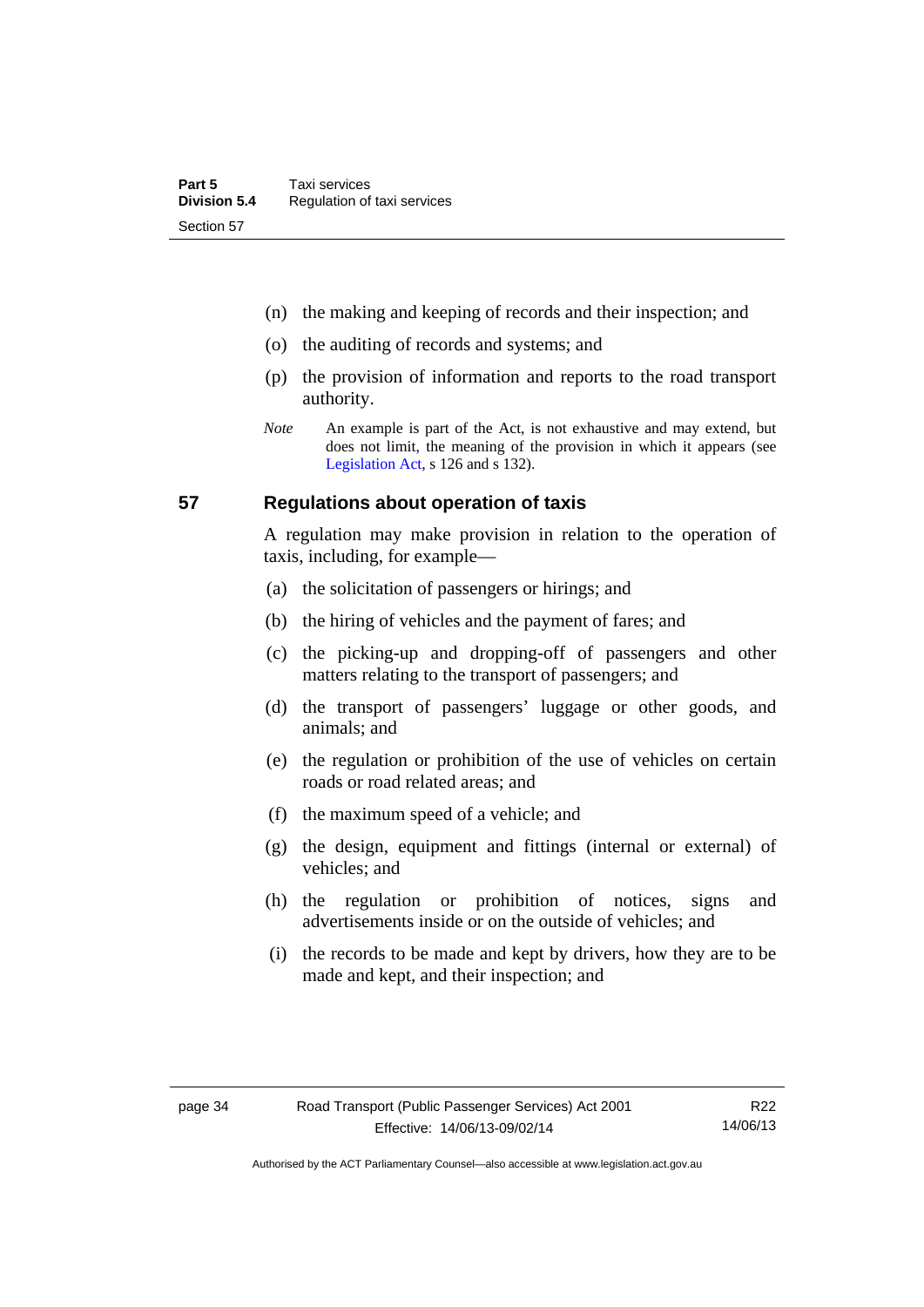- (j) the provision, use and operation of taxi zones.
- *Note* An example is part of the Act, is not exhaustive and may extend, but does not limit, the meaning of the provision in which it appears (see [Legislation Act,](http://www.legislation.act.gov.au/a/2001-14) s 126 and s 132).

#### **58 Regulations about taxi drivers**

A regulation may make provision in relation to taxi drivers, including, for example—

- (a) the powers, duties and conduct of taxi drivers; and
- (b) the training of drivers; and
- (c) how taxi drivers must dress.
- *Note 1* For the licensing of people to drive taxis, see the *[Road Transport](http://www.legislation.act.gov.au/sl/2000-14)  [\(Driver Licensing\) Regulation 2000](http://www.legislation.act.gov.au/sl/2000-14)*.
- *Note 2* An example is part of the Act, is not exhaustive and may extend, but does not limit, the meaning of the provision in which it appears (see [Legislation Act,](http://www.legislation.act.gov.au/a/2001-14) s 126 and s 132).

#### **59 Regulations about conduct of taxi passengers**

A regulation may make provision in relation to the conduct of passengers being carried by taxis, including, for example—

- (a) the regulation or prohibition of eating and drinking; and
- (b) the authority of taxi drivers, police officers and authorised people to direct people contravening a regulation to leave a taxi and to remove them if they fail to leave.

#### **60 Power to determine maximum taxi fares**

- (1) The Minister may, in writing, determine maximum fares, and ways of calculating maximum fares, relating to hiring or using a taxi.
- (2) A determination is a disallowable instrument.
	- *Note* A disallowable instrument must be notified, and presented to the Legislative Assembly, under the [Legislation Act.](http://www.legislation.act.gov.au/a/2001-14)

| R <sub>22</sub> | Road Transport (Public Passenger Services) Act 2001 | page 35 |
|-----------------|-----------------------------------------------------|---------|
| 14/06/13        | Effective: 14/06/13-09/02/14                        |         |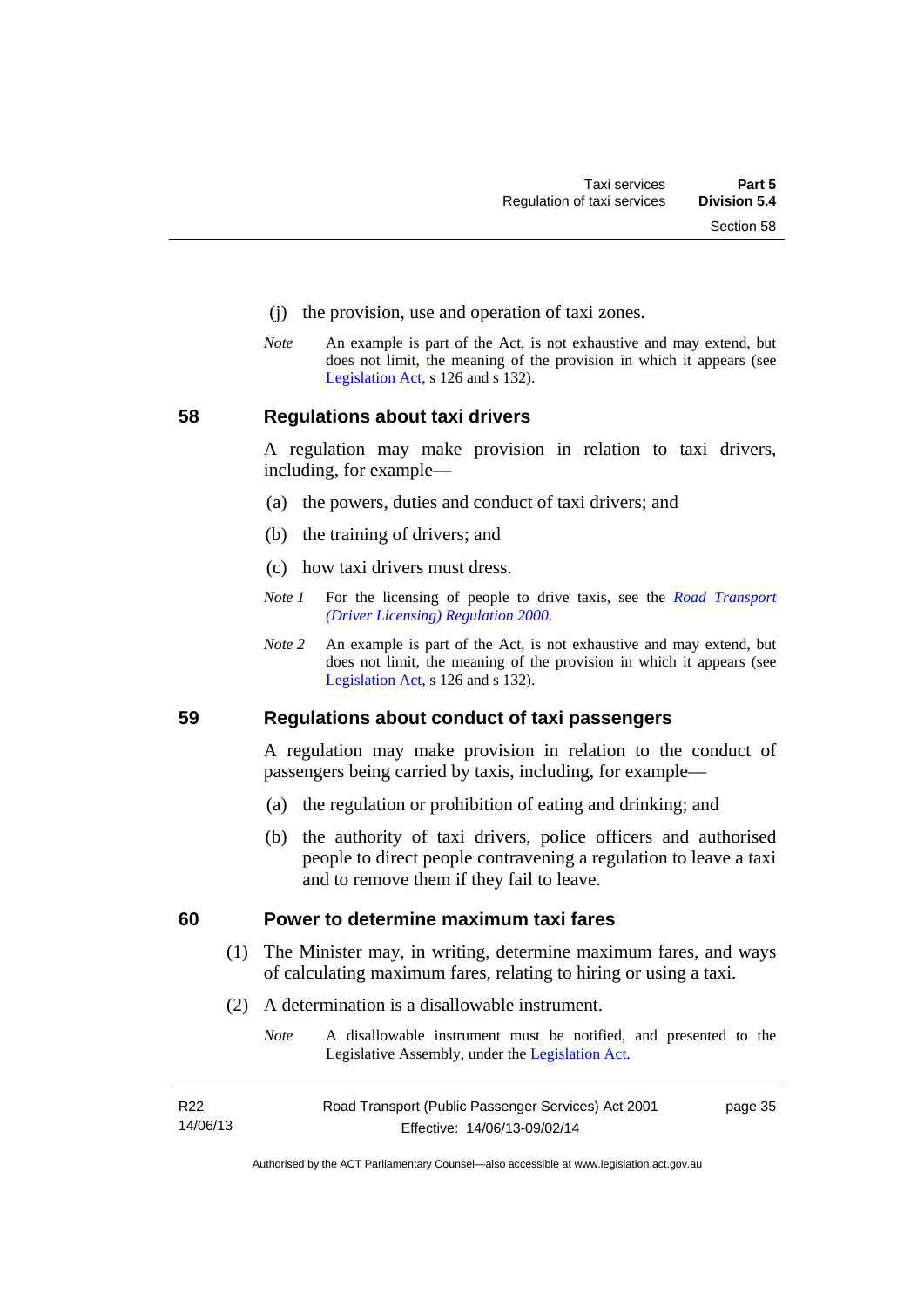- (3) This section does not require the Minister to determine maximum fares for hiring or using a taxi.
	- *Note* The Independent Competition and Regulatory Commission may give price directions for regulated industries, see the *Independent [Competition and Regulatory Commission Act 1997](http://www.legislation.act.gov.au/a/1997-77)*, s 20.
- (4) In this section:

*fare* includes a charge relating to hiring or using a taxi.

page 36 Road Transport (Public Passenger Services) Act 2001 Effective: 14/06/13-09/02/14

R22 14/06/13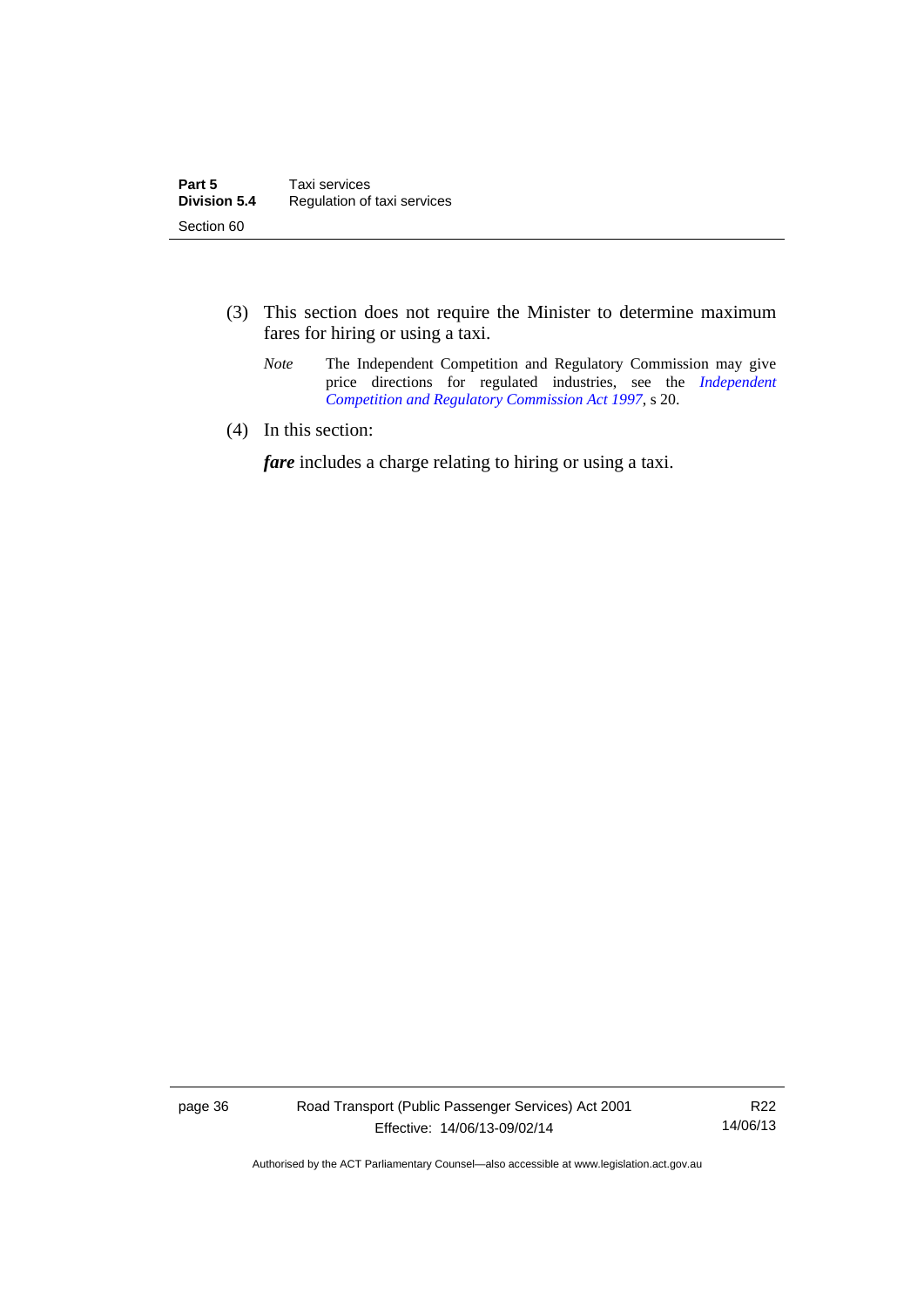# **Part 6 Licensing of hire cars**

# **Division 6.1 Basic concepts**

# **61 Meaning of** *hire car licence*

A *hire car licence* is a licence issued under the regulations to use a vehicle as a hire car, and includes a restricted hire car licence.

*Note* References to *hire car licence* include a *restricted hire car licence* unless the contrary intention otherwise appears (see [Legislation Act,](http://www.legislation.act.gov.au/a/2001-14) s 155).

# **62 Meaning of** *restricted hire car licence*

A *restricted hire car licence* is a licence issued under the regulations to use a vehicle as a restricted hire car.

# **Division 6.2 Hire car licences**

# **63 Transferability of hire car licences**

 (1) A hire car licence (other than a restricted hire car licence) issued before the commencement of this section is transferable.

## **Examples of how licence might be transferred**

- 1 hiring the licence to someone else
- 2 selling the licence to someone else
- *Note* An example is part of the Act, is not exhaustive and may extend, but does not limit, the meaning of the provision in which it appears (see [Legislation Act,](http://www.legislation.act.gov.au/a/2001-14) s 126 and s 132).
- (2) A hire car licence issued after the commencement of this section is not transferable.
- (3) A restricted hire car licence is not transferable.
- (4) If the holder of a transferable hire car licence asks the road transport authority to transfer the licence to someone else, the authority must transfer the licence to the person.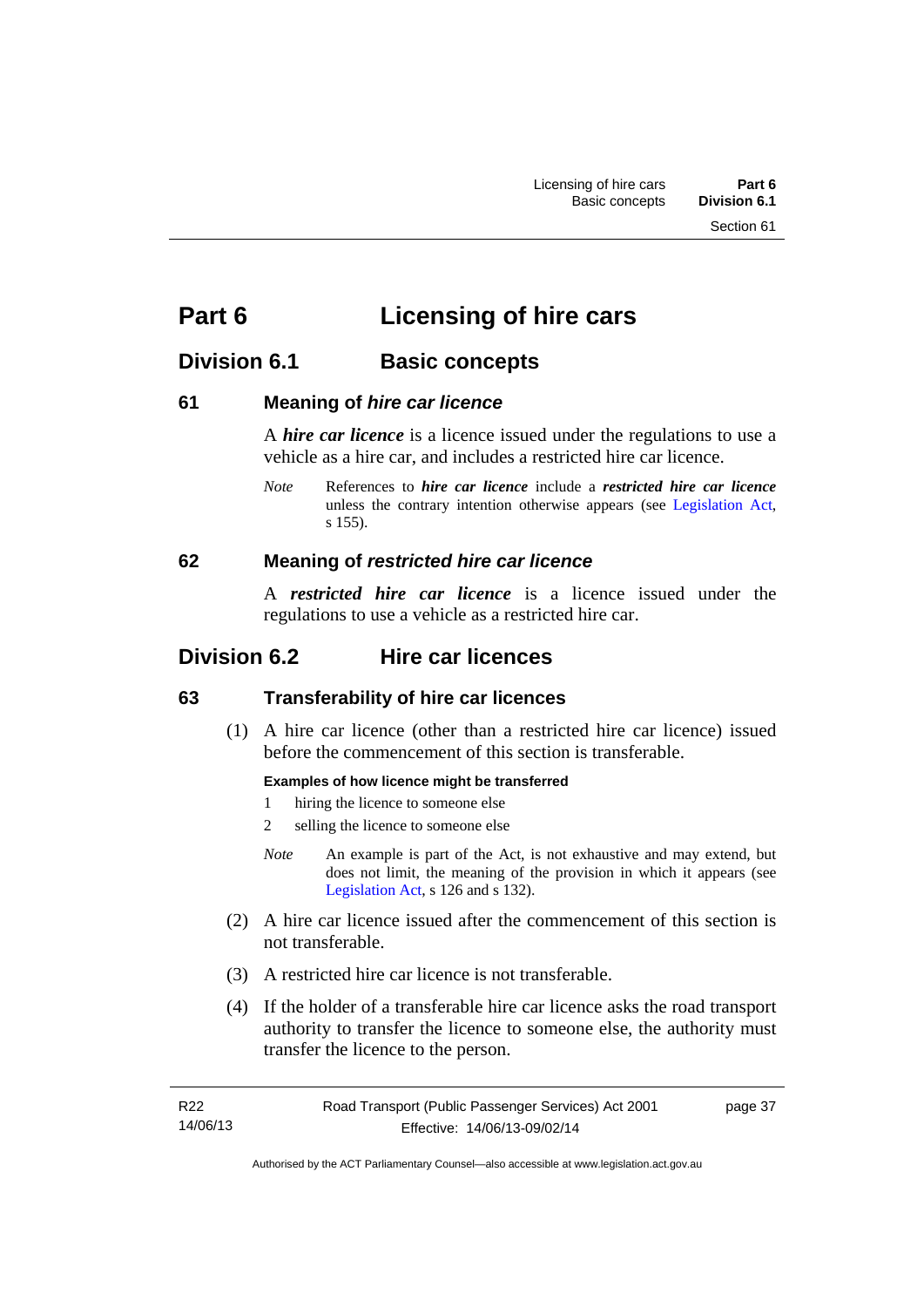## **64 Use of vehicles as hire cars**

 (1) A person must not use a vehicle as a hire car (other than a restricted hire car) unless the vehicle is licensed under the regulations as a hire car.

Maximum penalty: 50 penalty units.

 (2) A person must not use a vehicle as a restricted hire car unless the vehicle is licensed under the regulations as a restricted hire car.

Maximum penalty: 50 penalty units.

- (3) This section does not apply to a person in relation to the hiring of a vehicle used by the person if—
	- (a) the vehicle is licensed as a hire car under the law of another jurisdiction; and
	- (b) the hiring begins in that jurisdiction and is completed in the ACT.
- (4) This section also does not apply to a person who is using a substitute vehicle as a licensed hire car in accordance with the regulations.
- (5) An offence against this section is a strict liability offence.

#### **65 Pretending vehicles are licensed hire cars**

(1) A person must not pretend that a vehicle is licensed under the regulations as a hire car (other than a restricted hire car).

Maximum penalty: 30 penalty units.

 (2) A person must not pretend that a vehicle is licensed under the regulations as a restricted hire car.

Maximum penalty: 30 penalty units.

(3) An offence against this section is a strict liability offence.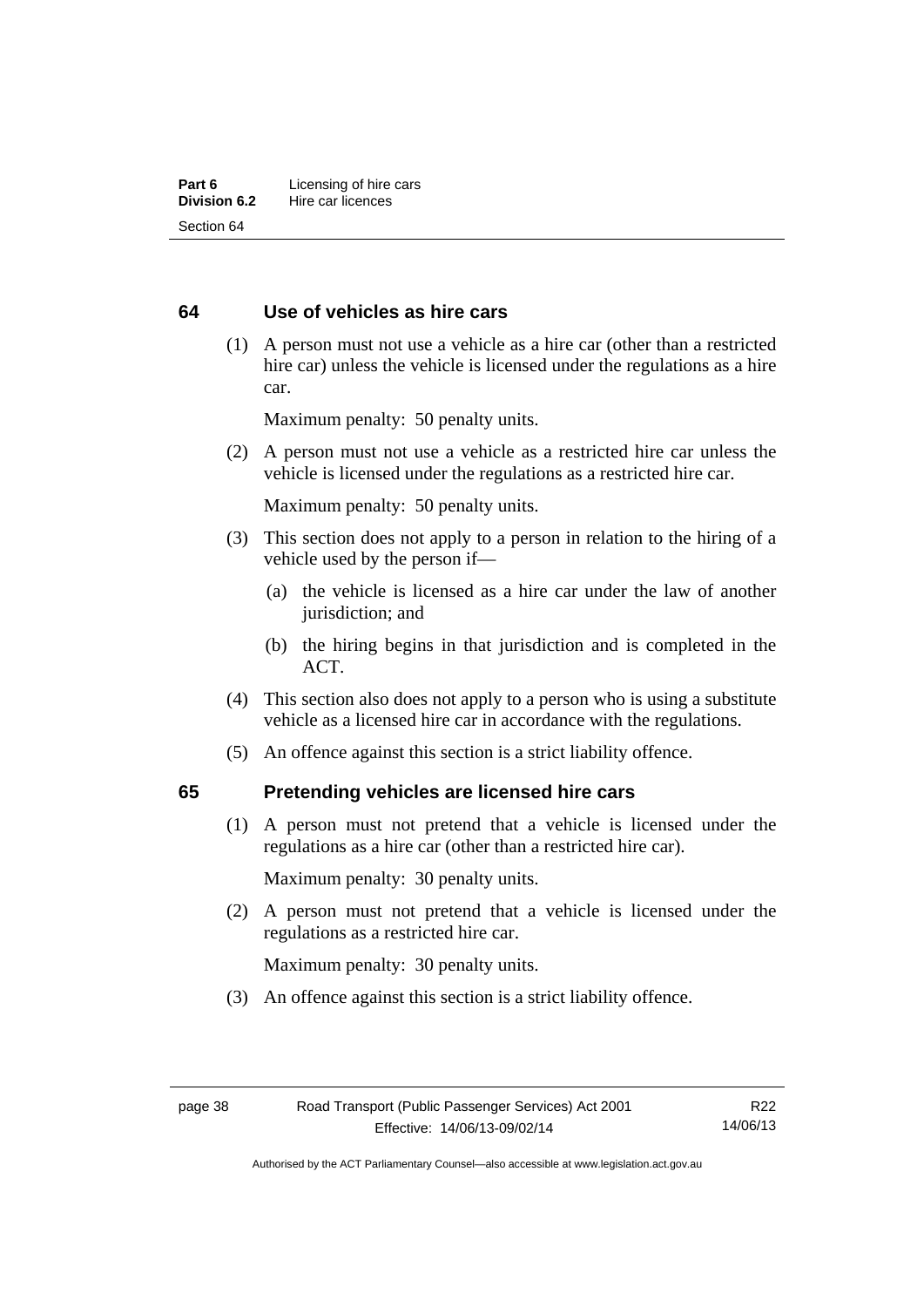#### **66 Regulations about hire car licences**

- (1) A regulation may provide a system for the licensing of hire cars and restricted hire cars, including, for example—
	- (a) matters in relation to the giving, refusal or surrender of licences; and
	- (b) the term of restricted hire car licences; and
	- (c) the conditions of licences; and
	- (d) the circumstances in which a substitute vehicle may be used as a licensed hire car; and
	- (e) the action that may be taken in relation to licences in circumstances prescribed by regulation, including, for example—
		- (i) the suspension or cancellation of a licence; and
		- (ii) the imposition of a condition on, or the amendment of a condition of, a licence; and
		- (iii) an order that the holder of a licence pay to the Territory an amount of not more than—
			- (A) for an individual—\$5 000; or
			- (B) for a corporation—\$25 000; and
		- (iv) the reprimanding of the holder of a licence.

#### **Examples of conditions for restricted hire car licences—s (1) (c)**

- 1 how the vehicle to which the restricted hire car licence relates must be equipped
- 2 the kinds of restricted hire car services that may be operated using the vehicle
- *Note* An example is part of the Act, is not exhaustive and may extend, but does not limit, the meaning of the provision in which it appears (see [Legislation Act,](http://www.legislation.act.gov.au/a/2001-14) s 126 and s 132).

R22 14/06/13 page 39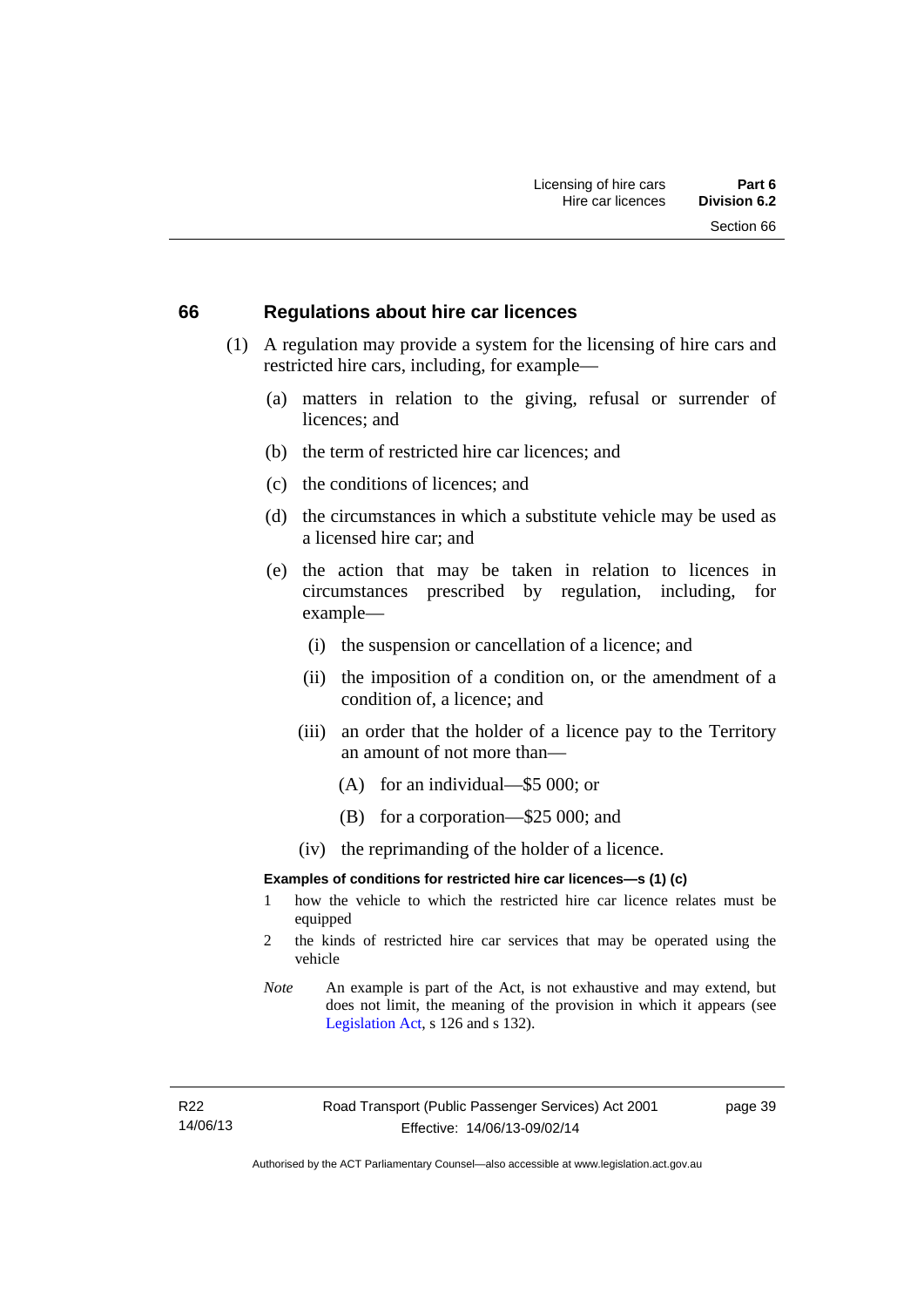| Part 6       | Licensing of hire cars |
|--------------|------------------------|
| Division 6.2 | Hire car licences      |
| Section 66   |                        |

 (2) The regulations may place different requirements on the person to whom a hire car licence (other than a restricted hire car licence) is issued and a person to whom the licence is hired.

page 40 Road Transport (Public Passenger Services) Act 2001 Effective: 14/06/13-09/02/14

R22 14/06/13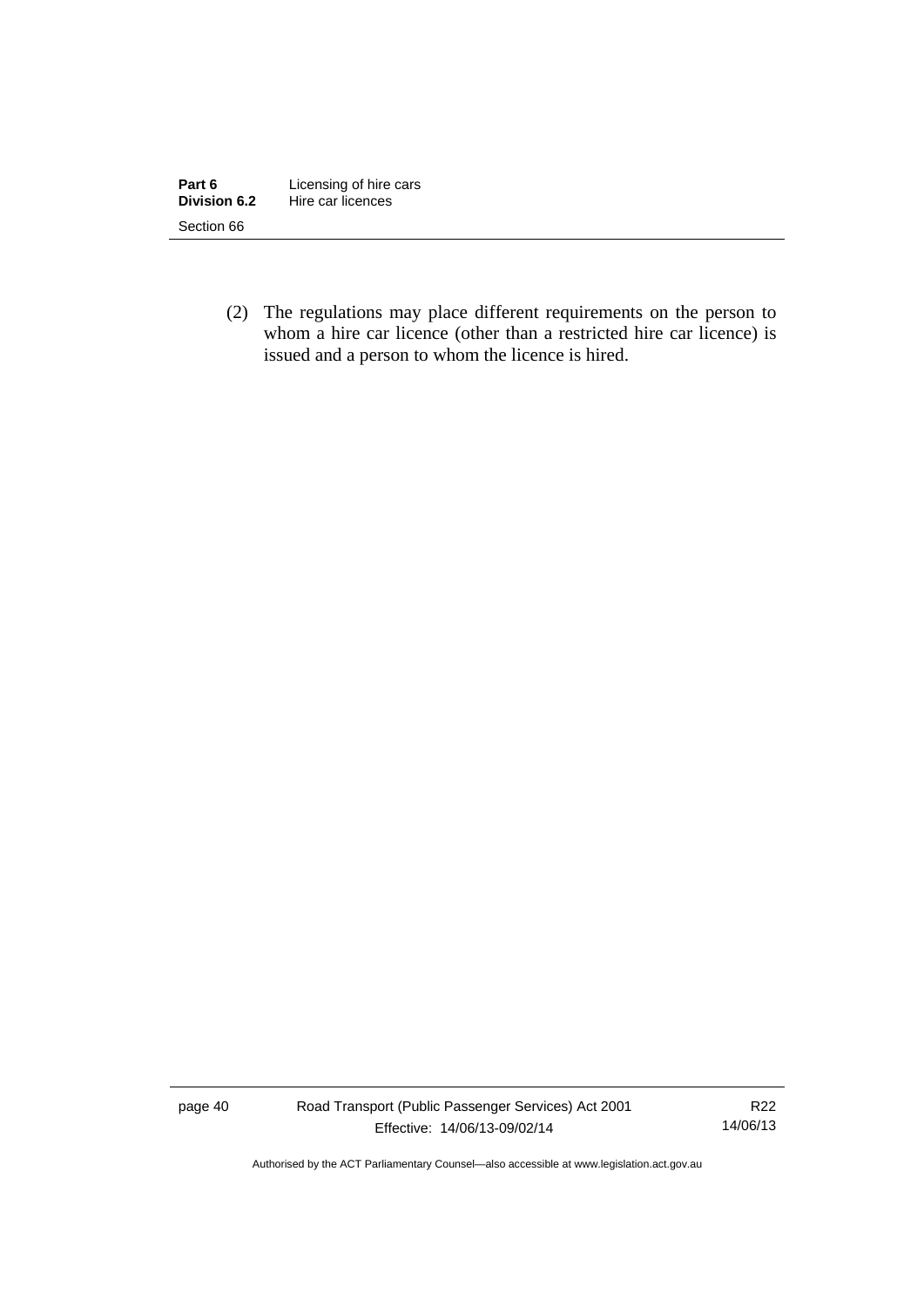Section 67

# **Part 7 Hire car services**

# **Division 7.1 Basic concepts**

# **67 Meaning of** *hire car*

A *hire car* is a vehicle (other than a bus, taxi or demand responsive service vehicle) that—

- (a) is used, or is intended to be used, for the transport of passengers under a contract; and
- (b) does not stand or ply for hire for the transport of passengers along a road or road related area;

and includes a restricted hire car.

*Note* References to *hire car* include a *restricted hire car* unless the contrary intention otherwise appears (see [Legislation Act](http://www.legislation.act.gov.au/a/2001-14), s 155).

## **68 Meaning of** *restricted hire car*

A *restricted hire car* is a vehicle (other than a bus, taxi or demand responsive service vehicle) that—

- (a) is used, or is intended to be used, for the transport of passengers under a contract; and
- (b) does not stand or ply for hire for the transport of passengers along a road or road related area; and
- (c) is licensed under the regulations as a restricted hire car.

## **69 Meaning of** *hire car service*

A *hire car service* is a public passenger service operated using 1 or more hire cars (including restricted hire cars).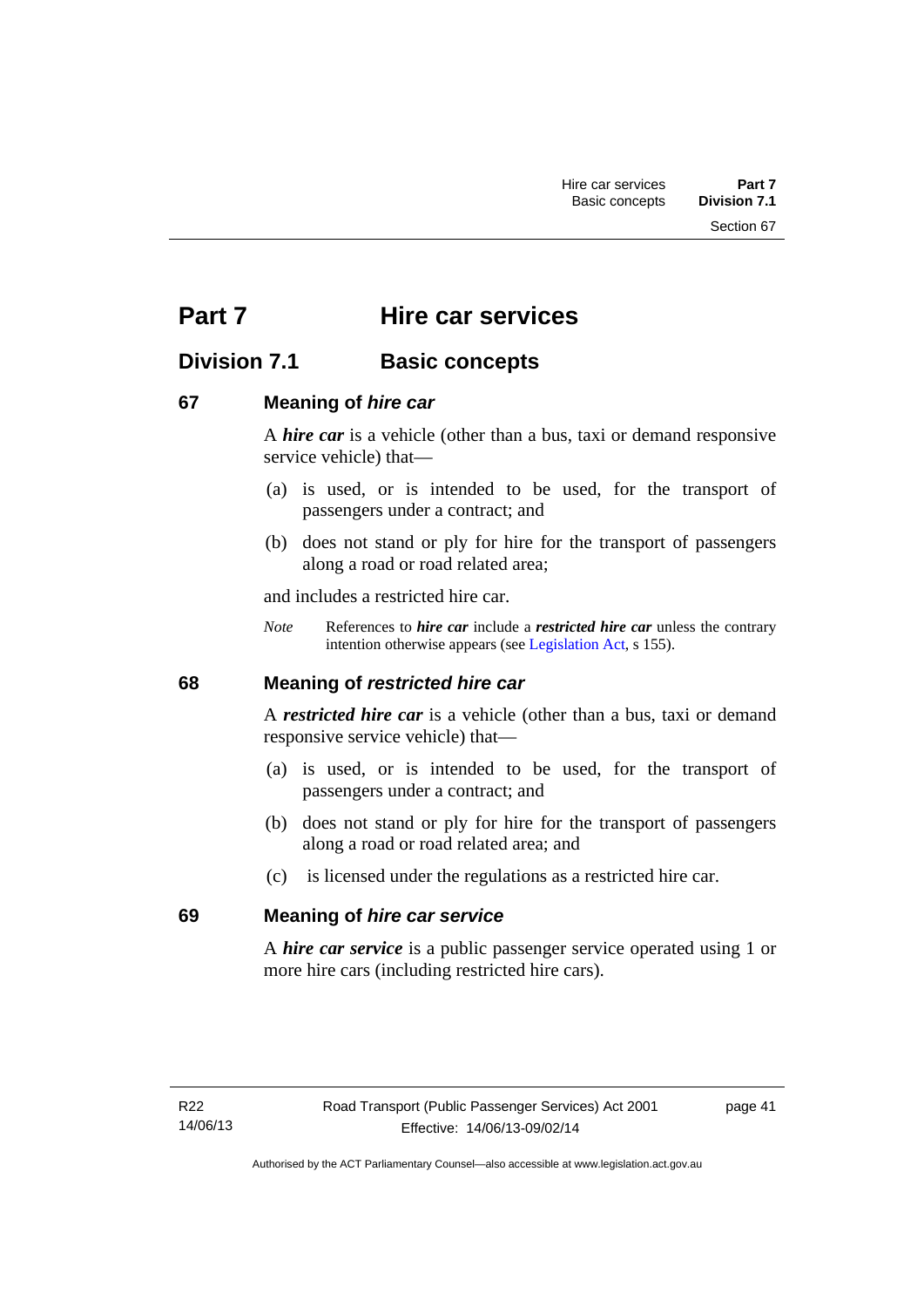## **70 Meaning of** *restricted hire car service*

A *restricted hire car service* is a public passenger service operated using only 1 or more restricted hire cars.

#### **Example of a restricted hire car service**

a pre-booked public passenger service that provides transport to weddings and school formals

# **Division 7.2 Accreditation of hire car service operators**

### **71 Hire car service operators—purposes of accreditation**

The purpose of accreditation under the regulations to operate a hire car service is to ensure that—

- (a) each person, including the accredited person, who is concerned with, or takes part in, the management of the service, is a suitable person to operate the service; and
- (b) each person, including the accredited person, who is concerned with, or takes part in, the management of the service, has demonstrated the capacity to comply with the relevant regulations and, in particular, the regulations about—
	- (i) the safety of passengers and the public; and
	- (ii) the maintenance of hire cars.

### **72 Hire car service operators—regulations about accreditation system**

- (1) A regulation may provide a system for the accreditation of people to operate hire car services, including, for example—
	- (a) the kinds of accreditations; and

| page 42 | Road Transport (Public Passenger Services) Act 2001 | R <sub>22</sub> |
|---------|-----------------------------------------------------|-----------------|
|         | Effective: 14/06/13-09/02/14                        | 14/06/13        |

*Note* An example is part of the Act, is not exhaustive and may extend, but does not limit, the meaning of the provision in which it appears (see [Legislation Act,](http://www.legislation.act.gov.au/a/2001-14) s 126 and s 132).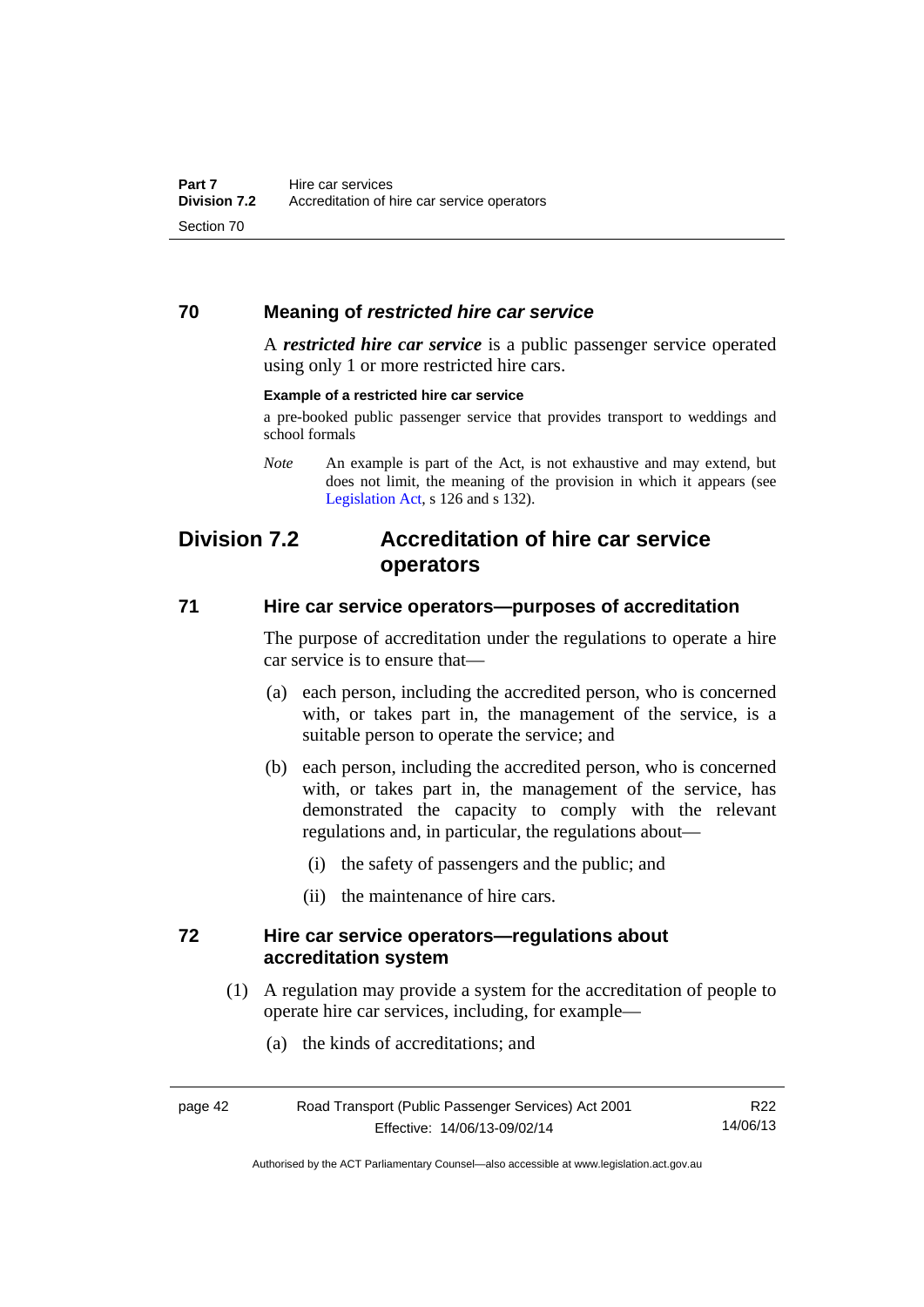- (b) the kinds of hire cars and hire car services that a person who holds a particular kind of accreditation is entitled to operate; and
- (c) the conditions of accreditations; and
- (d) matters in relation to the giving, refusal or surrender of accreditations; and
- (e) the action that may be taken in relation to an accredited person in circumstances prescribed by regulation, including, for example—
	- (i) the suspension or cancellation of an accreditation; and
	- (ii) the imposition of a condition on, or the amendment of a condition of, an accreditation; and
	- (iii) an order that an accredited person pay to the Territory an amount of not more than—
		- (A) for an individual—\$5 000; or
		- (B) for a corporation—\$25 000; and
	- (iv) the reprimanding of an accredited person.
- *Note* An example is part of the Act, is not exhaustive and may extend, but does not limit, the meaning of the provision in which it appears (see [Legislation Act,](http://www.legislation.act.gov.au/a/2001-14) s 126 and s 132).
- (2) The regulations may make provision in relation to the accreditation of people to operate hire car services, including, for example—
	- (a) requirements about the suitability of the applicant and each person who will be concerned with, or take part in, the management of the service; and
	- (b) capacity to meet service standards.
- (3) For subsection (1) (a), the regulations must provide for the accreditation of people to operate—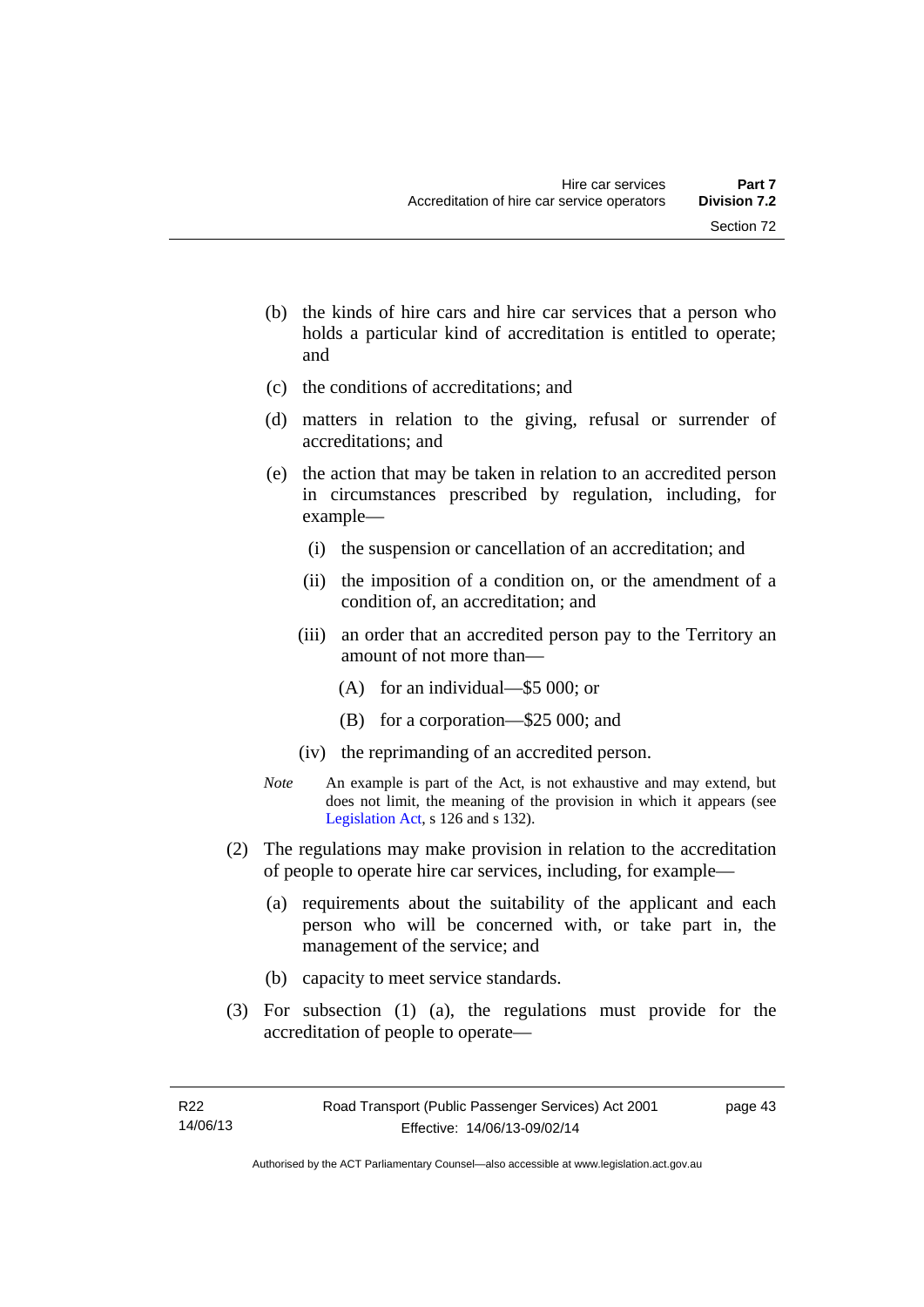- (a) a hire car service (other than a restricted hire car service); and
- (b) a restricted hire car service.
- *Note* For examples of kinds of restricted hire car services, see s 70.

# **Division 7.3 Entitlement to operate hire car services**

## **73 Entitlement to operate hire car services**

A person is entitled to operate a particular kind of hire car service, in or partly in the ACT, if—

- (a) the person is accredited under the regulations to operate a hire car service of that kind; and
- (b) the vehicles used to operate the service are licensed under the regulations as hire cars for that kind of hire car service.

## **74 Unaccredited operators not to operate hire car services**

(1) A person must not operate, in or partly in the ACT, a hire car service of a particular kind unless the person is accredited under the regulations to operate a hire car service of that kind.

Maximum penalty: 50 penalty units.

- (2) This section does not apply to a person in relation to the hiring of a hire car operated by the person if—
	- (a) the person is authorised to operate a hire car service under the law of another jurisdiction; and
	- (b) the hiring begins in that jurisdiction and is completed in the ACT; and
	- (c) the hiring is of a kind that the person is authorised to operate under the law of that jurisdiction.
- (3) An offence against this section is a strict liability offence.

page 44 Road Transport (Public Passenger Services) Act 2001 Effective: 14/06/13-09/02/14 R22 14/06/13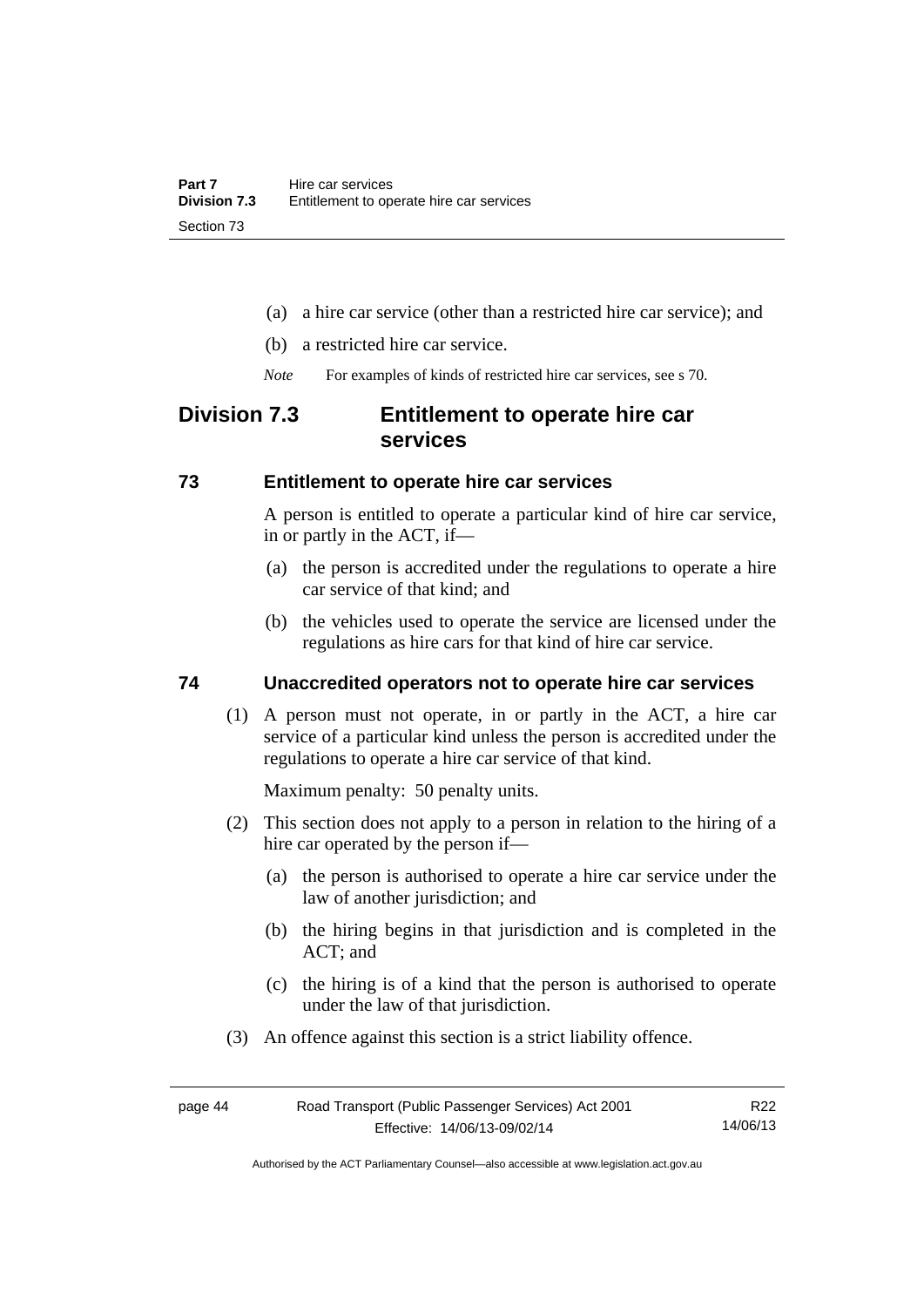## **75 Pretending to be an accredited hire car service operator**

 (1) A person must not pretend to be accredited under the regulations to operate a hire car service.

Maximum penalty: 30 penalty units.

 (2) A person must not pretend to be accredited under the regulations to operate a particular kind of hire car service.

Maximum penalty: 30 penalty units.

(3) An offence against this section is a strict liability offence.

# **Division 7.4 Regulation of hire car services**

## **76 Regulations about operation of hire car services by accredited people**

A regulation may make provision in relation to the operation of hire car services by accredited hire car service operators, including, for example—

- (a) the supervision and monitoring of drivers of hire cars for compliance with the service standards and the responsibilities of the operator in relation to a failure to comply with the standards; and
- (b) the safety of passengers (including, for example, by the use of particular kinds of security devices) and the public; and
- (c) the qualifications, training and experience of accredited hire car service operators and hire car drivers (including, for example, in relation to particular kinds of hire car services); and
- (d) maximum driving times and minimum rest times of hire car drivers; and
- (e) insurance; and

page 45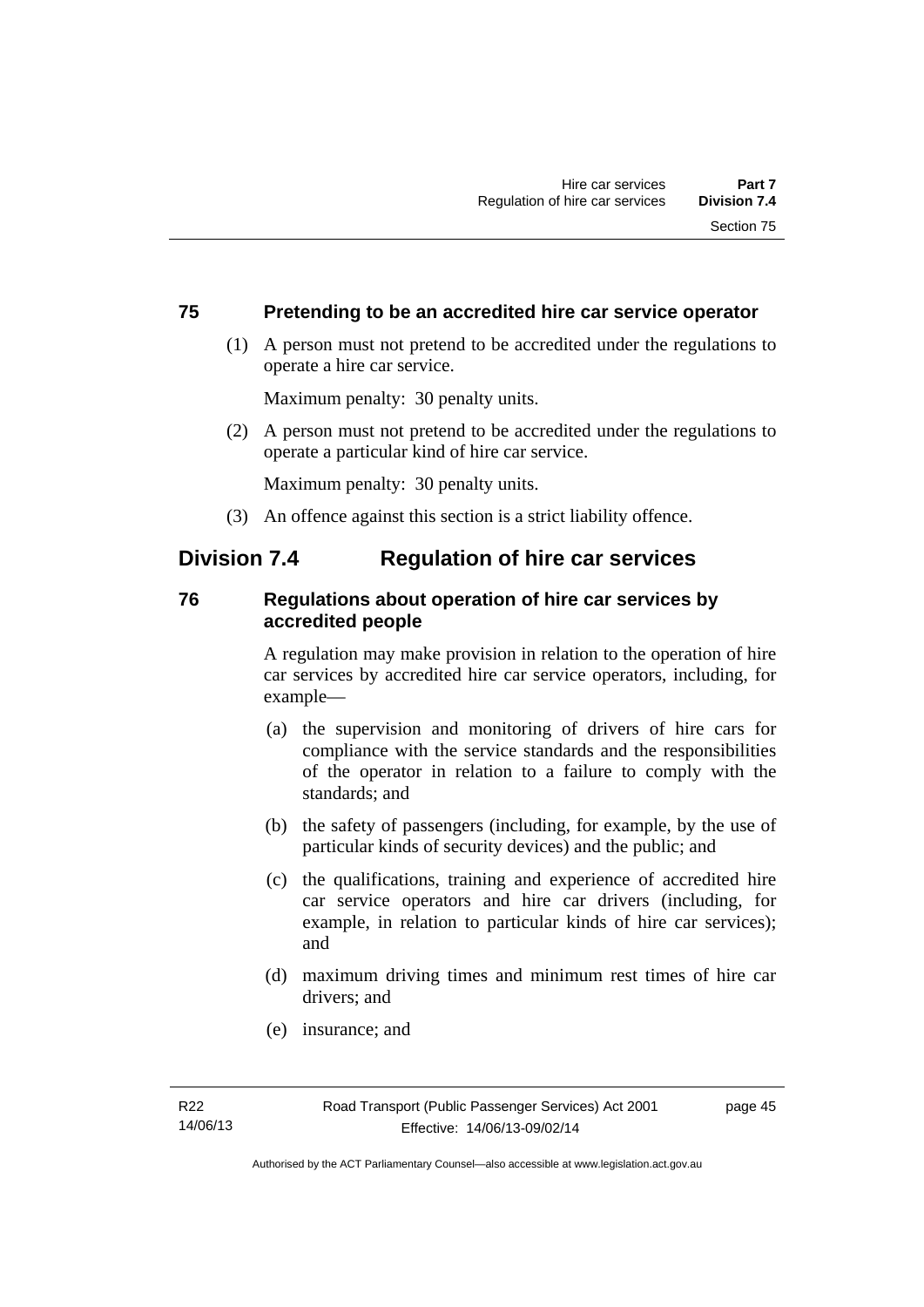- (f) customer complaints and inquiries; and
- (g) lost property; and
- (h) the operation of particular kinds of hire cars and hire car services; and
- (i) the requirements that hire cars, and their equipment and fittings (internal and external) (including, for example, baby capsules), must comply with; and
- (j) the maintenance and cleaning of hire cars; and
- (k) the making and keeping of records and their inspection; and
- (l) the auditing of records and systems; and
- (m) the display of licences; and
- (n) requirements for display of accreditation numbers on advertisements for the service; and
- (o) the provision of information and reports to the road transport authority.
- *Note* An example is part of the Act, is not exhaustive and may extend, but does not limit, the meaning of the provision in which it appears (see [Legislation Act,](http://www.legislation.act.gov.au/a/2001-14) s 126 and s 132).

## **77 Regulations about operation of hire cars**

A regulation may make provision in relation to the operation of hire cars, including, for example—

- (a) the solicitation of passengers or hirings; and
- (b) the hiring of vehicles; and
- (c) the picking-up and dropping-off of passengers and other matters relating to the transport of passengers; and
- (d) the transport of passengers' luggage or other goods, and animals; and

| page 46 | Road Transport (Public Passenger Services) Act 2001 | R22      |
|---------|-----------------------------------------------------|----------|
|         | Effective: 14/06/13-09/02/14                        | 14/06/13 |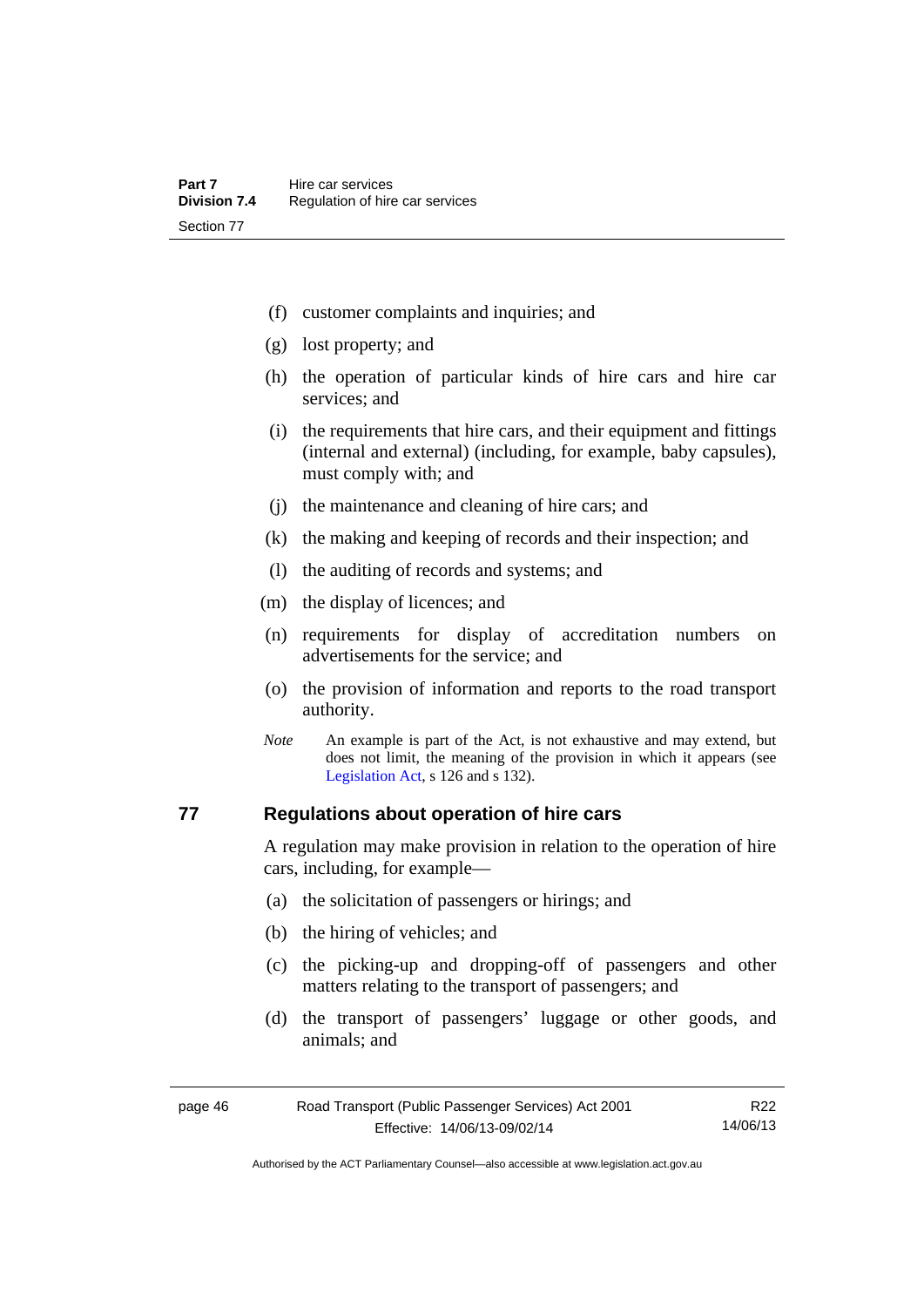- (e) the regulation or prohibition of the use of vehicles on certain roads or road related areas; and
- (f) the maximum speed of a vehicle; and
- (g) the design, equipment and fittings (internal or external) of vehicles; and
- (h) the regulation or prohibition of notices, signs and advertisements inside or on the outside of vehicles; and
- (i) the records to be made and kept, how they are to be made and kept, and their inspection; and
- (j) approval of uniforms or industry codes of practice for dress standards.
- *Note* An example is part of the Act, is not exhaustive and may extend, but does not limit, the meaning of the provision in which it appears (see [Legislation Act,](http://www.legislation.act.gov.au/a/2001-14) s 126 and s 132).

#### **78 Regulations about hire car drivers**

A regulation may make provision in relation to hire car drivers, including, for example—

- (a) the powers, duties and conduct of hire car drivers; and
- (b) the training of drivers; and
- (c) how hire car drivers must dress.
- *Note 1* For the licensing of people to drive hire cars, see the *Road Transport [\(Driver Licensing\) Regulation 2000](http://www.legislation.act.gov.au/sl/2000-14)*.
- *Note 2* An example is part of the Act, is not exhaustive and may extend, but does not limit, the meaning of the provision in which it appears (see [Legislation Act,](http://www.legislation.act.gov.au/a/2001-14) s 126 and s 132).

### **79 Regulations about conduct of hire car passengers**

A regulation may make provision in relation to the conduct of passengers being carried by hire cars, including, for example the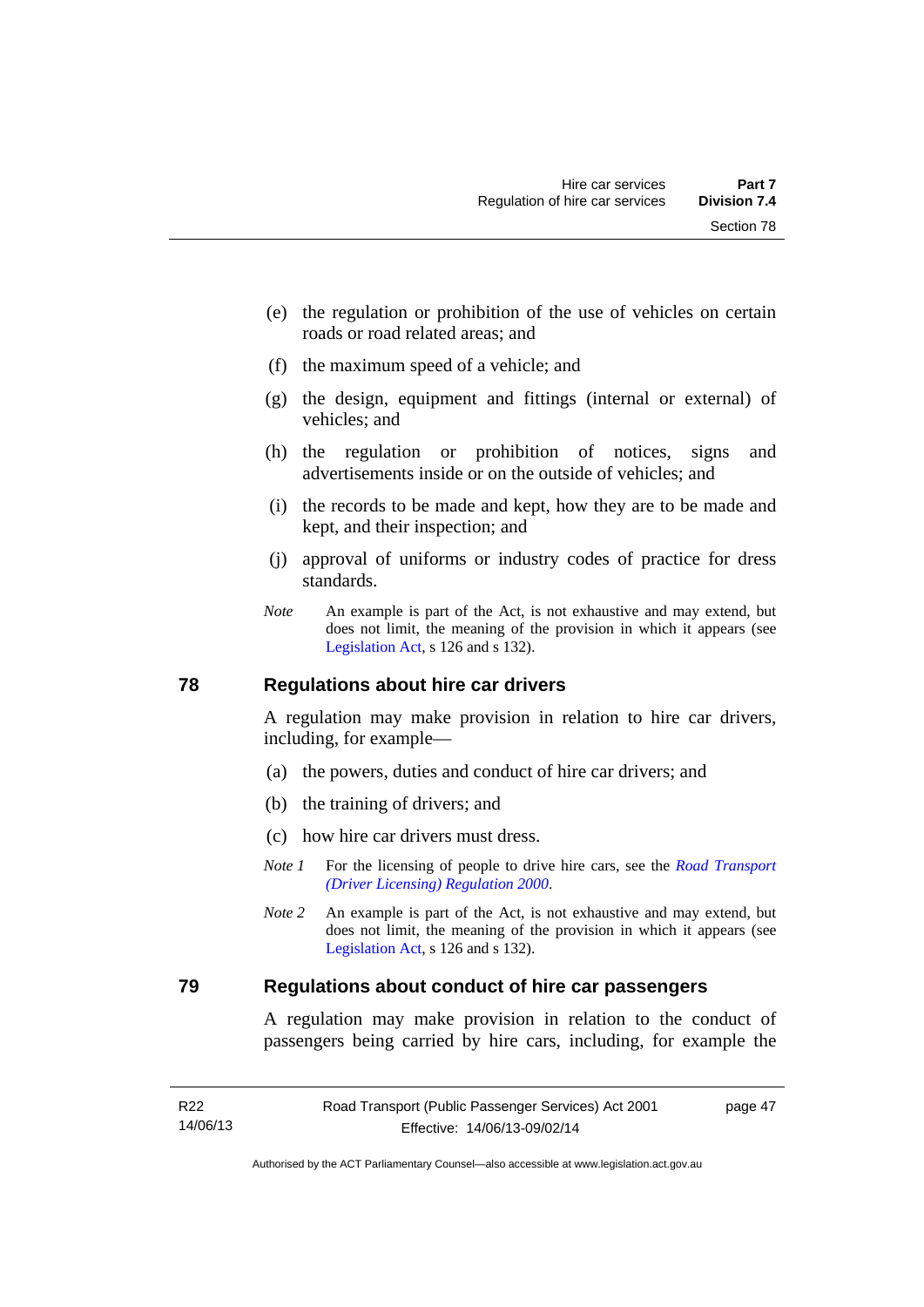authority of hire car drivers, police officers and authorised people to direct people contravening a regulation to leave a hire car and to remove them if they fail to leave.

*Note* An example is part of the Act, is not exhaustive and may extend, but does not limit, the meaning of the provision in which it appears (see [Legislation Act,](http://www.legislation.act.gov.au/a/2001-14) s 126 and s 132).

page 48 Road Transport (Public Passenger Services) Act 2001 Effective: 14/06/13-09/02/14

R22 14/06/13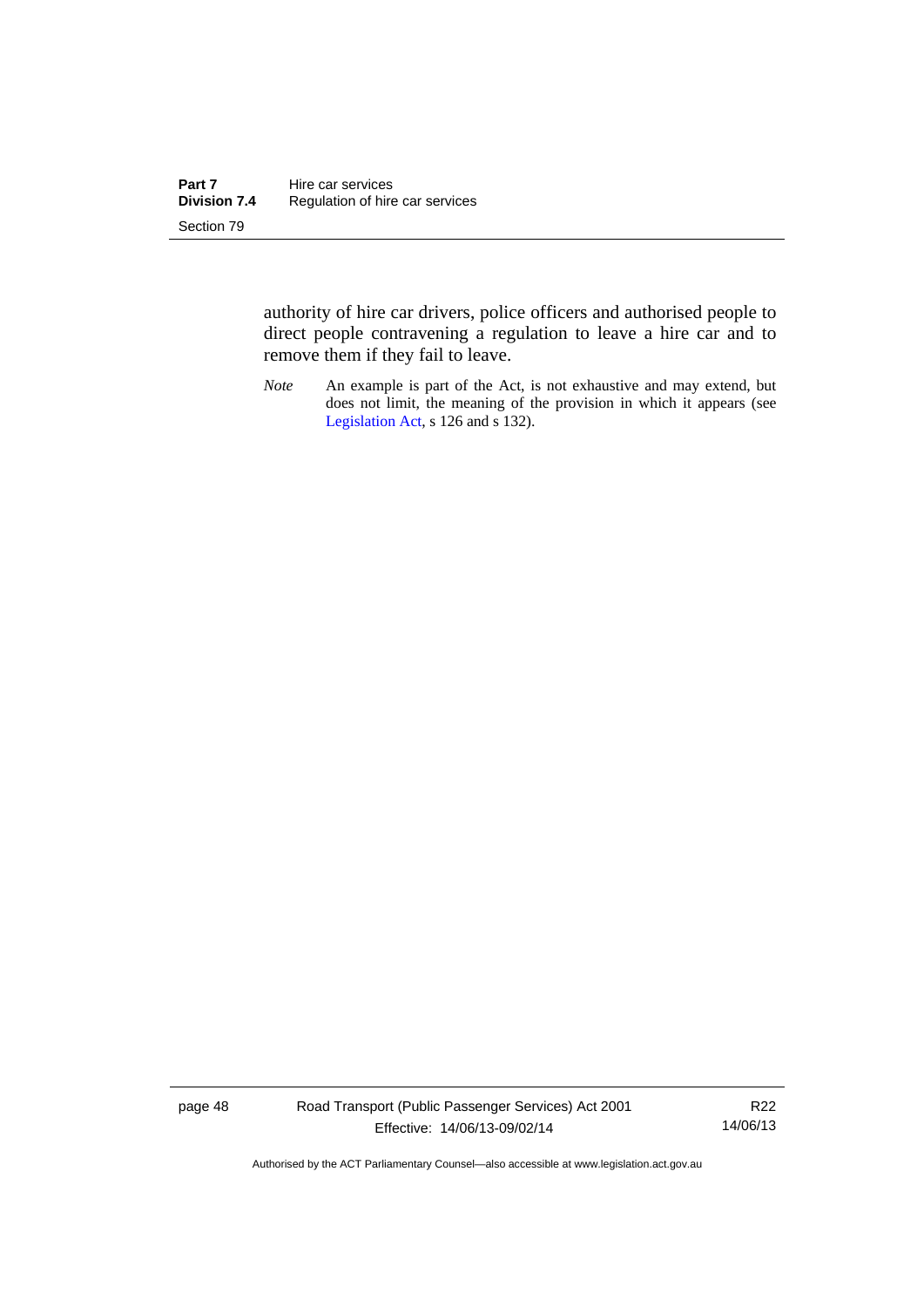# **Part 8 Demand responsive services**

# **Division 8.1 Basic concepts**

# **80 Meaning of** *demand responsive service*

A *demand responsive service* is a public passenger service that a person may operate under an authorisation given for this part.

# **81 Meaning of** *demand responsive service vehicle*

A *demand responsive service vehicle* is a motor vehicle used, in accordance with a demand responsive service authorisation, to operate the demand responsive service.

# **Division 8.2 Authorisations to operate demand responsive services**

## **82 Demand responsive service authorisations**

- (1) The Minister must have regard to the guidelines approved under section 83 in deciding whether to give a person an authorisation to operate a demand responsive service.
- (2) A demand responsive service authorisation may exempt a person or vehicle from this Act (or a stated provision of this Act).
	- *Note* A reference to an Act includes a reference to the statutory instruments made or in force under the Act, including any regulation (see [Legislation Act,](http://www.legislation.act.gov.au/a/2001-14) s 104).
- (3) An authorisation is a disallowable instrument.
	- *Note* A disallowable instrument must be notified, and presented to the Legislative Assembly, under the [Legislation Act.](http://www.legislation.act.gov.au/a/2001-14)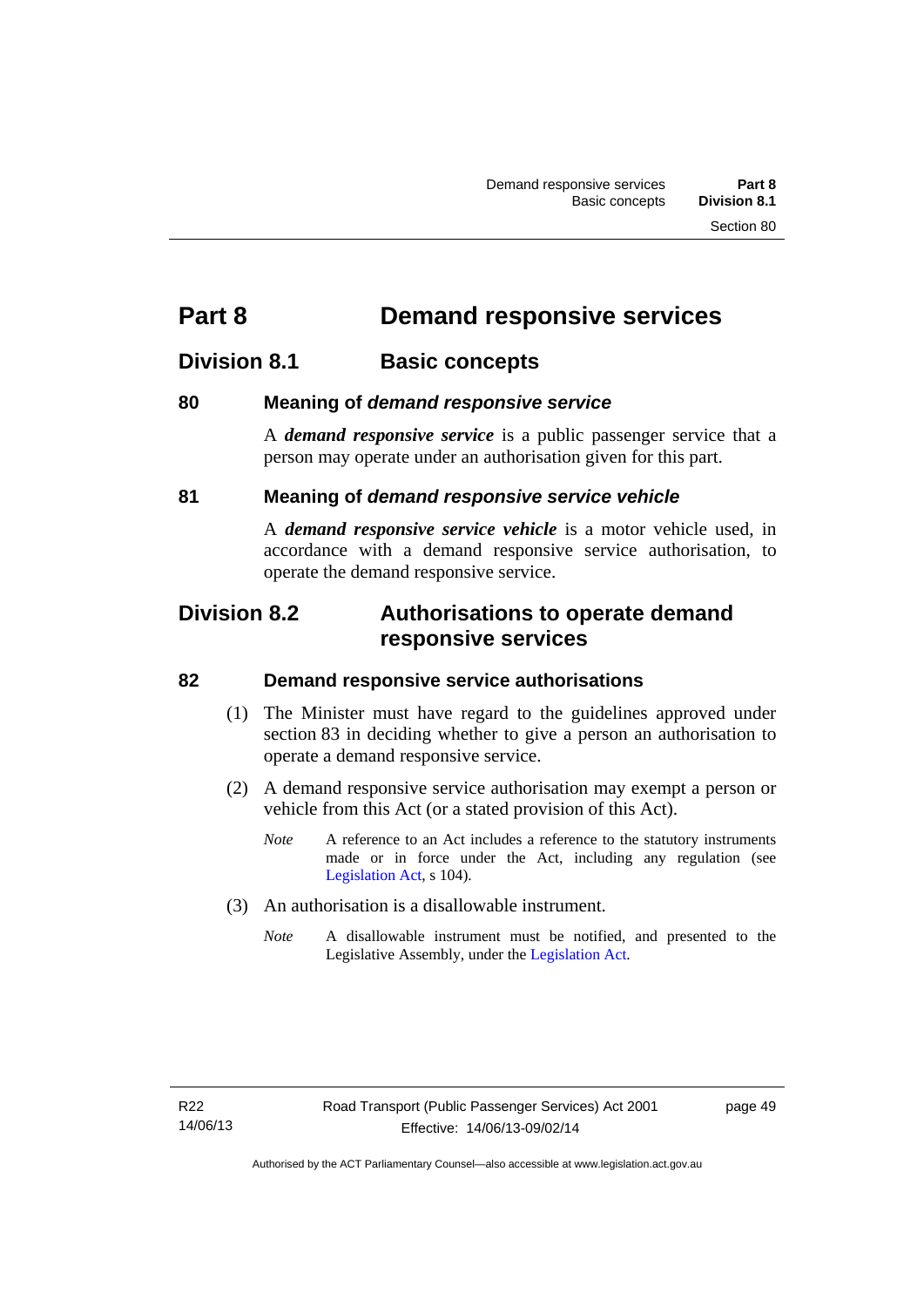# **82A Territory's entitlement to operate demand responsive service**

If the Territory operates a demand responsive service, the Territory may operate the service under a name prescribed by regulation.

## **83 Demand responsive services—guidelines for giving authorisations**

- (1) The Minister may approve guidelines for the giving of authorisations to operate demand responsive services.
- (2) The guidelines may make provision in relation to—
	- (a) the kinds of public passenger services that may be operated under demand responsive service authorisations, including, for example, matters in relation to—
		- (i) hours of operation; and
		- (ii) routes and areas of operation; and
		- (iii) kinds of passengers that may be transported; and
		- (iv) accessing of services by passengers; and
	- (b) the kinds of vehicles that may be used to operate demand responsive services.
	- *Note* An example is part of the Act, is not exhaustive and may extend, but does not limit, the meaning of the provision in which it appears (see [Legislation Act,](http://www.legislation.act.gov.au/a/2001-14) s 126 and s 132).
- (3) The guidelines must provide that the Minister must not give a person an authorisation for a demand responsive service if the operation of the service will have an adverse impact on the viability of an existing regular route service.
- (4) Approved guidelines are a disallowable instrument.
	- *Note* A disallowable instrument must be notified, and presented to the Legislative Assembly, under the [Legislation Act.](http://www.legislation.act.gov.au/a/2001-14)

R22 14/06/13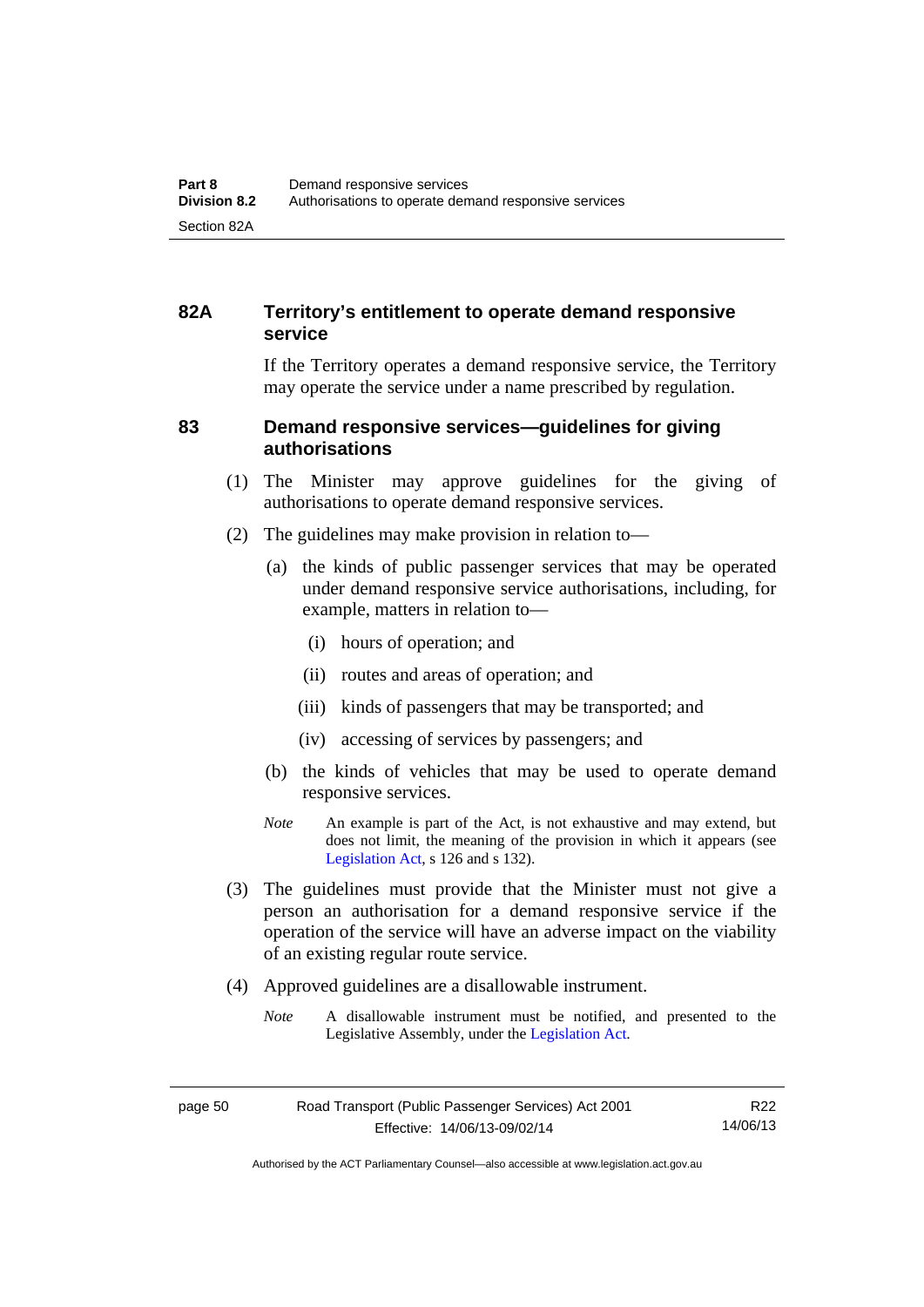# **84 Demand responsive services—regulations about authorisations**

A regulation may make provision in relation to authorisations to operate demand responsive services, including, for example—

- (a) the term of authorisations; and
- (b) the conditions of authorisations; and
- (c) matters relating to the giving, refusal or surrender of an authorisation; and
- (d) the action that may be taken in relation to an authorised demand responsive service operator in circumstances prescribed by regulation, including—
	- (i) the suspension or cancellation of an authorisation; and
	- (ii) the imposition of a condition on, or the amendment of a condition of, an authorisation; and
	- (iii) an order that an authorised demand responsive service operator pay to the Territory an amount of not more than—
		- (A) for an individual—\$5 000; or
		- (B) for a corporation—\$25 000; and
	- (iv) the reprimanding of an authorised demand responsive service operator.
- *Note* An example is part of the Act, is not exhaustive and may extend, but does not limit, the meaning of the provision in which it appears (see [Legislation Act,](http://www.legislation.act.gov.au/a/2001-14) s 126 and s 132).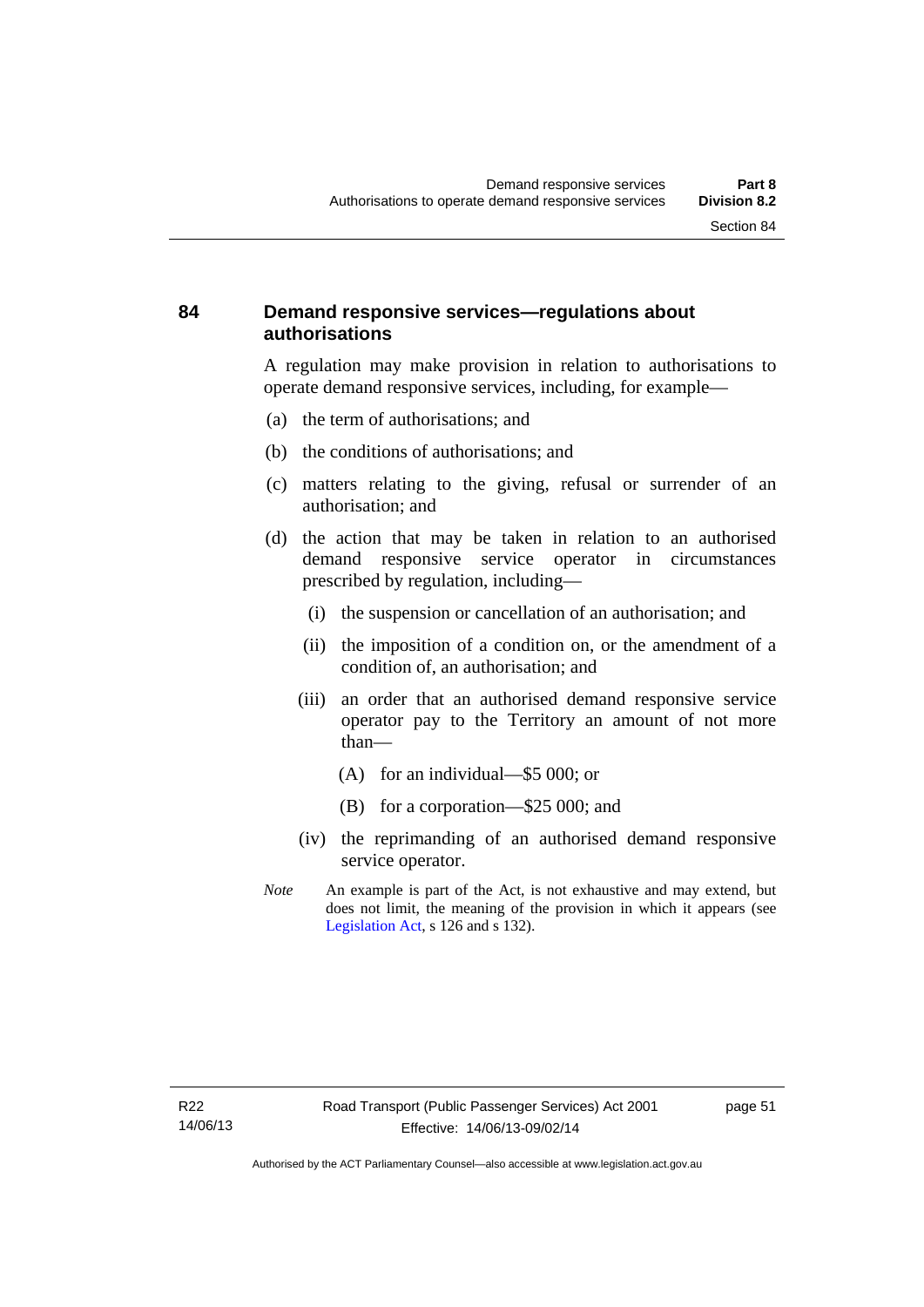### **85 Use of vehicles for demand responsive services**

- (1) An authorised demand responsive service operator commits an offence if—
	- (a) the operator uses a vehicle to operate a demand responsive service; and
	- (b) the operator is not authorised by the demand responsive service authorisation for the service to use the vehicle to operate the service.

Maximum penalty: 50 penalty units.

(2) An offence against this section is a strict liability offence.

### **86 Representing vehicle as demand responsive service vehicle**

- (1) A person commits an offence if—
	- (a) the person represents a vehicle to be a demand responsive service vehicle; and
	- (b) the person is reckless about whether the person's conduct represents the vehicle to be a demand responsive service vehicle; and
	- (c) the vehicle is not a demand responsive service vehicle.

Maximum penalty: 30 penalty units.

(2) Strict liability applies to subsection (1) (c).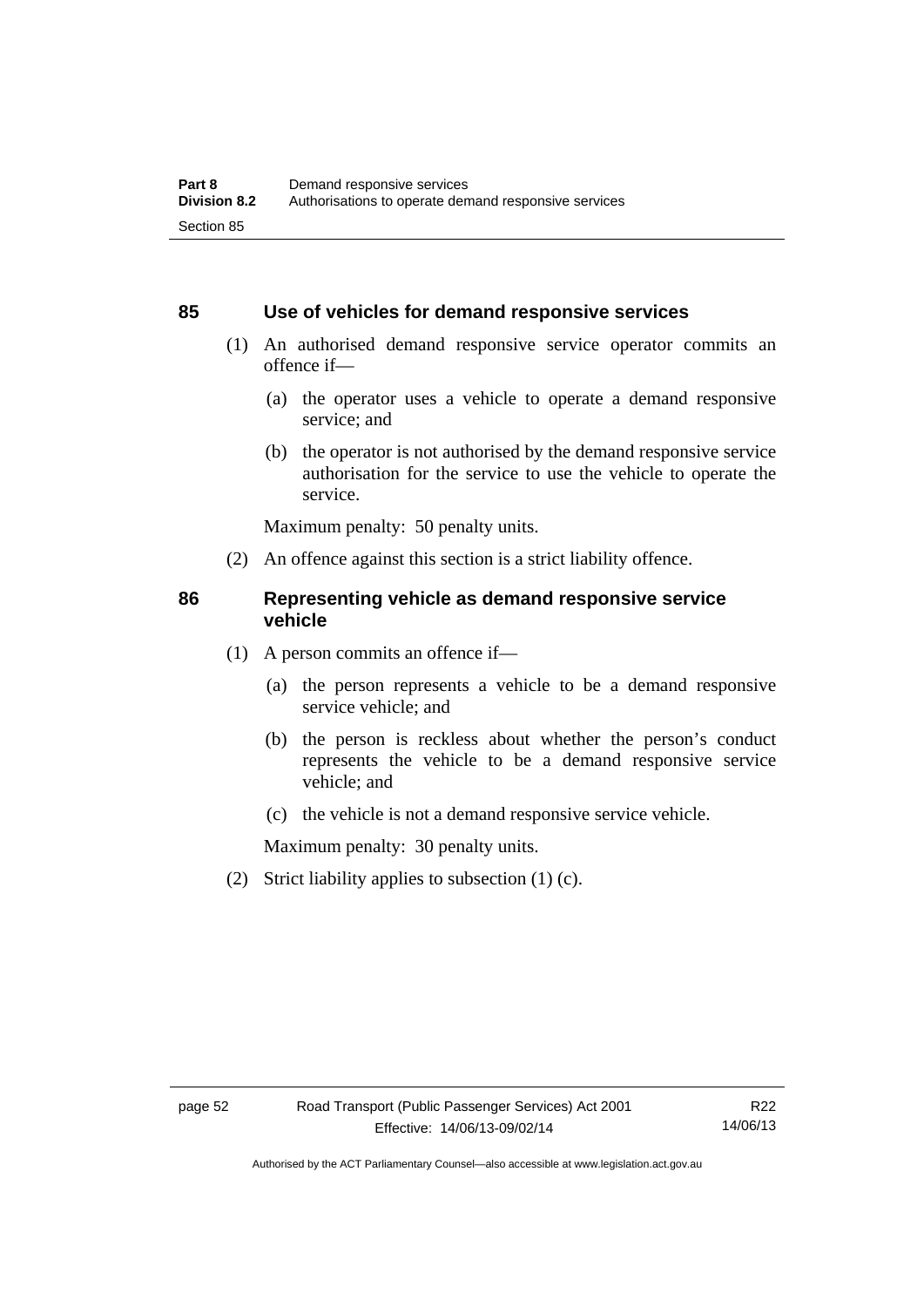# **Division 8.3 Accreditation of demand responsive service operators**

## **87 Demand responsive service operators—purposes of accreditation**

The purpose of accreditation under the regulations to operate a demand responsive service is to ensure that—

- (a) the accredited person has the financial capacity to meet the service standards for the service; and
- (b) the accredited person, and each person who is concerned with, or takes part in, the management of the service, are suitable people to operate the service; and
- (c) the accredited person, and each person who is concerned with, or takes part in, the management of the service, have demonstrated the capacity to comply with the relevant regulations and, in particular, regulations about—
	- (i) the safety of passengers and the public; and
	- (ii) the maintenance of demand responsive service vehicles.

### **88 Demand responsive service operators—regulations about accreditation system**

- (1) The regulations may provide a system for the accreditation of people to operate demand responsive services, including, for example—
	- (a) the kinds of accreditations; and
	- (b) the conditions of accreditations; and
	- (c) matters relating to the giving, refusal or surrender of accreditations; and
	- (d) the action that may be taken in relation to an accredited person in circumstances prescribed by regulation, including—

| R22      | Road Transport (Public Passenger Services) Act 2001 | page 53 |
|----------|-----------------------------------------------------|---------|
| 14/06/13 | Effective: 14/06/13-09/02/14                        |         |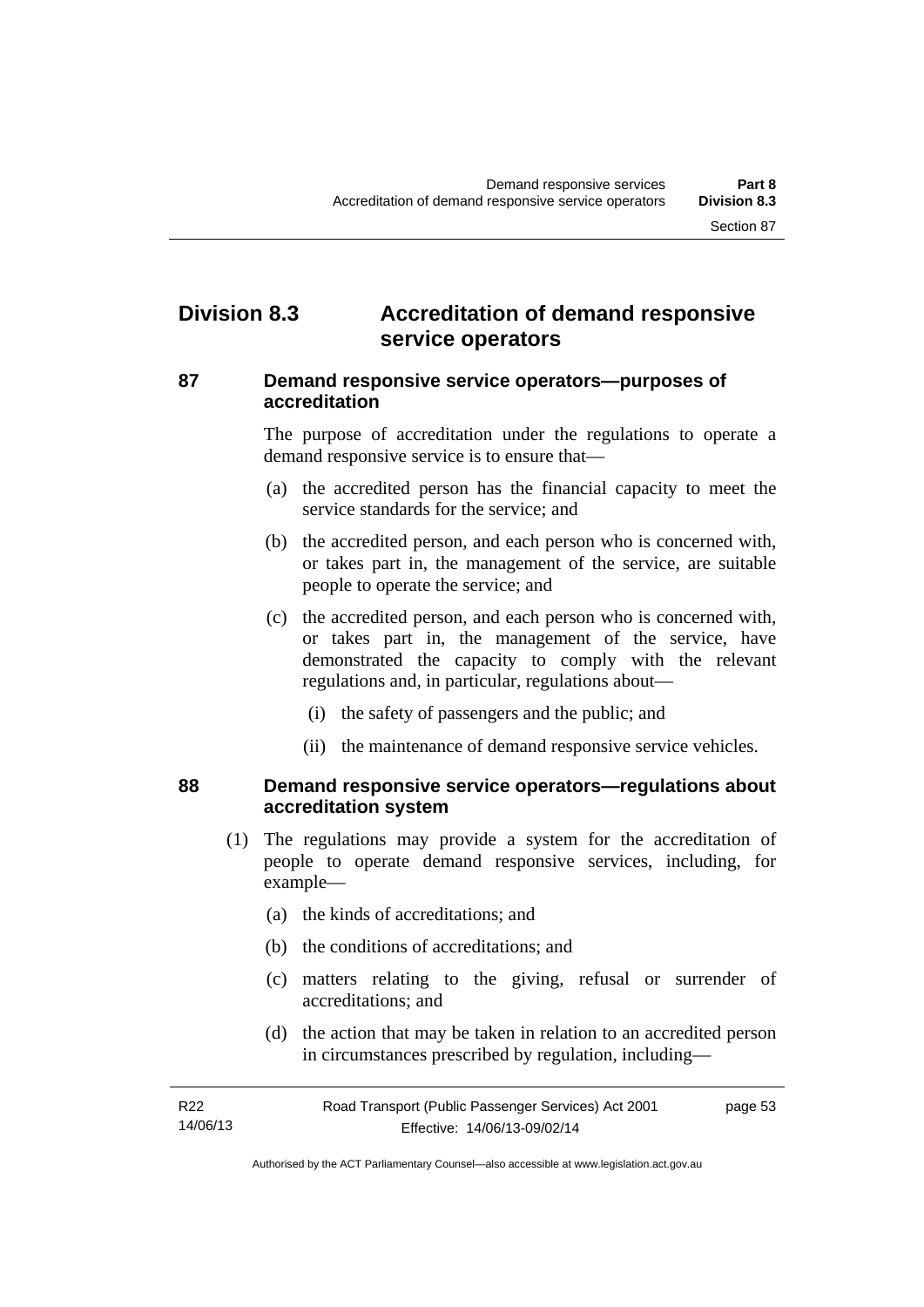- (i) the suspension or cancellation of an accreditation; and
- (ii) the imposition of a condition on, or the amendment of a condition of, an accreditation; and
- (iii) an order that an accredited person pay to the Territory an amount of not more than—
	- (A) for an individual—\$5 000; or
	- (B) for a corporation—\$25 000; and
- (iv) the reprimanding of an accredited person.
- *Note* An example is part of the Act, is not exhaustive and may extend, but does not limit, the meaning of the provision in which it appears (see [Legislation Act,](http://www.legislation.act.gov.au/a/2001-14) s 126 and s 132).
- (2) The regulations may make provision in relation to the accreditation of people to operate demand responsive services, including, for example—
	- (a) requirements about the suitability of the applicant and each person who will be concerned with, or take part in, the management of the service; and
	- (b) capacity to meet service standards; and
	- (c) financial viability.

# **Division 8.4 Service contracts for demand responsive services**

### **89 Service contracts—demand responsive services**

- (1) The road transport authority may, on behalf of the Territory, enter into a contract (a *service contract*) for the operation of a demand responsive service with an authorised demand responsive service operator.
- (2) A service contract must state whether the right given under the contract to operate a demand responsive service is an exclusive right

| page 54 | Road Transport (Public Passenger Services) Act 2001 | R22      |
|---------|-----------------------------------------------------|----------|
|         | Effective: 14/06/13-09/02/14                        | 14/06/13 |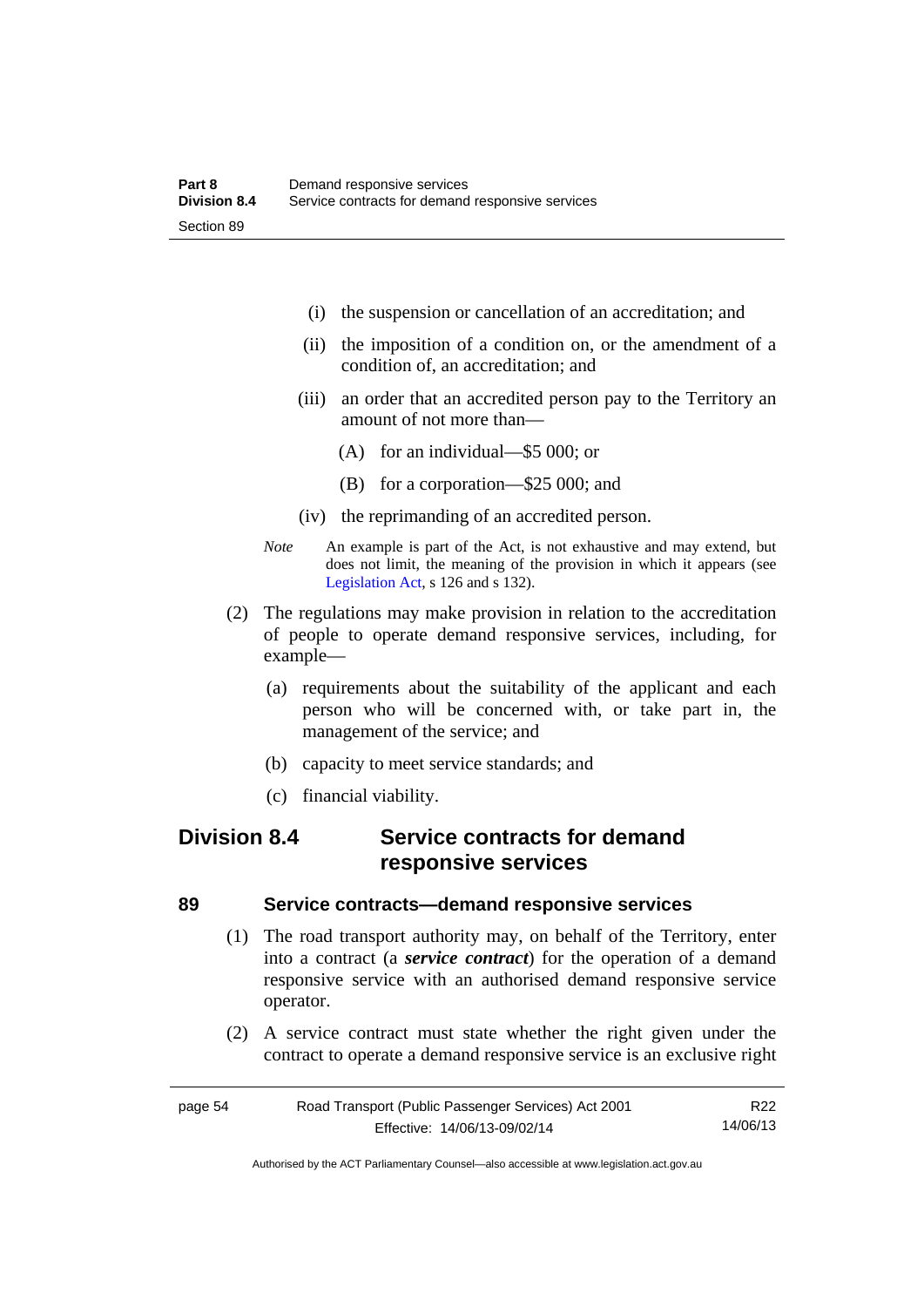to operate a demand responsive service, or a demand responsive service operated in a particular way, along a particular route or in a particular area.

- (3) A service contract may make provision in relation to the operation of a demand responsive service and the administration of the contract, including, for example—
	- (a) service requirements under the contract; and
	- (b) the availability and use of booking services for the service; and
	- (c) the transfer, suspension, cancellation and surrender of the contract; and
	- (d) the fees (if any) payable under the contract; and
	- (e) the adjustment of payments and refunds in relation to any contract fees; and
	- (f) financial or other penalties for breaches of the contract; and
	- (g) the records (including accounts) to be made and kept, how they are to be made and kept, and their inspection; and
	- (h) the provision of information and reports to the road transport authority about the demand responsive service and the verification of the information and reports; and
	- (i) the publication and the collection of fares payable by passengers; and
	- (j) the sale of tickets and the conditions under which tickets must be sold.
	- (k) free or reduced fares for travel; and
	- (l) the issue and acceptance of free or concession passes.
	- *Note* An example is part of the Act, is not exhaustive and may extend, but does not limit, the meaning of the provision in which it appears (see [Legislation Act,](http://www.legislation.act.gov.au/a/2001-14) s 126 and s 132).

page 55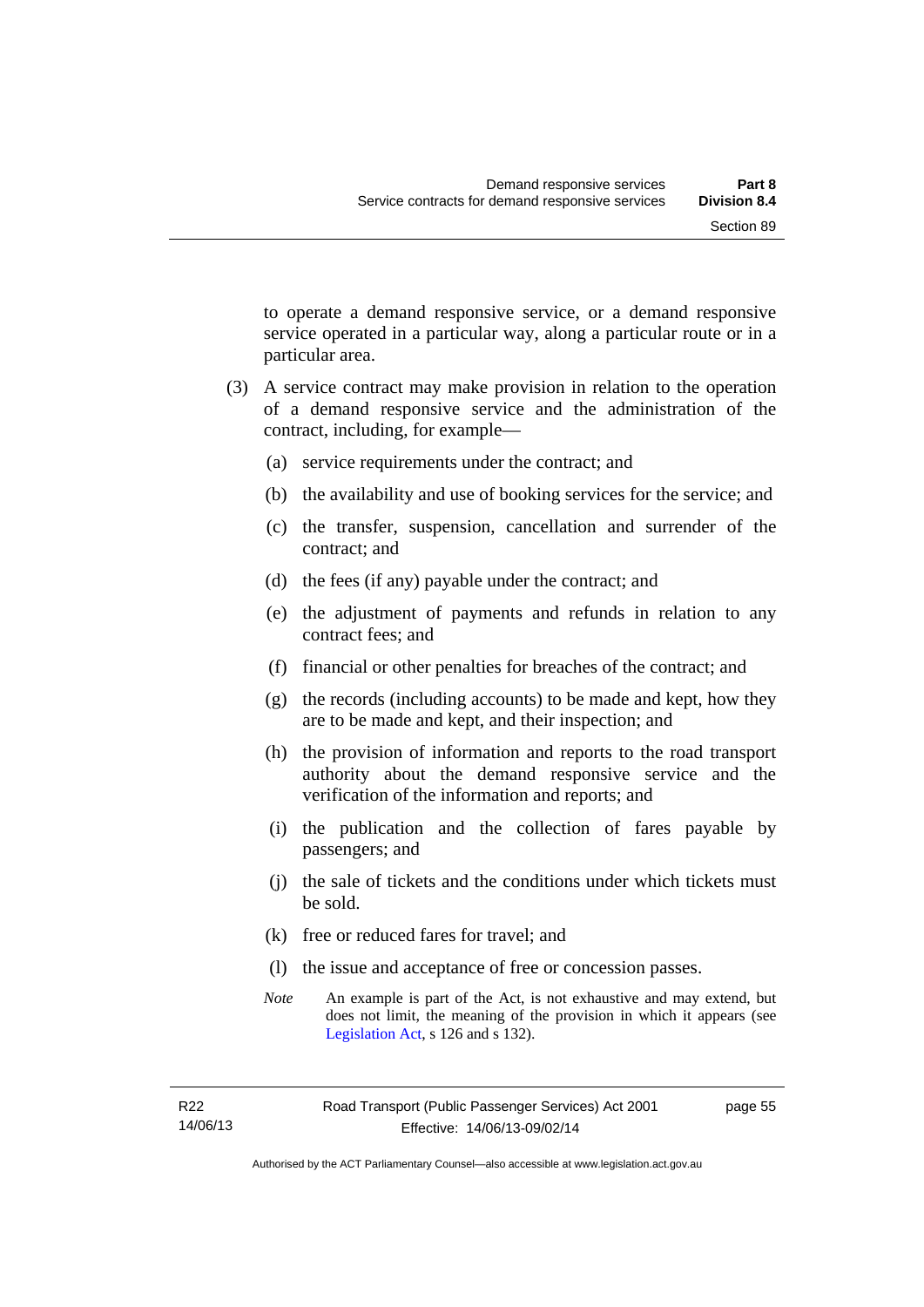(4) Subsection (3) does not limit the matters about which a service contract may make provision.

# **Division 8.5 Entitlement to operate demand responsive services**

### **90 Entitlement to operate demand responsive services**

- (1) A person is entitled to operate a demand responsive service, in or partly in the ACT, if the person—
	- (a) holds an authorisation to operate the service; and
	- (b) holds a service contract for the service; and
	- (c) is an accredited demand responsive service operator.
- (2) However, the Territory is entitled to operate a demand responsive service, whether or not the Territory—
	- (a) holds an authorisation to operate the service; or
	- (b) holds a service contract for the service; or
	- (c) is an accredited demand responsive service operator.
- (3) If the Territory operates a demand responsive service, part 8 (Demand responsive services) applies in relation to the Territory's operation of the service as if—
	- (a) the Territory held an authorisation to operate the service; and
	- (b) the Territory held a service contract for the service; and
	- (c) the Territory were accredited to operate the service; and
	- (d) all necessary changes, and any changes prescribed by regulation, were made.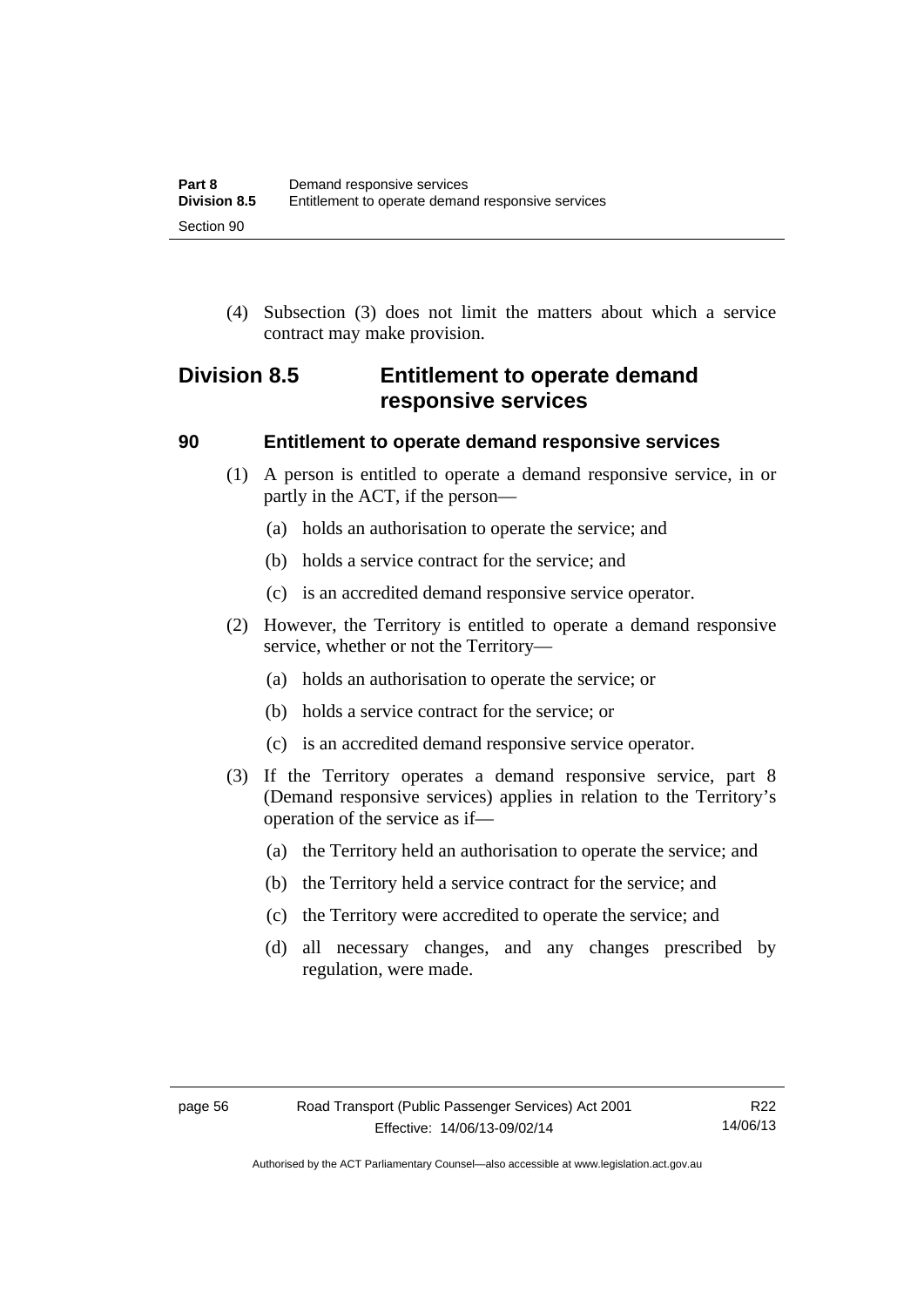# **91 Operating demand responsive service without entitlement**

- (1) A person commits an offence if—
	- (a) the person operates, in or partly in the ACT, a demand responsive service; and
	- (b) the person is not entitled under section 90 to operate the service.

Maximum penalty: 50 penalty units.

- (2) An offence against this section is a strict liability offence.
- (3) However, section 90 (b) does not apply in relation to the person if—
	- (a) a demand responsive service is discontinued because of a variation or termination of a service contract; and
	- (b) the road transport authority has made arrangements with the person, to operate a temporary demand responsive service without a service contract, to replace the discontinued service.
- (4) Also, this section does not apply to the operation of a demand responsive service by the Territory.

# **92 Representing entitlement to operate demand responsive service**

- (1) A person commits an offence if—
	- (a) the person represents that the person is entitled to operate a demand responsive service; and
	- (b) the person is reckless about whether the person's conduct represents that the person is entitled to operate a demand responsive service; and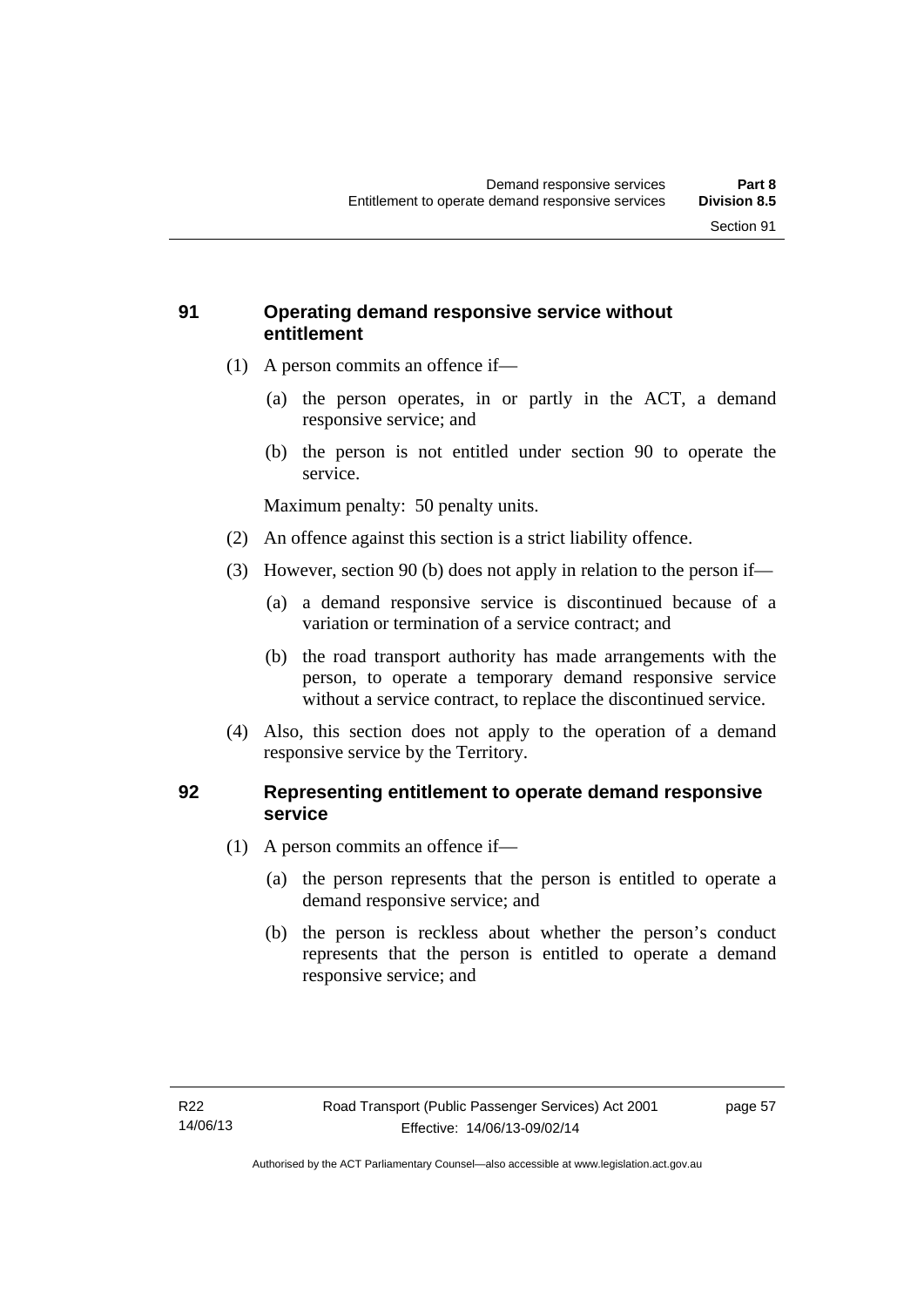(c) the person is not entitled to operate a demand responsive service.

Maximum penalty: 30 penalty units.

- (2) Strict liability applies to subsection (1) (c).
	- *Note* For the entitlement of a person to operate a demand responsive service, see s 90.

# **Division 8.6 Regulation of demand responsive services**

#### **93 Demand responsive services—minimum fares**

- (1) The Minister must determine minimum fares, or ways of calculating minimum fares, payable by passengers for a demand responsive service.
- (2) A determination is a disallowable instrument.
	- *Note* A disallowable instrument must be notified, and presented to the Legislative Assembly, under the [Legislation Act.](http://www.legislation.act.gov.au/a/2001-14)

## **94 Regulations about operation of demand responsive services**

A regulation may make provision in relation to the operation of demand responsive services by authorised demand responsive service operators, including, for example—

- (a) the conduct of demand responsive services, including, for example—
	- (i) the supervision and monitoring of drivers of demand responsive service vehicles for compliance with the service standards and the responsibilities of the operator in relation to a failure to comply with the standards; and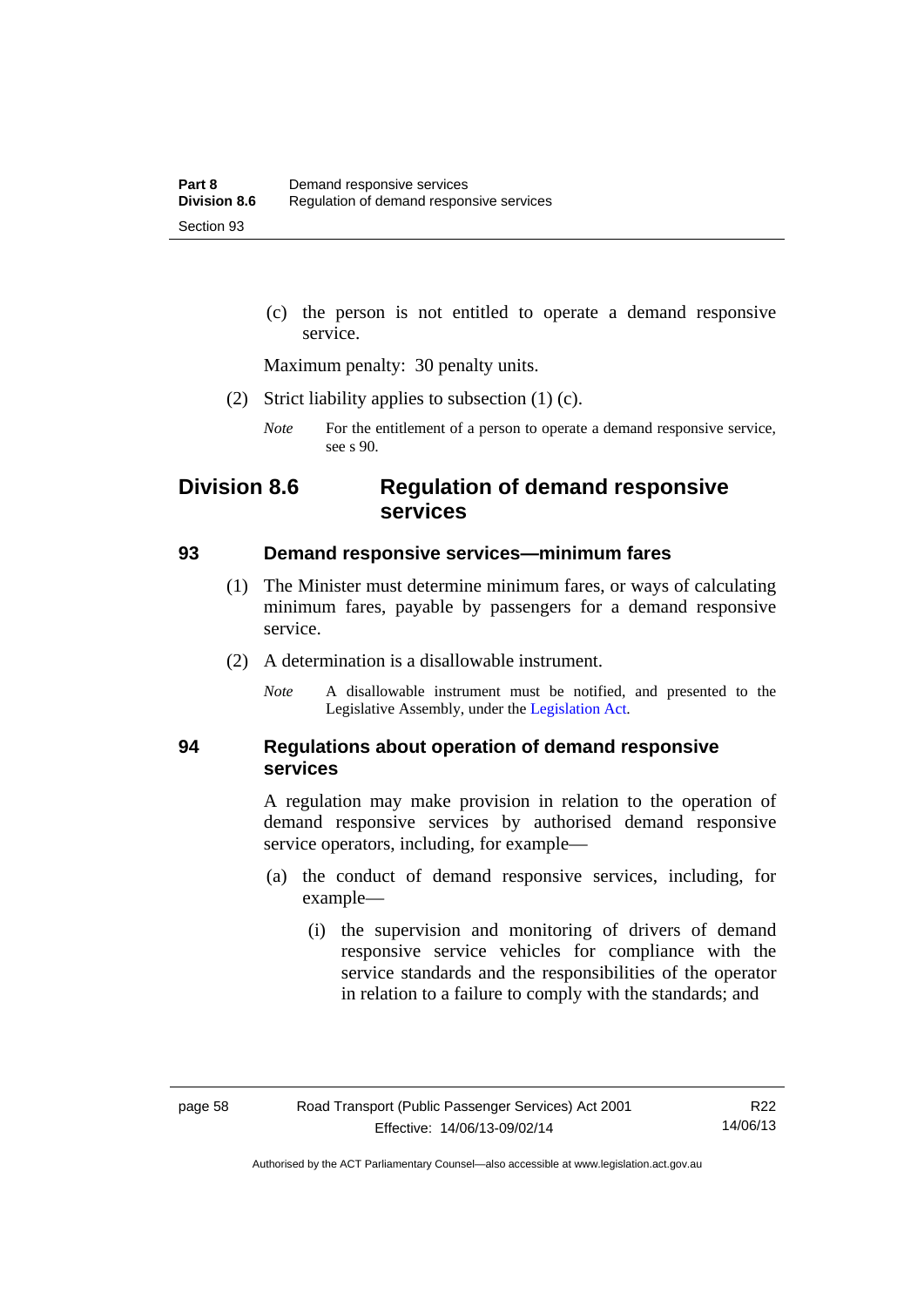- (ii) the safety of passengers (including, for example, by the use of particular kinds of security devices) and the public; and
- (iii) the qualifications, training and experience of demand responsive service vehicle drivers and other people providing services on behalf of authorised demand responsive service operators; and
- (iv) maximum driving times and minimum rest times of demand responsive service vehicle drivers; and
- (v) insurance; and
- (vi) if appropriate, the issue of tickets; and
- (vii) customer complaints and inquiries; and
- (viii) lost property; and
- (b) the preparation and publication of service information for demand responsive services, including timetables (if any) and compliance with any timetables; and
- (c) the obligations of drivers of demand responsive service vehicles and other people providing services on behalf of authorised demand responsive service operators; and
- (d) the requirements that demand responsive service vehicles, and their equipment and fittings (internal and external), must comply with; and
- (e) the maintenance and cleaning of demand responsive service vehicles; and
- (f) maintenance, parking and other facilities for demand responsive service vehicles; and
- (g) the making and keeping of records and their inspection; and
- (h) the auditing of records and systems; and

page 59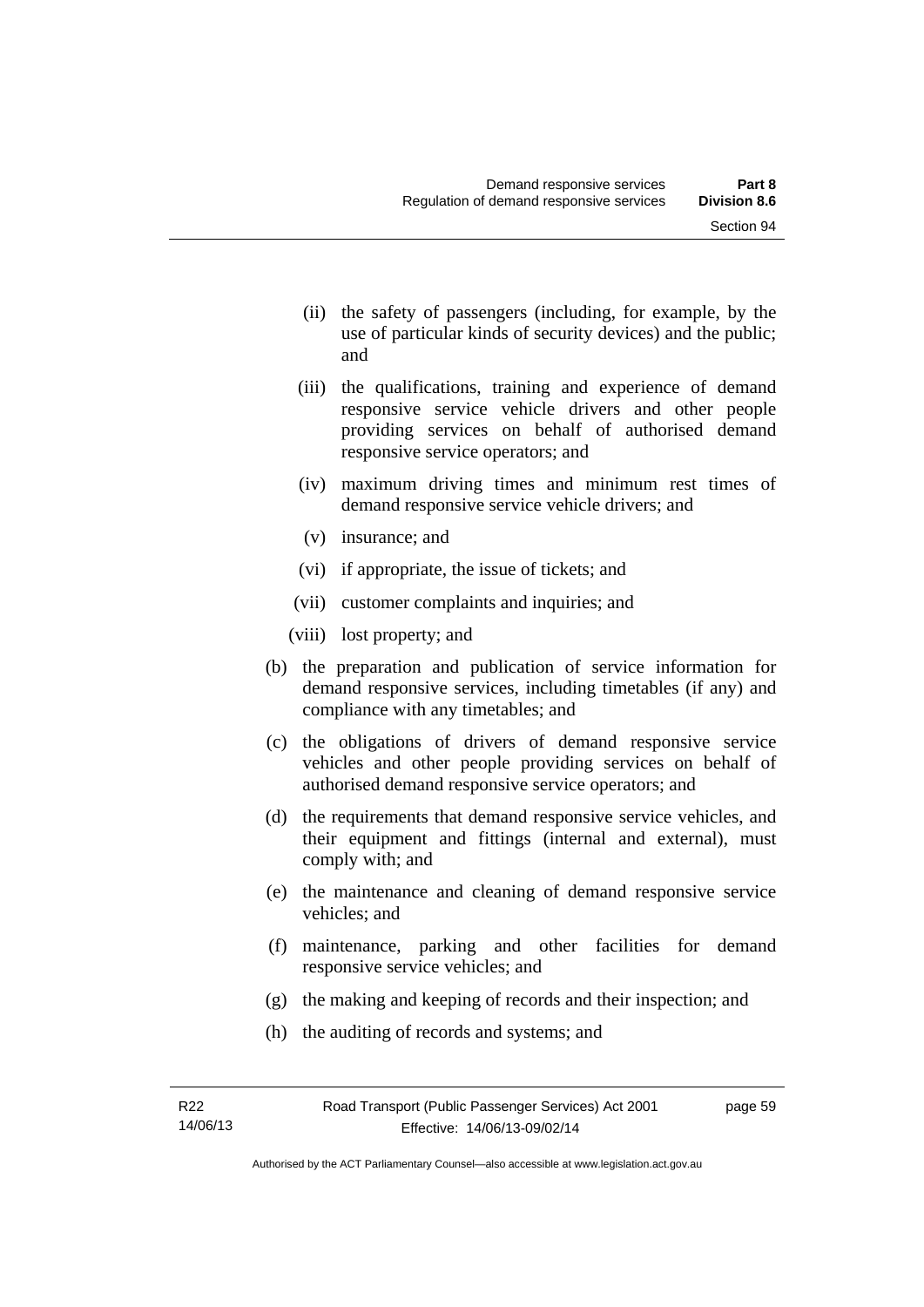- (i) requirements for display of authorisation numbers on advertisements for the service; and
- (j) the provision of information and reports to the road transport authority.
- *Note* An example is part of the Act, is not exhaustive and may extend, but does not limit, the meaning of the provision in which it appears (see [Legislation Act,](http://www.legislation.act.gov.au/a/2001-14) s 126 and s 132).

## **95 Regulations about operation of demand responsive service vehicles**

A regulation may make provision in relation to the operation of demand responsive service vehicles, including, for example—

- (a) the use of demand responsive services by people, including the payment of fares; and
- (b) the regulation or prohibition of the use of demand responsive service vehicles on certain roads or road related areas; and
- (c) the picking-up and dropping-off of passengers and other matters relating to the transport of passengers; and
- (d) the records to be made and kept, how they are to be made and kept, and their inspection; and
- (e) the transport of passengers' luggage or other goods, and animals; and
- (f) if the demand responsive service vehicle is a bus—the regulation or prohibition of the transport of passengers standing in or on any part of the vehicle; and
- (g) the maximum speed of demand responsive service vehicles; and
- (h) the solicitation of passengers; and
- (i) the payment of fares; and

Authorised by the ACT Parliamentary Counsel—also accessible at www.legislation.act.gov.au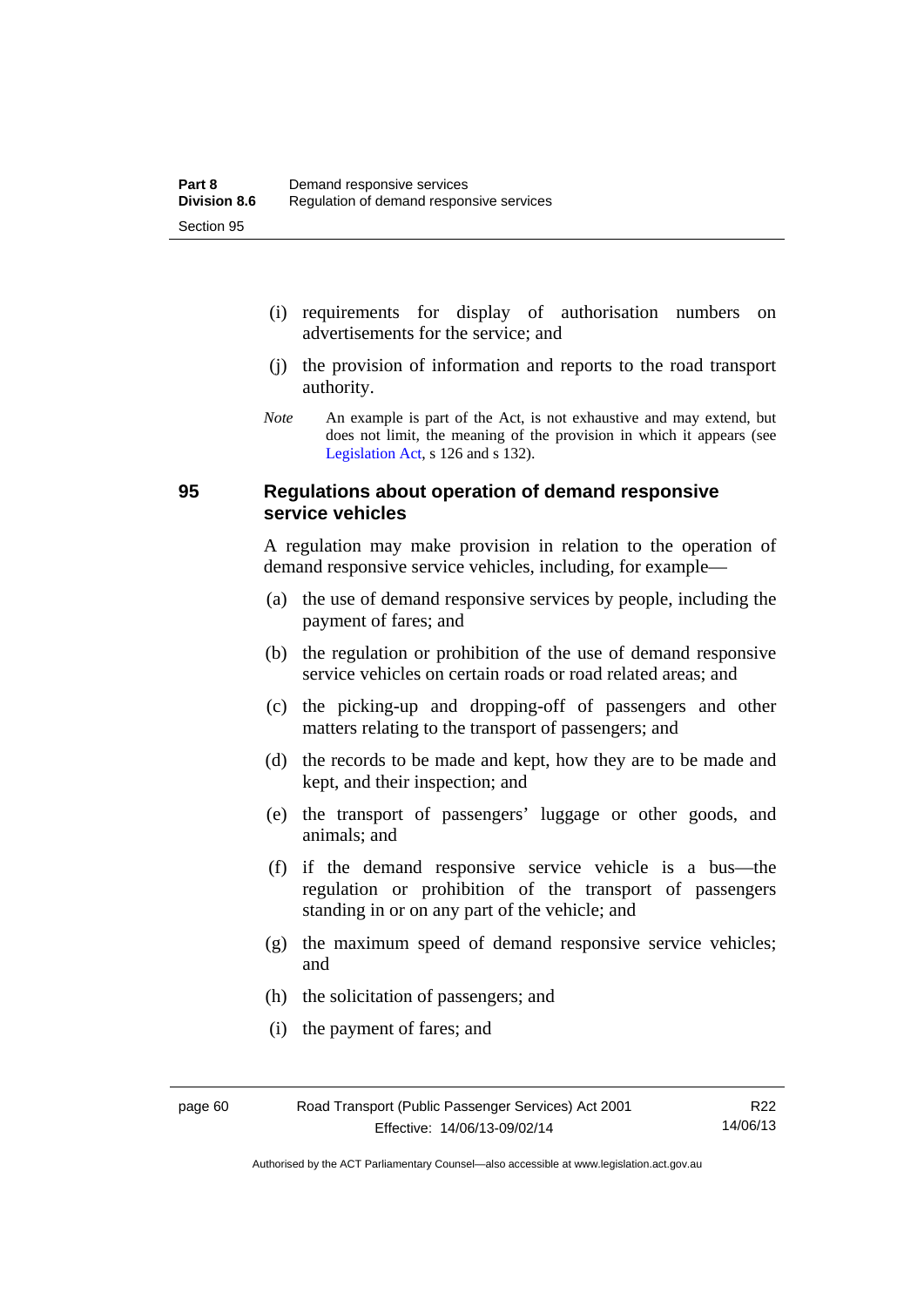- (j) the design, equipment and fittings (internal or external) of demand responsive service vehicles; and
- (k) the use of bus, minibus, loading and taxi zones; and
- (l) the regulation or prohibition of notices, signs, and advertisements inside or on the outside of demand responsive service vehicles; and
- (m) the use of decal signs and livery for demand responsive service vehicles; and
- (n) approval of uniforms or industry codes of practice for dress standards.
- *Note* An example is part of the Act, is not exhaustive and may extend, but does not limit, the meaning of the provision in which it appears (see [Legislation Act,](http://www.legislation.act.gov.au/a/2001-14) s 126 and s 132).

## **96 Regulations about demand responsive service vehicle drivers**

A regulation may make provision in relation to drivers of demand responsive service vehicles, including, for example—

- (a) the powers, duties and conduct of drivers; and
- (b) the training of drivers; and
- (c) how drivers must dress.
- *Note* An example is part of the Act, is not exhaustive and may extend, but does not limit, the meaning of the provision in which it appears (see [Legislation Act,](http://www.legislation.act.gov.au/a/2001-14) s 126 and s 132).

# **97 Regulations about conduct of demand responsive vehicle passengers**

A regulation may make provision in relation to the conduct of passengers being carried by demand responsive service vehicles, including, for example—

page 61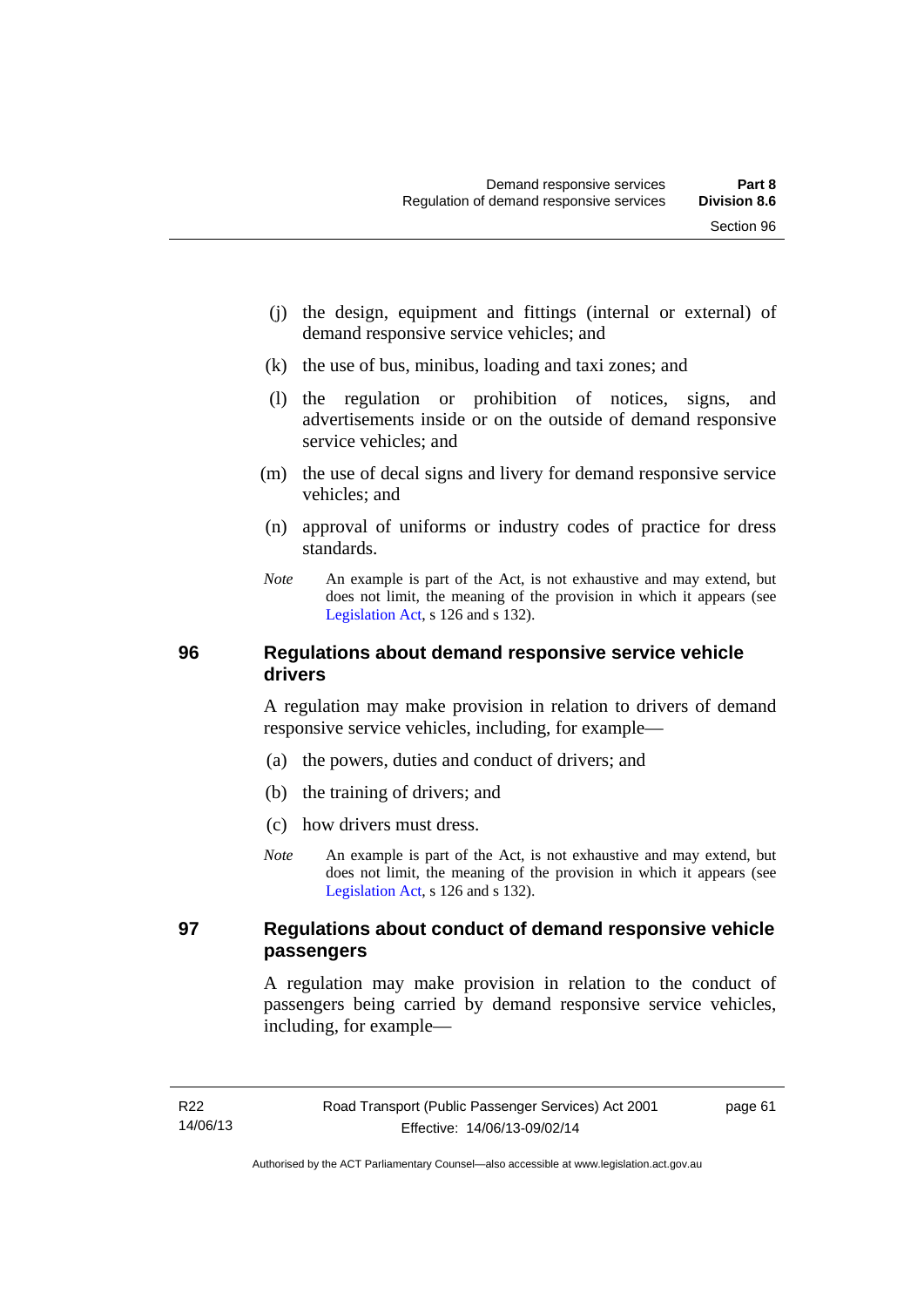- (a) the regulation or prohibition of eating and drinking; and
- (b) the authority of demand responsive service vehicle drivers, police officers and authorised people to direct people contravening a regulation to leave a demand responsive service vehicle and to remove them if they fail to leave.
- *Note* An example is part of the Act, is not exhaustive and may extend, but does not limit, the meaning of the provision in which it appears (see [Legislation Act,](http://www.legislation.act.gov.au/a/2001-14) s 126 and s 132).

page 62 Road Transport (Public Passenger Services) Act 2001 Effective: 14/06/13-09/02/14

R22 14/06/13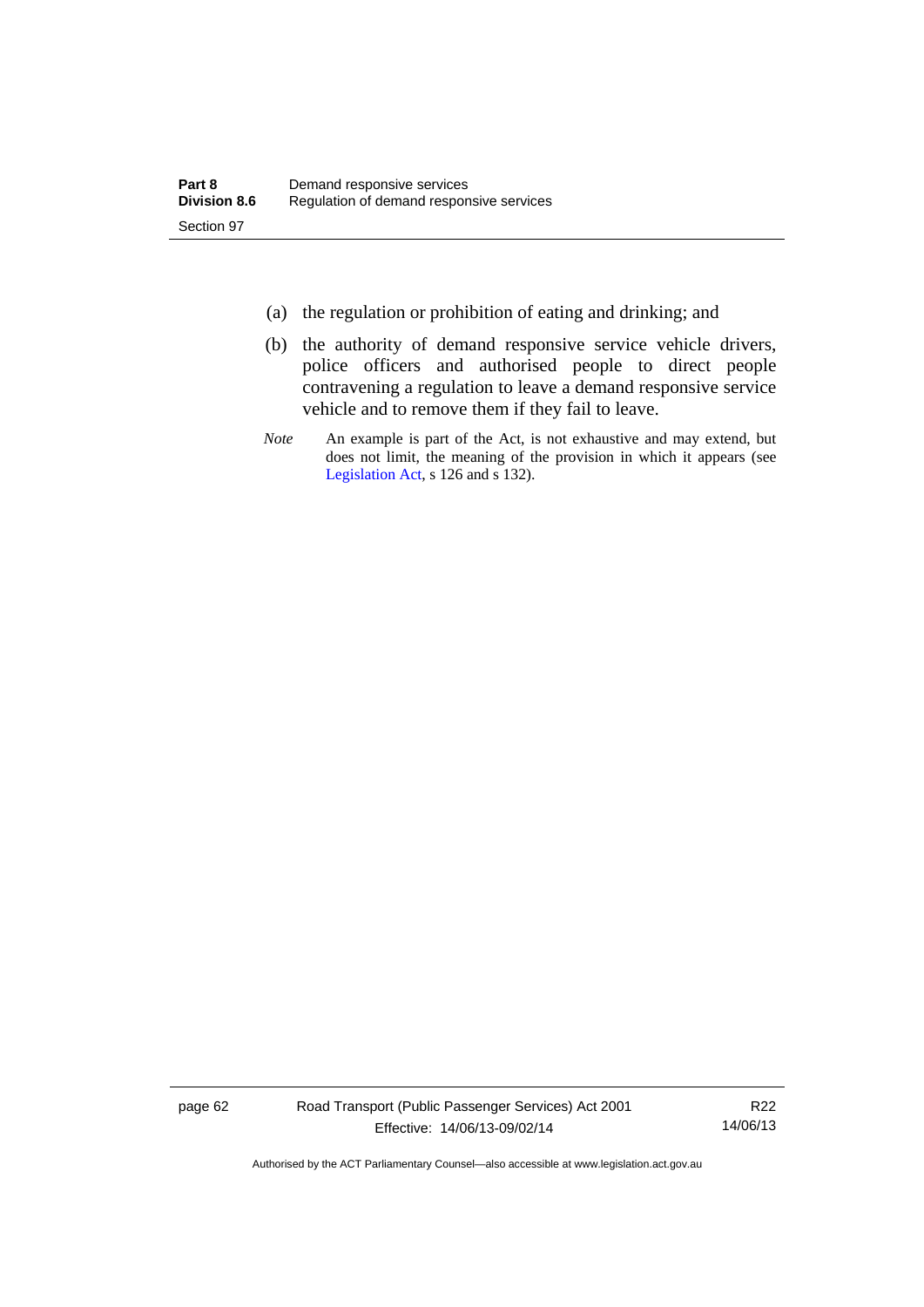# **Part 8A Additional public passenger vehicle insurance**

### **110 Definitions—pt 8A**

In this part:

*accredited operator*, of a public passenger vehicle, means a person who is accredited to operate the public passenger service for which the vehicle is operated.

*public passenger vehicle policy* means a policy that—

- (a) is issued (or renewed) by a corporation authorised under the *[Insurance Act 1973](http://www.comlaw.gov.au/Details/C2013C00019)* (Cwlth); and
- (b) insures the accredited operator of the public passenger vehicle to which the policy applies against liability in relation to damage to property caused by, or arising out of the use of, the vehicle anywhere in Australia (whether or not on a road or road related area).

### **111 Public passenger vehicle insurance compulsory**

- (1) The accredited operator of a public passenger vehicle commits an offence if—
	- (a) the accredited operator operates the public passenger vehicle; and
	- (b) there is no public passenger vehicle policy for at least \$5 000 000 for the vehicle.

Maximum penalty: 50 penalty units.

 (2) To remove any doubt, it is irrelevant that a public passenger vehicle policy also insures the accredited operator against other risks.

page 63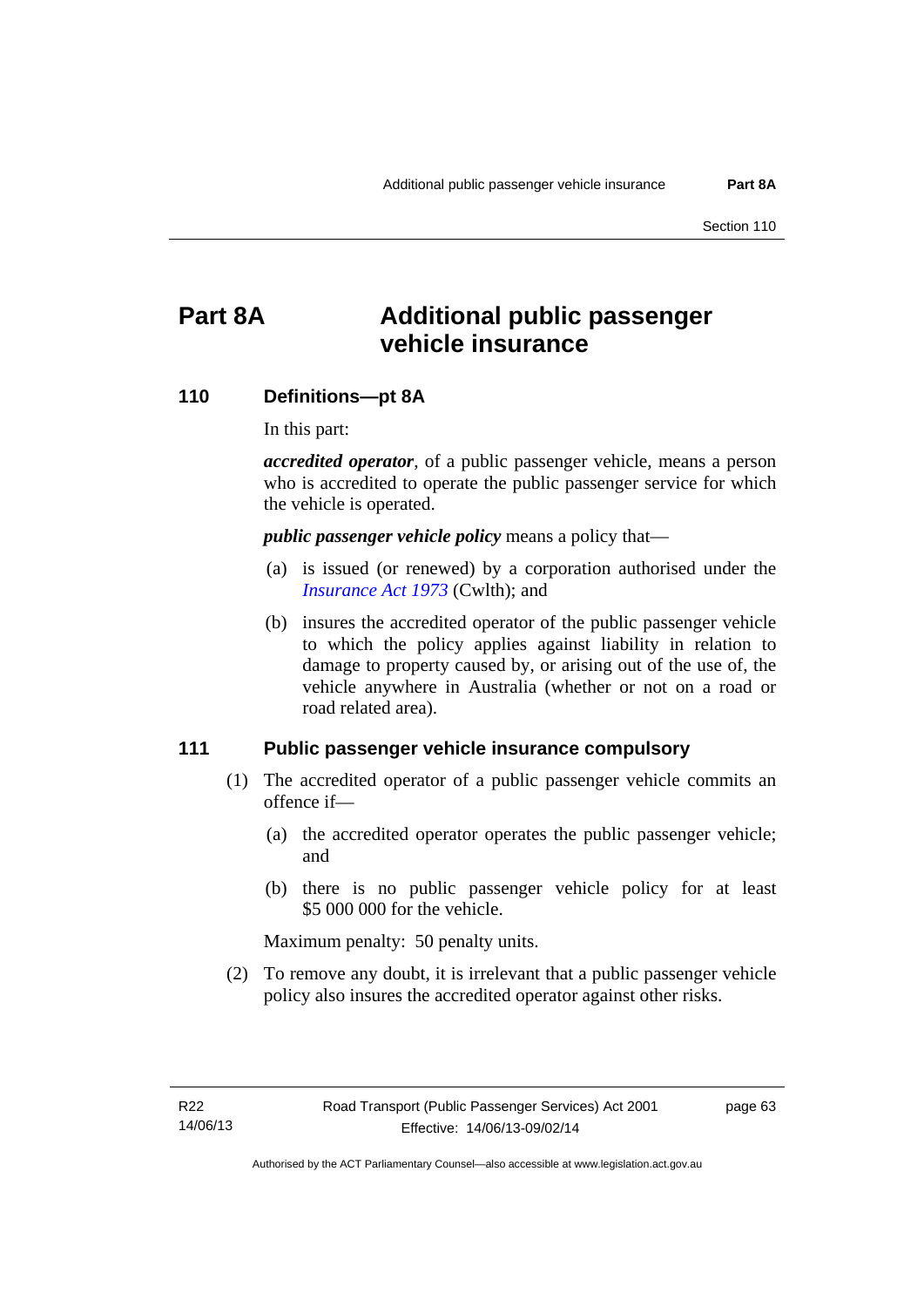Section 112

# **112 Police officer or authorised person may require evidence of public passenger vehicle insurance**

- (1) A police officer or authorised person may require the accredited operator of a public passenger vehicle to produce evidence that a public passenger vehicle policy is in force for the vehicle.
- (2) The accredited operator must not fail to produce the evidence when required to do so.

Maximum penalty: 20 penalty units.

- (3) It is a defence to an offence against subsection (2) if—
	- (a) the accredited operator has a reasonable excuse for failing to produce the evidence when required to do so; and
	- (b) within 3 days after being required to produce the evidence, produces the evidence at a place prescribed by regulation or as directed by the police officer or authorised person.

page 64 Road Transport (Public Passenger Services) Act 2001 Effective: 14/06/13-09/02/14

R22 14/06/13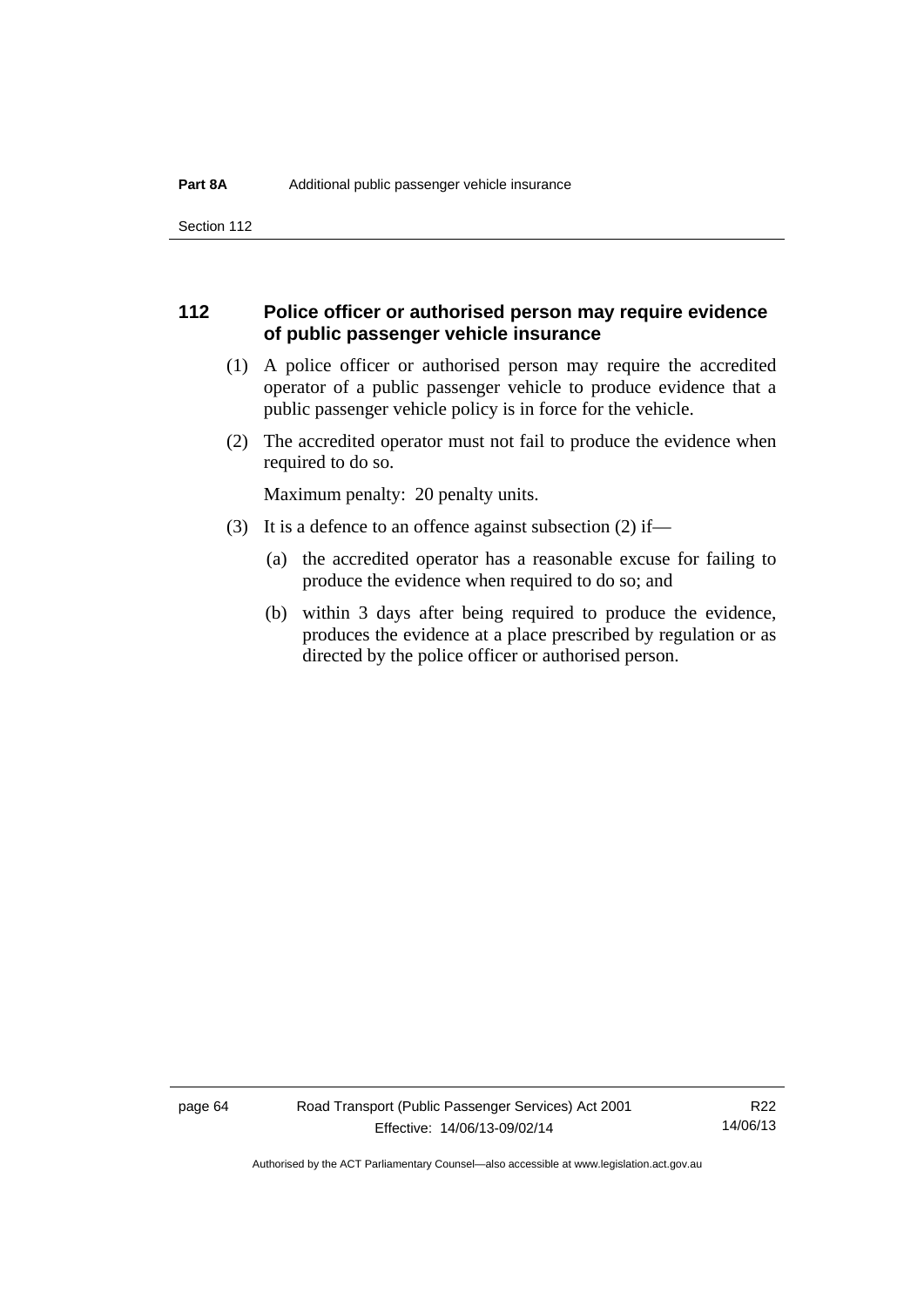# **Part 9 Enforcement**

# **115 Purpose of powers under pt 9**

The powers under this part may be exercised by the road transport authority, a police officer or an authorised person to decide whether—

- (a) there has been compliance with, or a contravention of, this Act (including, for example, the conditions of an accreditation, taxi licence or hire car licence); or
- (b) a public passenger vehicle complies with the *[Road Transport](http://www.legislation.act.gov.au/a/1999-81)  [\(Vehicle Registration\) Act 1999](http://www.legislation.act.gov.au/a/1999-81)*.
- *Note 1* A reference to an Act includes a reference to the statutory instruments made or in force under the Act, including any regulation (see [Legislation Act,](http://www.legislation.act.gov.au/a/2001-14) s 104).
- *Note 2* An example is part of the regulation, is not exhaustive and may extend, but does not limit, the meaning of the provision in which it appears (see [Legislation Act,](http://www.legislation.act.gov.au/a/2001-14) s 126 and s 132).

# **116 Power to require records or information**

- (1) The road transport authority, a police officer or an authorised person may, by written notice, require a person to provide records or information within the reasonable time stated in the notice.
- (2) The notice may only require a person to provide records that are in the person's possession or control.
- (3) The road transport authority, police officer or authorised person may take copies of any record provided in response to the notice.
- (4) A record required by a notice must be provided in written form except as provided by the notice.

page 65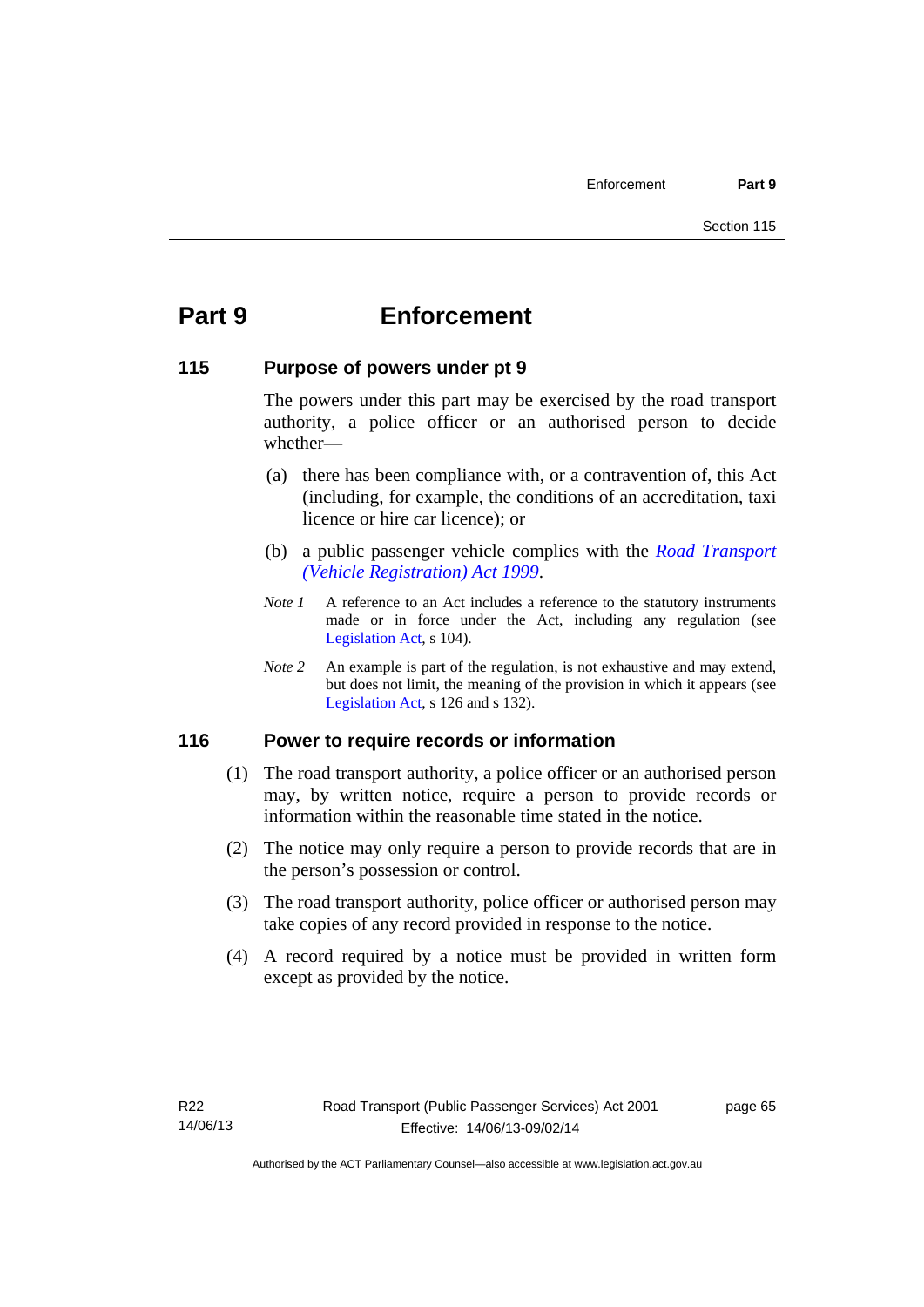Section 117

 (5) A person commits an offence if the person fails to comply with a notice given to the person under this section.

Maximum penalty: 20 penalty units.

(6) An offence against this section is a strict liability offence.

# **117 Power to inspect maintenance facilities**

- (1) For this part, a police officer or authorised person may, at any reasonable time, enter any premises used for or in relation to the maintenance of a public passenger vehicle (other than any part of premises being used solely for residential purposes).
- (2) The police officer or authorised person may—
	- (a) inspect records in the premises relating to the maintenance of public passenger vehicles carried out at the premises; and
	- (b) inspect the premises; and
	- (c) inspect or test any equipment in the premises used or proposed to be used for or in relation to the maintenance of a public passenger vehicle.
	- *Note* The dictionary definition of *inspect* a vehicle includes observe the performance of the vehicle or any of its equipment, with or without the use of instruments.
- (3) For subsection (2) (a), the police officer or authorised person may—
	- (a) require the person apparently in charge of the premises, or anyone else who has the custody or control of the records, to produce them to the police officer or authorised person for inspection; and
	- (b) make copies of, or take extracts from, a record and, for that purpose, may take possession of the record and, if necessary, keep it for not longer than 7 days.

R22 14/06/13

Authorised by the ACT Parliamentary Counsel—also accessible at www.legislation.act.gov.au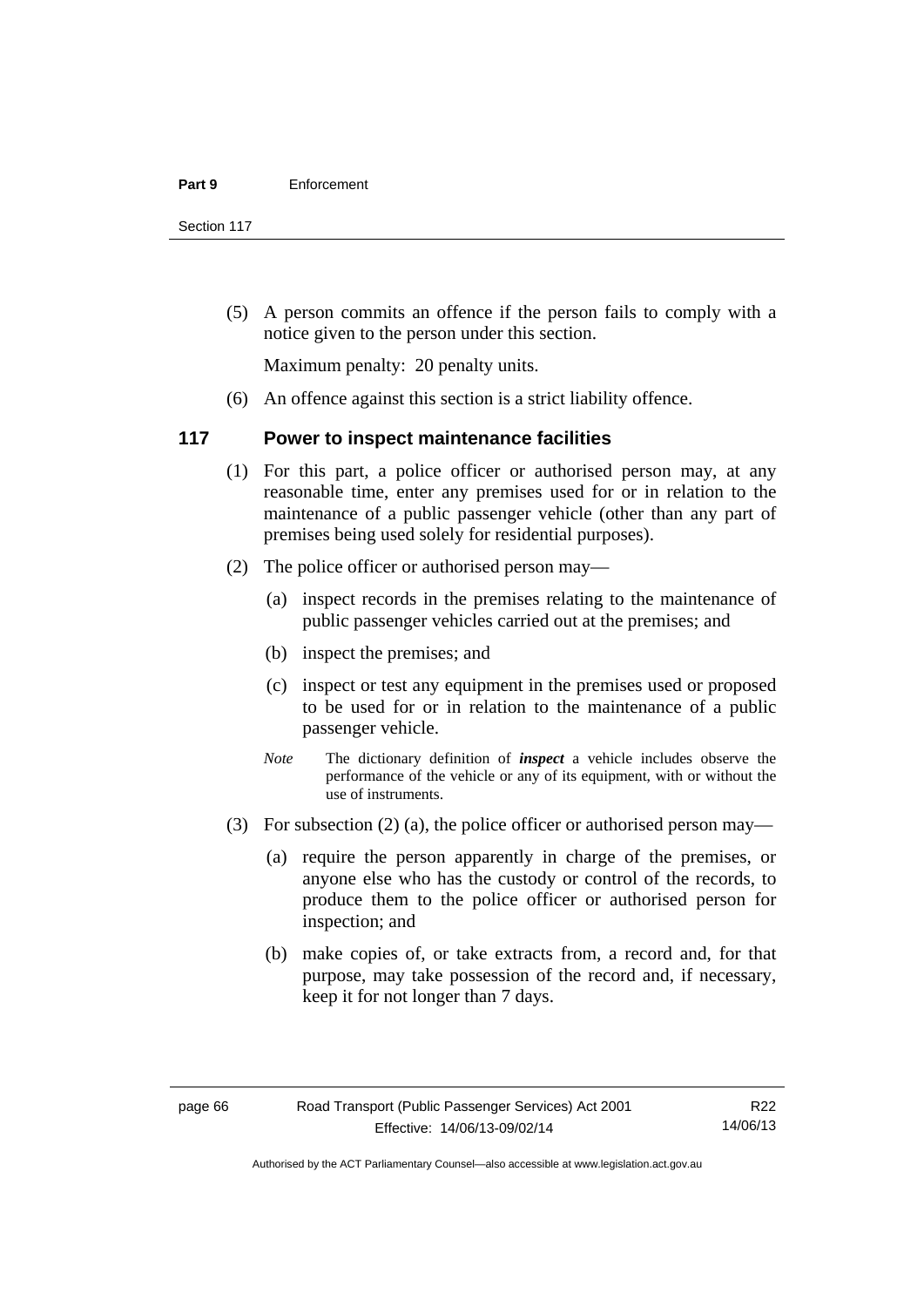- (4) For subsection (2) (c), the police officer or authorised person may do any 1 or more of the following:
	- (a) operate any equipment in the premises;
	- (b) require the person apparently in charge of the premises to give the police officer or authorised person any information the police officer or authorised person reasonably needs to inspect or test any equipment in the premises;
	- (c) require the person apparently in charge of the premises to do anything else the police officer or authorised person reasonably needs to inspect or test any equipment in the premises.
- (5) A person commits an offence if the person fails to comply with a requirement made by a police officer or authorised person under this section.

Maximum penalty: 20 penalty units.

- (6) An offence against this section is a strict liability offence.
- (7) An authorised person who enters premises under this section is not authorised to remain in the premises if, when asked by the person in charge of the premises, the authorised person does not produce his or her identity card for inspection.

# **118 Power to inspect and test vehicles**

- (1) A police officer or authorised person may inspect a public passenger vehicle, or any other vehicle that the police officer or authorised person believes, on reasonable grounds, is operating, or has operated, as a public passenger vehicle, and may inspect and test its equipment and fittings.
	- *Note* The dictionary definition of *inspect* a vehicle includes observe the performance of the vehicle or any of its equipment, with or without the use of instruments.

page 67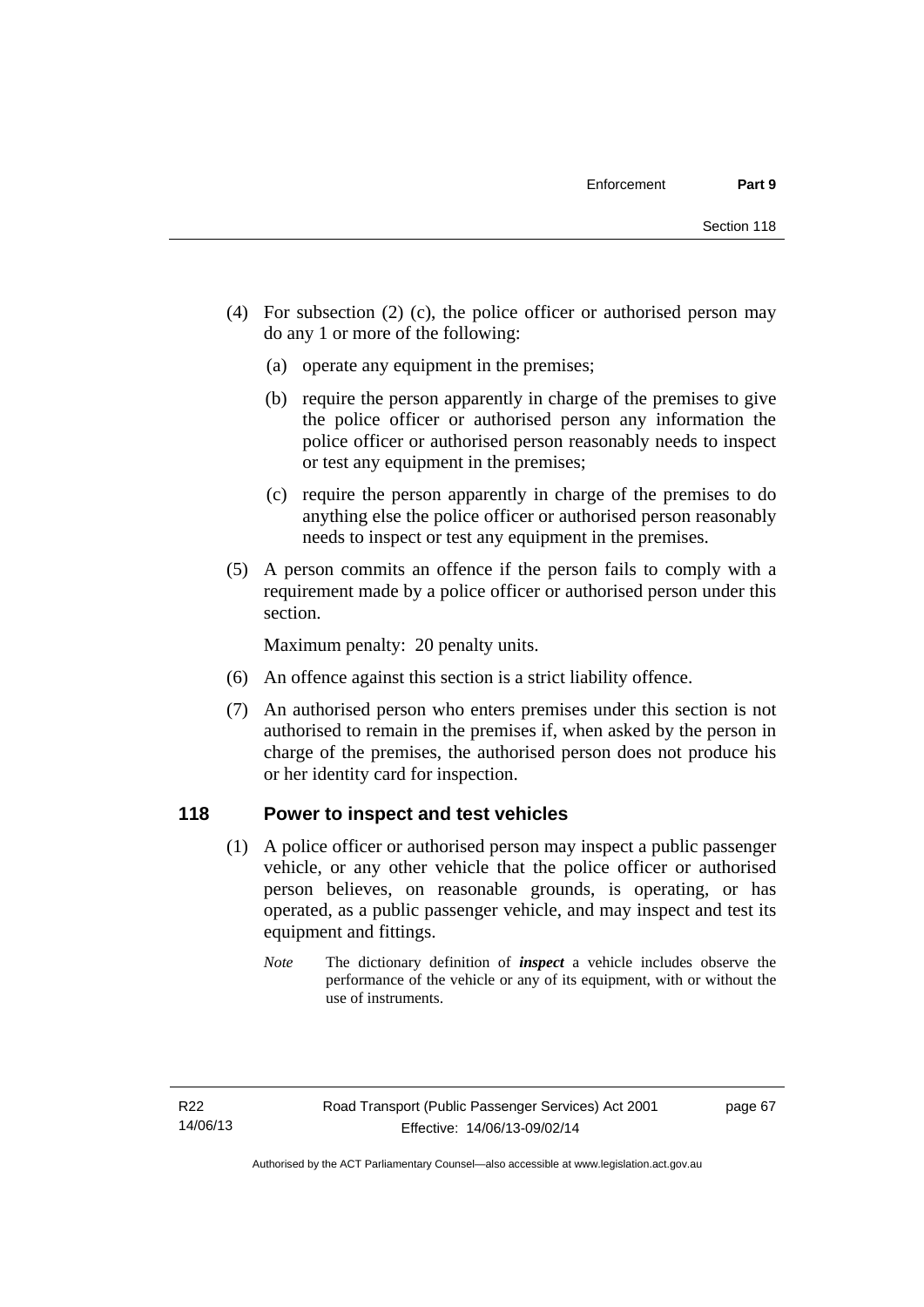Section 118

- (2) Without limiting subsection (1), the police officer or authorised person may, for that subsection, do any 1 or more of the following:
	- (a) if the vehicle is being driven—ask or signal the driver of the vehicle to stop the vehicle;
	- (b) get into or onto the vehicle and remain in or on the vehicle;
	- (c) operate the vehicle and any of its equipment;
	- (d) ask the driver or anyone else apparently in charge of the vehicle to—
		- (i) give the police officer or authorised person any information the police officer or authorised person reasonably requires to inspect or test the vehicle; or
		- (ii) do anything else the police officer or authorised person reasonably requires to inspect or test the vehicle.
- (3) If a vehicle is stopped because of a request or signal under subsection (2) (a), any inspection or testing of the vehicle must be carried out—
	- (a) at, or as near as practicable to, the place where the request or signal is made or given; and
	- (b) as soon as practicable, and in any case within 1 hour, after the vehicle is stopped.
- (4) A person commits an offence if the person fails to comply with a request or signal made or given by a police officer or authorised person under this section.

Maximum penalty: 20 penalty units.

(5) An offence against this section is a strict liability offence.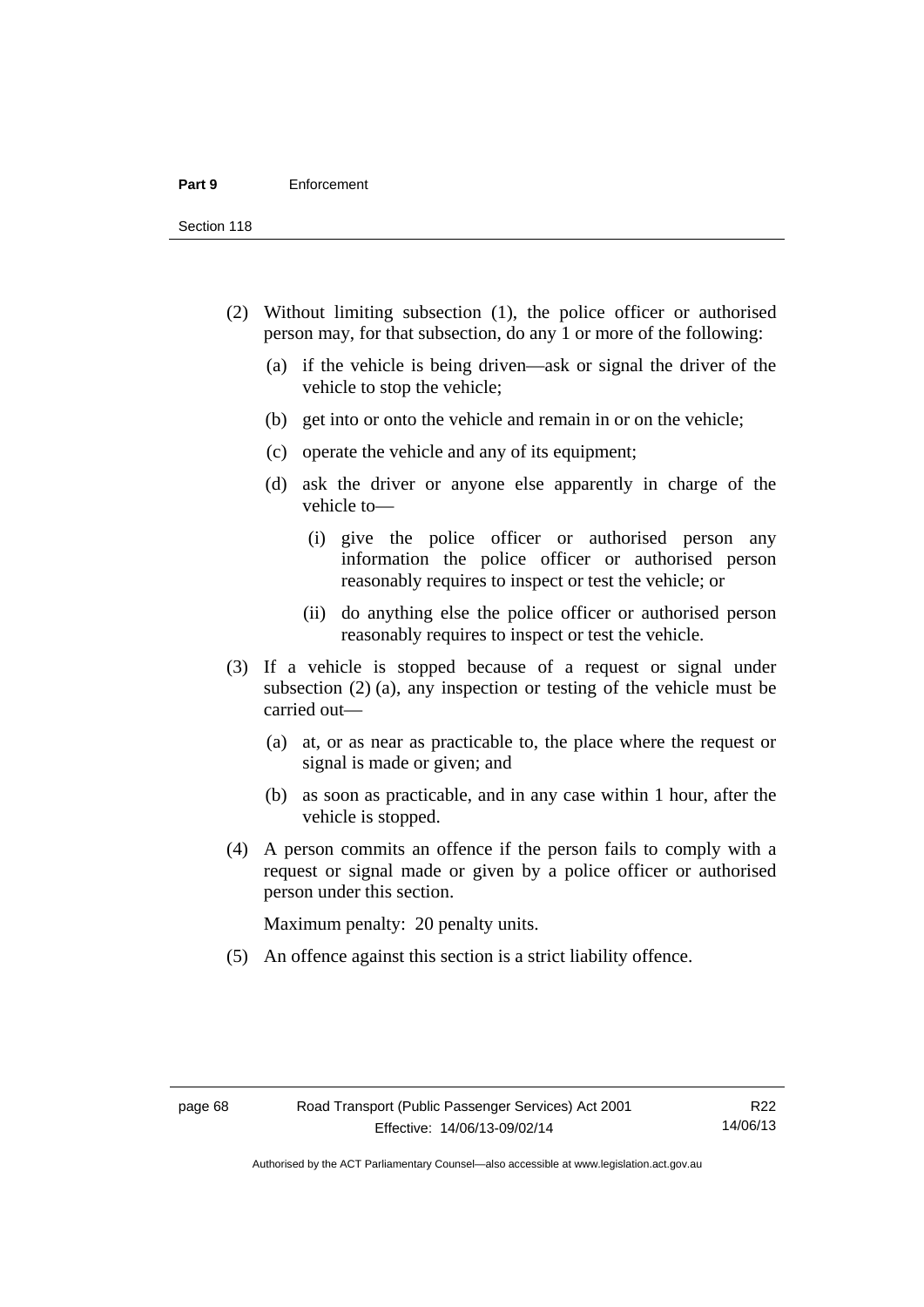# **119 Power to require vehicles or equipment to be inspected and tested**

- (1) A police officer or authorised person may, by written notice given to the operator of a public passenger vehicle, or any other vehicle that the police officer or authorised person believes, on reasonable grounds, is operating, or has operated, as a public passenger vehicle, require the person to have the vehicle and its equipment and fittings (or stated equipment) inspected or tested.
- (2) The notice may require any of the following:
	- (a) the inspection and testing to be carried out within or at a stated reasonable time;
	- (b) the inspection and testing to be carried out by or in the presence of a police officer, an authorised person or anyone else;
	- (c) the inspection and testing to be carried out at a stated reasonable place;
	- (d) a report of the inspection and testing to be given to a police officer, an authorised person or the road transport authority within a stated reasonable time;
	- (e) anything else reasonably necessary or convenient for the inspection and testing.
- (3) A person commits an offence if the person fails to comply with a notice given to the person under subsection (1).

Maximum penalty: 20 penalty units.

- (4) An offence against this section is a strict liability offence.
- (5) In subsection (1):

*operator*, of a vehicle, includes the responsible person for the vehicle within the meaning of the *[Road Transport \(General\) Act](http://www.legislation.act.gov.au/a/1999-77)  [1999](http://www.legislation.act.gov.au/a/1999-77)*, section 10 and section 11.

page 69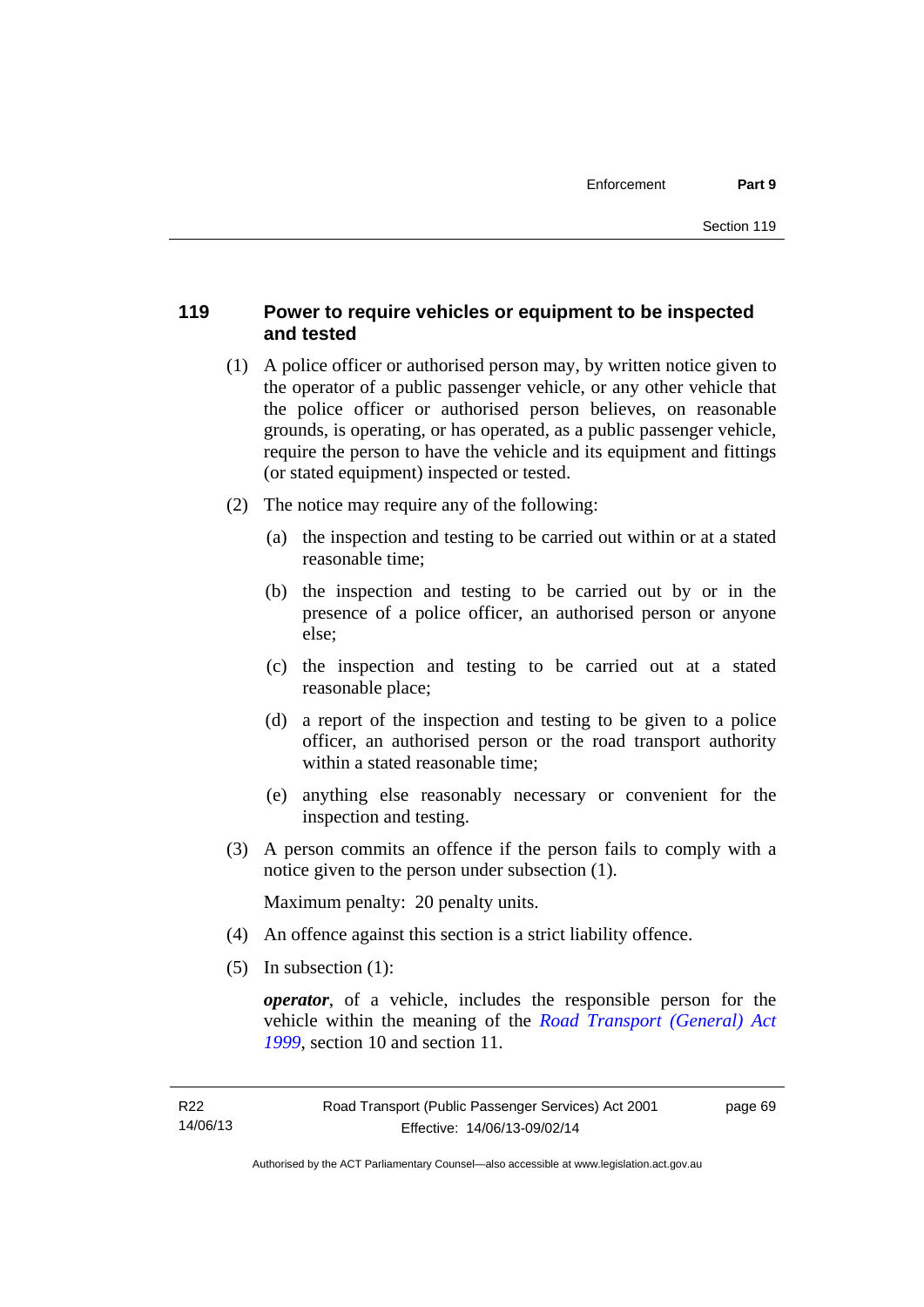#### **Part 9** Enforcement

# **120 Attachment and removal of noncompliance notices**

- (1) A police officer or authorised person, or a person inspecting a vehicle under this part, may attach a notice (a *noncompliance notice*) to the vehicle if the officer or person suspects, on reasonable grounds, that—
	- (a) the vehicle or its equipment or fittings, or its servicing or maintenance, do not comply with this Act; or
	- (b) the vehicle (including its equipment and fittings) does not comply with the *[Road Transport \(Vehicle Registration\) Act](http://www.legislation.act.gov.au/a/1999-81)  [1999](http://www.legislation.act.gov.au/a/1999-81)*.
	- *Note* A reference to an Act includes a reference to the statutory instruments made or in force under the Act, including any regulation (see [Legislation Act,](http://www.legislation.act.gov.au/a/2001-14) s 104).
- (2) The notice must state—
	- (a) the action necessary for the vehicle, equipment or fittings, or its servicing or maintenance, to comply with this Act or the *[Road Transport \(Vehicle Registration\) Act 1999](http://www.legislation.act.gov.au/a/1999-81)*; and
	- (b) a date and time (the *time of effect*) after which the vehicle must not be operated as a public passenger vehicle if the notice has not been removed by a police officer or authorised person.
- (3) A police officer or authorised person may remove the noncompliance notice from the vehicle, or direct in writing that it be taken to have been removed, if satisfied on inspection or testing of the vehicle or its equipment or fittings that the necessary action mentioned in the notice has been taken.
- (4) A person other than a police officer or authorised person commits an offence if the person removes a noncompliance notice from a public passenger vehicle.

Maximum penalty: 20 penalty units.

(5) An offence against this section is a strict liability offence.

Authorised by the ACT Parliamentary Counsel—also accessible at www.legislation.act.gov.au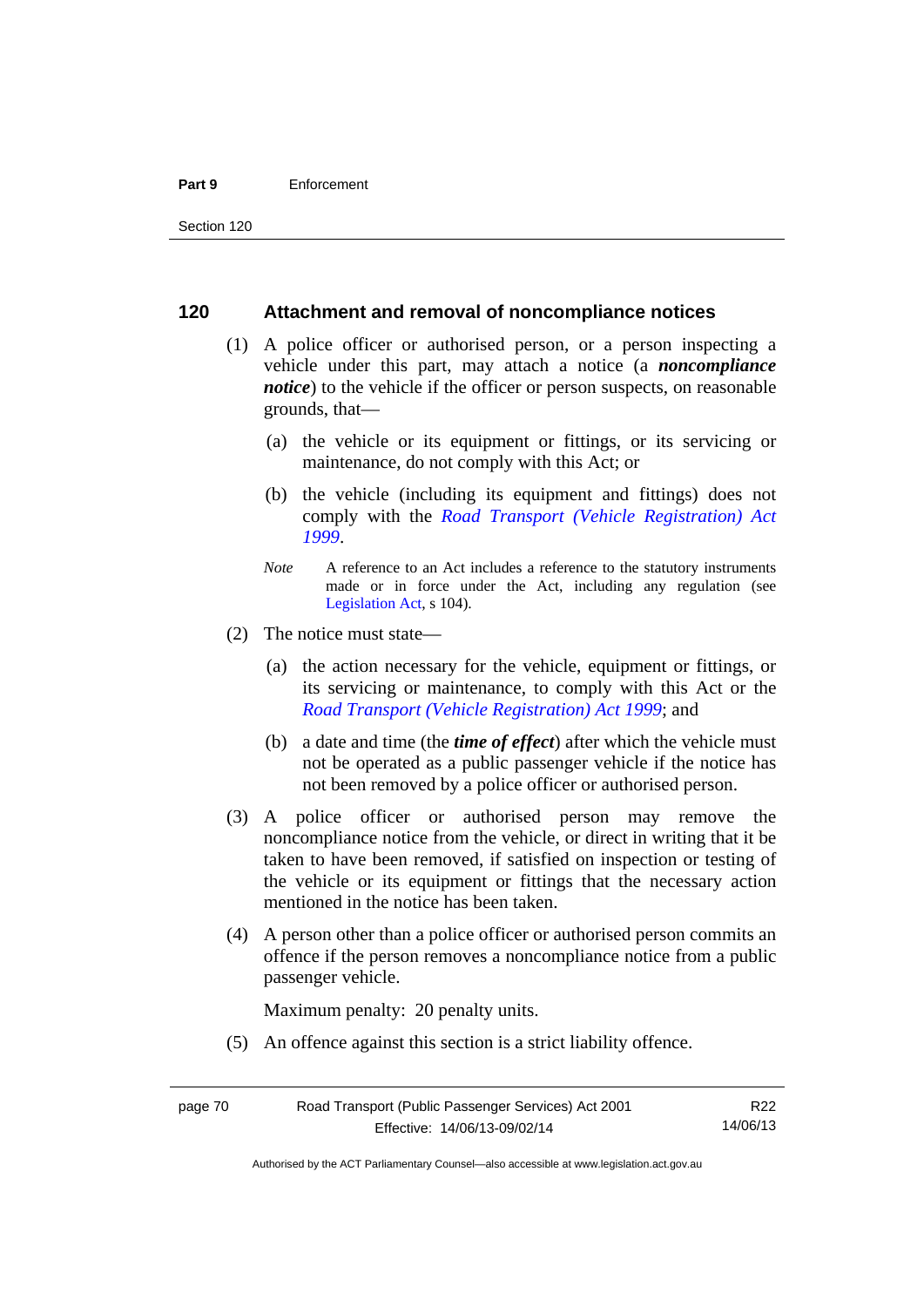(6) A police officer's or authorised person's power to issue a noncompliance notice for a public passenger vehicle under this section is additional to the power of the police officer or authorised person to issue a defect notice under the *[Road Transport \(Vehicle](http://www.legislation.act.gov.au/sl/2000-12)  [Registration\) Regulation 2000](http://www.legislation.act.gov.au/sl/2000-12)* for a public passenger vehicle.

# **121 Police officer or authorised person—power to require name and address etc**

- (1) A police officer or authorised person may require a person to state the person's name and home address if the police officer or authorised person believes, on reasonable grounds, that the person is committing or has committed an offence against this Act.
	- *Note* A reference to an Act includes a reference to the statutory instruments made or in force under the Act, including any regulation (see [Legislation Act,](http://www.legislation.act.gov.au/a/2001-14) s 104).
- (2) The police officer or authorised person must tell the person the reason for the requirement and, as soon as practicable, record the reason.
- (3) The person may ask the police officer or authorised person to produce his or her identity card for inspection by the person.
- (4) A person must comply with a requirement made of the person under subsection (1) if—
	- (a) the police officer or authorised person tells the person the reason for the requirement; and
	- (b) for a request made by an authorised person—the authorised person has complied with the *[Road Transport \(General\) Act](http://www.legislation.act.gov.au/a/1999-77)  [1999](http://www.legislation.act.gov.au/a/1999-77)*, section 21 (Power not to be exercised before identity card shown).

Maximum penalty: 10 penalty units.

(5) An offence against this section is a strict liability offence.

page 71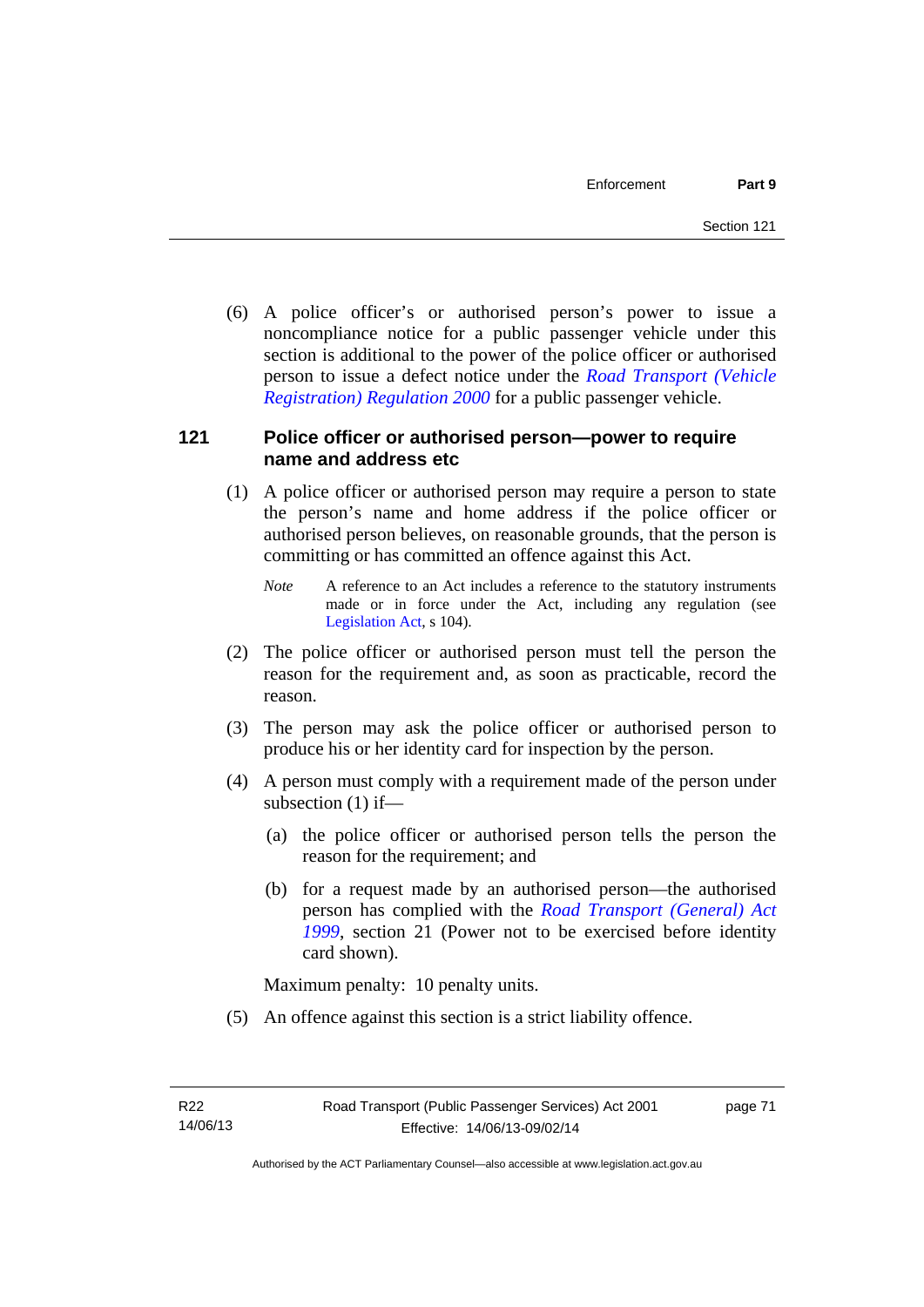#### **Part 10** Miscellaneous

Section 125

# **Part 10 Miscellaneous**

# **125 Unauthorised public passenger services**

 (1) A person must not use a vehicle for the transport of passengers for a fare or other consideration along a road or road related area.

Maximum penalty: 50 penalty units.

- (2) This section does not apply to the person if—
	- (a) the monetary or other consideration receivable by the person is not more than the cost of operating the vehicle to transport the passengers; or
	- (b) the person is entitled under this Act to operate the public passenger service being operated by the person.

#### **Examples for par (a)**

- 1 A car pool in which participants share the costs of operating the vehicle for the car pool.
- 2 Helen is a member of Bush Hikers Anonymous. She carries 2 other members in her car to a club walk. The 2 other members pay Helen part of the costs of operating her car for the club walk.
- *Note 1* For the entitlement of a person to operate a public passenger service, see the following provisions:
	- $\bullet$  s 18 and s 19 (bus services)
	- s 51 (taxi services)
	- s 73 (hire car services)
	- s 90 (demand responsive services).
- *Note* 2 This section also does not apply if the person is exempted from the operation of this section under s 127 or s 128.
- *Note 3* An example is part of the Act, is not exhaustive and may extend, but does not limit, the meaning of the provision in which it appears (see [Legislation Act,](http://www.legislation.act.gov.au/a/2001-14) s 126 and s 132).
- (3) An offence against this section is a strict liability offence.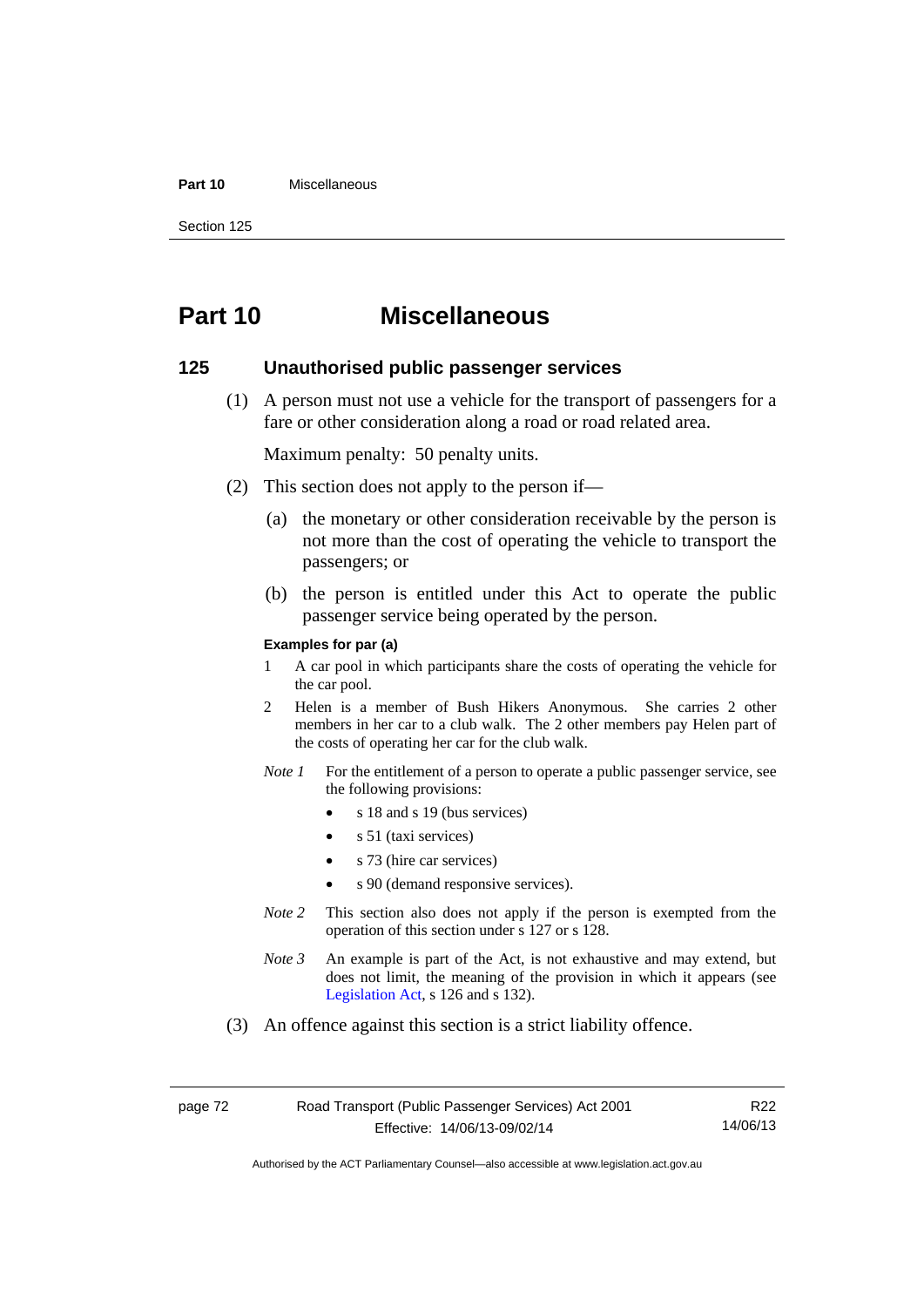# **126 Regulation-making power**

- (1) The Executive may make regulations for this Act.
	- *Note* Regulations must be notified and presented to the Legislative Assembly, under the [Legislation Act.](http://www.legislation.act.gov.au/a/2001-14)
- (2) A regulation may apply, adopt or incorporate a law of another jurisdiction or an instrument, or a provision of a law of another jurisdiction or instrument, as in force from time to time.
	- *Note 1* The text of an applied, adopted or incorporated law or instrument, whether applied as in force from time to time or as at a particular time. is taken to be a notifiable instrument if the operation of the [Legislation](http://www.legislation.act.gov.au/a/2001-14)  [Act](http://www.legislation.act.gov.au/a/2001-14), s 47 (5) or (6) is not disapplied (see s 47 (7)).
	- *Note 2* A notifiable instrument must be notified under the [Legislation Act](http://www.legislation.act.gov.au/a/2001-14).
- (3) A regulation may make provision in relation to the powers and duties of police officers and authorised people in relation to public passenger services, including, for example, in relation to public passenger vehicles, drivers of public passenger vehicles and passengers.
	- *Note* An example is part of the Act, is not exhaustive and may extend, but does not limit, the meaning of the provision in which it appears (see [Legislation Act,](http://www.legislation.act.gov.au/a/2001-14) s 126 and s 132).
- (4) A regulation may make provision in relation to insurance against liability for damage to property caused by, or arising out of the use of, a public passenger vehicle.
- (5) A regulation may create offences and fix maximum penalties of not more than 20 penalty units for the offences.
- (6) In this section:

*law of another jurisdiction*—see the [Legislation Act](http://www.legislation.act.gov.au/a/2001-14), section 47 (10).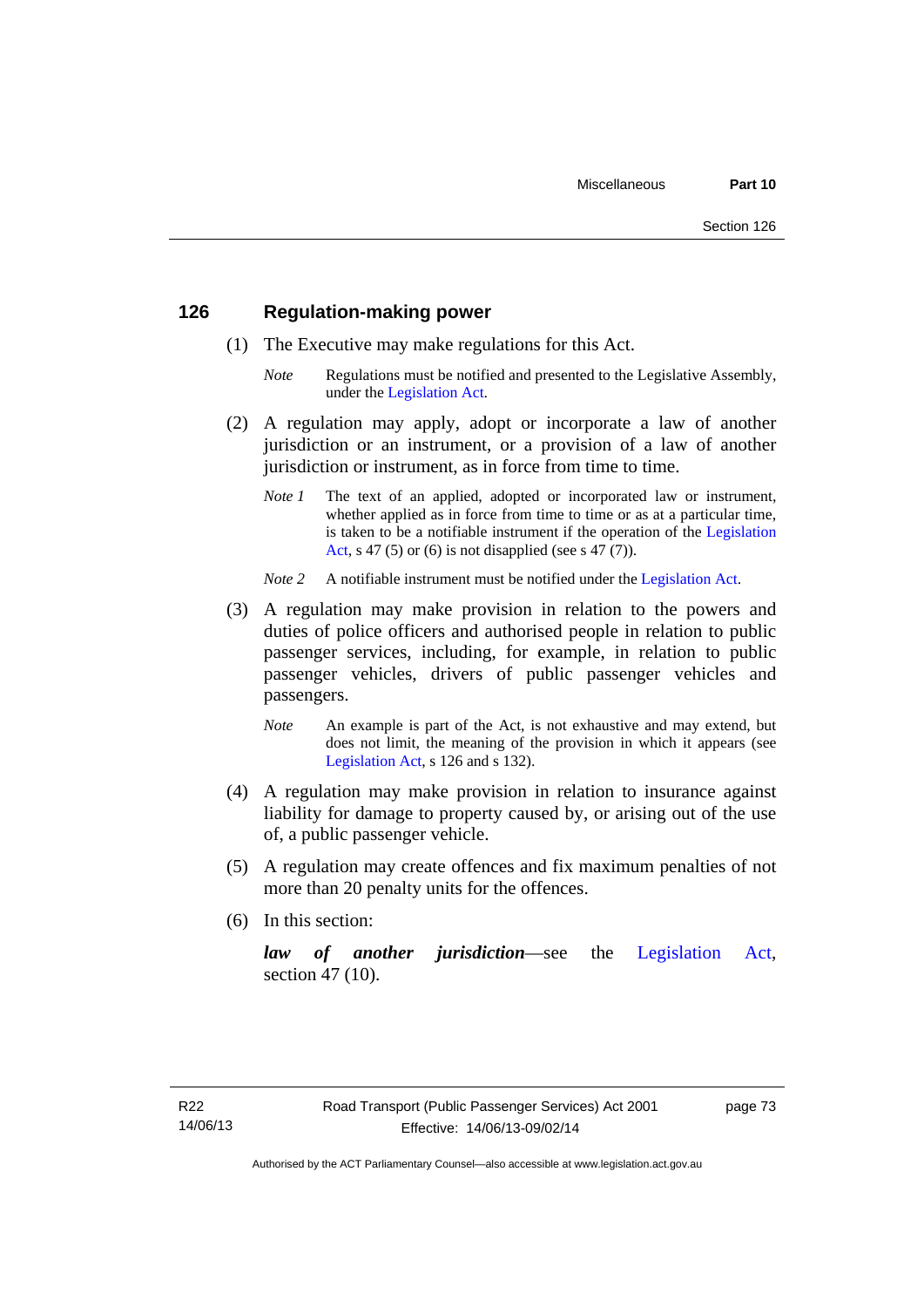#### **Part 10** Miscellaneous

Section 127

# **127 Minister may exempt vehicles and people from Act**

- (1) The Minister may exempt a vehicle or person from this Act (or a stated provision of this Act).
- (2) An exemption is a disallowable instrument.
	- *Note* A disallowable instrument must be notified, and presented to the Legislative Assembly, under the [Legislation Act.](http://www.legislation.act.gov.au/a/2001-14)

# **128 Regulations may exempt vehicles and people from Act**

- (1) A regulation may—
	- (a) exempt a vehicle or person, or a kind of vehicle or person, prescribed by regulation from this Act (or a stated provision of this Act); or
	- (b) authorise the road transport authority to exempt a vehicle or person, or a kind of vehicle or person, by regulation from this Act (or a stated provision of this Act).
- (2) An exemption given under a regulation mentioned in subsection (1) may be conditional.
- (3) A regulation may provide for the road transport authority to—
	- (a) suspend the operation of a regulation mentioned in subsection (1) (a) in the way and circumstances prescribed by regulation; or
	- (b) suspend the operation of an exemption given by the authority to a vehicle or person in the way and circumstances prescribed by regulation.

# **129 References to Motor Traffic Act, Traffic Act etc**

(1) In any Act, instrument made under an Act or document, a reference to an earlier law is, in relation to anything to which this Act applies, a reference to this Act.

Authorised by the ACT Parliamentary Counsel—also accessible at www.legislation.act.gov.au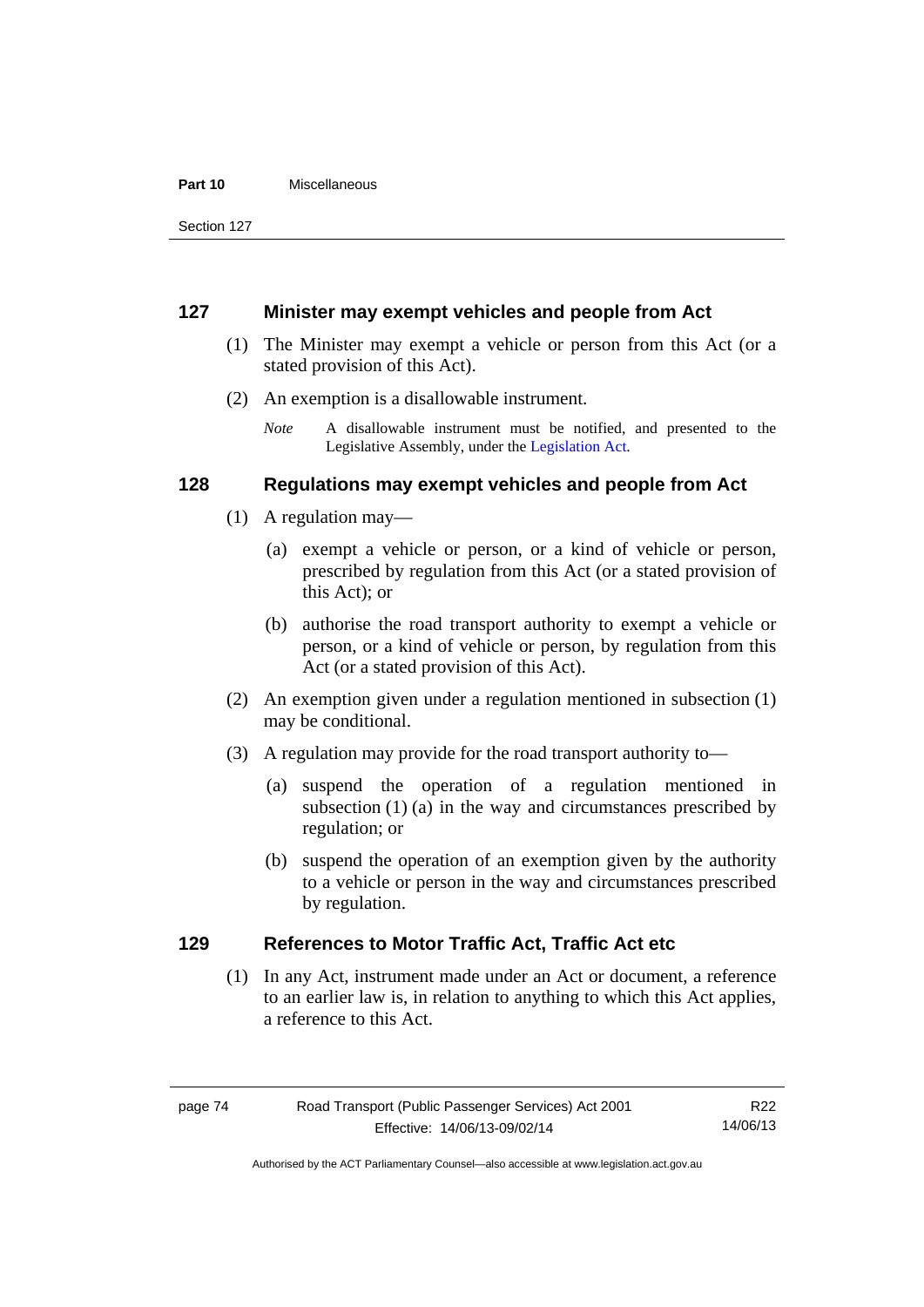(2) In this section:

*earlier law* means any of the following:

- (a) *[Motor Traffic Act 1936](http://www.legislation.act.gov.au/a/1936-45)*;
- (b) *[Motor Traffic Regulations 1934](http://www.legislation.act.gov.au/sl/1934-6)*;
- (c) *[Road Transport \(Bus Services\) Regulations 2000](http://www.legislation.act.gov.au/sl/2000-9)*;
- (d) *[Road Transport \(General\) Act 1999](http://www.legislation.act.gov.au/a/1999-77)*;
- (e) *[Road Transport \(Hire Vehicle Services\) Regulations 2000](http://www.legislation.act.gov.au/sl/2000-4)*;
- (f) *[Road Transport \(Taxi Services\) Regulations 2000](http://www.legislation.act.gov.au/sl/2000-5)*.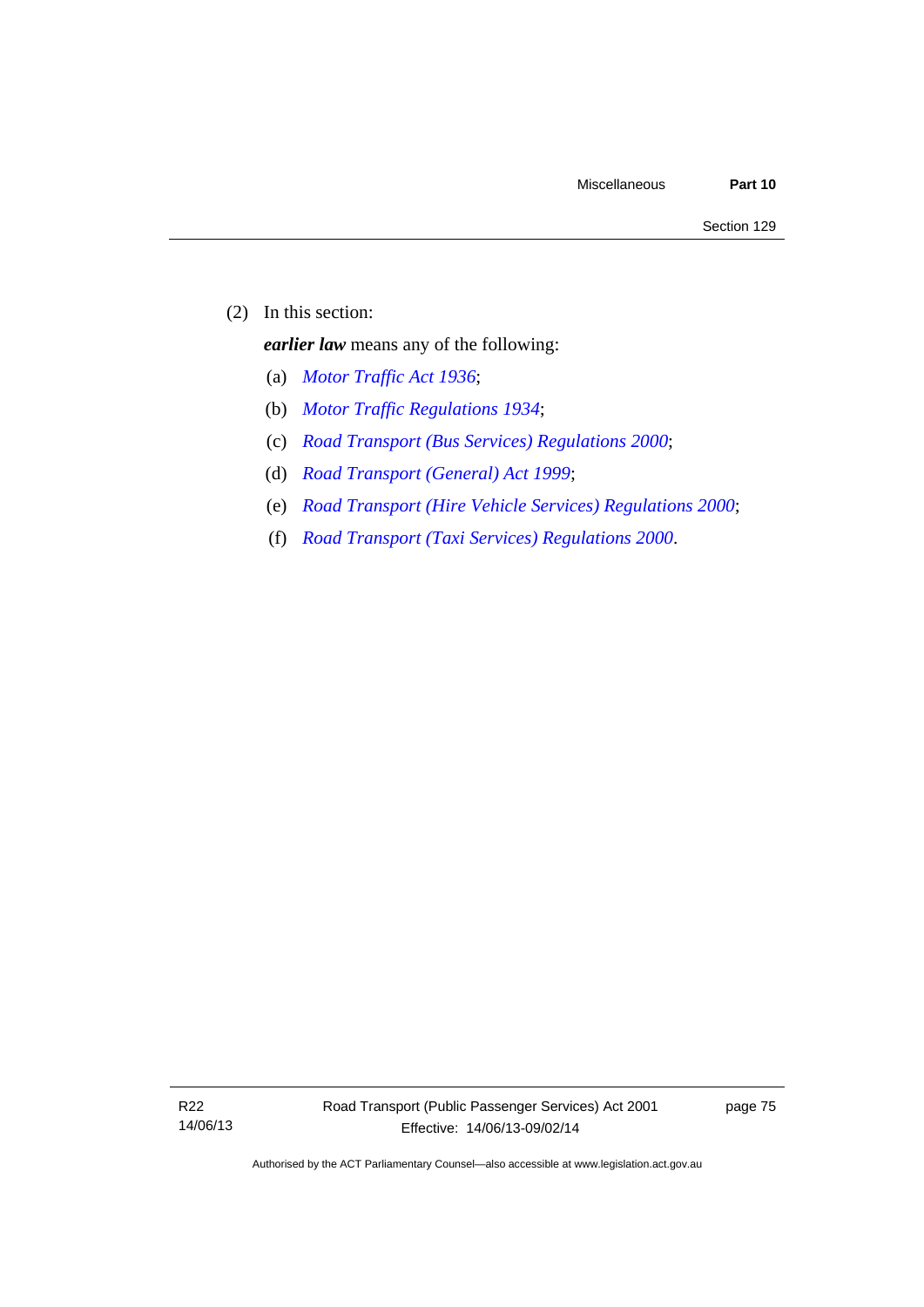1 About the endnotes

# **Dictionary**

(see  $s$  4)

- Note 1 The [Legislation Act](http://www.legislation.act.gov.au/a/2001-14) contains definitions and other provisions relevant to this Act.
- *Note 2* In particular, the [Legislation Act,](http://www.legislation.act.gov.au/a/2001-14) dict, pt 1, defines the following terms:
	- ACT
	- exercise
	- function
	- home address
	- the Territory.
- *Note 3* The *[Road Transport \(General\) Act 1999](http://www.legislation.act.gov.au/a/1999-77)* contains definitions relevant to this Act. For example, the following terms are defined in the *[Road](http://www.legislation.act.gov.au/a/1999-77)  [Transport \(General\) Act 1999](http://www.legislation.act.gov.au/a/1999-77)*, dictionary:
	- another jurisdiction
	- Australian Road Rules
	- driver
	- jurisdiction
	- motor vehicle
	- road transport authority (or authority) (see s 16)
	- road transport legislation (see s 6)
	- use (in relation to a vehicle)
	- vehicle.
- *Note 4* If a word or expression is defined in an Act (but not a regulation or another publication) included in the road transport legislation, the definition applies to each use of the word or expression in other road transport legislation unless the contrary intention appears (see *[Road](http://www.legislation.act.gov.au/a/1999-77)  [Transport \(General\) Act 1999](http://www.legislation.act.gov.au/a/1999-77)*, s 8).

*accredited*, in relation to a kind of public passenger service, means accredited under the regulations to operate that kind of public passenger service.

page 76 Road Transport (Public Passenger Services) Act 2001 Effective: 14/06/13-09/02/14

R22 14/06/13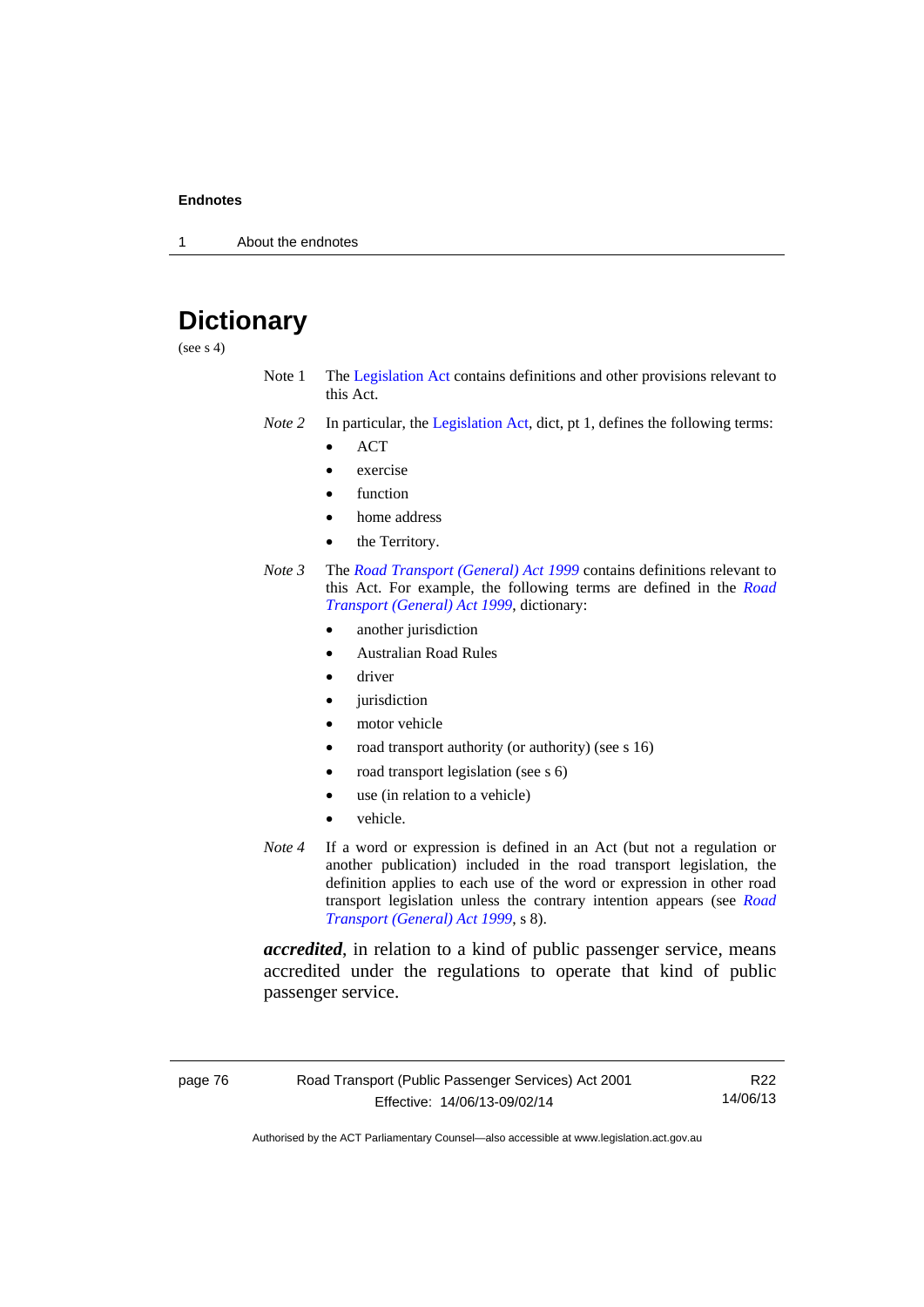*accredited demand responsive service operator* means accredited under a regulation to operate a demand responsive service.

*accredited hire car service operator* means accredited under the regulations to operate a hire car service.

*accredited taxi network provider* means accredited under the regulations to operate a taxi network.

*accredited taxi service operator* means accredited under the regulations to operate a taxi service.

*affiliated*, in relation to an accredited taxi service operator, means affiliated with an accredited taxi network provider.

*authorisation*, in relation to a demand responsive service, means an authorisation under this Act to operate a demand responsive service.

*authorised demand responsive service operator* means a person who is authorised under this Act to operate a demand responsive service.

*bus*—see section 10A.

*bus service*—see section 11.

*demand responsive service—*see section 80.

*demand responsive service vehicle—*see section 81.

*fare* means the amount payable by passengers for transport, or for the transport of passengers' luggage or other goods, on public passenger vehicles.

*fittings*, of a vehicle, includes the seats, seat covers and floor coverings of the vehicle.

*hire car*—see section 67.

*hire car licence*—see section 61.

*hire car service*—see section 69.

R22 14/06/13 Road Transport (Public Passenger Services) Act 2001 Effective: 14/06/13-09/02/14

page 77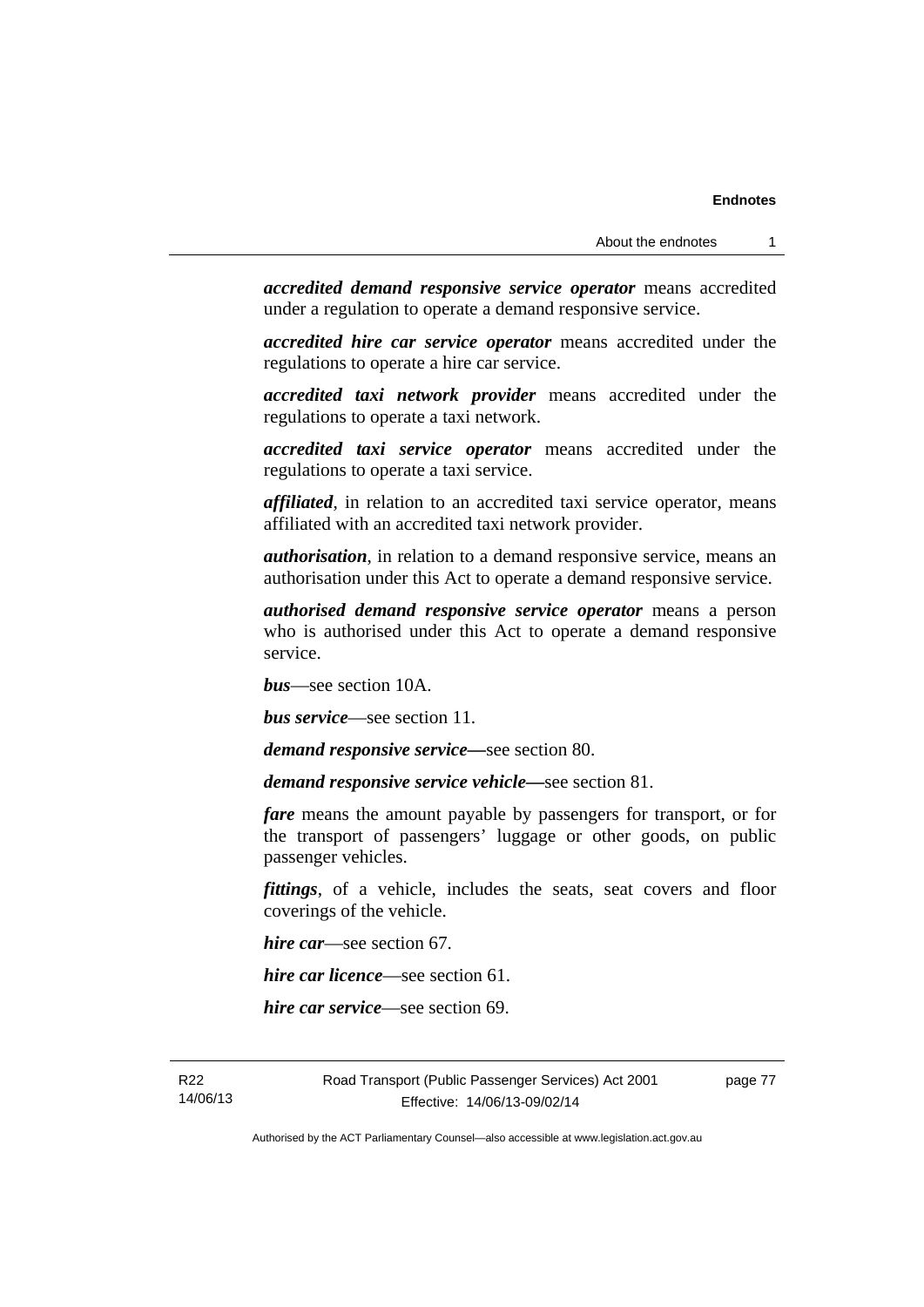1 About the endnotes

*inspect* a vehicle includes observe the performance of the vehicle or any of its equipment, with or without the use of instruments.

*long-distance service*—see section 14.

*noncompliance notice*—see section 120 (1).

*public bus*—see section 10A.

*public passenger service*—see section 10.

*public passenger vehicle* means a public bus, taxi, hire car or demand responsive service vehicle.

*public vehicle licence*—see the *[Road Transport \(Driver Licensing\)](http://www.legislation.act.gov.au/a/1999-78)  [Act 1999](http://www.legislation.act.gov.au/a/1999-78)*, dictionary.

*regular route service*—see section 12.

*restricted hire car*—see section 68.

*restricted hire car licence*—see section 62.

*restricted hire car service*—see section 70.

*restricted taxi*—see section 46.

*restricted taxi licence*—see section 38.

*restricted taxi service*—see section 48.

*road* means an area that is open to or used by the public and is developed for, or has as 1 of its main uses, the driving or riding of motor vehicles, but does not include an area that would otherwise be a road so far as a declaration under the *[Road Transport \(General\)](http://www.legislation.act.gov.au/a/1999-77)  [Act 1999](http://www.legislation.act.gov.au/a/1999-77)*, section 12 (Power to include or exclude areas in road transport legislation) declares that this Act does not apply to the area.

*road related area* means—

- (a) an area that divides a road; or
- (b) a footpath or nature strip adjacent to a road; or

| Road Transport (Public Passenger Services) Act 2001<br>page 78 |                              | R22      |
|----------------------------------------------------------------|------------------------------|----------|
|                                                                | Effective: 14/06/13-09/02/14 | 14/06/13 |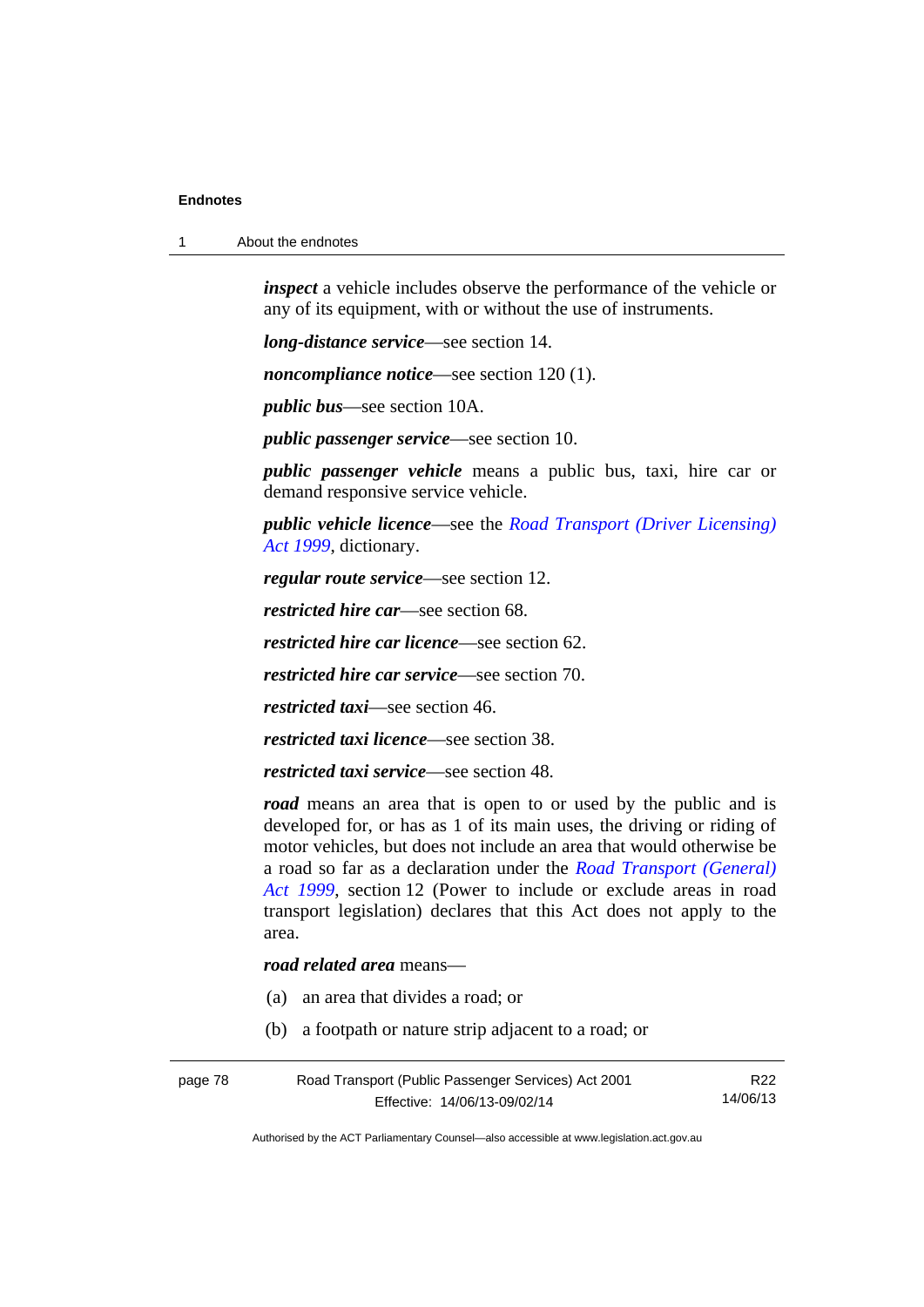- (c) an area that is open to the public and is designated for use by cyclists or animals; or
- (d) an area that is not a road and that is open to or used by the public for driving, riding or parking vehicles; or
- (e) a shoulder of a road; or
- (f) any other area that is open to or used by the public so far as a declaration under the *[Road Transport \(General\) Act 1999](http://www.legislation.act.gov.au/a/1999-77)*, section 12 (Power to include or exclude areas in road transport legislation) declares that this Act applies to the area;

but does not include an area that would otherwise be a road related area so far as a declaration under that section declares that this Act does not apply to the area.

#### *service contract—*

- (a) for part 2 (Bus services)—see section 17; and
- (b) for part 8 (Demand responsive services)—see section 89.

*taxi*—see section 45.

*taxi booking service*—see section 29.

*taxi driver* means the person driving a taxi if the person holds a public vehicle licence authorising the person to drive the taxi for hire or reward.

*taxi licence*—see section 37.

*taxi network*—see section 28.

*taxi service*—see section 47.

*taxi zone*—see the [Australian Road Rules](http://www.legislation.act.gov.au//ni/db_37271/default.asp), rule 182.

*time of effect*, for a noncompliance notice—see section 120 (2) (b).

*tour and charter service*—see section 13.

R22 14/06/13 page 79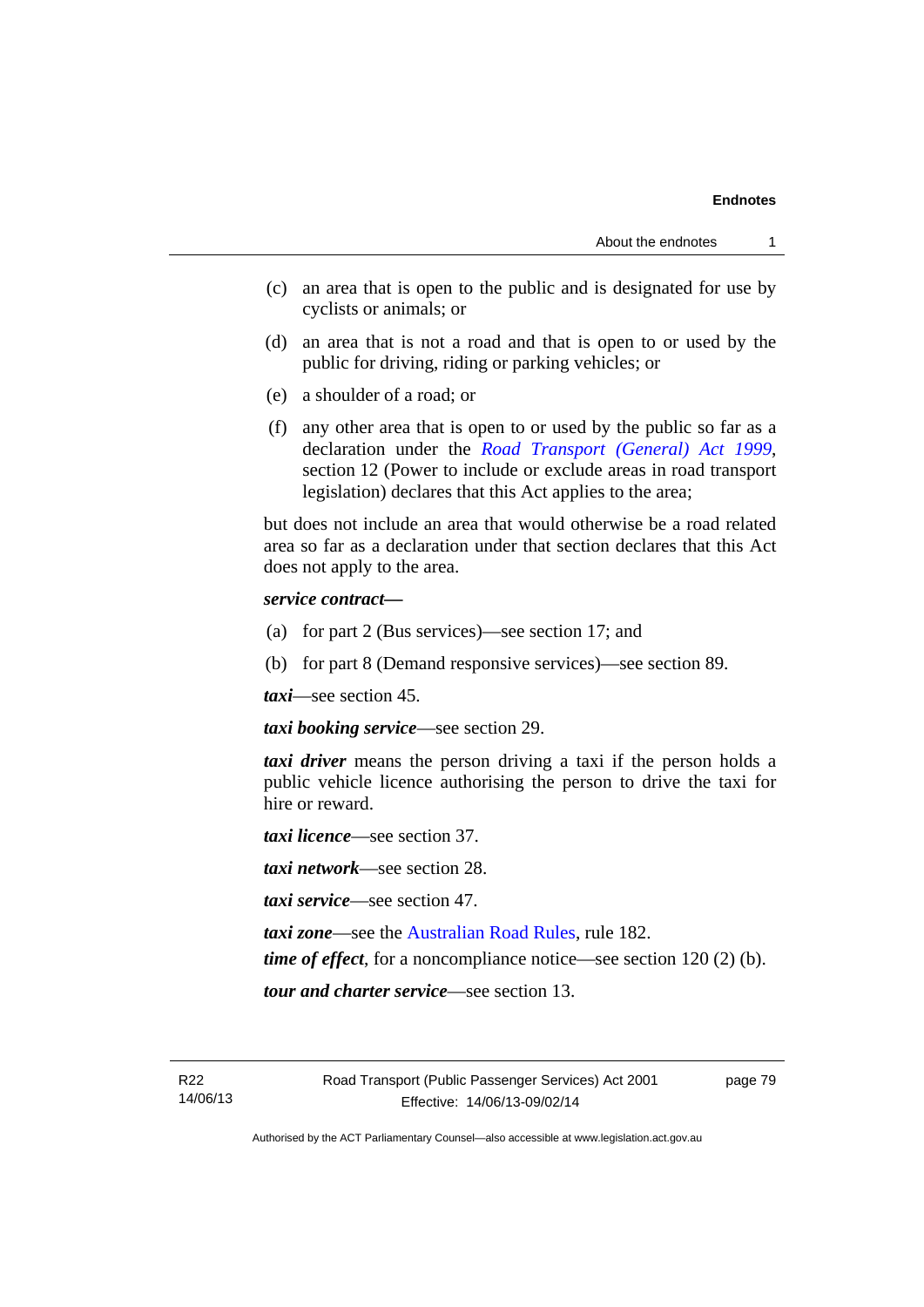1 About the endnotes

# **Endnotes**

# **1 About the endnotes**

Amending and modifying laws are annotated in the legislation history and the amendment history. Current modifications are not included in the republished law but are set out in the endnotes.

Not all editorial amendments made under the *Legislation Act 2001*, part 11.3 are annotated in the amendment history. Full details of any amendments can be obtained from the Parliamentary Counsel's Office.

Uncommenced amending laws are not included in the republished law. The details of these laws are underlined in the legislation history. Uncommenced expiries are underlined in the legislation history and amendment history.

If all the provisions of the law have been renumbered, a table of renumbered provisions gives details of previous and current numbering.

The endnotes also include a table of earlier republications.

| $A = Act$                                    | NI = Notifiable instrument                  |
|----------------------------------------------|---------------------------------------------|
| $AF =$ Approved form                         | $o = order$                                 |
| $am = amended$                               | $om = omitted/repealed$                     |
| $amdt = amendment$                           | $ord = ordinance$                           |
| $AR = Assembly resolution$                   | $orig = original$                           |
| $ch = chapter$                               | $par = paragraph/subparagraph$              |
| $CN =$ Commencement notice                   | $pres = present$                            |
| $def = definition$                           | $prev = previous$                           |
| $DI = Disallowable instrument$               | $(\text{prev}) = \text{previously}$         |
| $dict = dictionary$                          | $pt = part$                                 |
| disallowed = disallowed by the Legislative   | $r = rule/subrule$                          |
| Assembly                                     | $reloc = relocated$                         |
| $div = division$                             | $remum = renumbered$                        |
| $exp = expires/expired$                      | $R[X]$ = Republication No                   |
| $Gaz = gazette$                              | $RI = reissue$                              |
| $hdg =$ heading                              | $s = section/subsection$                    |
| $IA = Interpretation Act 1967$               | $sch = schedule$                            |
| $ins = inserted/added$                       | $sdiv = subdivision$                        |
| $LA =$ Legislation Act 2001                  | $SL = Subordinate$ law                      |
| $LR =$ legislation register                  | $sub =$ substituted                         |
| $LRA =$ Legislation (Republication) Act 1996 | $underlining = whole or part not commenced$ |
| $mod = modified/modification$                | or to be expired                            |

# **2 Abbreviation key**

page 80 Road Transport (Public Passenger Services) Act 2001 Effective: 14/06/13-09/02/14

R22 14/06/13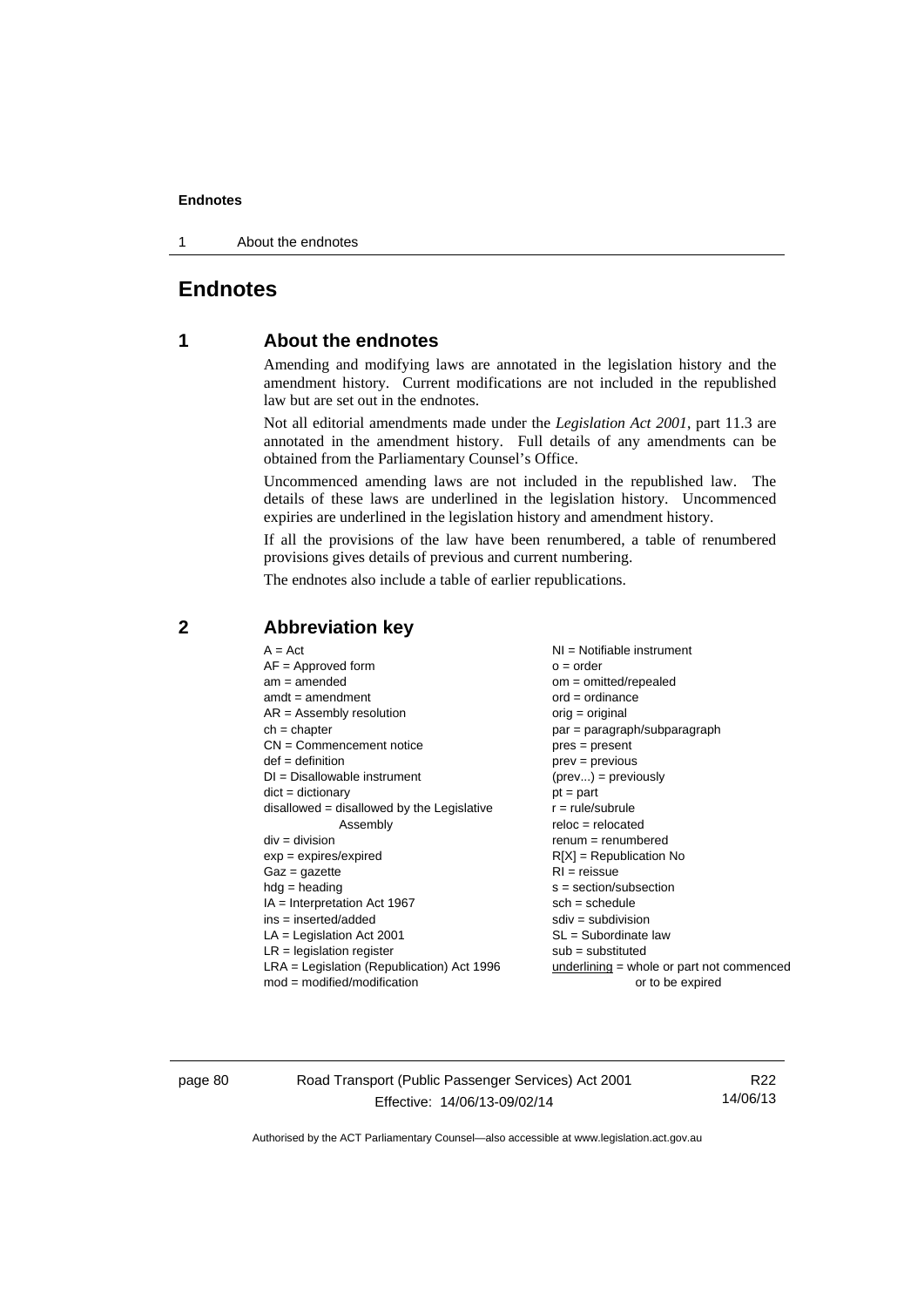# **3 Legislation history**

# **Road Transport (Public Passenger Services) Act 2001 A2001-62**

notified 10 September 2001 [\(Gaz 2001 No S66\)](http://www.legislation.act.gov.au/gaz/2001-S66/default.asp)

s 1, s 2 commenced 10 September 2001 (IA s 10B) remainder commenced 1 December 2001 (s 2 and [CN2001-2\)](http://www.legislation.act.gov.au/cn/2001-2/default.asp)

as amended by

## **[Road Transport \(Public Passenger Services\) Amendment Act 2001](http://www.legislation.act.gov.au/a/2001-94) A2001-94**

notified LR 27 September 2001

s 1, s 2 commenced 27 September 2001 (LA s 75) remainder commenced 1 March 2002 (s 2 and [CN2002-2\)](http://www.legislation.act.gov.au/cn/2002-2/default.asp)

## **[Statute Law Amendment Act 2002](http://www.legislation.act.gov.au/a/2002-30) A2002-30 pt 3.70**

notified LR 16 September 2002

s 1, s 2 taken to have commenced 19 May 1997 (LA s 75 (2))

pt 3.70 commenced 17 September 2002 (s 2 (1))

### **[Statute Law Amendment Act 2002 \(No 2\)](http://www.legislation.act.gov.au/a/2002-49) A2002-49 pt 3.23**

notified LR 20 December 2002 s 1, s 2 taken to have commenced 7 October 1994 (LA s 75 (2)) pt 3.23 commenced 17 January 2003 (s 2 (1))

#### **[Road Transport \(Public Passenger Services\) \(Hire Cars\) Amendment](http://www.legislation.act.gov.au/a/2004-69)  [Act 2004](http://www.legislation.act.gov.au/a/2004-69) A2004-69 pt 2**

notified LR 9 September 2004 s 1, s 2 commenced 9 September 2004 (LA s 75 (1)) pt 2 commenced 9 March 2005 (s 2 and LA s 79)

as modified by

## **[Road Transport \(Public Passenger Services\) Regulation 2002](http://www.legislation.act.gov.au/sl/2002-3) SL2002-3 (as am by [SL2005-4](http://www.legislation.act.gov.au/sl/2005-4) s 12)**

notified LR 27 February 2002

s 1, s 2 commenced 27 February 2002 (LA s 75 (1))

s 132 (4) commenced 1 March 2003 (s 2 (2))

remainder commenced 1 March 2002 (s 2 (1) and see [CN2002-2](http://www.legislation.act.gov.au/cn/2002-2/default.asp))

R22 14/06/13 Road Transport (Public Passenger Services) Act 2001 Effective: 14/06/13-09/02/14

page 81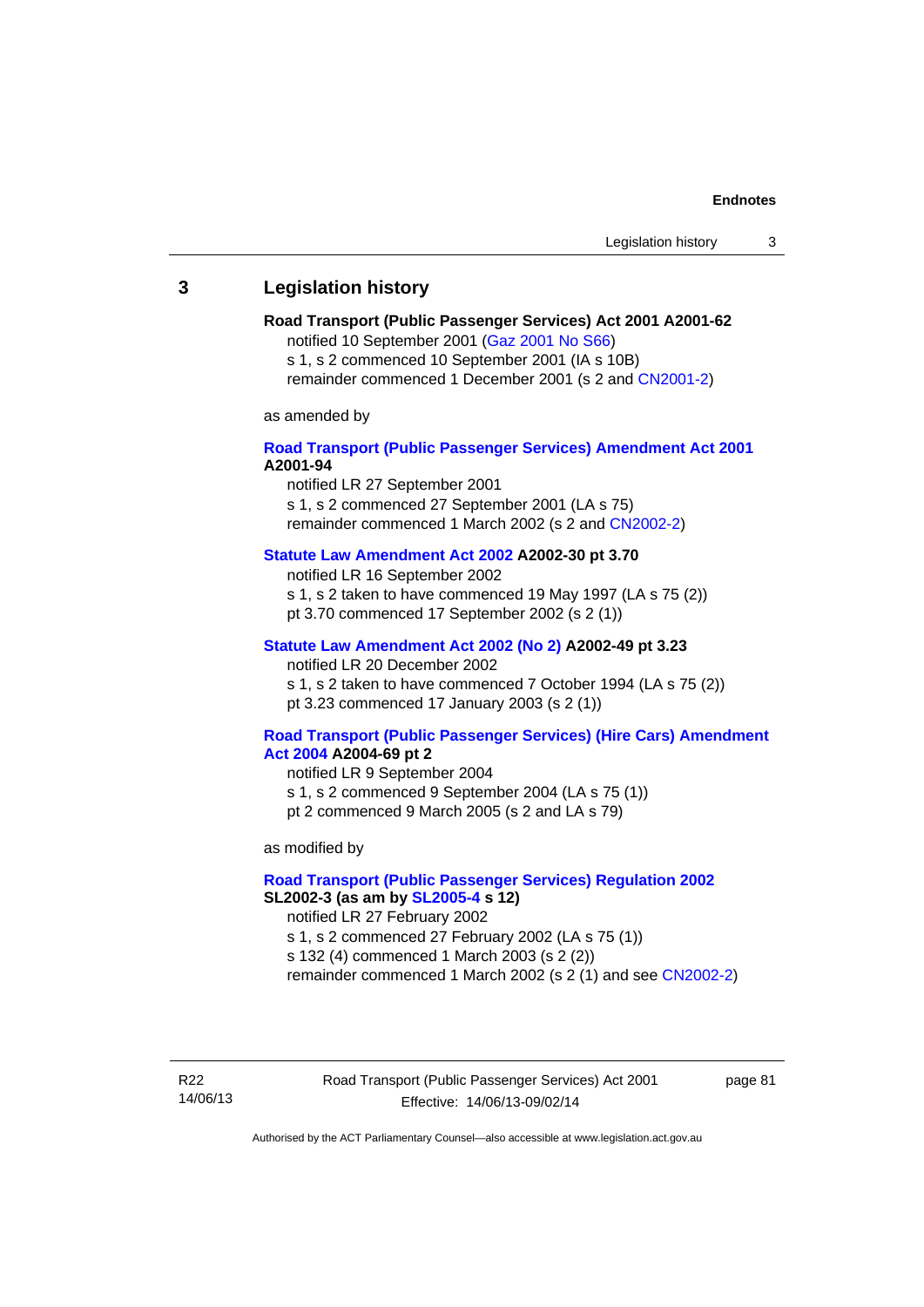3 Legislation history

## **[Road Transport Legislation \(Hire Cars\) Amendment Regulation 2005](http://www.legislation.act.gov.au/sl/2005-4)  [\(No 1\)](http://www.legislation.act.gov.au/sl/2005-4) SL2005-4 s 12**

notified LR 7 March 2005

s 1, s 2 commenced 7 March 2005 (LA s 75 (1))

s 12 commenced 9 March 2005 (s 2 and see [Road Transport \(Public](http://www.legislation.act.gov.au/a/2004-69)  [Passenger Services\) \(Hire Cars\) Amendment Act 2004](http://www.legislation.act.gov.au/a/2004-69) A2004-69, s 2 and LA s 79)

*Note* This regulation only amends the [Road Transport \(Public](http://www.legislation.act.gov.au/sl/2002-3)  [Passenger Services\) Regulation 2002](http://www.legislation.act.gov.au/sl/2002-3) SL2002-3.

as amended by

#### **[Statute Law Amendment Act 2005](http://www.legislation.act.gov.au/a/2005-20) A2005-20 sch 3 pt 3.57**

notified LR 12 May 2005

s 1, s 2 taken to have commenced 8 March 2005 (LA s 75 (2)) amdt 3.372, amdt 3.374 commenced 2 June 2005 (s 2 (2)) sch 3 pt 3.57 remainder commenced 2 June 2005 (s 2 (1))

#### **[Road Transport \(Public Passenger Services\) Amendment Act 2006](http://www.legislation.act.gov.au/a/2006-9) A2006-9**

notified LR 15 March 2006 s 1, s 2 commenced 15 March 2006 (LA s 75 (1)) remainder commenced 1 July 2006 (s 2 and [CN2006-13](http://www.legislation.act.gov.au/cn/2006-13/default.asp))

### **[Road Transport Legislation Amendment Act 2006](http://www.legislation.act.gov.au/a/2006-26) A2006-26 pt 2, s 31**

notified LR 14 June 2006 s 1, s 2 commenced 14 June 2006 (LA s 75 (1)) pt 2, s 31 commenced 2 July 2006 (s 2 and [CN2006-12](http://www.legislation.act.gov.au/cn/2006-12/default.asp))

**[Administrative \(Miscellaneous Amendments\) Act 2006](http://www.legislation.act.gov.au/a/2006-30) A2006-30 sch 1 pt 1.10** 

notified LR 16 June 2006 s 1, s 2 commenced 16 June 2006 (LA s 75 (1)) amdt 1.84 commenced 3 July 2006 (s 2 (2)) sch 1 pt 1.10 remainder commenced 1 July 2006 (s 2 (1))

#### **[Road Transport \(Third-Party Insurance\) Act 2008](http://www.legislation.act.gov.au/a/2008-1) A2008-1 sch 1 pt 1.9 (as am by [A2008-39](http://www.legislation.act.gov.au/a/2008-39) s 4)**

notified LR 26 February 2008

s 1, s 2 commenced 26 February 2008 (LA s 75 (1))

sch 1 pt 1.9 commenced 1 October 2008 (s 2 as am by [A2008-39](http://www.legislation.act.gov.au/a/2008-39) s 4)

| Road Transport (Public Passenger Services) Act 2001<br>page 82 |                              | R <sub>22</sub> |
|----------------------------------------------------------------|------------------------------|-----------------|
|                                                                | Effective: 14/06/13-09/02/14 | 14/06/13        |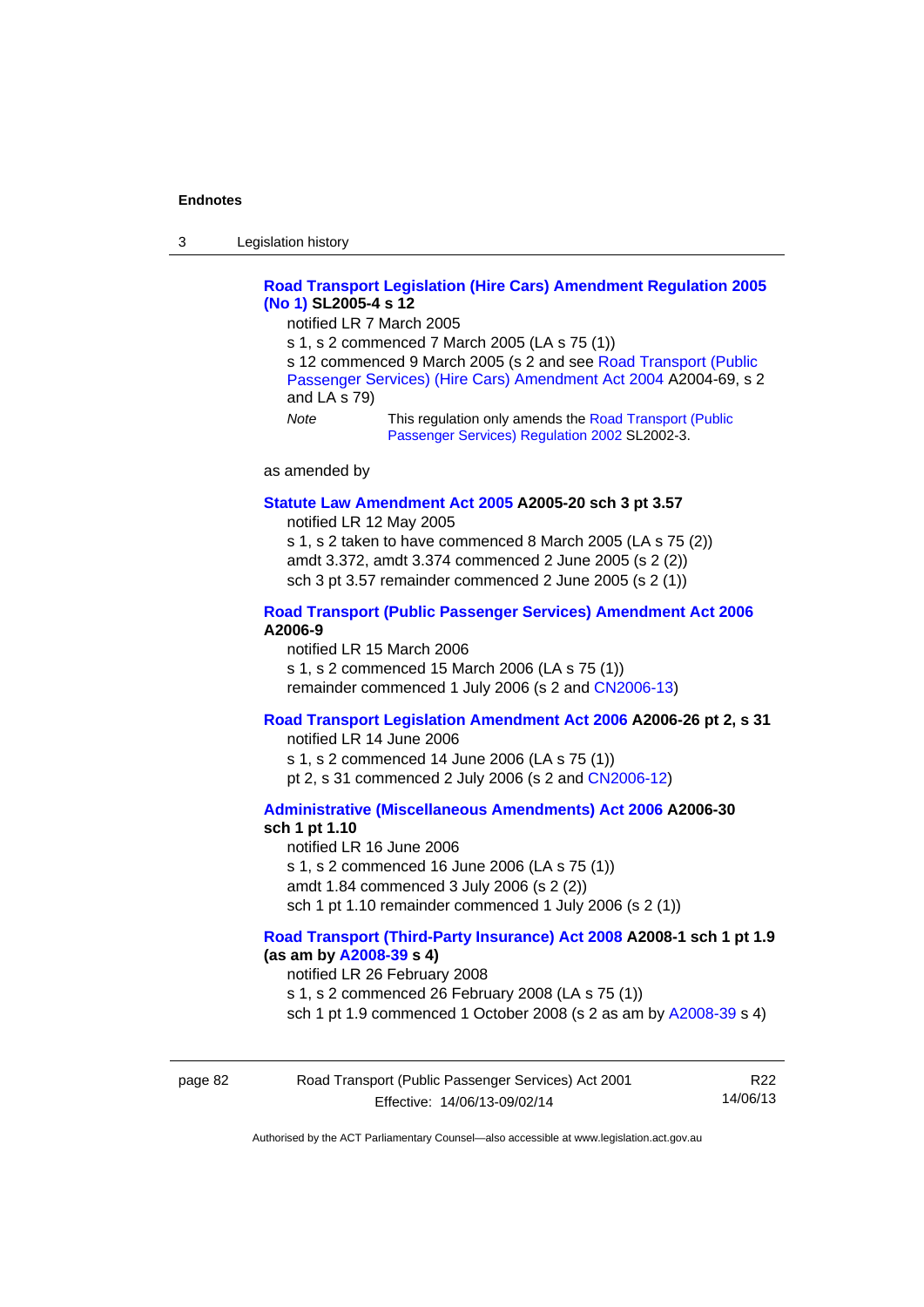# **[Road Transport \(Third-Party Insurance\) Amendment Act 2008](http://www.legislation.act.gov.au/a/2008-39) A2008-39**

notified LR 22 August 2008

s 1, s 2 commenced 22 August 2008 (LA s 75 (1))

remainder commenced 23 August 2008 (s 2)

*Note* This Act only amends the [Road Transport \(Third-Party](http://www.legislation.act.gov.au/a/2008-1)  [Insurance\) Act 2008](http://www.legislation.act.gov.au/a/2008-1) A2008-1.

as modified by

#### **[Road Transport \(Third-Party Insurance\) Regulation 2008](http://www.legislation.act.gov.au/sl/2008-37) SL2008-37 s 103 and sch 20 mod 20.1**

notified LR 25 August 2008

s 1, s 2 commenced 25 August 2008 (LA s 75 (1)) s 103 and sch 20 mod 20.1 commenced 1 October 2008 (s 2 and see [Road Transport \(Third-Party Insurance\) Act 2008](http://www.legislation.act.gov.au/a/2008-1) A2008-1 s 2 (as am by [A2008-39](http://www.legislation.act.gov.au/a/2008-39) s 4))

as amended by

#### **[Road Transport \(Third-Party Insurance\) Amendment Act 2009](http://www.legislation.act.gov.au/a/2009-16) A2009-16 sch 3 pt 3.3**

notified LR 30 June 2009 s 1, s 2 commenced 30 June 2009 (LA s 75 (1)) sch 3 pt 3.3 commenced 5 July 2009 (s 2)

## **[Road Transport \(Mass, Dimensions and Loading\) Act 2009](http://www.legislation.act.gov.au/a/2009-22/default.asp) A2009-22**

#### **sch 1 pt 1.8**

notified LR 3 September 2009

s 1, s 2 commenced 3 September 2009 (LA s 75 (1))

sch 1 pt 1.8 commenced 3 March 2010 (s 2 and LA s 79)

## **[Statute Law Amendment Act 2009 \(No 2\)](http://www.legislation.act.gov.au/a/2009-49) A2009-49 sch 3 pt 3.63**

notified LR 26 November 2009 s 1, s 2 commenced 26 November 2009 (LA s 75 (1)) sch 3 pt 3.63 commenced 17 December 2009 (s 2)

#### **[Statute Law Amendment Act 2010](http://www.legislation.act.gov.au/a/2010-18) A2010-18 sch 3 pt 3.18**

notified LR 13 May 2010

s 1, s 2 commenced 13 May 2010 (LA s 75 (1))

sch 3 pt 3.18 commenced 3 June 2010 (s 2)

R22 14/06/13 Road Transport (Public Passenger Services) Act 2001 Effective: 14/06/13-09/02/14

page 83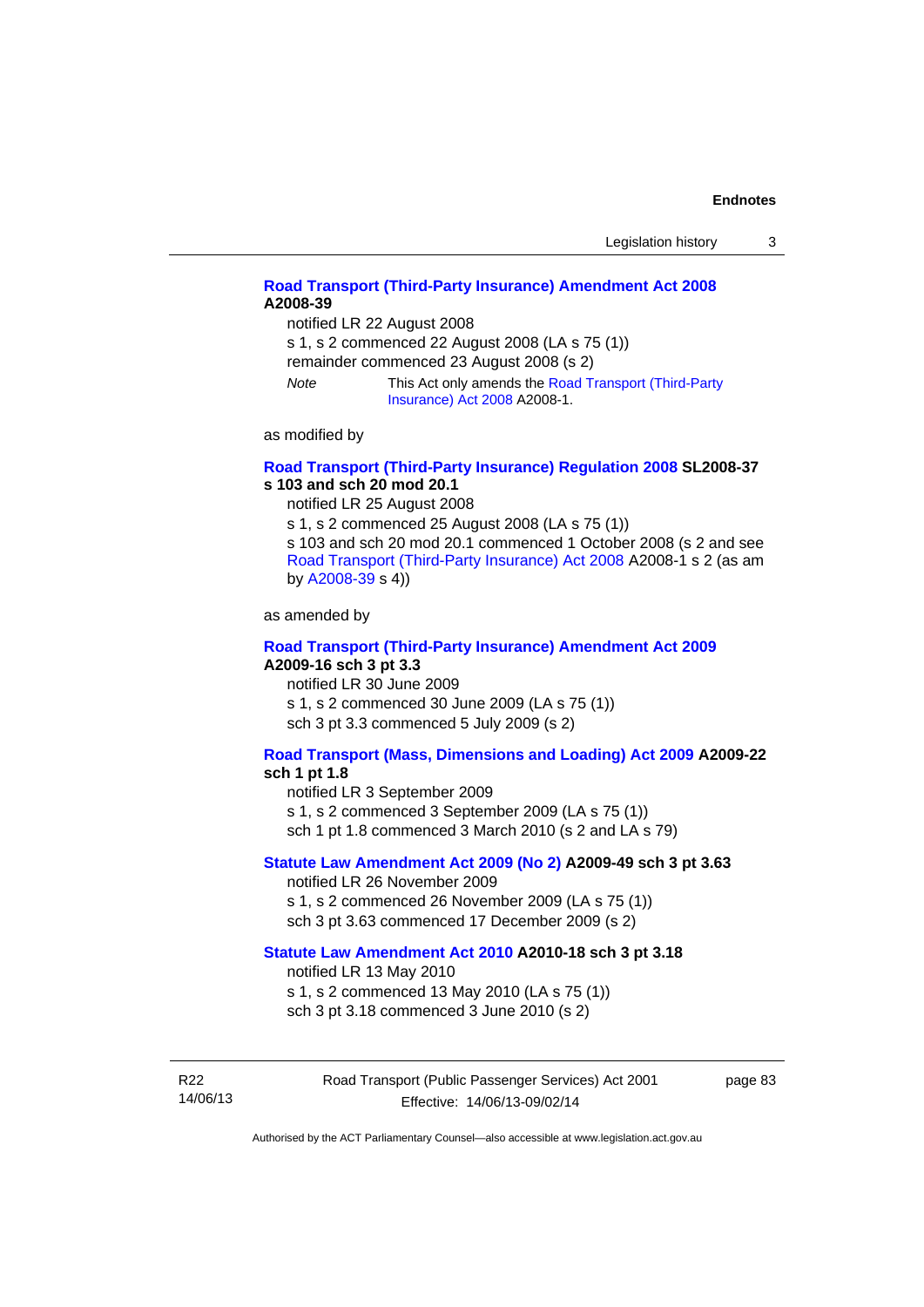| 4 | Amendment history |
|---|-------------------|
|---|-------------------|

# **[Fair Trading \(Australian Consumer Law\) Amendment Act 2010](http://www.legislation.act.gov.au/a/2010-54) A2010-54 sch 3 pt 3.21**

notified LR 16 December 2010 s 1, s 2 commenced 16 December 2010 (LA s 75 (1)) sch 3 pt 3.21 commenced 1 January 2011 (s 2 (1))

## **[Statute Law Amendment Act 2013](http://www.legislation.act.gov.au/a/2013-19) A2013-19 sch 3 pt 3.42**

notified LR 24 May 2013

s 1, s 2 commenced 24 May 2013 (LA s 75 (1))

sch 3 pt 3.42 commenced 14 June 2013 (s 2)

# **4 Amendment history**

| Preliminary<br>pt 1 hdg note                | om A2005-20 amdt 3.369                                                                                                                                                  |
|---------------------------------------------|-------------------------------------------------------------------------------------------------------------------------------------------------------------------------|
| Name of Act<br>s 1                          | am A2005-20 amdt 3.370; A2009-22 amdt 1.23                                                                                                                              |
| <b>Objects</b><br>s 2 hdg<br>s <sub>2</sub> | bracketed note $exp 30$ June 2002 (s 4 (3))<br>orig s 2 om R1 LA (s 89 (4))<br>(prev s 3) sub A2001-94 s 4<br>renum as s 2 R1 LA (see A2001-94 s 17)<br>am A2004-69 s 4 |
| <b>Dictionary</b><br>s <sub>3</sub>         | (prev s 4) renum as s 3 R1 LA (see A2001-94 s 17)                                                                                                                       |
| <b>Notes</b><br>s <sub>4</sub>              | (prev s 5) sub A2001-94 s 5<br>renum as s 4 R1 LA (see A2001-94 s 17)<br>ss (2), (3) exp 30 June 2002 (s 4 (3))                                                         |
| s 4A                                        | Offences against Act-application of Criminal Code etc<br>ins A2004-69 s 5<br>am A2006-9 s 4; A2006-26 s 4                                                               |
| s <sub>5</sub>                              | Functions of road transport authority<br>(prev s 6) sub A2001-94 s 5<br>renum as s 5 R1 LA (see A2001-94 s 17)<br>am A2004-69 s 6; A2006-9 ss 5-7; pars renum R13 LA    |
| and licences                                | Registers of accredited people, demand responsive service authorisations                                                                                                |
| s 6 hdg<br>s 6                              | sub A2006-9 s 8<br>(prev s 7) sub A2001-94 s 5<br>renum as s 6 R1 LA (see A2001-94 s 17)                                                                                |
|                                             |                                                                                                                                                                         |

| page 84 | Road Transport (Public Passenger Services) Act 2001 | R22      |
|---------|-----------------------------------------------------|----------|
|         | Effective: 14/06/13-09/02/14                        | 14/06/13 |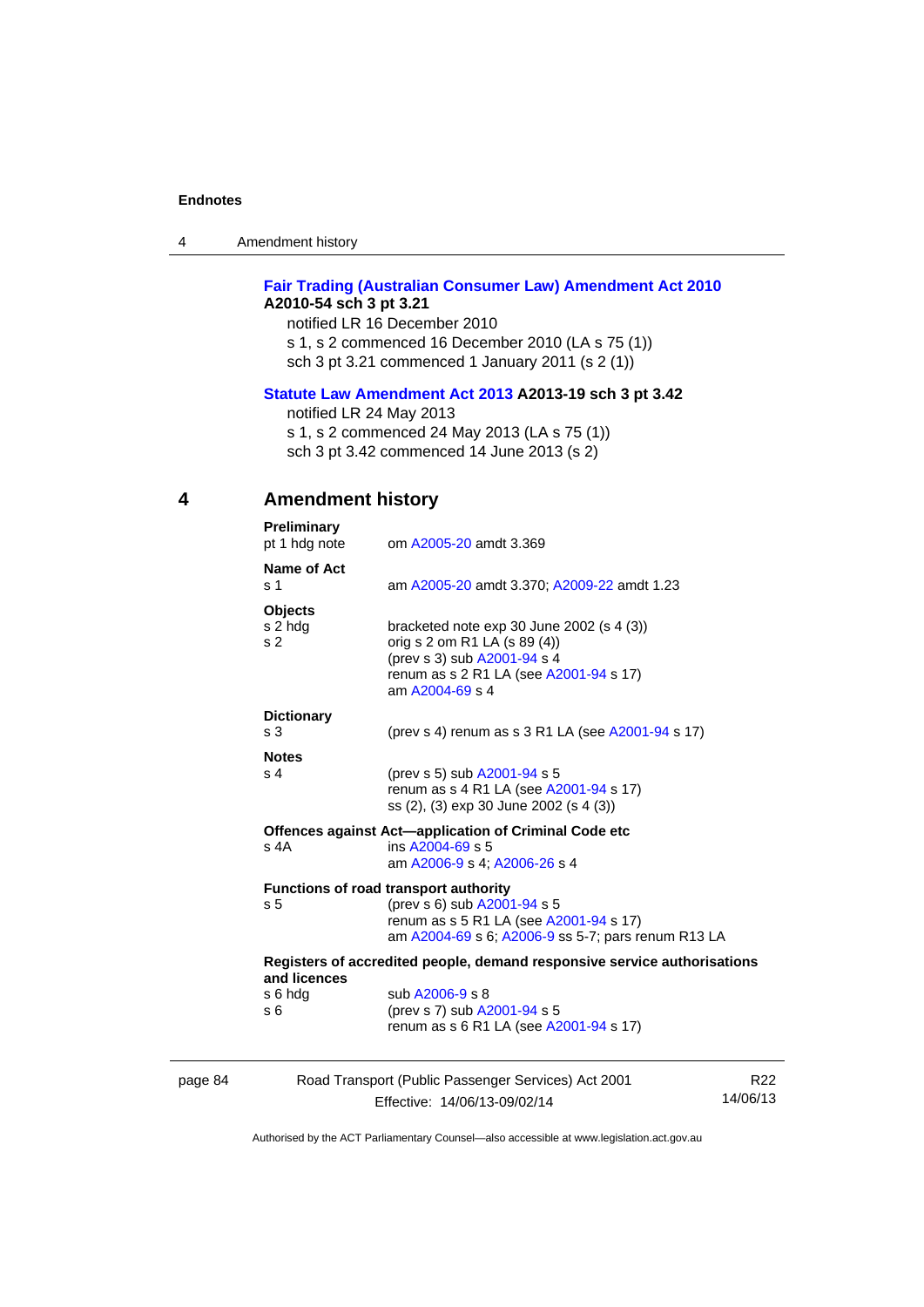## am [A2004-69](http://www.legislation.act.gov.au/a/2004-69) s 7; [A2006-9](http://www.legislation.act.gov.au/a/2006-9) s 9

| s 7                                                  | Security and disclosure of information in registers<br>(prev s 8) sub A2001-94 s 5<br>renum as s 7 R1 LA (see A2001-94 s 17)<br>sub A2002-49 amdt 3.229<br>am A2006-9 s 10 |
|------------------------------------------------------|----------------------------------------------------------------------------------------------------------------------------------------------------------------------------|
| s 8 hda<br>s 8                                       | <b>Competition and Consumer Act authorisation</b><br>am A2010-54 amdt 3.50<br>(prev s 9) renum as s 8 R1 LA (see A2001-94 s 17)<br>am A2010-54 amdt 3.51                   |
| s 9                                                  | <b>Combinations of accreditations, authorisations and licences</b><br>(prev s 9A) ins A2001-94 s 6<br>renum as s 9 R1 LA (see A2001-94 s 17)<br>sub A2006-9 s 11           |
| s 9A                                                 | <b>Combinations of accreditations and licences</b><br>renum as s 9                                                                                                         |
| Meaning of bus and public bus<br>s 10A               | ins A2005-20 amdt 3.371                                                                                                                                                    |
| <b>Meaning of bus service</b><br>s 11 hdg<br>s 11    | bracketed note exp 30 June 2002 (s 4 (3))<br>sub A2006-9 s 12                                                                                                              |
| What is a regular route service?<br>s 12 hdg         | bracketed note $exp 30$ June 2002 (s 4 (3))                                                                                                                                |
| What is a <i>long-distance service</i> ?<br>s 14 hdg | bracketed note exp 30 June 2002 (s 4 (3))                                                                                                                                  |
| s 15 hdg                                             | <b>Bus operators--purposes of accreditation</b><br>bracketed note $exp 30$ June 2002 (s 4 (3))                                                                             |
| s 16                                                 | <b>Regulations about accreditation system</b><br>am A2002-30 amdt 3.748; A2006-9 amdt 1.9                                                                                  |
| s 17 hdg                                             | Service contracts—regular route services<br>bracketed note exp 30 June 2002 (s 4 (3))<br>sub A2006-9 s 13                                                                  |
| s 17                                                 | am A2002-49 amdt 3.230; A2005-20 amdt 3.372                                                                                                                                |
| s 18                                                 | Entitlement to operate regular route services<br>am A2006-30 amdt 1.78                                                                                                     |
| s 19                                                 | Entitlement to operate tour and charter services<br>am A2006-30 amdt 1.79                                                                                                  |
| s 19A                                                | Territory's entitlement to operate bus service<br>ins A2006-30 amdt 1.80                                                                                                   |

R22 14/06/13 Road Transport (Public Passenger Services) Act 2001 Effective: 14/06/13-09/02/14

page 85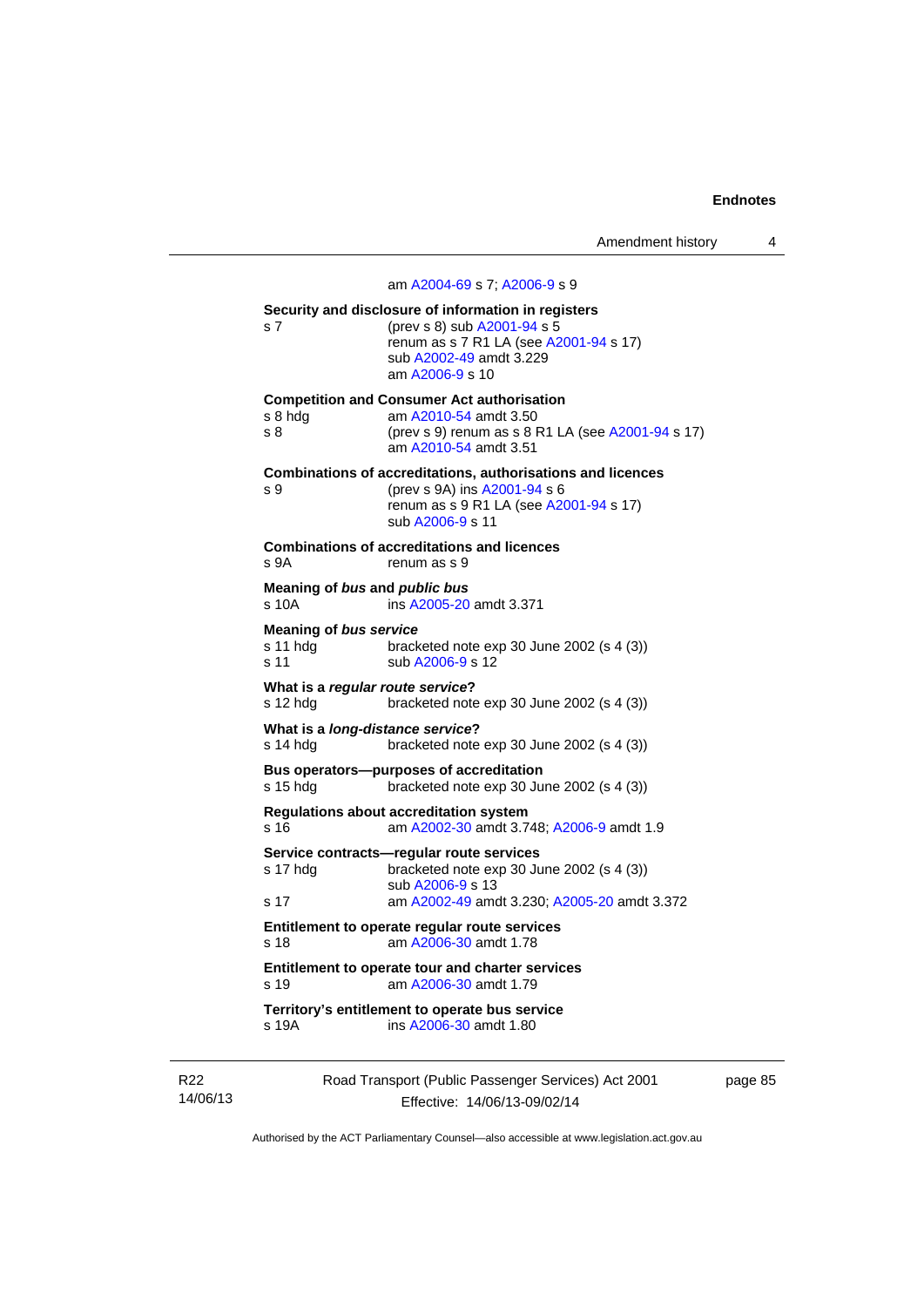4 Amendment history

| s 20 hda<br>s 20                      | Unaccredited operators not to operate certain bus services<br>bracketed note exp 30 June 2002 (s 4 (3))<br>am A2006-30 amdt 1.81      |
|---------------------------------------|---------------------------------------------------------------------------------------------------------------------------------------|
| s 21                                  | Pretending to be an accredited bus service operator<br>sub A2002-30 amdt 3.749                                                        |
| s 22 hda<br>s 22                      | Operators of regular route services to hold service contracts<br>bracketed note $exp 30$ June 2002 (s 4 (3))<br>am A2006-30 amdt 1.82 |
| s 24                                  | Regulations about operation of bus services by accredited people<br>am A2004-69 s 8; A2006-9 amdt 1.1                                 |
| s 25                                  | Regulations about operation of public buses<br>am A2006-9 amdt 1.2, amdt 1.3                                                          |
| Regulations about bus drivers<br>s 26 | am A2002-49 amdt 3.230                                                                                                                |
| s 27                                  | Regulations about conduct of passengers<br>am A2002-49 amdt 3.230                                                                     |
|                                       |                                                                                                                                       |

**Taxi networks**  sub [A2001-94](http://www.legislation.act.gov.au/a/2001-94) s 8

**Basic concepts**<br>div 3.1 hdg

**Meaning of** *taxi network*

| s 28 hdq | bracketed note $exp 30$ June 2002 (s 4 (3)) |
|----------|---------------------------------------------|
| s 28     | orig s 28 om A2001-94 s 7                   |
|          | (prev s 29) sub $A2001 - 94$ s 8            |
|          | renum as s 28 R1 LA (see A2001-94 s 17)     |
|          |                                             |

ins [A2001-94](http://www.legislation.act.gov.au/a/2001-94) s 8

| Meaning of taxi booking service |                                             |  |  |
|---------------------------------|---------------------------------------------|--|--|
| s 29 hda                        | bracketed note $exp 30$ June 2002 (s 4 (3)) |  |  |
| s 29                            | (prev s 29A) ins A2001-94 s 8               |  |  |

renum as s 29 R1 LA (see [A2001-94](http://www.legislation.act.gov.au/a/2001-94) s 17)

**Meaning of** *taxi booking service*  s 29A renum as s 29

**Taxi network providers—purposes of accreditation**  renum as s 30

**Taxi network providers—regulations about accreditation system**  renum as s 31

**Entitlement to operate taxi networks**  renum as s 32

**Unaccredited persons not to operate taxi network** 

s 29E renum as s 33

| Road Transport (Public Passenger Services) Act 2001<br>page 86 |                              | R22      |
|----------------------------------------------------------------|------------------------------|----------|
|                                                                | Effective: 14/06/13-09/02/14 | 14/06/13 |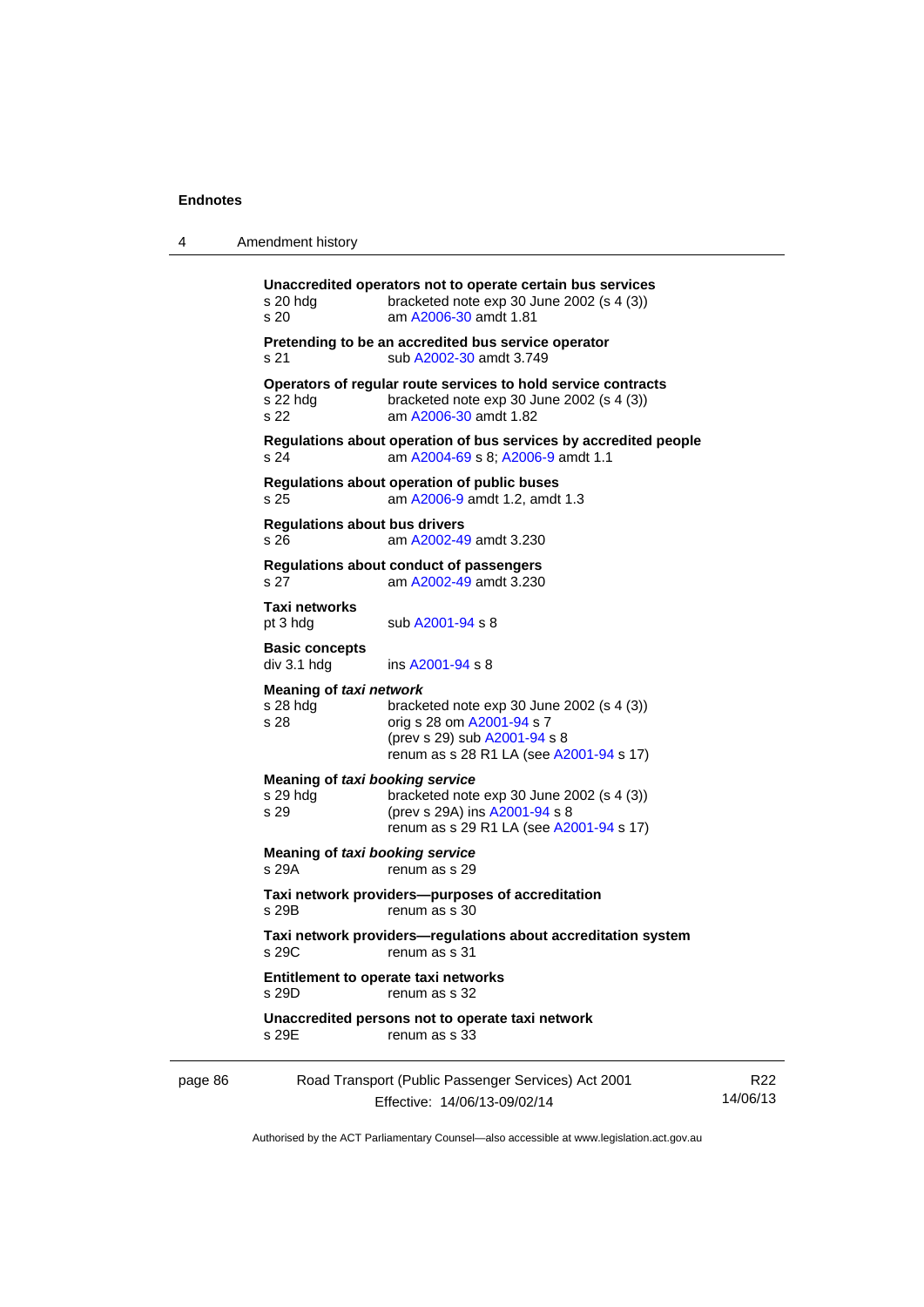| Amendment history |  |  |
|-------------------|--|--|
|-------------------|--|--|

Road Transport (Public Passenger Services) Act 2001 **Pretending to be an accredited taxi network provider**  s 29F renum as s 34 **Regulations about operation of taxi networks by accredited people**  s 29G renum as s 35 **Regulations about operation of taxi networks**  s 29H renum as s 36 **Accreditation of taxi network providers**  div 3.2 hdg ins [A2001-94](http://www.legislation.act.gov.au/a/2001-94) s 8 **Taxi network providers—purposes of accreditation**  bracketed note exp 30 June 2002 (s  $4$  (3)) s 30 (prev s 29B) ins [A2001-94](http://www.legislation.act.gov.au/a/2001-94) s 8 renum as s 30 R1 LA (see [A2001-94](http://www.legislation.act.gov.au/a/2001-94) s 17) **Meaning of** *restricted taxi licence*  s 30A renum as s 38 **Maximum numbers of taxi licences**<br>s 30B renum as s 39 renum as s 39 **Issue of taxi licences**  s 30C renum as s 40 **Transferability of taxi licences**  s 30D renum as s 41 **Use of vehicles as taxis**  renum as s 42 **Pretending vehicles are licensed taxis**  s 30F renum as s 43 **Regulations about taxi licences**  renum as s 44 **Taxi network providers—regulations about accreditation system**  s 31 hdg bracketed note exp 30 June 2002 (s 4 (3))<br>s 31 (prev s 29C) ins A2001-94 s 8 (prev s 29C) ins [A2001-94](http://www.legislation.act.gov.au/a/2001-94) s 8 renum as s 31 R1 LA (see [A2001-94](http://www.legislation.act.gov.au/a/2001-94) s 17) am [A2006-9](http://www.legislation.act.gov.au/a/2006-9) amdt 1.9; [A2006-26](http://www.legislation.act.gov.au/a/2006-26) s 5; pars renum [A2006-26](http://www.legislation.act.gov.au/a/2006-26) s 6 **Meaning of** *restricted taxi*  s 31A renum as s 46 **Meaning of** *taxi service*  s 31B renum as s 47 **Meaning of** *restricted taxi service*  s 31C renum as s 48

page 87

Authorised by the ACT Parliamentary Counsel—also accessible at www.legislation.act.gov.au

Effective: 14/06/13-09/02/14

R22 14/06/13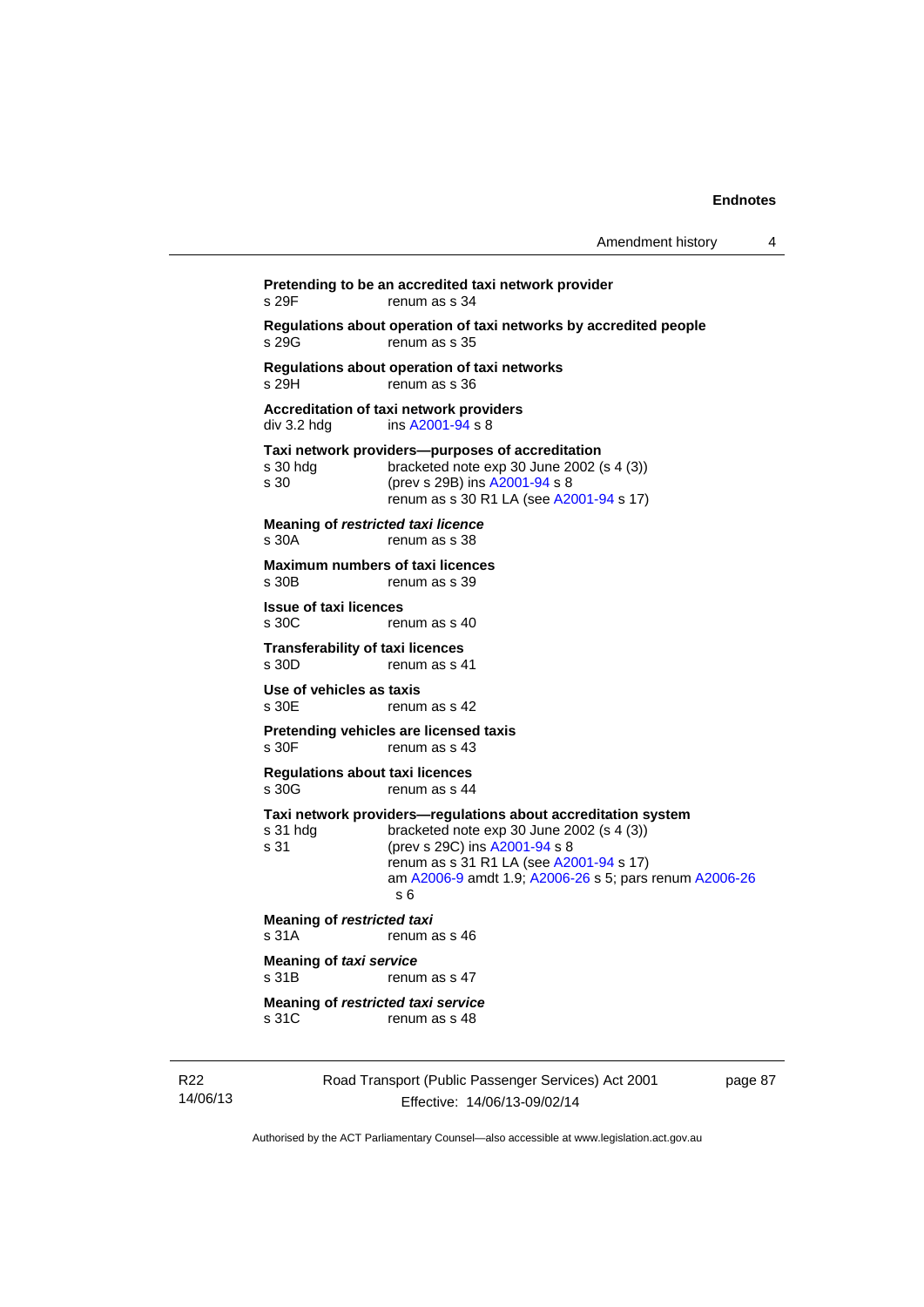4 Amendment history

|         | s 31D                                          | Taxi service operators--purposes of accreditation<br>renum as s 49                                                                   |                             |
|---------|------------------------------------------------|--------------------------------------------------------------------------------------------------------------------------------------|-----------------------------|
|         | s 31E                                          | Taxi service operators-regulations about accreditation system<br>renum as s 50                                                       |                             |
|         | Entitlement to operate taxi services<br>s 31F  | renum as s 51                                                                                                                        |                             |
|         | s 31G                                          | Unaccredited operators not to operate taxi services<br>renum as s 52                                                                 |                             |
|         | s 31H                                          | Pretending to be an accredited taxi service operator<br>renum as s 53                                                                |                             |
|         | s 31 l                                         | Taxi service operators to be affiliated with taxi network<br>renum as s 54                                                           |                             |
|         | s 31J                                          | Pretending to be affiliated with taxi network<br>renum as s 55                                                                       |                             |
|         | s 31K                                          | Regulations about operation of taxi services by accredited people<br>renum as s 56                                                   |                             |
|         | s 31L                                          | Regulations about operation of taxis<br>renum as s 57                                                                                |                             |
|         | <b>Regulations about taxi drivers</b><br>s 31M | renum as s 58                                                                                                                        |                             |
|         | s 31N                                          | Regulations about conduct of taxi passengers<br>renum as s 59                                                                        |                             |
|         | s 31O                                          | Power to determine maximum taxi fares<br>renum as s 60                                                                               |                             |
|         | div 3.3 hdg                                    | Entitlement to operate taxi networks<br>ins A2001-94 s 8                                                                             |                             |
|         | s 32                                           | Entitlement to operate taxi networks<br>(prev s 29D) ins A2001-94 s 8<br>renum as s 32 R1 LA (see A2001-94 s 17)<br>sub A2006-26 s 7 |                             |
|         | s 32A                                          | Regulations may apply certain laws and instruments<br>renum as s 62 and then s 82                                                    |                             |
|         | <b>Regulations about enforcement</b><br>S 32B  | renum as s 63 and then s 83                                                                                                          |                             |
|         | s 32C                                          | Minister may exempt vehicles and people from Act<br>renum as s 64 and then s 84                                                      |                             |
|         | s 32D                                          | Regulations may exempt vehicles and people from Act<br>renum as s 65 and then s 85                                                   |                             |
| page 88 |                                                | Road Transport (Public Passenger Services) Act 2001<br>Effective: 14/06/13-09/02/14                                                  | R <sub>22</sub><br>14/06/13 |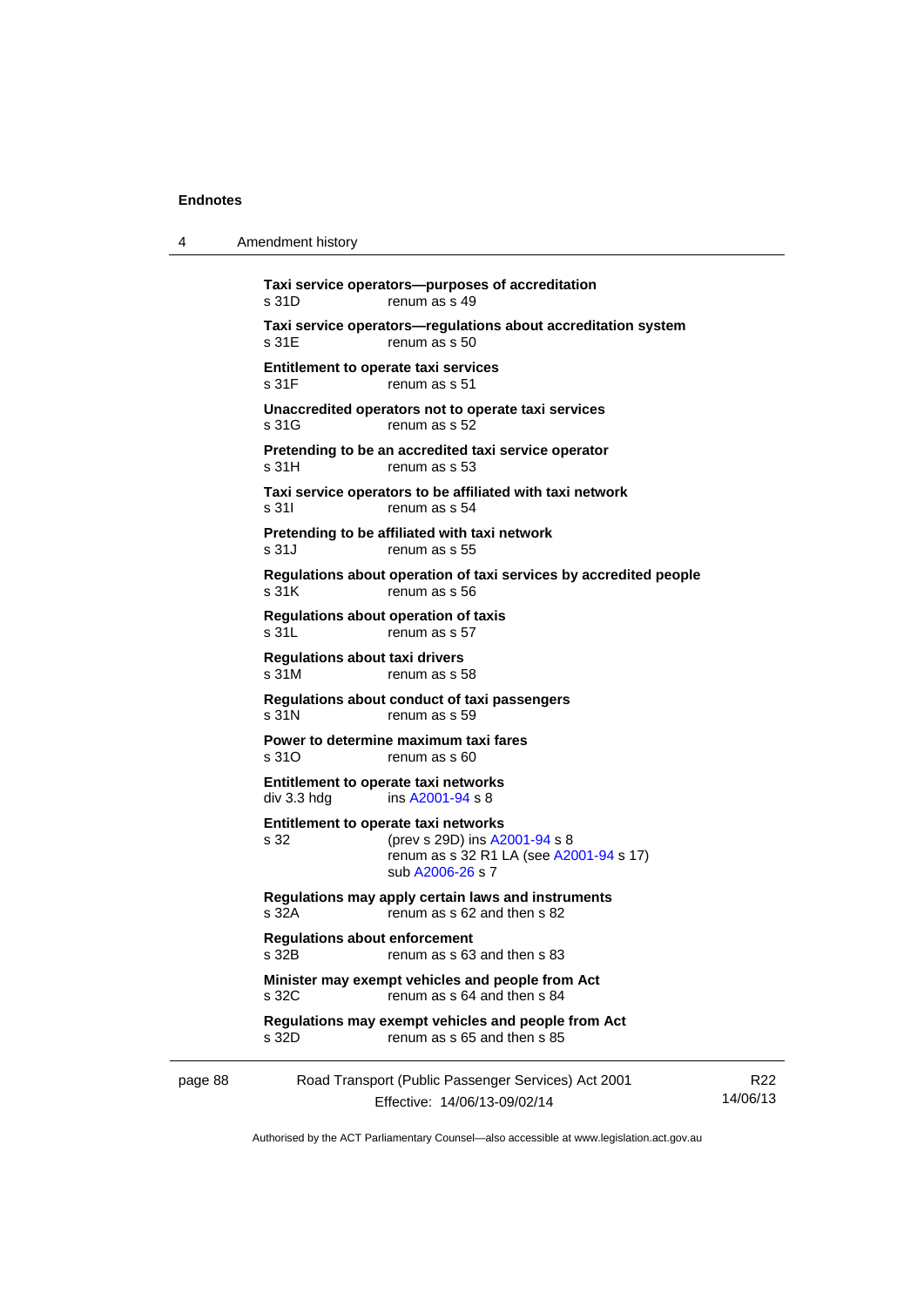# Road Transport (Public Passenger Services) Act 2001 **Operating taxi network without entitlement**  s 33 hdg bracketed note exp 30 June 2002 (s 4 (3)) s 33 orig s 33 renum as s 66 and then s 87 (prev s 29E) ins [A2001-94](http://www.legislation.act.gov.au/a/2001-94) s 8 renum as s 33 R1 LA (see [A2001-94](http://www.legislation.act.gov.au/a/2001-94) s 17) sub [A2006-26](http://www.legislation.act.gov.au/a/2006-26) s 7 **Pretending to be an accredited taxi network provider**  s 34 orig s 34 renum as s 67 and then s 88 (prev s 29F) ins [A2001-94](http://www.legislation.act.gov.au/a/2001-94) s 8 renum as s 34 R1 LA (see [A2001-94](http://www.legislation.act.gov.au/a/2001-94) s 17) am [A2006-26](http://www.legislation.act.gov.au/a/2006-26) s 8 **Regulation of taxi networks**  div 3.4 hdg ins [A2001-94](http://www.legislation.act.gov.au/a/2001-94) s 8 **Regulations about operation of taxi networks by accredited people**  s  $35$  hdg bracketed note exp  $30$  June 2002 (s  $4$  (3)) s  $35$  corig s  $35$  renum as s  $68$  and then s  $89$ orig s 35 renum as s 68 and then s 89 (prev s 29G) ins [A2001-94](http://www.legislation.act.gov.au/a/2001-94) s 8 renum as s 35 R1 LA (see [A2001-94](http://www.legislation.act.gov.au/a/2001-94) s 17) **Regulations about operation of taxi networks**  s 36 orig s 36 renum as s 69 and then s 90 (prev s 29H) ins [A2001-94](http://www.legislation.act.gov.au/a/2001-94) s 8 renum as s 36 R1 LA (see [A2001-94](http://www.legislation.act.gov.au/a/2001-94) s 17) **Licensing of taxi vehicles**  pt 4 hdg orig pt 4 hdg renum as pt 7 hdg (see [A2001-94](http://www.legislation.act.gov.au/a/2001-94) s 9) ins [A2001-94](http://www.legislation.act.gov.au/a/2001-94) s 8 **Basic concepts**<br>div 4.1 hdg orig div 4.1 hdg renum as div 7.1 hdg ins [A2001-94](http://www.legislation.act.gov.au/a/2001-94) s 8 **Meaning of** *taxi licence*  s 37 hdg bracketed note exp 30 June 2002 (s 4 (3)) s 37 orig s 37 renum as s 70 and then s 91 (prev s 30) sub [A2001-94](http://www.legislation.act.gov.au/a/2001-94) s 8 renum as s 37 R1 LA (see [A2001-94](http://www.legislation.act.gov.au/a/2001-94) s 17) sub [A2004-69](http://www.legislation.act.gov.au/a/2004-69) s 37 **Meaning of** *restricted taxi licence*<br>s 38 hdg bracketed note s 38 hdg bracketed note exp 30 June 2002 (s 4 (3))<br>s 38 borig s 38 renum as s 71 and then s 92 orig s 38 renum as s 71 and then s 92 (prev s 30A) ins [A2001-94](http://www.legislation.act.gov.au/a/2001-94) s 8 renum as s 38 R1 LA (see [A2001-94](http://www.legislation.act.gov.au/a/2001-94) s 17) **Taxi licences**  orig div 4.2 hdg renum as div 7.2 hdg ins [A2001-94](http://www.legislation.act.gov.au/a/2001-94) s 8

page 89

Authorised by the ACT Parliamentary Counsel—also accessible at www.legislation.act.gov.au

Effective: 14/06/13-09/02/14

R22 14/06/13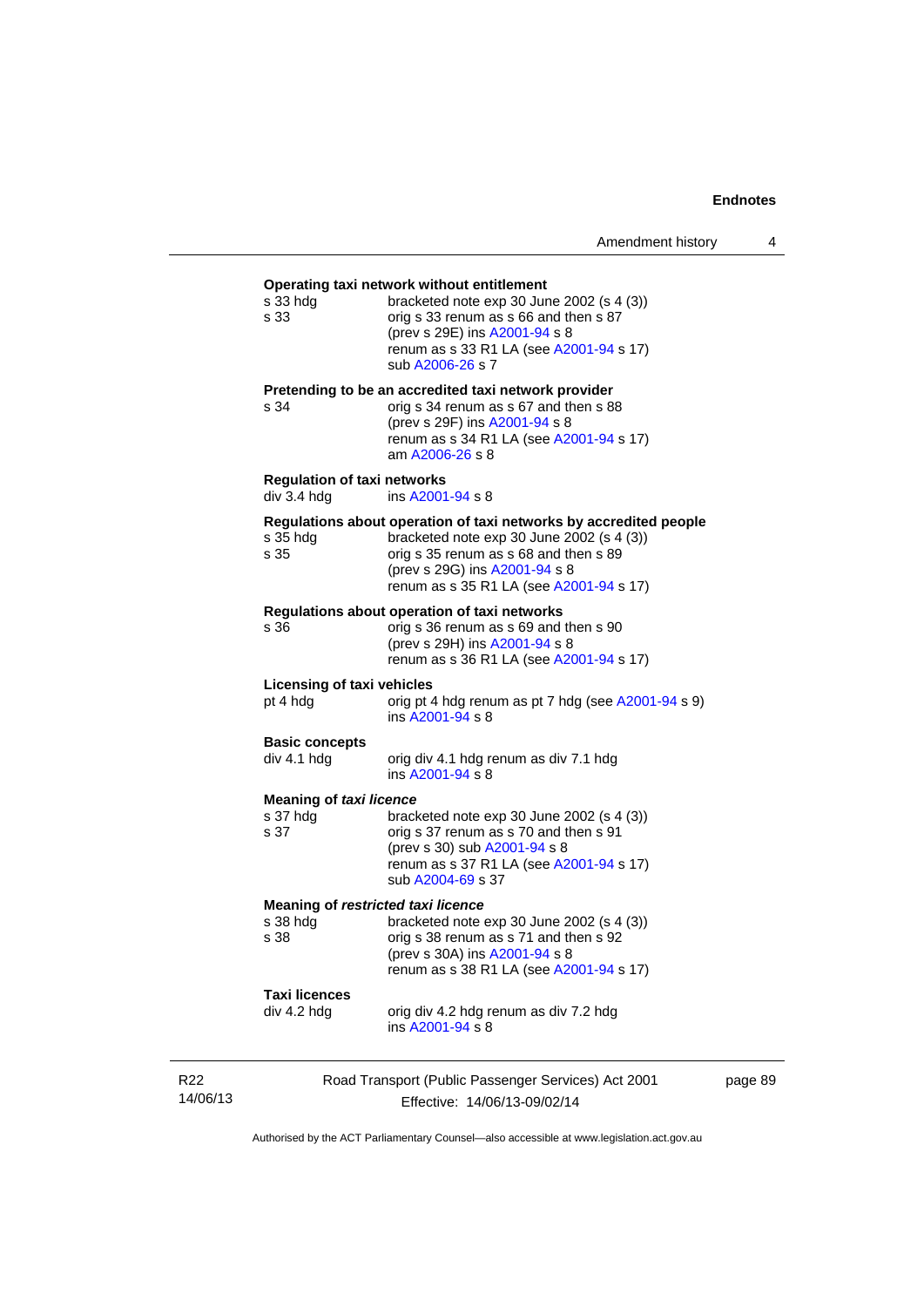| Amendment history |  |
|-------------------|--|
|                   |  |

| s 39 hda<br>s 39                                             | <b>Maximum numbers of taxi licences</b><br>bracketed note exp 30 June 2002 (s 4 (3))<br>orig s 39 renum as s 72 and then s 93<br>(prev s 30B) ins A2001-94 s 8<br>renum as s 39 R1 LA (see A2001-94 s 17) |
|--------------------------------------------------------------|-----------------------------------------------------------------------------------------------------------------------------------------------------------------------------------------------------------|
| <b>Issue of taxi licences</b><br>s 40 hdg<br>s <sub>40</sub> | bracketed note $exp 30$ June 2002 (s 4 (3))<br>orig s 40 renum as s 73<br>(prev s 30C) ins A2001-94 s 8<br>renum as s 40 R1 LA (see A2001-94 s 17)                                                        |
| <b>Transferability of taxi licences</b><br>s 41 hdg<br>s 41  | bracketed note $exp 30$ June 2002 (s 4 (3))<br>orig s 41 renum as s 74<br>(prev s 30D) ins A2001-94 s 8<br>renum as s 41 R1 LA (see A2001-94 s 17)<br>sub A2006-26 s 9                                    |
| Use of vehicles as taxis<br>s 42 hda<br>s 42                 | bracketed note $exp 30$ June 2002 (s 4 (3))<br>orig s 42 renum as s 75<br>(prev s 30E) ins A2001-94 s 8<br>renum as s 42 R1 LA (see A2001-94 s 17)<br>am A2004-69 s 10                                    |
| s 43                                                         | Pretending vehicles are licensed taxis<br>orig s 43 renum as s 76<br>(prev s 30F) ins A2001-94 s 8<br>renum as s 43 R1 LA (see A2001-94 s 17)                                                             |
| <b>Regulations about taxi licences</b><br>s 44 hdg<br>s 44   | bracketed note exp 30 June 2002 (s 4 (3))<br>orig s 44 renum as s 77<br>(prev s 30G) ins A2001-94 s 8<br>renum as s 44 R1 LA (see A2001-94 s 17)<br>am A2006-9 amdt 1.9; A2006-26 s 10                    |
| <b>Taxi services</b><br>pt 5 hdg                             | orig pt 5 hdg om R1 LA (s 89 (3)) but see s 54)<br>prev pt 5 hdg exp 31 December 2001 (s 54)<br>ins A2001-94 s 8                                                                                          |
| <b>Basic concepts</b><br>div 5.1 hdg                         | ins A2001-94 s 8                                                                                                                                                                                          |
| Meaning of taxi<br>s 45 hdg<br>s 45                          | bracketed note exp 30 June 2002 (s 4 (3))<br>orig s 45 renum as s 78<br>(prev s 31) sub A2001-94 s 8<br>renum as s 45 R1 LA (see A2001-94 s 17)                                                           |

page 90 Road Transport (Public Passenger Services) Act 2001 Effective: 14/06/13-09/02/14

R22 14/06/13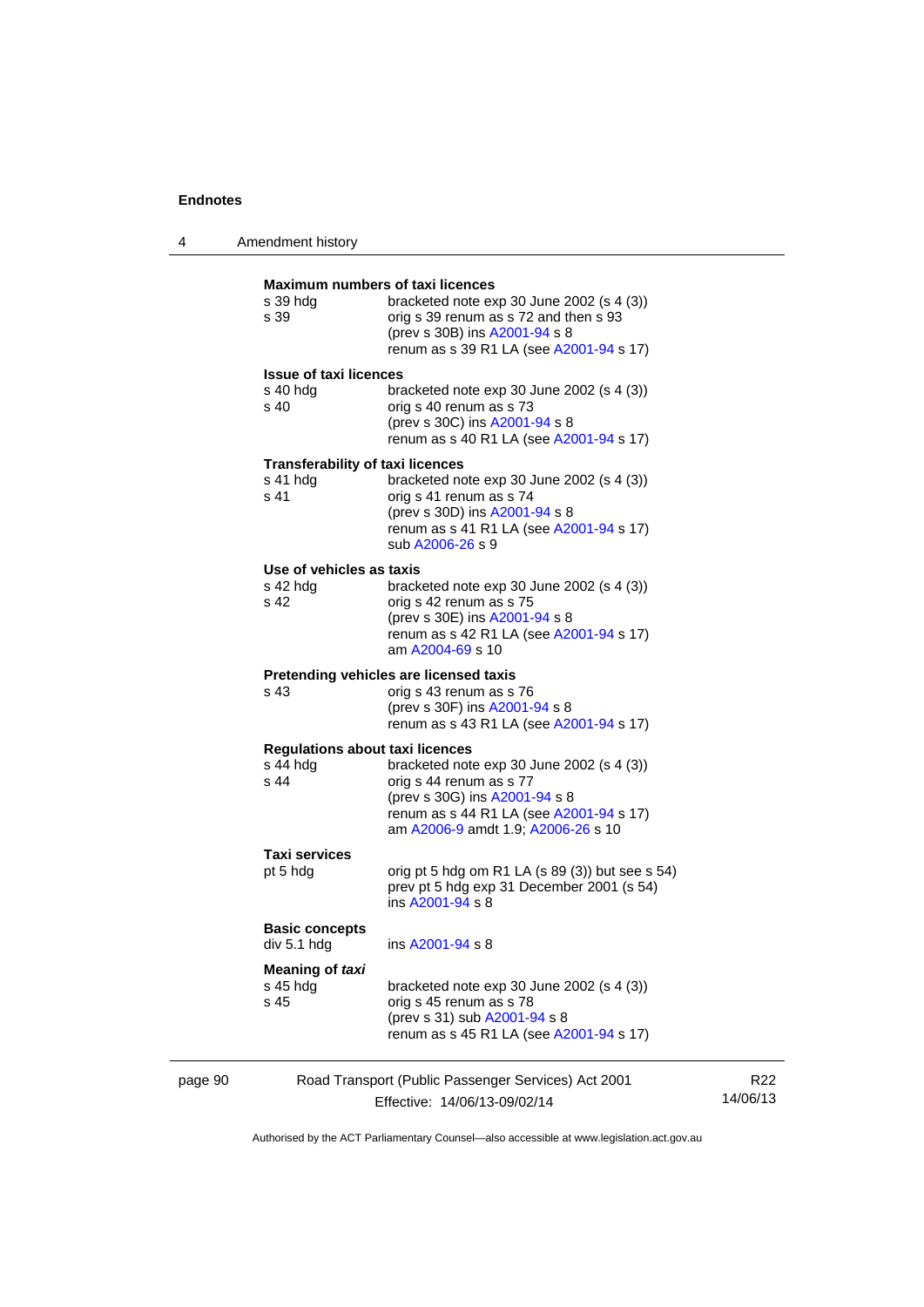#### sub [A2004-69](http://www.legislation.act.gov.au/a/2004-69) s 11

# **Meaning of** *restricted taxi*

| <b>INGRIBILITY OF TESUTCIC GAT</b>                       |                                                                                                                                                                                                                                          |  |
|----------------------------------------------------------|------------------------------------------------------------------------------------------------------------------------------------------------------------------------------------------------------------------------------------------|--|
| s 46 hdg<br>s 46                                         | bracketed note $exp 30$ June 2002 (s 4 (3))<br>orig s 46 renum as s 79<br>(prev s 31A) ins A2001-94 s 8<br>renum as s 46 R1 LA (see A2001-94 s 17)<br>am A2006-9 s 15                                                                    |  |
| <b>Meaning of taxi service</b>                           |                                                                                                                                                                                                                                          |  |
| s 47 hdg<br>s 47                                         | bracketed note exp 30 June 2002 (s 4 (3))<br>orig s 47 renum as s 80<br>(prev s 31B) ins A2001-94 s 8<br>renum as s 47 R1 LA (see A2001-94 s 17)                                                                                         |  |
| Meaning of restricted taxi service<br>s 48               | orig s 48 renum as s 81                                                                                                                                                                                                                  |  |
|                                                          | (prev s 31C) ins A2001-94 s 8<br>renum as s 48 R1 LA (see A2001-94 s 17)                                                                                                                                                                 |  |
| div 5.2 hdg                                              | <b>Accreditation of taxi service operators</b><br>ins A2001-94 s 8                                                                                                                                                                       |  |
| s 49 hdg<br>s 49                                         | Taxi service operators—purposes of accreditation<br>bracketed note $exp 30$ June 2002 (s 4 (3))<br>orig s 49 renum as s 82<br>(prev s 31D) ins A2001-94 s 8                                                                              |  |
|                                                          | renum as s 49 R1 LA (see A2001-94 s 17)                                                                                                                                                                                                  |  |
| s 50 hdg<br>s 50                                         | Taxi service operators-regulations about accreditation system<br>bracketed note exp 30 June 2002 (s 4 (3))<br>orig s 50 renum as s 83<br>(prev s 31E) ins A2001-94 s 8<br>renum as s 50 R1 LA (see A2001-94 s 17)<br>am A2006-9 amdt 1.9 |  |
| Entitlement to operate taxi services<br>div 5.3 hdg      | ins A2001-94 s 8                                                                                                                                                                                                                         |  |
| Entitlement to operate taxi services<br>s 51 hdg<br>s 51 | bracketed note exp 30 June 2002 (s 4 (3))<br>orig s 51 renum as s 84<br>(prev s 31F) ins A2001-94 s 8<br>renum as s 51 R1 LA (see A2001-94 s 17)<br>am A2006-26 s 11                                                                     |  |
| <b>Existing approved taxi networks</b><br>s 51A          | renum as s 85                                                                                                                                                                                                                            |  |
| Existing taxi licences and restricted taxi licences      |                                                                                                                                                                                                                                          |  |

s 51B renum as s 86

R22 14/06/13 Road Transport (Public Passenger Services) Act 2001 Effective: 14/06/13-09/02/14

page 91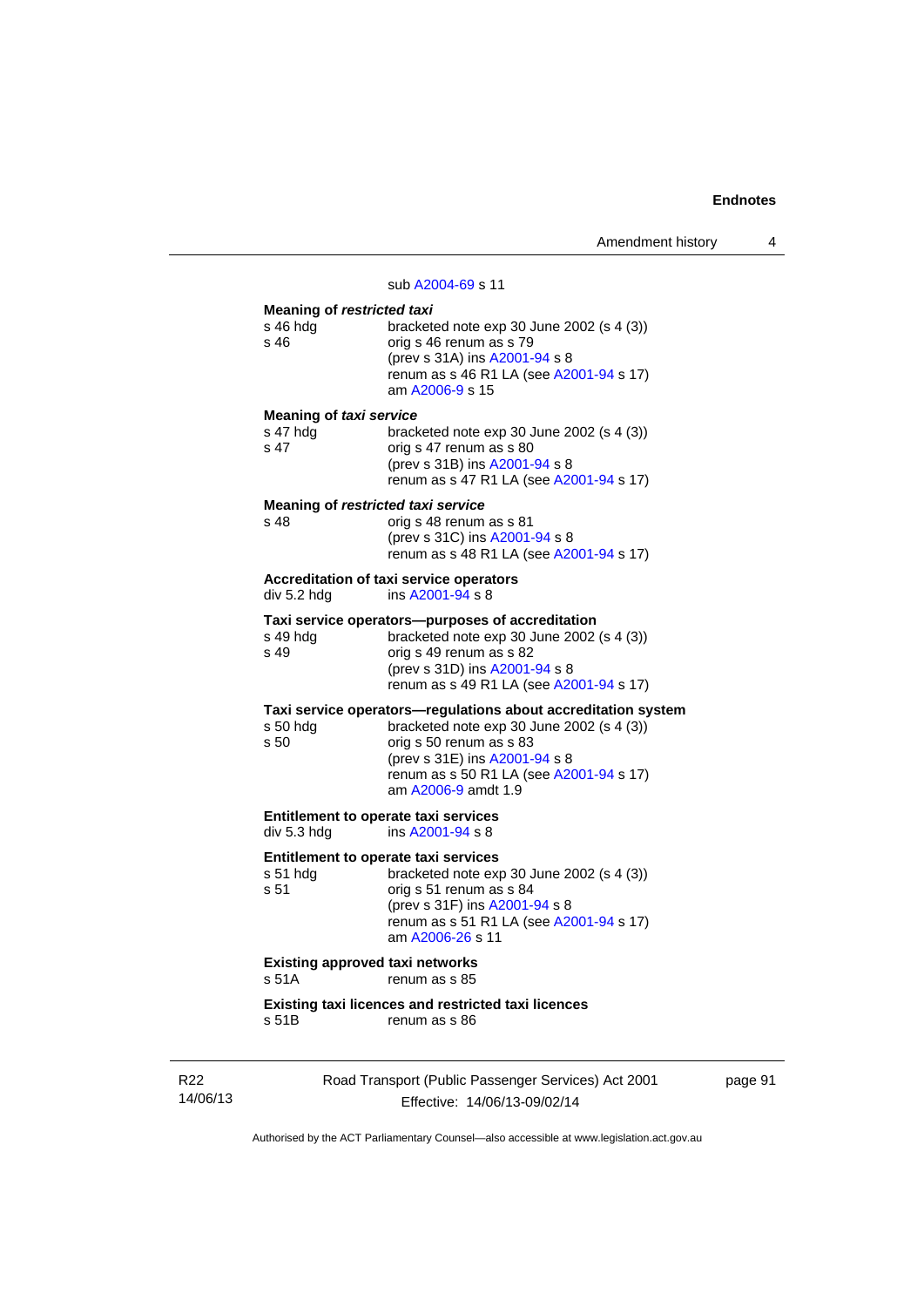| 4       | Amendment history                                                             |                                                                                                                                                                                                                                                          |                 |  |  |
|---------|-------------------------------------------------------------------------------|----------------------------------------------------------------------------------------------------------------------------------------------------------------------------------------------------------------------------------------------------------|-----------------|--|--|
|         | s 51C                                                                         | Interim accreditation of existing taxi operators<br>renum as s 87                                                                                                                                                                                        |                 |  |  |
|         | Determination about maximum number of taxi licences<br>s 51D<br>renum as s 88 |                                                                                                                                                                                                                                                          |                 |  |  |
|         | s 51E                                                                         | Determination about maximum number of restricted taxi licences<br>renum as s 89                                                                                                                                                                          |                 |  |  |
|         | Application to transfer taxi licence<br>s 51F                                 | renum as s 90                                                                                                                                                                                                                                            |                 |  |  |
|         | s 51G                                                                         | Determination about maximum taxi fares<br>renum as s 91                                                                                                                                                                                                  |                 |  |  |
|         | Expiry of div 7.7<br>s 51H                                                    | renum as s 92                                                                                                                                                                                                                                            |                 |  |  |
|         | s 52 hdg<br>s 52                                                              | Unaccredited operators not to operate taxi services<br>bracketed note exp 30 June 2002 (s 4 (3))<br>orig s 52 exp 31 December 2001 (s 54)<br>(prev s 31G) ins A2001-94 s 8<br>renum as s 52 R1 LA (see A2001-94 s 17)<br>am A2004-69 s 12                |                 |  |  |
|         | s <sub>53</sub>                                                               | Pretending to be an accredited taxi service operator<br>orig s 53 exp 31 December 2001 (s 54)<br>(prev s 31H) ins A2001-94 s 8<br>renum as s 53 R1 LA (see A2001-94 s 17)                                                                                |                 |  |  |
|         | s 54                                                                          | Taxi service operators to be affiliated with taxi network<br>orig s 54 exp 31 December 2001 (s 54)<br>(prev s 31l) ins A2001-94 s 8<br>renum as s 54 R1 LA (see A2001-94 s 17)<br>sub A2006-26 s 12                                                      |                 |  |  |
|         | s 55                                                                          | Pretending to be affiliated with taxi network<br>(prev s 31J) ins A2001-94 s 8<br>renum as s 55 R1 LA (see A2001-94 s 17)                                                                                                                                |                 |  |  |
|         | <b>Regulation of taxi services</b><br>div 5.4 hdg                             | ins A2001-94 s 8                                                                                                                                                                                                                                         |                 |  |  |
|         | s 56                                                                          | Regulations about operation of taxi services by accredited people<br>s 56 hdg bracketed note exp 30 June 2002 (s 4 (3))<br>(prev s 31K) ins A2001-94 s 8<br>renum as s 56 R1 LA (see A2001-94 s 17)<br>am A2006-9 amdt 1.4, amdt 1.5; A2010-18 amdt 3.77 |                 |  |  |
|         | s 57                                                                          | Regulations about operation of taxis<br>(prev s 31L) ins A2001-94 s 8<br>renum as s 57 R1 LA (see A2001-94 s 17)                                                                                                                                         |                 |  |  |
| page 92 |                                                                               | Road Transport (Public Passenger Services) Act 2001<br>Effective: 14/06/13-09/02/14                                                                                                                                                                      | R22<br>14/06/13 |  |  |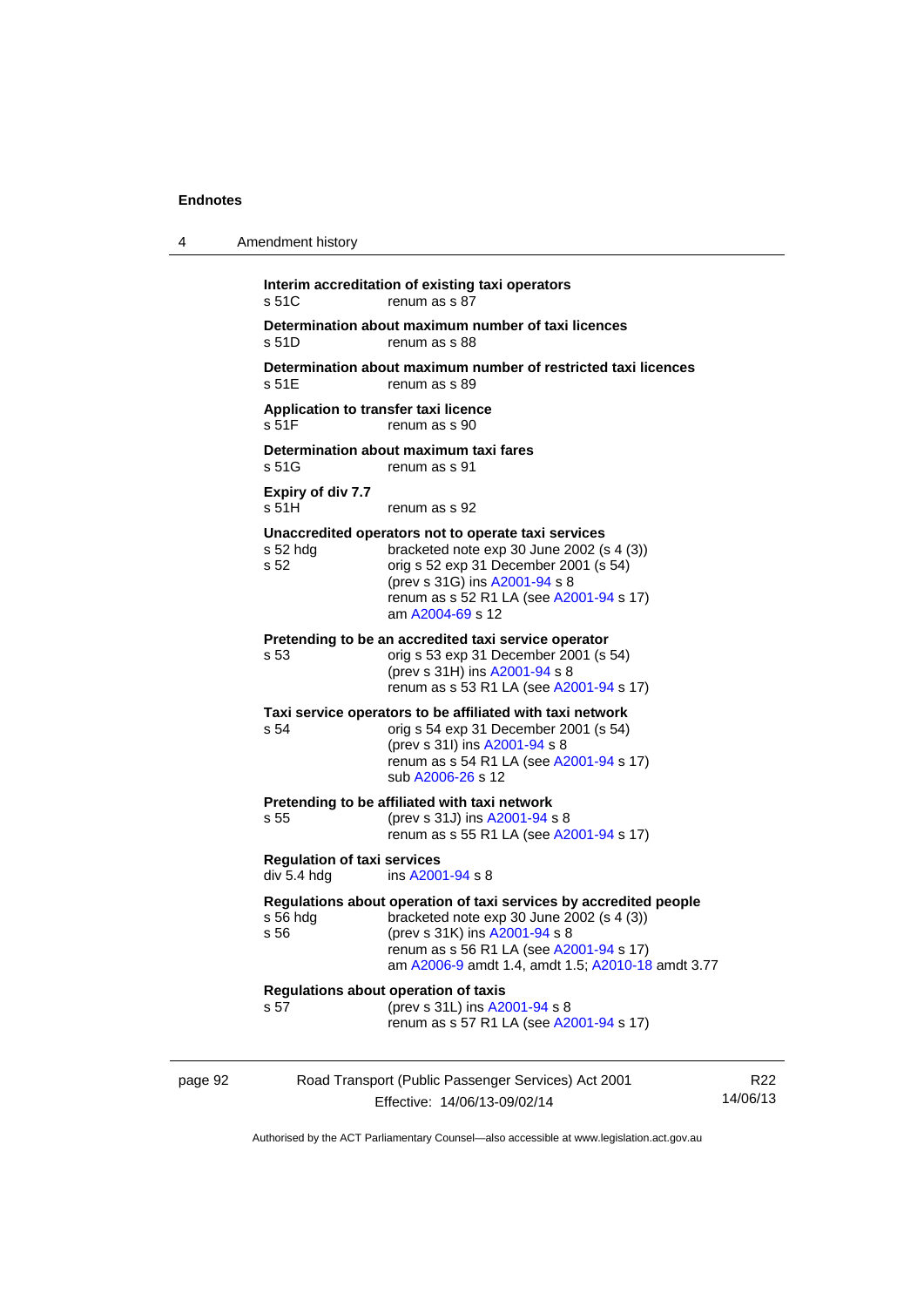| Amendment history |  |
|-------------------|--|
|-------------------|--|

|                             | <b>Regulations about taxi drivers</b><br>s 58                                       | (prev s 31M) ins A2001-94 s 8<br>renum as s 58 R1 LA (see A2001-94 s 17)                                                                                       |  |
|-----------------------------|-------------------------------------------------------------------------------------|----------------------------------------------------------------------------------------------------------------------------------------------------------------|--|
|                             | s 59                                                                                | Regulations about conduct of taxi passengers<br>(prev s 31N) ins A2001-94 s 8<br>renum as s 59 R1 LA (see A2001-94 s 17)                                       |  |
|                             | s60hdg<br>s 60                                                                      | Power to determine maximum taxi fares<br>bracketed note exp 30 June 2002 (s 4 (3))<br>(prev s 310) ins A2001-94 s 8<br>renum as s 60 R1 LA (see A2001-94 s 17) |  |
|                             | <b>Licensing of hire cars</b><br>pt 5A hdg                                          | renum as pt 6 hdg                                                                                                                                              |  |
|                             | <b>Basic concepts</b><br>div 5A.1 hdg                                               | renum as div 6.1 hdg                                                                                                                                           |  |
|                             | <b>Hire car licences</b><br>div 5A.2 hdg                                            | renum as div 6.2 hdg                                                                                                                                           |  |
|                             | <b>Hire car services</b><br>pt 5B hdg                                               | renum as pt 7 hdg                                                                                                                                              |  |
|                             | <b>Basic concepts</b><br>div 5B.1 hdg                                               | renum as div 7.1 hdg                                                                                                                                           |  |
|                             | Accreditation of hire car service operators<br>renum as div 7.2 hdg<br>div 5B.2 hdg |                                                                                                                                                                |  |
|                             | div 5B.3 hdg                                                                        | Entitlement to operate hire car services<br>renum as div 7.3 hdg                                                                                               |  |
|                             | <b>Regulation of hire car services</b><br>div 5B.4 hdg                              | renum as div 7.4 hdg                                                                                                                                           |  |
|                             | <b>Licensing of hire cars</b><br>pt 6 hdg                                           | orig pt 6 hdg renum as pt 8 hdg<br>(prev pt 5A hdg) ins A2004-69 s 13<br>renum as pt 6 hdg R10 LA (see A2004-69 s 17)                                          |  |
|                             | <b>Basic concepts</b><br>div 6.1 hdg                                                | (prev div 5A.1 hdg) ins A2004-69 s 13<br>renum as div 6.1 hdg R10 LA (see A2004-69 s 17)                                                                       |  |
|                             | <b>Meaning of hire car licence</b><br>s 60A                                         | renum as s 61                                                                                                                                                  |  |
|                             | s 60B                                                                               | Meaning of restricted hire car licence<br>renum as s 62                                                                                                        |  |
|                             | <b>Transferability of hire car licences</b><br>s 60C                                | renum as s 63                                                                                                                                                  |  |
| R <sub>22</sub><br>14/06/13 |                                                                                     | Road Transport (Public Passenger Services) Act 2001<br>Effective: 14/06/13-09/02/14                                                                            |  |

page 93

Authorised by the ACT Parliamentary Counsel—also accessible at www.legislation.act.gov.au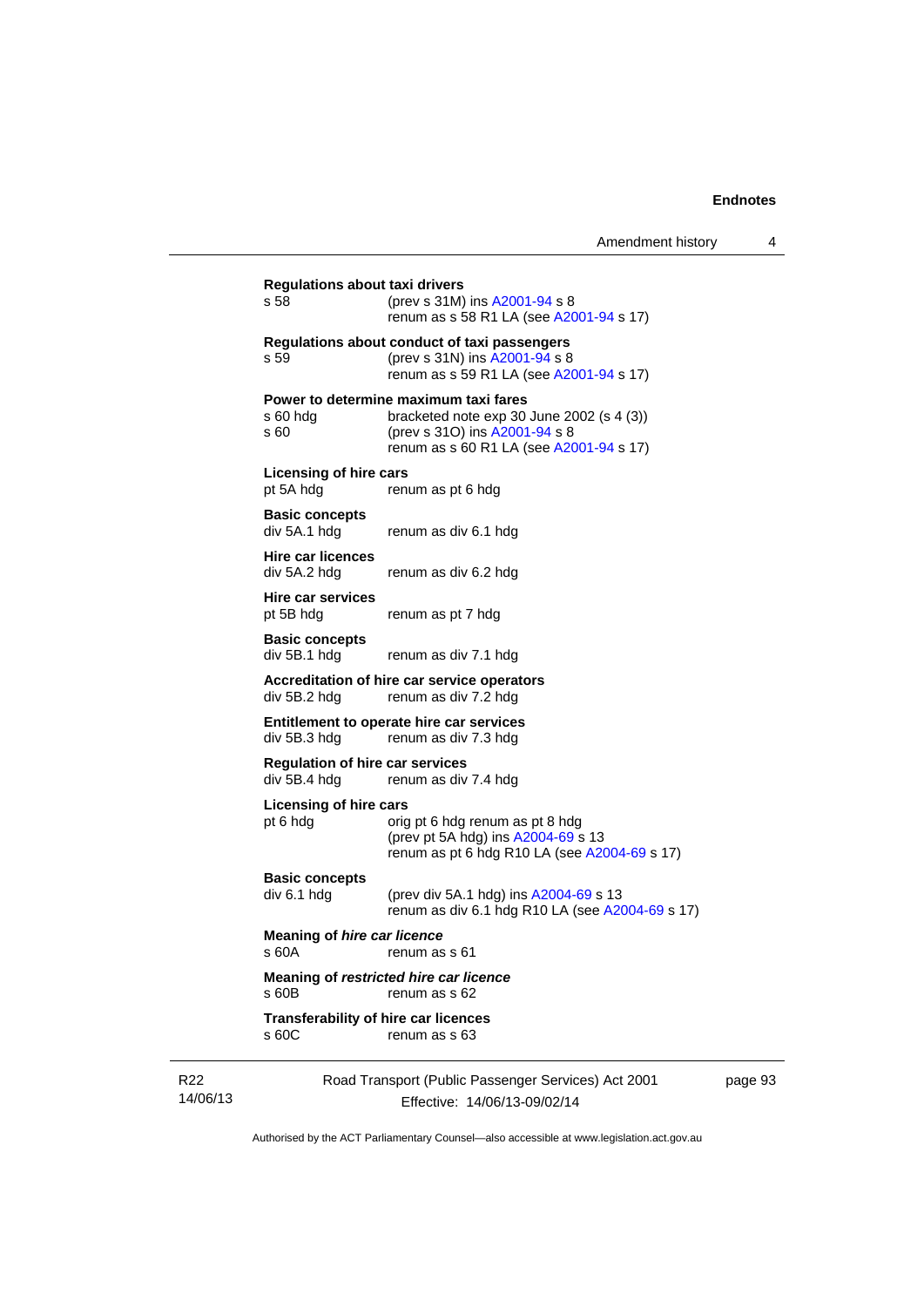4 Amendment history

|         | Use of vehicles as hire cars<br>s 60D<br>renum as s 64                                                                                                              |          |
|---------|---------------------------------------------------------------------------------------------------------------------------------------------------------------------|----------|
|         | Pretending vehicles are licensed hire cars<br>$s$ 60 $F$<br>renum as s 65                                                                                           |          |
|         | Regulations about hire car licences<br>s 60F<br>renum as s 66                                                                                                       |          |
|         | Meaning of hire car<br>s60G<br>renum as s 67                                                                                                                        |          |
|         | Meaning of restricted hire car<br>s60H<br>renum as s 68                                                                                                             |          |
|         | Meaning of hire car service<br>s 601<br>renum as s 69                                                                                                               |          |
|         | Meaning of restricted hire car service<br>s 60J<br>renum as s 70                                                                                                    |          |
|         | Hire car service operators--purposes of accreditation<br>s 60K<br>renum as s 71                                                                                     |          |
|         | Hire car service operators-regulations about accreditation system<br>$s$ 60L<br>renum as s 72                                                                       |          |
|         | Entitlement to operate hire car services<br>$s$ 60M<br>renum as s 73                                                                                                |          |
|         | Unaccredited operators not to operate hire car services<br>s 60N<br>renum as s 74                                                                                   |          |
|         | Pretending to be an accredited hire car service operator<br>s 60O<br>renum as s 75                                                                                  |          |
|         | Regulations about operation of hire car services by accredited people<br>s 60P<br>renum as s 76                                                                     |          |
|         | Regulations about operation of hire cars<br>s 60Q<br>renum as s 77                                                                                                  |          |
|         | Regulations about hire car drivers<br>$s$ 60 $R$<br>renum as s 78                                                                                                   |          |
|         | Regulations about conduct of hire car passengers<br>s60S<br>renum as s 79                                                                                           |          |
|         | Unauthorised public passenger services<br>s 60T<br>renum as s 80                                                                                                    |          |
|         | <b>Meaning of hire car licence</b><br>(prev s 32) renum as s 61 and then s 81<br>s 61<br>(prev s 60A) ins A2004-69 s 13<br>renum as s 61 R10 LA (see A2004-69 s 17) |          |
| page 94 | Road Transport (Public Passenger Services) Act 2001                                                                                                                 | R22      |
|         | Effective: 14/06/13-09/02/14                                                                                                                                        | 14/06/13 |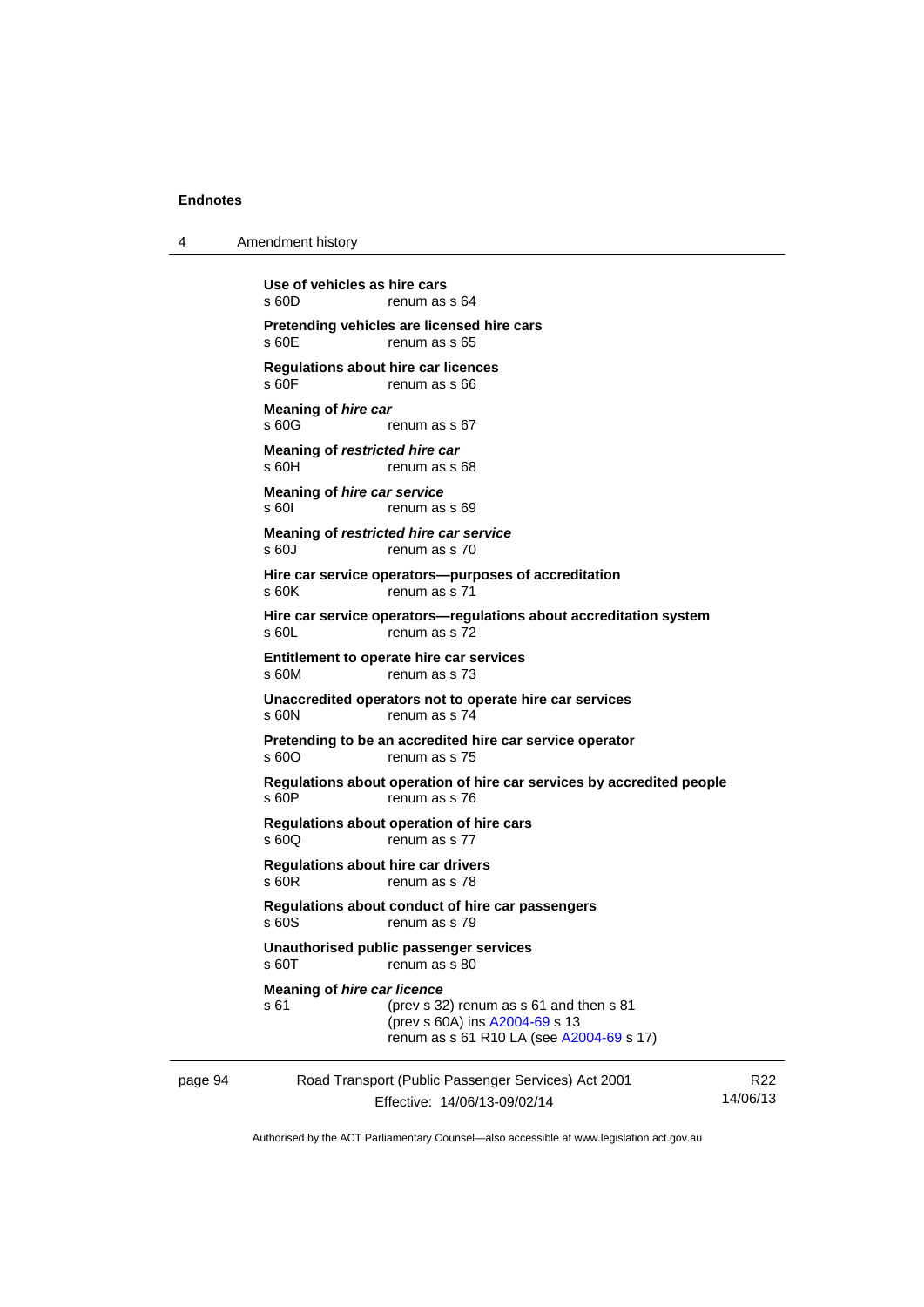|                              | Amendment history                                                                         | 4       |
|------------------------------|-------------------------------------------------------------------------------------------|---------|
|                              |                                                                                           |         |
| s 62                         | <b>Meaning of restricted hire car licence</b><br>(prev s 32A) renum as s 62 and then s 82 |         |
|                              | (prev s 60B) ins A2004-69 s 13                                                            |         |
|                              | renum as s 62 R10 LA (see A2004-69 s 17)                                                  |         |
|                              |                                                                                           |         |
| <b>Hire car licences</b>     |                                                                                           |         |
| div 6.2 hdg                  | (prev div 5A.2 hdg) ins A2004-69 s 13                                                     |         |
|                              | renum as div 6.2 hdg R10 LA (see A2004-69 s 17)                                           |         |
|                              | Transferability of hire car licences                                                      |         |
| s 63                         | (prev s 32B) renum as s 63 and then s 83                                                  |         |
|                              | (prev s 60C) ins A2004-69 s 13                                                            |         |
|                              | renum as s 63 R10 LA (see A2004-69 s 17)                                                  |         |
| Use of vehicles as hire cars |                                                                                           |         |
| s 64                         | (prev s 32C) renum as s 64 and then s 84                                                  |         |
|                              | (prev s 60D) ins A2004-69 s 13                                                            |         |
|                              | renum as s 64 R10 LA (see A2004-69 s 17)                                                  |         |
|                              | Pretending vehicles are licensed hire cars                                                |         |
| s 65                         | (prev s 32D) renum as s 65 and then s 85                                                  |         |
|                              | (prev s 60E) ins A2004-69 s 13                                                            |         |
|                              | renum as s 65 R10 LA (see A2004-69 s 17)                                                  |         |
|                              |                                                                                           |         |
|                              | References to Motor Traffic Act, Traffic Act etc                                          |         |
| s 65A                        | renum as s 86                                                                             |         |
|                              | <b>Regulations about hire car licences</b>                                                |         |
| s 66                         | orig s 66 (prev s 33) def restricted taxi operator's licence ins                          |         |
|                              | A2001-94 s 10                                                                             |         |
|                              | def taxi operator's licence ins A2001-94 s 10                                             |         |
|                              | renum as s 66 R1 LA (see A2001-94 s 17)                                                   |         |
|                              | exp 1 June 2003 (s 69)                                                                    |         |
|                              | prev s 66 renum as s 87                                                                   |         |
|                              | pres s 66 (prev s 60F) ins A2004-69 s 13                                                  |         |
|                              | renum as s 66 R10 LA (see A2004-69 s 17)                                                  |         |
|                              | am A2006-9 amdt 1.9                                                                       |         |
| Hire car services            |                                                                                           |         |
| pt 7 hdg                     | orig pt 7 hdg                                                                             |         |
|                              | (prev pt 4 hdg) renum as pt 7 hdg A2001-94 s 9                                            |         |
|                              | om R9 LA                                                                                  |         |
|                              | prev pt 7 hdg                                                                             |         |
|                              | renum as pt 9 hdg                                                                         |         |
|                              | pres pt 7 hdg                                                                             |         |
|                              | (prev pt 5B hdg) ins A2004-69 s 13                                                        |         |
|                              | renum as pt 7 hdg R10 LA (see A2004-69 s 17)                                              |         |
| <b>Basic concepts</b>        |                                                                                           |         |
| div 7.1 hdg                  | (prev div 4.1 hdg) renum A2001-94 s 9                                                     |         |
|                              | exp 1 June 2003 (s 69)                                                                    |         |
|                              |                                                                                           |         |
|                              |                                                                                           |         |
|                              | Road Transport (Public Passenger Services) Act 2001                                       | page 95 |

Authorised by the ACT Parliamentary Counsel—also accessible at www.legislation.act.gov.au

Effective: 14/06/13-09/02/14

R22 14/06/13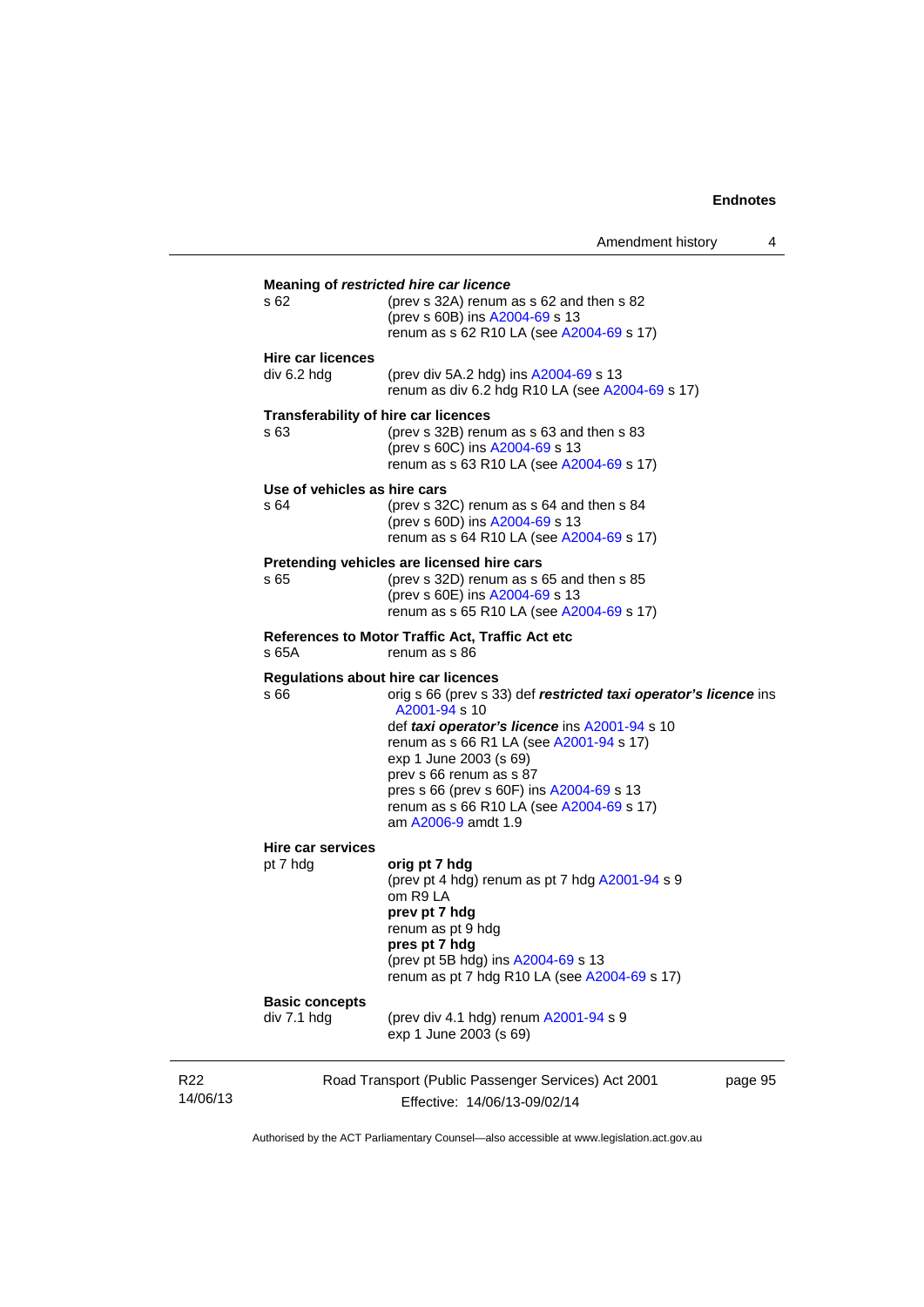4 Amendment history

page 96 Road Transport (Public Passenger Services) Act 2001 Effective: 14/06/13-09/02/14 R22 14/06/13 (prev div 5B.1 hdg) ins [A2004-69](http://www.legislation.act.gov.au/a/2004-69) s 13 renum as div 7.1 hdg R10 LA (see [A2004-69](http://www.legislation.act.gov.au/a/2004-69) s 17) **Meaning of** *hire car*  s 67 orig s 67 (prev s 34) renum as s 67 R1 LA (see [A2001-94](http://www.legislation.act.gov.au/a/2001-94) s 17) exp 1 June 2003 (s 69) prev s 67 renum as s 88 pres s 67 (prev s 60G) ins [A2004-69](http://www.legislation.act.gov.au/a/2004-69) s 13 renum as s 67 R10 LA (see [A2004-69](http://www.legislation.act.gov.au/a/2004-69) s 17) am [A2006-9](http://www.legislation.act.gov.au/a/2006-9) s 16 **Meaning of** *restricted hire car*  s 68 orig s 68 (prev s 35) renum as s 68 R1 LA (see [A2001-94](http://www.legislation.act.gov.au/a/2001-94) s 17) am [A2002-49](http://www.legislation.act.gov.au/a/2002-49) amdt 3.231 exp 1 June 2003 (s 69) prev s 68 renum as s 89 pres s 68 (prev s 60H) ins [A2004-69](http://www.legislation.act.gov.au/a/2004-69) s 13 renum as s 68 R10 LA (see [A2004-69](http://www.legislation.act.gov.au/a/2004-69) s 17) am [A2006-9](http://www.legislation.act.gov.au/a/2006-9) s 17 **Meaning of** *hire car service*  s 69 orig s 69 (prev s 36) renum as s 69 R1 LA (see [A2001-94](http://www.legislation.act.gov.au/a/2001-94) s 17) sub [A2002-30](http://www.legislation.act.gov.au/a/2002-30) amdt 3.751 exp 1 June 2003 (s 69) prev s 69 renum as s 90 pres s 69 (prev s 60I) ins [A2004-69](http://www.legislation.act.gov.au/a/2004-69) s 13 renum as s 69 R10 LA (see [A2004-69](http://www.legislation.act.gov.au/a/2004-69) s 17) **Meaning of** *restricted hire car service*  s 70 orig s 70 (prev s 37) renum as s 70 R1 LA (see [A2001-94](http://www.legislation.act.gov.au/a/2001-94) s 17) exp 1 December 2002 (s 72) prev s 70 renum as s 91 pres s 70 (prev s 60J) ins [A2004-69](http://www.legislation.act.gov.au/a/2004-69) s 13 renum as s 70 R10 LA (see [A2004-69](http://www.legislation.act.gov.au/a/2004-69) s 17) **Accreditation of hire car service operators**  div 7.2 hdg (prev div 4.2 hdg) renum [A2001-94](http://www.legislation.act.gov.au/a/2001-94) s 9 exp 1 December 2002 (s 72) (prev div 5B.2 hdg) ins [A2004-69](http://www.legislation.act.gov.au/a/2004-69) s 13 renum as div 7.2 hdg R10 LA (see [A2004-69](http://www.legislation.act.gov.au/a/2004-69) s 17) **Hire car service operators—purposes of accreditation**  s 71 orig s 71 (prev s 38) renum as s 71 R1 LA (see [A2001-94](http://www.legislation.act.gov.au/a/2001-94) s 17) exp 1 December 2002 (s 72) prev s 71 renum as s 92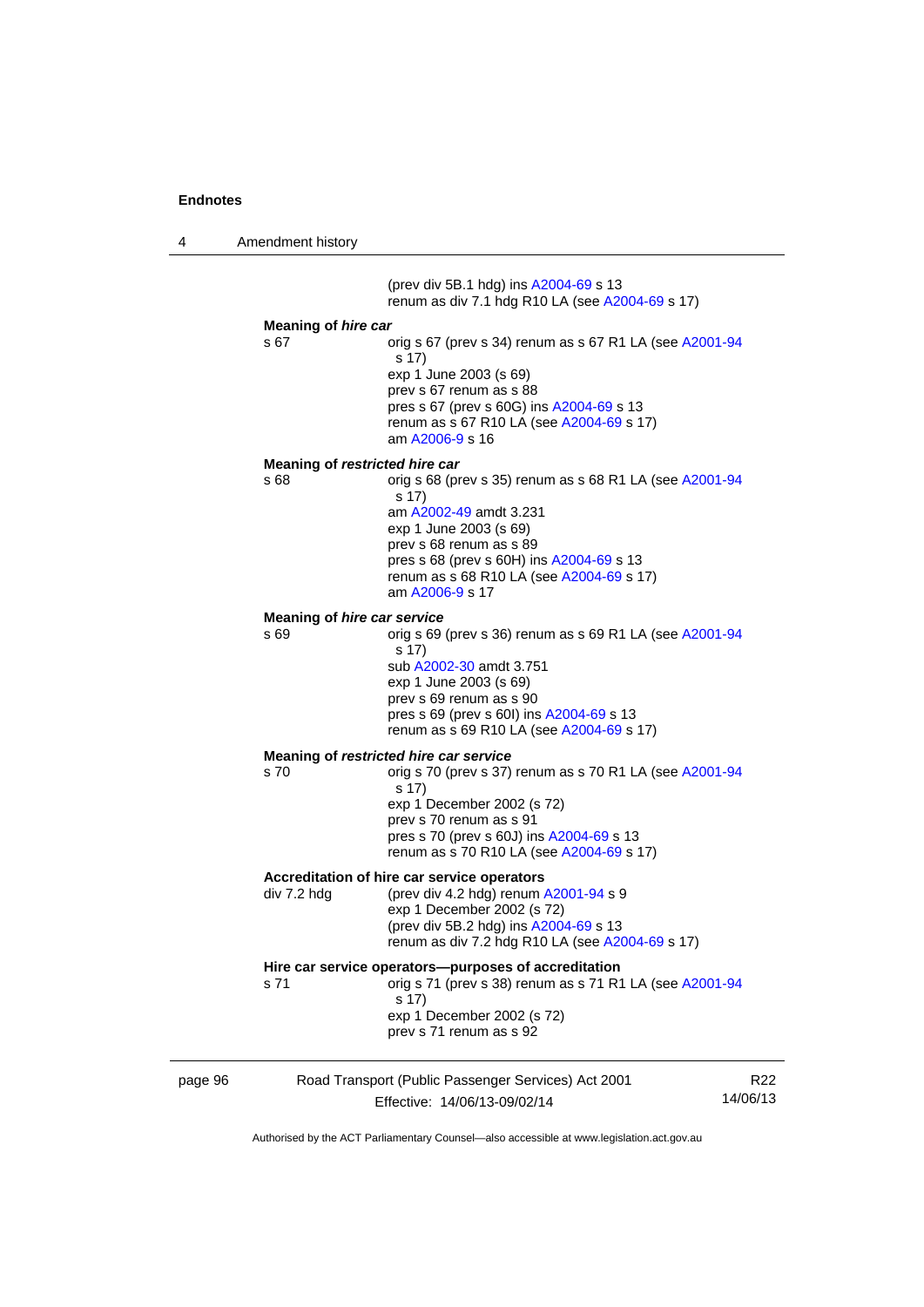| Amendment history |  |
|-------------------|--|
|-------------------|--|

14/06/13 Road Transport (Public Passenger Services) Act 2001 Effective: 14/06/13-09/02/14 page 97 pres s 71 (prev s 60K) ins [A2004-69](http://www.legislation.act.gov.au/a/2004-69) s 13 renum as s 71 R10 LA (see [A2004-69](http://www.legislation.act.gov.au/a/2004-69) s 17) **Hire car service operators—regulations about accreditation system**  s 72 orig s 72 (prev s 39) renum as s 72 R1 LA (see [A2001-94](http://www.legislation.act.gov.au/a/2001-94) s 17) exp 1 December 2002 (s 72) prev s 72 renum as s 93 pres s 72 (prev s 60L) ins [A2004-69](http://www.legislation.act.gov.au/a/2004-69) s 13 renum as s 72 R10 LA (see [A2004-69](http://www.legislation.act.gov.au/a/2004-69) s 17) am [A2006-9](http://www.legislation.act.gov.au/a/2006-9) amdt 1.9 **Entitlement to operate hire car services**  div 7.3 hdg (prev div 4.3 hdg) renum [A2001-94](http://www.legislation.act.gov.au/a/2001-94) s 9 exp 1 June 2002 (s 78) (prev div 5B.3 hdg) ins [A2004-69](http://www.legislation.act.gov.au/a/2004-69) s 13 renum as div 7.3 hdg R10 LA (see [A2004-69](http://www.legislation.act.gov.au/a/2004-69) s 17) **Entitlement to operate hire car services**  s 73 (prev s 40) renum R1 LA (see [A2001-94](http://www.legislation.act.gov.au/a/2001-94) s 17) exp 1 June 2002 (s 78) (prev s 60M) ins [A2004-69](http://www.legislation.act.gov.au/a/2004-69) s 13 renum as s 73 R10 LA (see [A2004-69](http://www.legislation.act.gov.au/a/2004-69) s 17) **Unaccredited operators not to operate hire car services**  s 74 (prev s 41) renum R1 LA (see [A2001-94](http://www.legislation.act.gov.au/a/2001-94) s 17) exp 1 June 2002 (s 78) (prev s 60N) ins [A2004-69](http://www.legislation.act.gov.au/a/2004-69) s 13 renum as s 74 R10 LA (see [A2004-69](http://www.legislation.act.gov.au/a/2004-69) s 17) **Pretending to be an accredited hire car service operator**  s 75 (prev s 42) renum R1 LA (see [A2001-94](http://www.legislation.act.gov.au/a/2001-94) s 17) exp 1 June 2002 (s 78) (prev s 60O) ins [A2004-69](http://www.legislation.act.gov.au/a/2004-69) s 13 renum as s 75 R10 LA (see [A2004-69](http://www.legislation.act.gov.au/a/2004-69) s 17) **Regulation of hire car services**  div 7.4 hdg (prev div 4.4 hdg) renum [A2001-94](http://www.legislation.act.gov.au/a/2001-94) s 9 exp 1 December 2002 (s 80) (prev div 5B.4 hdg) ins [A2004-69](http://www.legislation.act.gov.au/a/2004-69) s 13 renum as div 7.4 hdg R10 LA (see [A2004-69](http://www.legislation.act.gov.au/a/2004-69) s 17) **Regulations about operation of hire car services by accredited people**  s 76 (prev s 43) renum R1 LA (see [A2001-94](http://www.legislation.act.gov.au/a/2001-94) s 17) exp 1 June 2002 (s 78) (prev s 60P) ins [A2004-69](http://www.legislation.act.gov.au/a/2004-69) s 13 renum as s 76 R10 LA (see [A2004-69](http://www.legislation.act.gov.au/a/2004-69) s 17) am [A2006-9](http://www.legislation.act.gov.au/a/2006-9) amdt 1.6, amdt 1.7 **Regulations about operation of hire cars**  s 77 (prev s 44) renum R1 LA (see [A2001-94](http://www.legislation.act.gov.au/a/2001-94) s 17)

Authorised by the ACT Parliamentary Counsel—also accessible at www.legislation.act.gov.au

R22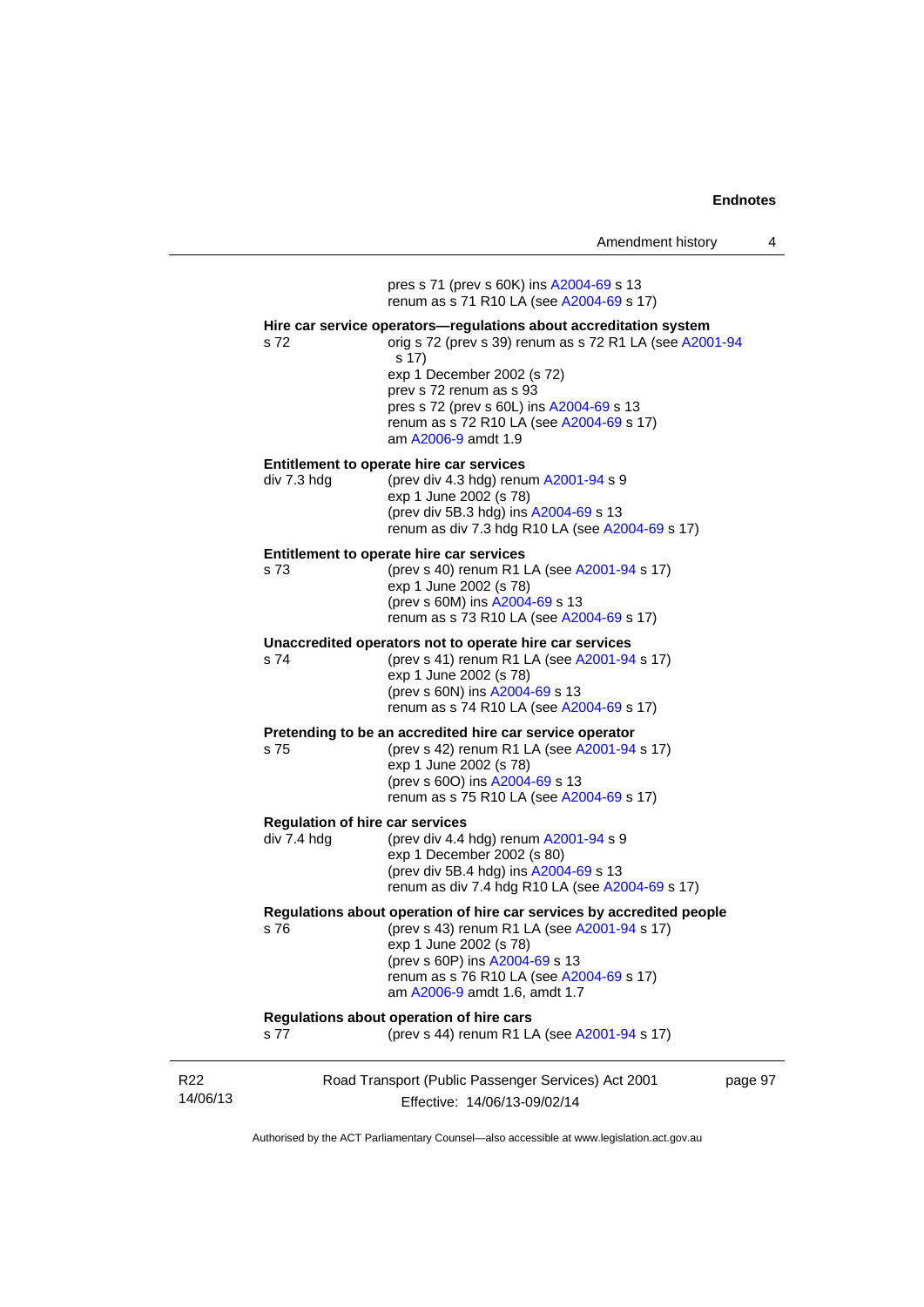4 Amendment history page 98 Road Transport (Public Passenger Services) Act 2001 exp 1 June 2002 (s 78) (prev s 60Q) ins [A2004-69](http://www.legislation.act.gov.au/a/2004-69) s 13 renum as s 77 R10 LA (see [A2004-69](http://www.legislation.act.gov.au/a/2004-69) s 17) am [A2006-9](http://www.legislation.act.gov.au/a/2006-9) amdt 1.8 **Regulations about hire car drivers**  s 78 (prev s 45) renum R1 LA (see [A2001-94](http://www.legislation.act.gov.au/a/2001-94) s 17) exp 1 June 2002 (s 78) (prev s 60R) ins [A2004-69](http://www.legislation.act.gov.au/a/2004-69) s 13 renum as s 78 R10 LA (see [A2004-69](http://www.legislation.act.gov.au/a/2004-69) s 17) **Regulations about conduct of hire car passengers**  s 79 (prev s 46) renum R1 LA (see [A2001-94](http://www.legislation.act.gov.au/a/2001-94) s 17) exp 1 December 2002 (s 80) (prev s 60S) ins [A2004-69](http://www.legislation.act.gov.au/a/2004-69) s 13 renum as s 79 R10 LA (see [A2004-69](http://www.legislation.act.gov.au/a/2004-69) s 17) **Bus service licences**  div 7.5 hdg (prev div 4.5 hdg) renum R1 LA (see  $A2001-94$  s 17) exp 1 December 2002 (s 82) **Small buses**  div 7.6 hdg (prev div 4.6 hdg) renum R1 LA (see  $A2001-94$  s 17) exp 1 June 2003 (s 84) **Taxis**  div 7.7 hdg ins [A2001-94](http://www.legislation.act.gov.au/a/2001-94) s 11 exp 2 March 2003 (s 92) **Demand responsive services**  pt 8 hdg (prev pt 6 hdg) ins [A2001-94](http://www.legislation.act.gov.au/a/2001-94) s 8 renum as pt  $8$  hdg R10 LA (see [A2004-69](http://www.legislation.act.gov.au/a/2004-69) s 17) sub [A2006-9](http://www.legislation.act.gov.au/a/2006-9) s 18 **Basic concepts**  div 8.1 hdg ins [A2006-9](http://www.legislation.act.gov.au/a/2006-9) s 18 **Meaning of** *demand responsive service* s 80 (prev s 47) renum R1 LA (see [A2001-94](http://www.legislation.act.gov.au/a/2001-94) s 17) sub [A2002-30](http://www.legislation.act.gov.au/a/2002-30) amdt 3.753 exp 1 December 2002 (s 80) (prev s 60T) ins [A2004-69](http://www.legislation.act.gov.au/a/2004-69) s 14 renum as s 80 R10 LA (see [A2004-69](http://www.legislation.act.gov.au/a/2004-69) s 17) sub [A2006-9](http://www.legislation.act.gov.au/a/2006-9) s 18 **Meaning of** *demand responsive service vehicle* s 81 hdg bracketed note exp 30 June 2002 (s 4 (3)) s 81 (prev s 48) renum R1 LA (see [A2001-94](http://www.legislation.act.gov.au/a/2001-94) s 17) exp 1 December 2002 (s 82) (prev s 32) sub [A2001-94](http://www.legislation.act.gov.au/a/2001-94) s 8 renum as s 61 R1 LA (see [A2001-94](http://www.legislation.act.gov.au/a/2001-94) s 17)

Effective: 14/06/13-09/02/14 R22 14/06/13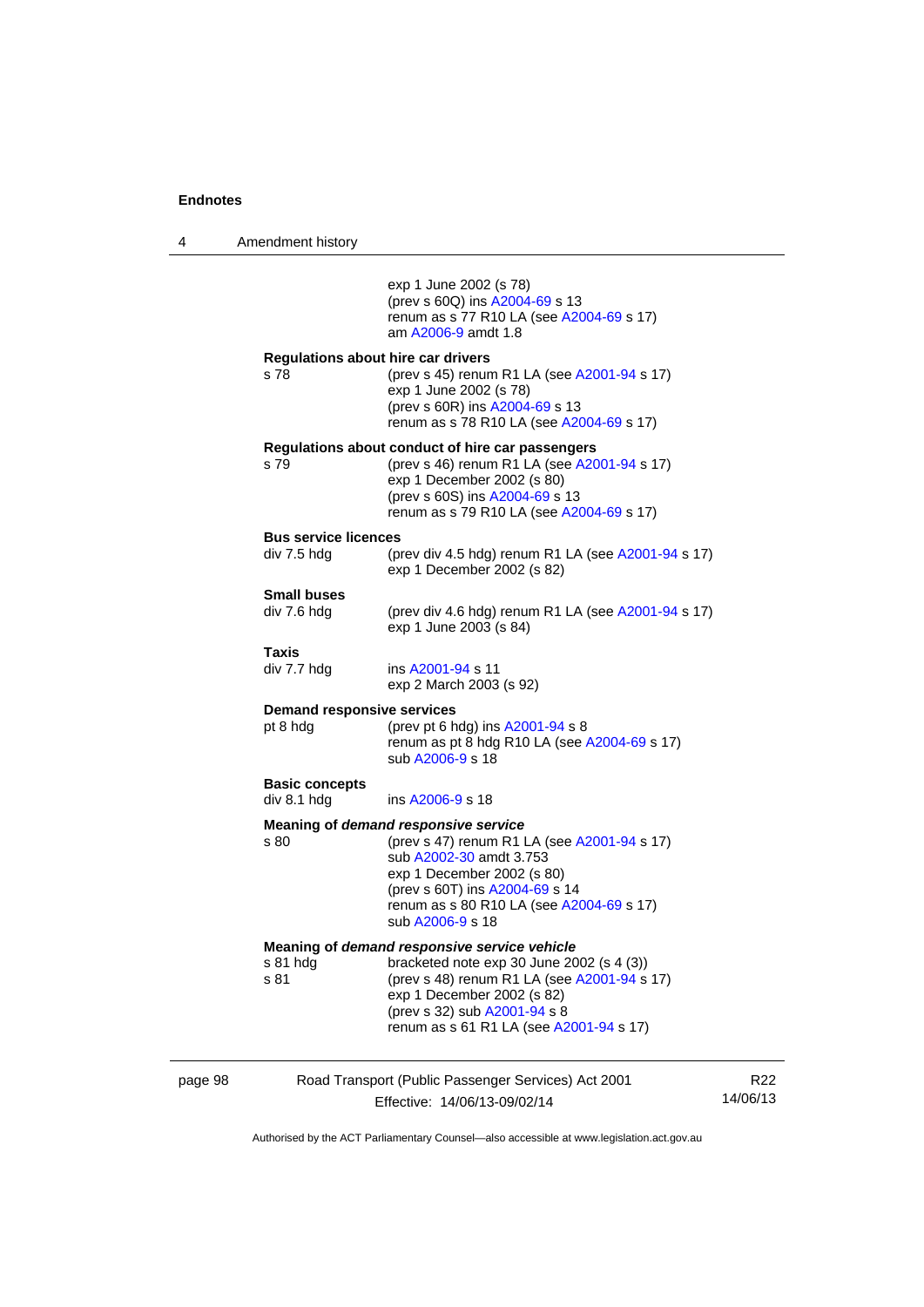renum as s 81 R10 LA (see [A2004-69](http://www.legislation.act.gov.au/a/2004-69) s 17) sub [A2006-9](http://www.legislation.act.gov.au/a/2006-9) s 18 **Authorisations to operate demand responsive services**  div 8.2 hdg ins [A2006-9](http://www.legislation.act.gov.au/a/2006-9) s 18 **Demand responsive service authorisations**  s 82 (prev s 32A) ins [A2001-94](http://www.legislation.act.gov.au/a/2001-94) s 8 renum as s 62 R1 LA (see [A2001-94](http://www.legislation.act.gov.au/a/2001-94) s 17) sub [A2002-30](http://www.legislation.act.gov.au/a/2002-30) amdt 3.750 renum as s 82 R10 LA (see [A2004-69](http://www.legislation.act.gov.au/a/2004-69) s 17) sub [A2006-9](http://www.legislation.act.gov.au/a/2006-9) s 18 **Territory's entitlement to operate demand responsive service**  ins [A2006-30](http://www.legislation.act.gov.au/a/2006-30) amdt 1.83 om [A2006-9](http://www.legislation.act.gov.au/a/2006-9) s 18 **Demand responsive services—guidelines for giving authorisations**  s 83 (prev s 50) renum R1 LA (see [A2001-94](http://www.legislation.act.gov.au/a/2001-94) s 17) exp 1 June 2003 (s 84) (prev s 32B) ins [A2001-94](http://www.legislation.act.gov.au/a/2001-94) s 8 renum as s 63 R1 LA (see [A2001-94](http://www.legislation.act.gov.au/a/2001-94) s 17) renum as s 83 R10 LA (see [A2004-69](http://www.legislation.act.gov.au/a/2004-69) s 17) sub [A2006-9](http://www.legislation.act.gov.au/a/2006-9) s 18 **Demand responsive services—regulations about authorisations**  s 84 (prev s 51) renum R1 LA (see [A2001-94](http://www.legislation.act.gov.au/a/2001-94) s 17) sub [A2002-30](http://www.legislation.act.gov.au/a/2002-30) amdt 3.755 exp 1 June 2003 (s 84) (prev s 32C) ins [A2001-94](http://www.legislation.act.gov.au/a/2001-94) s 8 renum as s 64 R1 LA (see [A2001-94](http://www.legislation.act.gov.au/a/2001-94) s 17) renum as s 84 R10 LA (see [A2004-69](http://www.legislation.act.gov.au/a/2004-69) s 17) sub [A2006-9](http://www.legislation.act.gov.au/a/2006-9) s 18 **Use of vehicles for demand responsive services**  s 85 hdg bracketed note exp 30 June 2002 (s 4 (3))<br>s 85 (prev s 51A) ins A2001-94 s 11 (prev s 51A) ins [A2001-94](http://www.legislation.act.gov.au/a/2001-94) s 11 renum R1 LA (see [A2001-94](http://www.legislation.act.gov.au/a/2001-94) s 17) exp 2 March 2003 (s 92) (prev s 32D) ins [A2001-94](http://www.legislation.act.gov.au/a/2001-94) s 8 renum as s 65 R1 LA (see [A2001-94](http://www.legislation.act.gov.au/a/2001-94) s 17) renum as s 85 R10 LA (see [A2004-69](http://www.legislation.act.gov.au/a/2004-69) s 17) sub [A2006-9](http://www.legislation.act.gov.au/a/2006-9) s 18 **Representing vehicle as demand responsive service vehicle**  s 86 (prev s 51B) ins [A2001-94](http://www.legislation.act.gov.au/a/2001-94) s 11 renum R1 LA (see [A2001-94](http://www.legislation.act.gov.au/a/2001-94) s 17) exp 2 March 2003 (s 92) (prev s 65A) ins [A2004-69](http://www.legislation.act.gov.au/a/2004-69) s 15 renum as s 86 R10 LA (see [A2004-69](http://www.legislation.act.gov.au/a/2004-69) s 17)

R22 14/06/13 Road Transport (Public Passenger Services) Act 2001 Effective: 14/06/13-09/02/14

page 99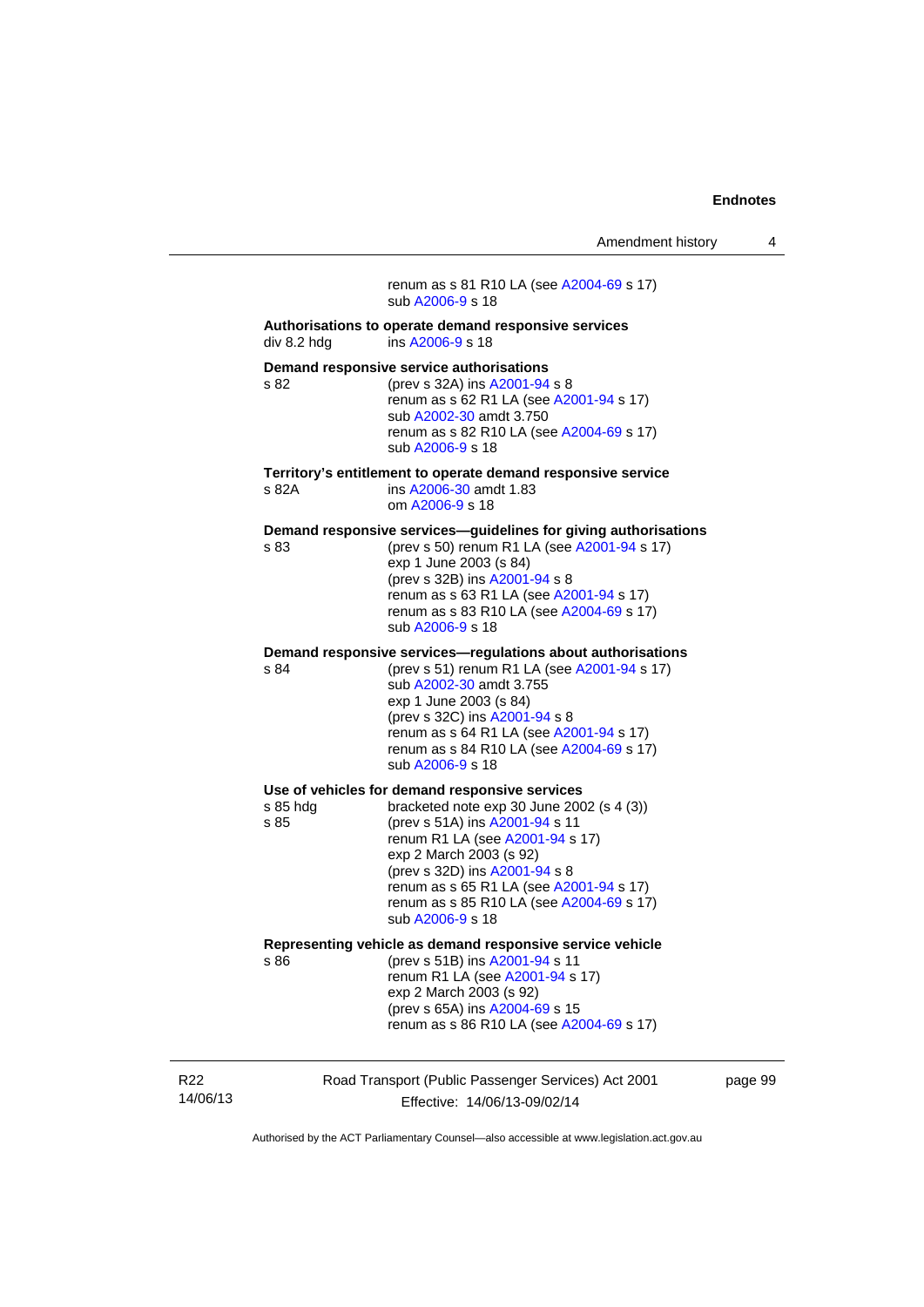4 Amendment history

sub [A2006-9](http://www.legislation.act.gov.au/a/2006-9) s 18

**Accreditation of demand responsive service operators**  div 8.3 hdg ins [A2006-9](http://www.legislation.act.gov.au/a/2006-9) s 18

**Demand responsive service operators—purposes of accreditation <br>s 87 (prev s 51C) ins A2001-94 s 11** (prev s 51C) ins [A2001-94](http://www.legislation.act.gov.au/a/2001-94) s 11 renum R1 LA (see [A2001-94](http://www.legislation.act.gov.au/a/2001-94) s 17) exp 2 March 2003 (s 92) (prev s 66) ins [A2004-69](http://www.legislation.act.gov.au/a/2004-69) s 16 def *annual weddings and school formals licence* ins [A2004-69](http://www.legislation.act.gov.au/a/2004-69) s 16 def *commencement* ins [A2004-69](http://www.legislation.act.gov.au/a/2004-69) s 16 def *General Act* ins [A2004-69](http://www.legislation.act.gov.au/a/2004-69) s 16 renum as s 87 R10 LA (see [A2004-69](http://www.legislation.act.gov.au/a/2004-69) s 17) exp 9 March 2006 (s 93) ins [A2006-9](http://www.legislation.act.gov.au/a/2006-9) s 18 **Demand responsive service operators—regulations about accreditation system**  (prev s 51D) ins [A2001-94](http://www.legislation.act.gov.au/a/2001-94) s 11 renum R1 LA (see [A2001-94](http://www.legislation.act.gov.au/a/2001-94) s 17) exp 2 March 2003 (s 92) (prev s 67) ins [A2004-69](http://www.legislation.act.gov.au/a/2004-69) s 16 renum as s 88 R10 LA (see [A2004-69](http://www.legislation.act.gov.au/a/2004-69) s 17) exp 9 March 2006 (s 93) ins [A2006-9](http://www.legislation.act.gov.au/a/2006-9) s 18

**Service contracts for demand responsive services**  ins  $A2006 - 9 s 18$ 

**Service contracts—demand responsive services** 

s 89 (prev s 51E) ins [A2001-94](http://www.legislation.act.gov.au/a/2001-94) s 11 renum R1 LA (see [A2001-94](http://www.legislation.act.gov.au/a/2001-94) s 17) exp 2 March 2003 (s 92) (prev s 68) ins [A2004-69](http://www.legislation.act.gov.au/a/2004-69) s 16 renum as s 89 R10 LA (see [A2004-69](http://www.legislation.act.gov.au/a/2004-69) s 17) exp 9 March 2006 (s 93) ins [A2006-9](http://www.legislation.act.gov.au/a/2006-9) s 18

**Entitlement to operate demand responsive services**  div 8.5 hdg ins [A2006-9](http://www.legislation.act.gov.au/a/2006-9) s 18

**Entitlement to operate demand responsive services** 

s 90 (prev s 51F) ins [A2001-94](http://www.legislation.act.gov.au/a/2001-94) s 11 renum R1 LA (see [A2001-94](http://www.legislation.act.gov.au/a/2001-94) s 17) exp 2 March 2003 (s 92) (prev s 69) ins [A2004-69](http://www.legislation.act.gov.au/a/2004-69) s 16 renum as s 90 R10 LA (see [A2004-69](http://www.legislation.act.gov.au/a/2004-69) s 17) mod [SL2002-3](http://www.legislation.act.gov.au/sl/2002-3) s 246 (as am by [SL2005-4](http://www.legislation.act.gov.au/sl/2005-4) s 12)

page 100 Road Transport (Public Passenger Services) Act 2001 Effective: 14/06/13-09/02/14 R22 14/06/13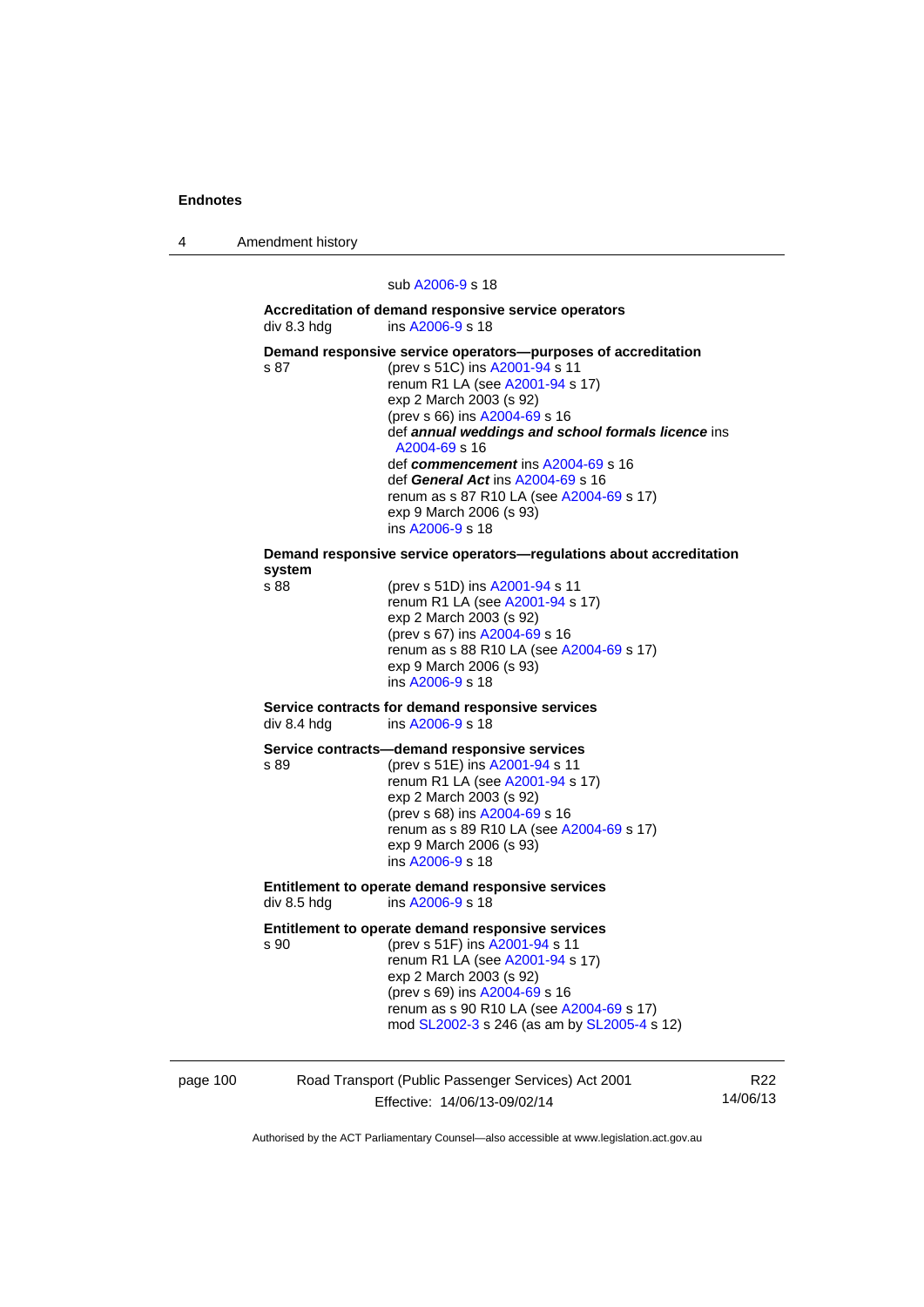exp 9 March 2006 (s 93) ins [A2006-9](http://www.legislation.act.gov.au/a/2006-9) s 18 am [A2006-30](http://www.legislation.act.gov.au/a/2006-30) amdt 1.84

#### **Operating demand responsive service without entitlement**

s 91 (prev s 51G) ins [A2001-94](http://www.legislation.act.gov.au/a/2001-94) s 11 renum R1 LA (see [A2001-94](http://www.legislation.act.gov.au/a/2001-94) s 17) exp 2 March 2003 (s 92) (prev s 70) ins [A2004-69](http://www.legislation.act.gov.au/a/2004-69) s 16 renum as s 91 R10 LA (see [A2004-69](http://www.legislation.act.gov.au/a/2004-69) s 17) exp 9 March 2006 (s 93) ins [A2006-9](http://www.legislation.act.gov.au/a/2006-9) s 18 am [A2006-30](http://www.legislation.act.gov.au/a/2006-30) amdt 1.85

#### **Representing entitlement to operate demand responsive service**

s 92 (prev s 51H) ins [A2001-94](http://www.legislation.act.gov.au/a/2001-94) s 11 renum R1 LA (see [A2001-94](http://www.legislation.act.gov.au/a/2001-94) s 17) sub [A2002-30](http://www.legislation.act.gov.au/a/2002-30) amdt 3.756 exp 2 March 2003 (s 92) (prev s 71) ins [A2004-69](http://www.legislation.act.gov.au/a/2004-69) s 16 renum as s 92 R10 LA (see [A2004-69](http://www.legislation.act.gov.au/a/2004-69) s 17) exp 9 March 2006 (s 93) ins [A2006-9](http://www.legislation.act.gov.au/a/2006-9) s 18

# **Regulation of demand responsive services**

div 8.6 hdg ins [A2006-9](http://www.legislation.act.gov.au/a/2006-9) s 18

## **Demand responsive services—minimum fares**

s 93 (prev s 72) ins [A2004-69](http://www.legislation.act.gov.au/a/2004-69) s 16 renum as s 93 R10 LA (see [A2004-69](http://www.legislation.act.gov.au/a/2004-69) s 17) exp 9 March 2006 (s 93) ins [A2006-9](http://www.legislation.act.gov.au/a/2006-9) s 18

**Regulations about operation of demand responsive services**  s 94 ins [A2006-9](http://www.legislation.act.gov.au/a/2006-9) s 18

**Regulations about operation of demand responsive service vehicles**  s 95 ins [A2006-9](http://www.legislation.act.gov.au/a/2006-9) s 18

**Regulations about demand responsive service vehicle drivers**  s 96 ins [A2006-9](http://www.legislation.act.gov.au/a/2006-9) s 18

**Regulations about conduct of demand responsive vehicle passengers**  s 97 ins [A2006-9](http://www.legislation.act.gov.au/a/2006-9) s 18

# **Additional public passenger vehicle insurance**

pt 8A hdg ins as mod [SL2008-37](http://www.legislation.act.gov.au/sl/2008-37) mod 20.1

mod lapsed 5 July 2009 when sch 20 [SL2008-37](http://www.legislation.act.gov.au/sl/2008-37) om by [A2009-16](http://www.legislation.act.gov.au/a/2009-16) amdt 2.21

# **Definitions—pt 8A**

s 110 ins as mod **SL2008-37** mod 20.1

R22 14/06/13 Road Transport (Public Passenger Services) Act 2001 Effective: 14/06/13-09/02/14

page 101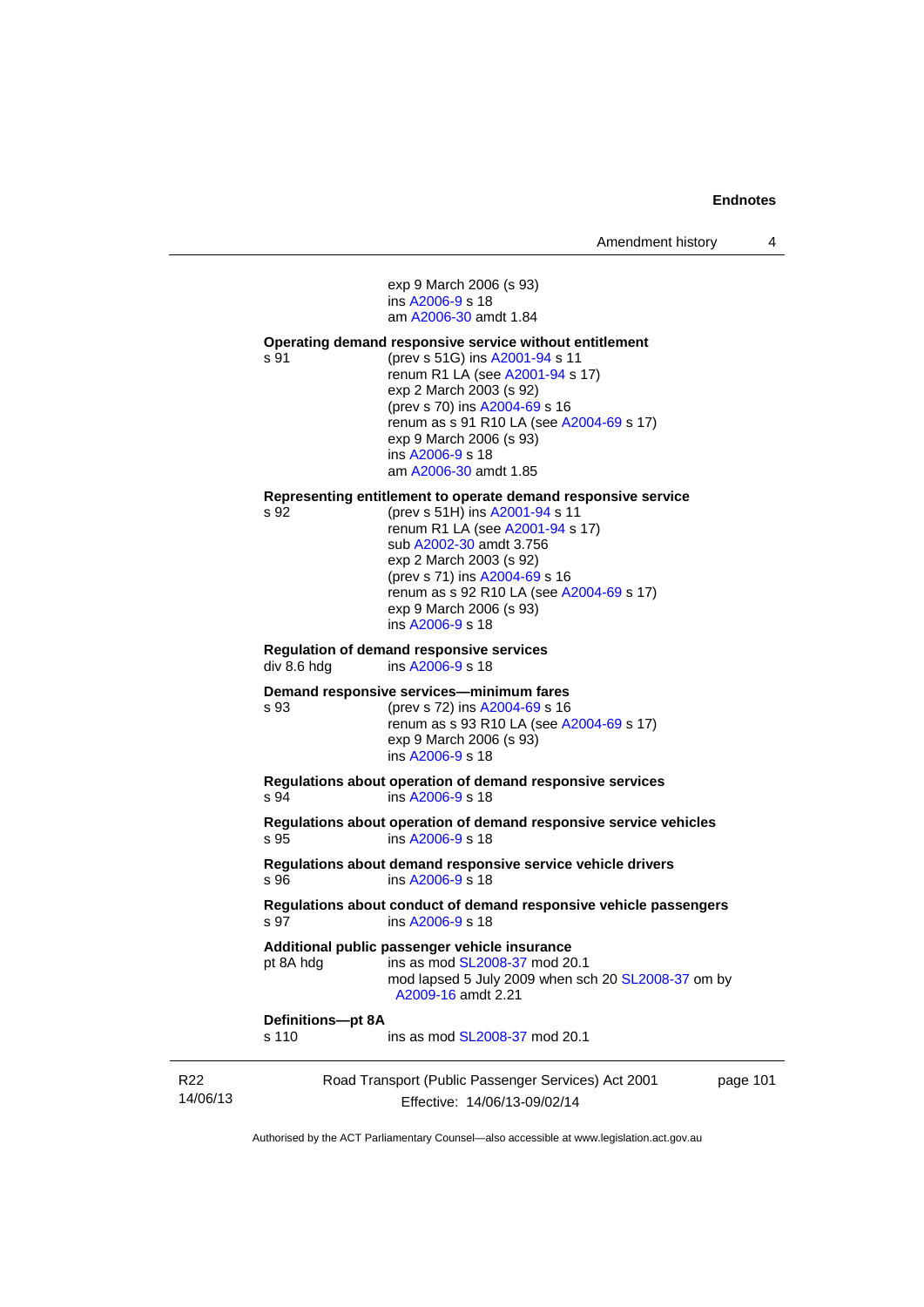4 Amendment history

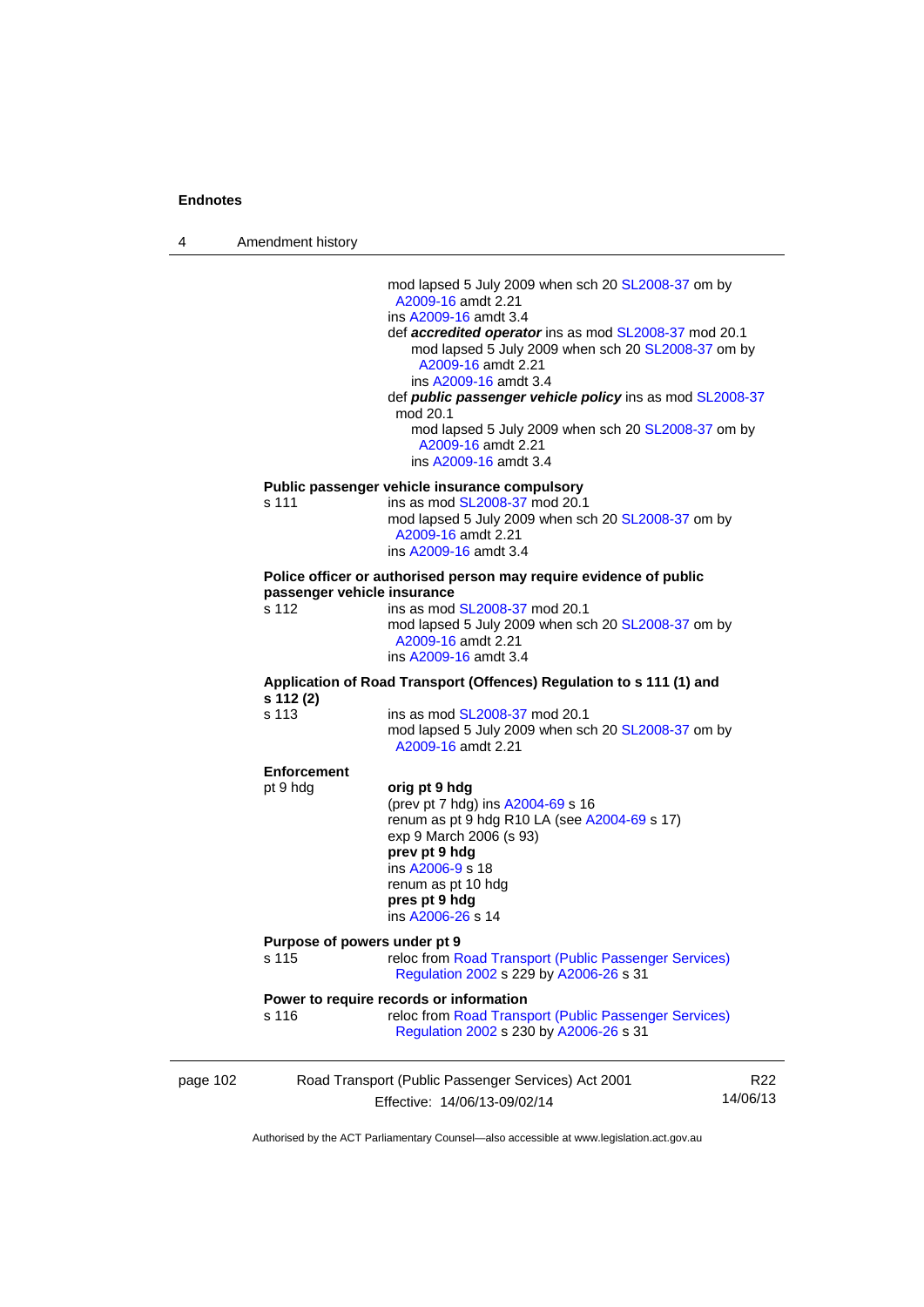|                                                                                  | Amendment history                                                                                                                                                                                                                                                                                                                                                                                                                                       | 4 |  |  |  |
|----------------------------------------------------------------------------------|---------------------------------------------------------------------------------------------------------------------------------------------------------------------------------------------------------------------------------------------------------------------------------------------------------------------------------------------------------------------------------------------------------------------------------------------------------|---|--|--|--|
| s 117                                                                            | Power to inspect maintenance facilities<br>reloc from Road Transport (Public Passenger Services)<br>Regulation 2002 s 231 by A2006-26 s 31                                                                                                                                                                                                                                                                                                              |   |  |  |  |
| Power to inspect and test vehicles<br>s 118                                      | reloc from Road Transport (Public Passenger Services)<br>Regulation 2002 s 232 by A2006-26 s 31                                                                                                                                                                                                                                                                                                                                                         |   |  |  |  |
| s 119                                                                            | Power to require vehicles or equipment to be inspected and tested<br>reloc from Road Transport (Public Passenger Services)<br>Regulation 2002 s 233 by A2006-26 s 31                                                                                                                                                                                                                                                                                    |   |  |  |  |
| s 120                                                                            | Attachment and removal of noncompliance notices<br>reloc from Road Transport (Public Passenger Services)<br>Regulation 2002 s 234 by A2006-26 s 31                                                                                                                                                                                                                                                                                                      |   |  |  |  |
| s 121                                                                            | Police officer or authorised person--power to require name and address etc<br>reloc from Road Transport (Public Passenger Services)<br>Regulation 2002 s 235 by A2006-26 s 31<br>am A2009-49 amdt 3.153                                                                                                                                                                                                                                                 |   |  |  |  |
| <b>Miscellaneous</b><br>pt 10 hdg                                                | (prev pt 9 hdg) ins A2006-9 s 18<br>renum as pt 10 hdg A2006-26 s 13                                                                                                                                                                                                                                                                                                                                                                                    |   |  |  |  |
| s 125                                                                            | Unauthorised public passenger services<br>ins A2006-9 s 18                                                                                                                                                                                                                                                                                                                                                                                              |   |  |  |  |
| <b>Regulation-making power</b><br>s 126                                          | ins A2006-9 s 18<br>am A2008-1 amdt 1.33; ss renum R16 LA; A2010-18<br>amdt 3.78                                                                                                                                                                                                                                                                                                                                                                        |   |  |  |  |
| s 127                                                                            | Minister may exempt vehicles and people from Act<br>ins A2006-9 s 18                                                                                                                                                                                                                                                                                                                                                                                    |   |  |  |  |
| Regulations may exempt vehicles and people from Act<br>ins A2006-9 s 18<br>s 128 |                                                                                                                                                                                                                                                                                                                                                                                                                                                         |   |  |  |  |
| s 129                                                                            | References to Motor Traffic Act, Traffic Act etc<br>ins A2006-9 s 18                                                                                                                                                                                                                                                                                                                                                                                    |   |  |  |  |
| <b>Dictionary</b><br>dict                                                        | am A2002-30 amdt 3.757; A2009-49 amdt 3.154; A2010-18<br>amdt 3.79; A2013-19 amdt 3.429<br>def <i>accredited</i> sub A2001-94 s 12<br>def accredited bus operators register om A2001-94 s 14<br>def accredited demand responsive service operator ins<br>A2006-9 s 19<br>def accredited hire car service operator ins A2004-69 s 18<br>def accredited taxi network provider ins A2001-94 s 13<br>def accredited taxi service operator ins A2001-94 s 13 |   |  |  |  |

R22 14/06/13 Road Transport (Public Passenger Services) Act 2001 Effective: 14/06/13-09/02/14

page 103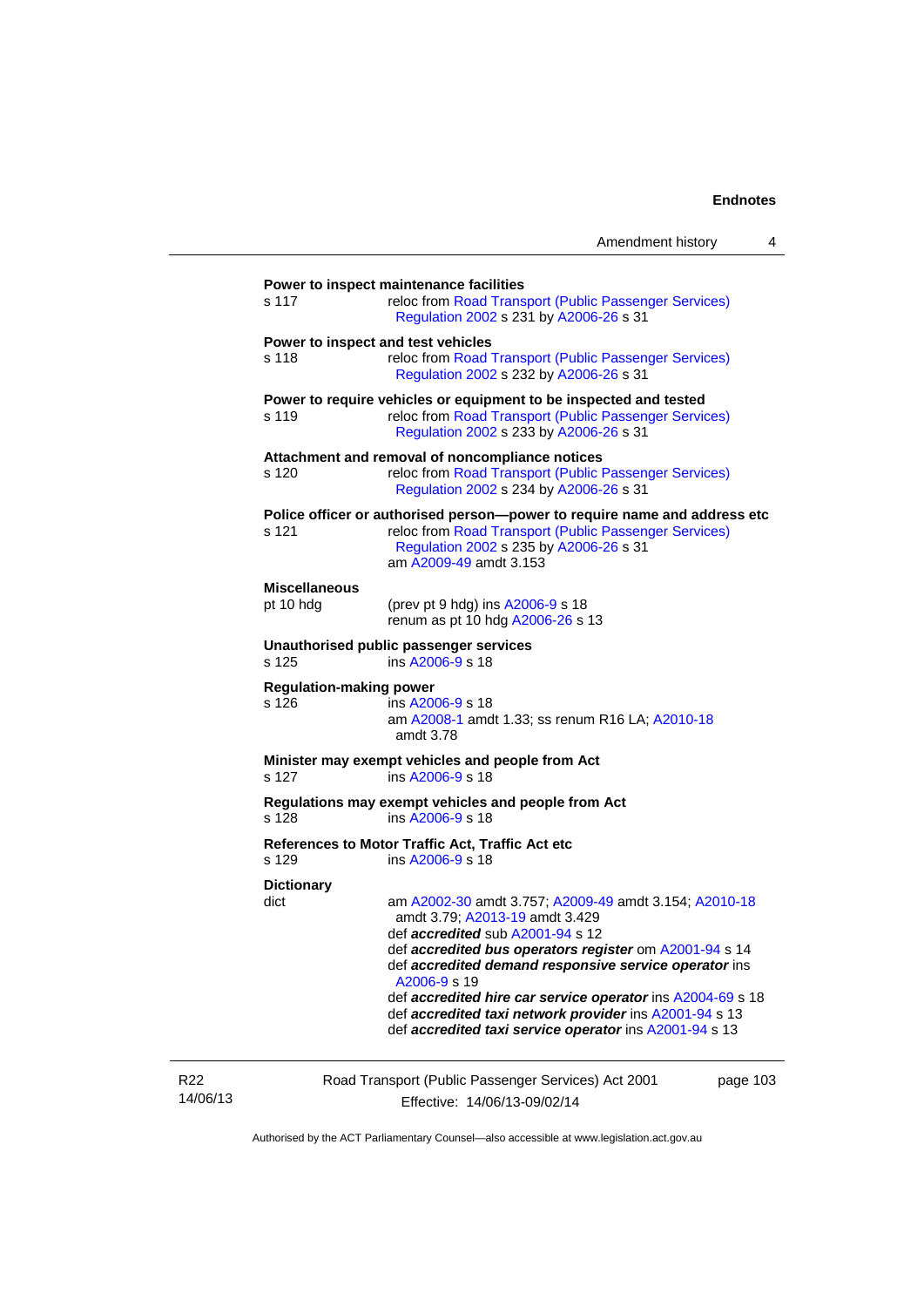4 Amendment history

 def *affiliated* ins [A2001-94](http://www.legislation.act.gov.au/a/2001-94) s 13 def *another jurisdiction* om [A2010-18](http://www.legislation.act.gov.au/a/2010-18) amdt 3.80 def *authorisation* ins [A2006-9](http://www.legislation.act.gov.au/a/2006-9) s 19 def *authorised demand responsive service operator* ins [A2006-9](http://www.legislation.act.gov.au/a/2006-9) s 19 def *authority* om [A2010-18](http://www.legislation.act.gov.au/a/2010-18) amdt 3.81 def *bus* sub [A2005-20](http://www.legislation.act.gov.au/a/2005-20) amdt 3.373 def *demand responsive service* ins [A2006-9](http://www.legislation.act.gov.au/a/2006-9) s 19 def *demand responsive service vehicle* ins [A2006-9](http://www.legislation.act.gov.au/a/2006-9) s 19 def *fittings* ins [A2006-26](http://www.legislation.act.gov.au/a/2006-26) s 15 def *function* om [A2002-30](http://www.legislation.act.gov.au/a/2002-30) amdt 3.758 def *hire car* ins [A2004-69](http://www.legislation.act.gov.au/a/2004-69) s 18 def *hire car licence* ins [A2004-69](http://www.legislation.act.gov.au/a/2004-69) s 18 def *hire car service* ins [A2004-69](http://www.legislation.act.gov.au/a/2004-69) s 18 def *holder* sub [A2001-94](http://www.legislation.act.gov.au/a/2001-94) s 12; [A2004-69](http://www.legislation.act.gov.au/a/2004-69) s 19 om [A2005-20](http://www.legislation.act.gov.au/a/2005-20) amdt 3.374 def *inspect* ins [A2006-26](http://www.legislation.act.gov.au/a/2006-26) s 15 def *jurisdiction* om [A2010-18](http://www.legislation.act.gov.au/a/2010-18) amdt 3.82 def *licence* ins [A2001-94](http://www.legislation.act.gov.au/a/2001-94) s 13 om [A2004-69](http://www.legislation.act.gov.au/a/2004-69) s 20 def *motor vehicle* om [A2010-18](http://www.legislation.act.gov.au/a/2010-18) amdt 3.82 def *noncompliance notice* ins [A2006-26](http://www.legislation.act.gov.au/a/2006-26) s 15 def *public bus* sub [A2005-20](http://www.legislation.act.gov.au/a/2005-20) amdt 3.375 def *public passenger vehicle* sub [A2001-94](http://www.legislation.act.gov.au/a/2001-94) s 12; [A2004-69](http://www.legislation.act.gov.au/a/2004-69) s 21 am [A2006-9](http://www.legislation.act.gov.au/a/2006-9) s 20 def *public vehicle licence* ins [A2001-94](http://www.legislation.act.gov.au/a/2001-94) s 13 def *restricted hire car* ins [A2004-69](http://www.legislation.act.gov.au/a/2004-69) s 22 def *restricted hire car licence* ins [A2004-69](http://www.legislation.act.gov.au/a/2004-69) s 22 def *restricted hire car service* ins [A2004-69](http://www.legislation.act.gov.au/a/2004-69) s 22 def *restricted taxi* ins [A2001-94](http://www.legislation.act.gov.au/a/2001-94) s 13 def *restricted taxi licence* ins [A2001-94](http://www.legislation.act.gov.au/a/2001-94) s 13 def *restricted taxi service* ins [A2001-94](http://www.legislation.act.gov.au/a/2001-94) s 13 def *road* am [A2002-30](http://www.legislation.act.gov.au/a/2002-30) amdt 3.759, amdt 3.760 def *road related area* am [A2002-30](http://www.legislation.act.gov.au/a/2002-30) amdt 3.759, amdt 3.760 def *road transport authority* om [A2010-18](http://www.legislation.act.gov.au/a/2010-18) amdt 3.82 def *service contract* sub [A2006-9](http://www.legislation.act.gov.au/a/2006-9) s 21 def *taxi* ins [A2001-94](http://www.legislation.act.gov.au/a/2001-94) s 13 def *taxi booking service* ins [A2001-94](http://www.legislation.act.gov.au/a/2001-94) s 13 def *taxi driver* ins [A2001-94](http://www.legislation.act.gov.au/a/2001-94) s 13 def *taxi licence* ins [A2001-94](http://www.legislation.act.gov.au/a/2001-94) s 13 def *taxi network* ins [A2001-94](http://www.legislation.act.gov.au/a/2001-94) s 13 def *taxi service* ins [A2001-94](http://www.legislation.act.gov.au/a/2001-94) s 13 def *taxi zone* ins [A2001-94](http://www.legislation.act.gov.au/a/2001-94) s 13 def *time of effect* ins [A2006-26](http://www.legislation.act.gov.au/a/2006-26) s 15 def *vehicle* om [A2013-19](http://www.legislation.act.gov.au/a/2013-19) amdt 3.430

page 104 Road Transport (Public Passenger Services) Act 2001 Effective: 14/06/13-09/02/14

R22 14/06/13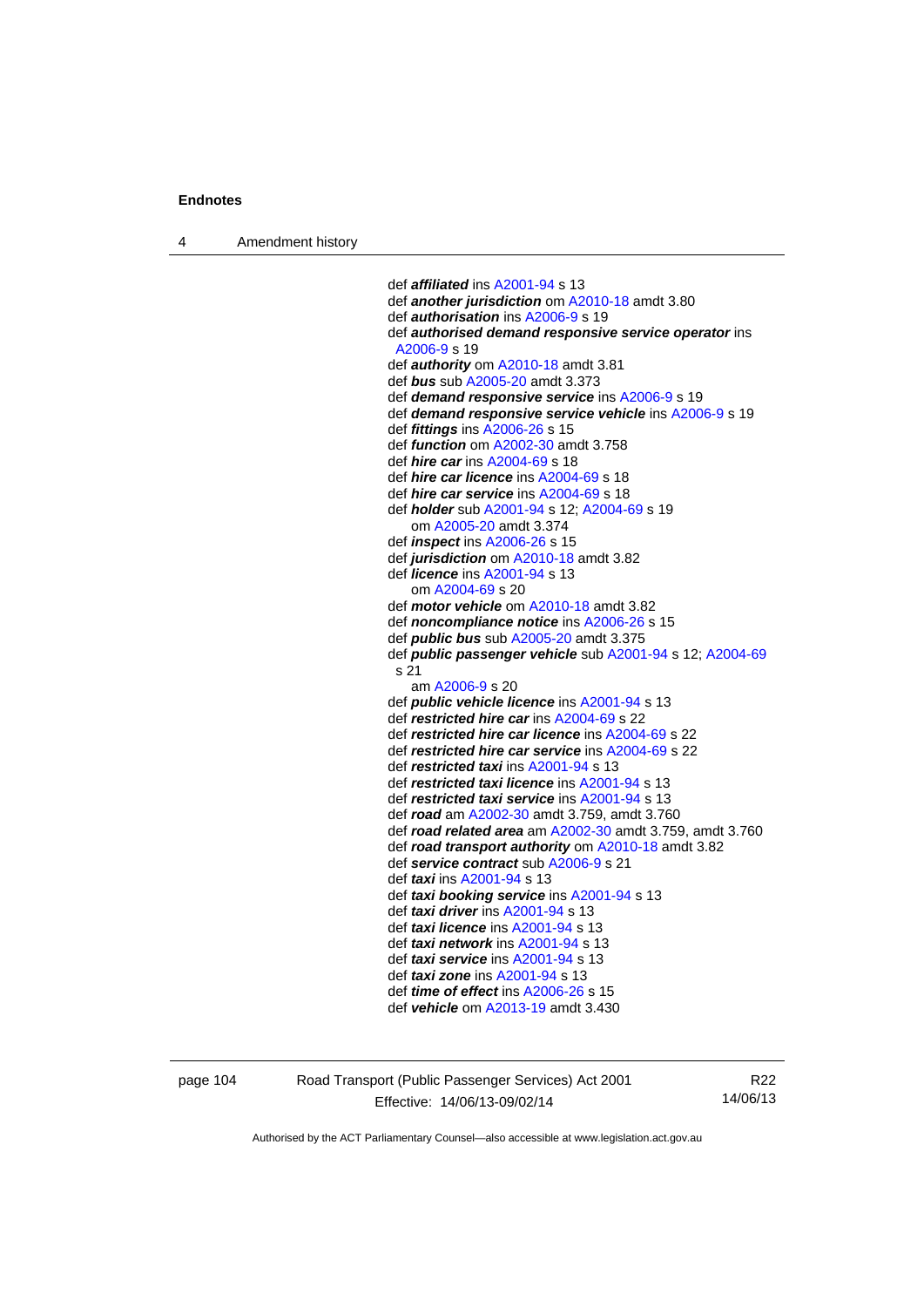Amendment history 4

# **Consequential amendments**<br>sch 1 om R1 LA

om R1 LA (s 89 (3)) but see s 54

R22 14/06/13 Road Transport (Public Passenger Services) Act 2001 Effective: 14/06/13-09/02/14

page 105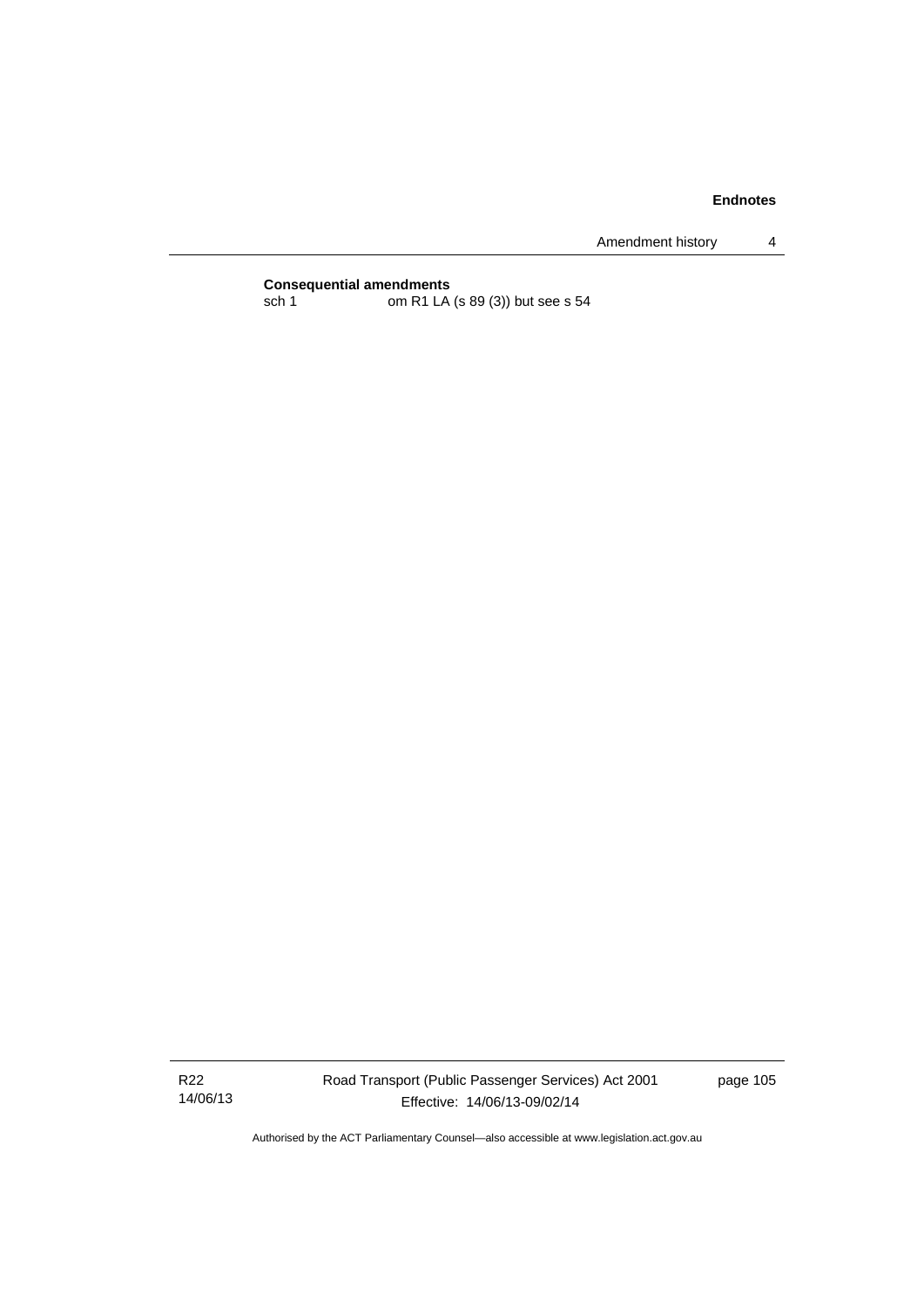5 Earlier republications

# **5 Earlier republications**

Some earlier republications were not numbered. The number in column 1 refers to the publication order.

Since 12 September 2001 every authorised republication has been published in electronic pdf format on the ACT legislation register. A selection of authorised republications have also been published in printed format. These republications are marked with an asterisk (\*) in column 1. Electronic and printed versions of an authorised republication are identical.

| <b>Republication</b><br>No and date                 | <b>Effective</b>             | Last<br>amendment<br>made by | <b>Republication</b><br>for                                                                       |
|-----------------------------------------------------|------------------------------|------------------------------|---------------------------------------------------------------------------------------------------|
| R <sub>1</sub><br>5 Dec 2001                        | 1 Dec 2001-<br>28 Feb 2002   | A2001-94                     | new Act                                                                                           |
| R <sub>2</sub><br>1 Mar 2002                        | 1 Mar 2002-<br>1 June 2002   | A2001-94                     | amendments by<br>A2001-94                                                                         |
| R <sub>3</sub><br>3 June 2002                       | 2 June 2002-<br>30 June 2002 | A2001-94                     | commenced expiry                                                                                  |
| R <sub>4</sub><br>1 July 2002                       | 1 July 2002-<br>16 Sept 2002 | A2001-94                     | commenced expiry                                                                                  |
| R <sub>5</sub><br>3 Oct 2002                        | 17 Sept 2002-<br>1 Dec 2002  | A2002-30                     | amendments by<br>A2002-30                                                                         |
| R <sub>6</sub><br>2 Dec 2002                        | 2 Dec 2002-<br>16 Jan 2003   | A2002-30                     | commenced expiry                                                                                  |
| R7<br>17 Jan 2003                                   | 17 Jan 2003-<br>2 Mar 2003   | A2002-49                     | amendments by<br>A2002-49                                                                         |
| R <sub>8</sub><br>3 Mar 2003                        | 3 Mar 2003-<br>1 June 2003   | A2002-49                     | commenced expiry                                                                                  |
| R <sub>9</sub><br>2 June 2003                       | 2 June 2003-<br>8 Mar 2005   | A2002-49                     | commenced expiry                                                                                  |
| R <sub>10</sub> *<br>9 Mar 2005                     | 9 Mar 2005-<br>1 June 2005   | A2004-69                     | amendments by<br>A2004-69 and<br>modifications by<br>SL2002-3 as<br>amended by<br><b>SL2005-4</b> |
| R <sub>11</sub><br>2 June 2005                      | 2 June 2005-<br>9 Mar 2006   | A2005-20                     | amendments by<br>A2005-20                                                                         |
|                                                     |                              |                              |                                                                                                   |
| Road Transport (Public Passenger Services) Act 2001 | R <sub>22</sub><br>1100112   |                              |                                                                                                   |

#### page 106

Effective: 14/06/13-09/02/14

14/06/13